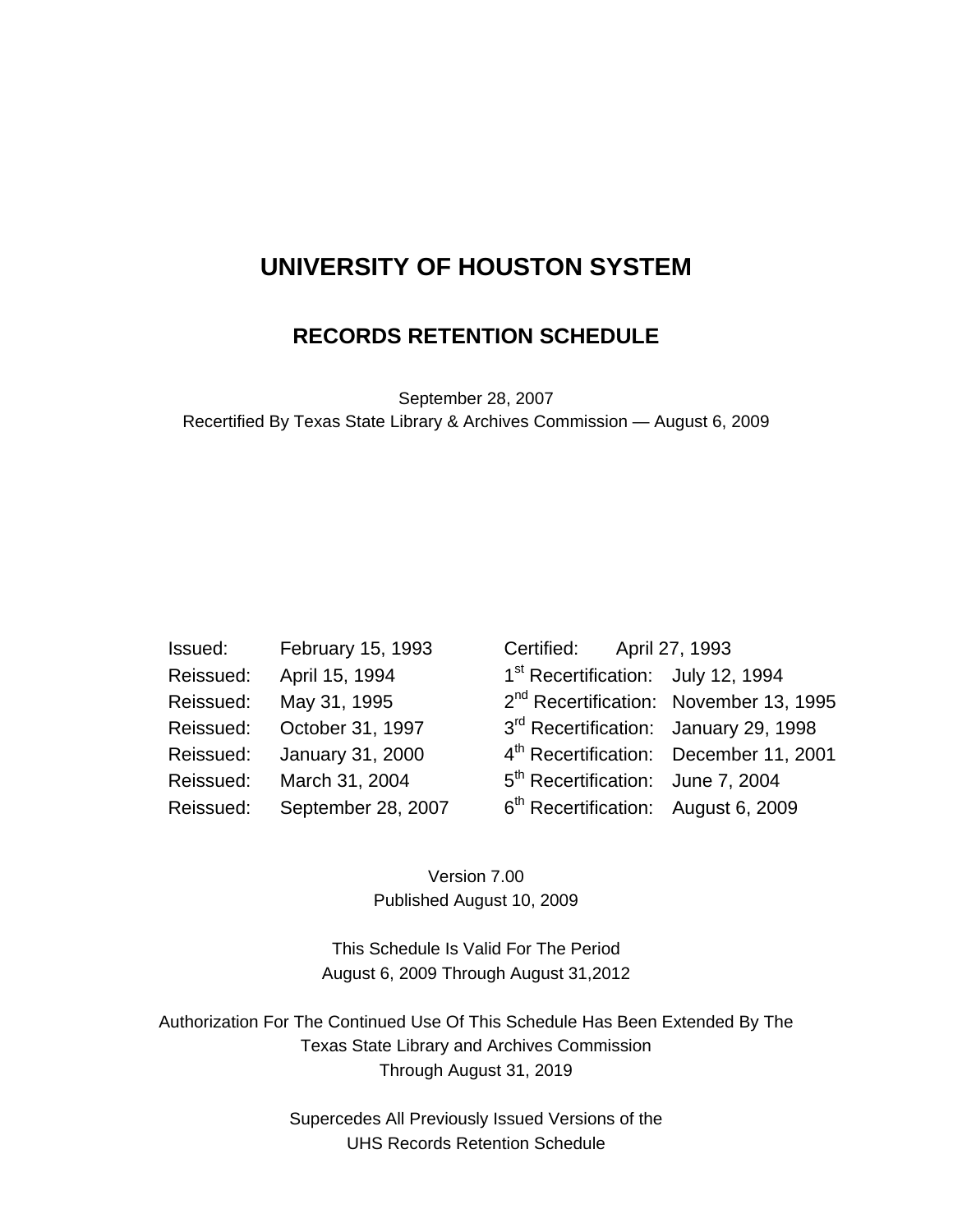# **CAUTION**

A state record whose retention period has expired may not be destroyed if any litigation, claim, negotiation, audit, public information request, administrative review, or other action involving the record is initiated; its destruction shall not occur until the completion of the action and the resolution of all issues that arise from it.

A state record whose retention period expires during any litigation, claim, negotiation, audit, public information request, administrative review, or other action involving the record may not be destroyed until the completion of the action and the resolution of all issues that arise from it.

Section 441.187, Texas Government Code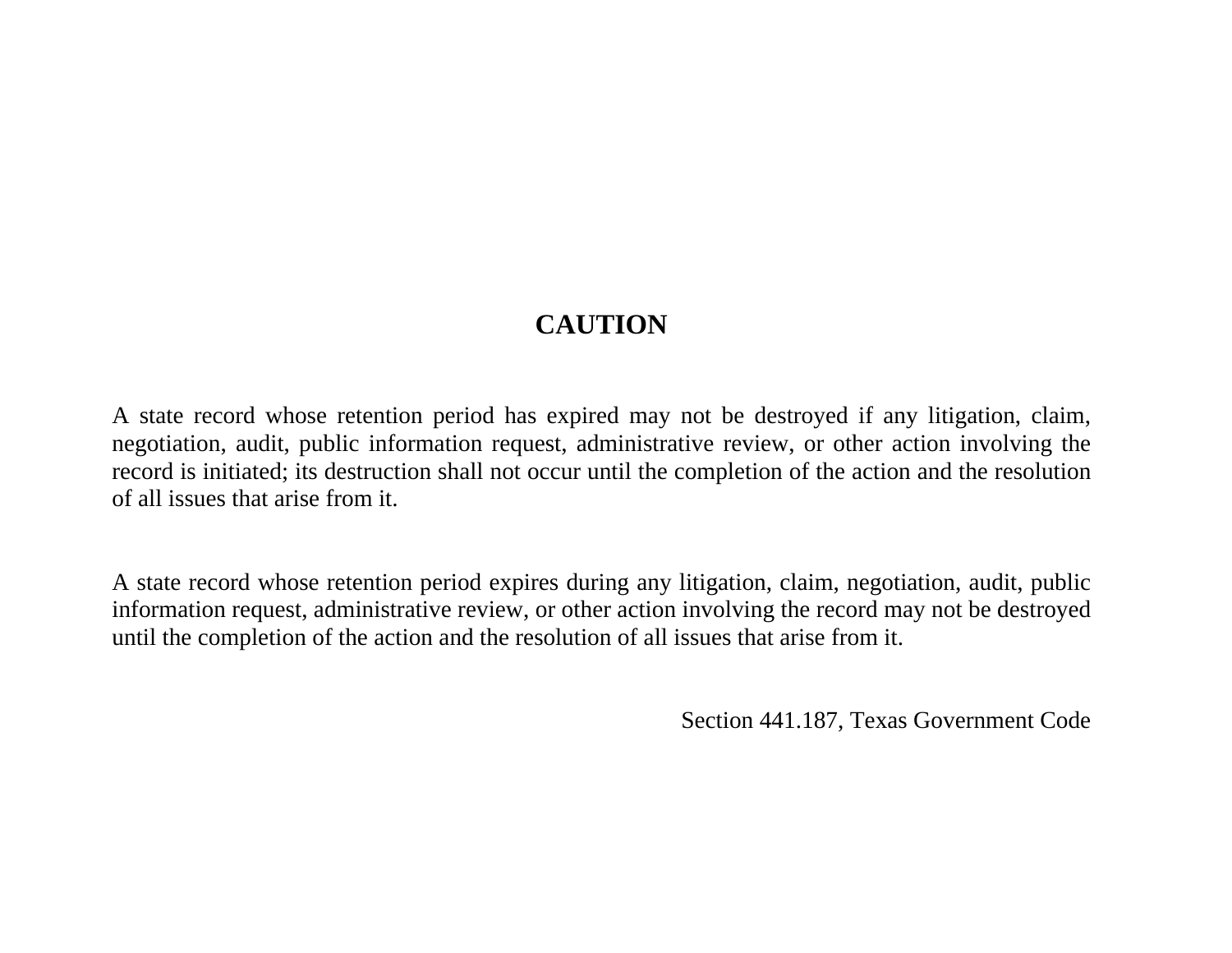| <b>STATE OF TEXAS</b><br><b>Records Retention Schedule Certification</b><br><b>TEX SER</b><br>Sato Ubrary<br>and Archives<br>Commission       | <b>SLR 105C</b><br>Form SLR 105 or SLR 122<br>must accompany all<br>submissions of this form.                              |                           |
|-----------------------------------------------------------------------------------------------------------------------------------------------|----------------------------------------------------------------------------------------------------------------------------|---------------------------|
| <b>Section 1. Agency Information</b>                                                                                                          | <b>Section 2. Approvals</b>                                                                                                |                           |
| (Submitting agencies complete this section only)                                                                                              | (Submitting agencies do not write in this section)                                                                         |                           |
| <b>Agency Code</b><br>783                                                                                                                     | <b>State Auditor's Office</b><br>(For the exclusive use of the State Auditor's Office)                                     |                           |
| Agency Name University of Houston System                                                                                                      |                                                                                                                            |                           |
| (Check one)<br>Initial Certification - Form SLR 105                                                                                           | Signature                                                                                                                  | Not Required at This Time |
| $\boxtimes$ Recertification - Form SLR 105                                                                                                    | Name <i>(Print or type)</i>                                                                                                |                           |
|                                                                                                                                               | <b>Date</b>                                                                                                                |                           |
| Amendment - Form SLR 122                                                                                                                      |                                                                                                                            |                           |
| I hereby certify that this records retention schedule was<br>prepared in accordance with Texas Government Code,<br>Chapter 441, Subchapter L. | <b>Texas State Library and Archives Commission</b><br>(For the exclusive use of the State Library and Archives Commission) |                           |
| (Check one)                                                                                                                                   | <b>Signature</b>                                                                                                           |                           |
| Agency Head                                                                                                                                   | Name (Print or type)                                                                                                       |                           |
| $\boxtimes$ Records Management Officer                                                                                                        |                                                                                                                            |                           |
| avid J. Cllis<br>Signature                                                                                                                    | <b>Date</b>                                                                                                                |                           |
| Name (Print or type)<br>David J. Ellis                                                                                                        |                                                                                                                            |                           |
| September 28, 2007<br>Date                                                                                                                    | <b>Recertification No.</b>                                                                                                 | <b>Amendment No.</b>      |

 $\mathcal{A}^{\pm}$ 

 $\sim$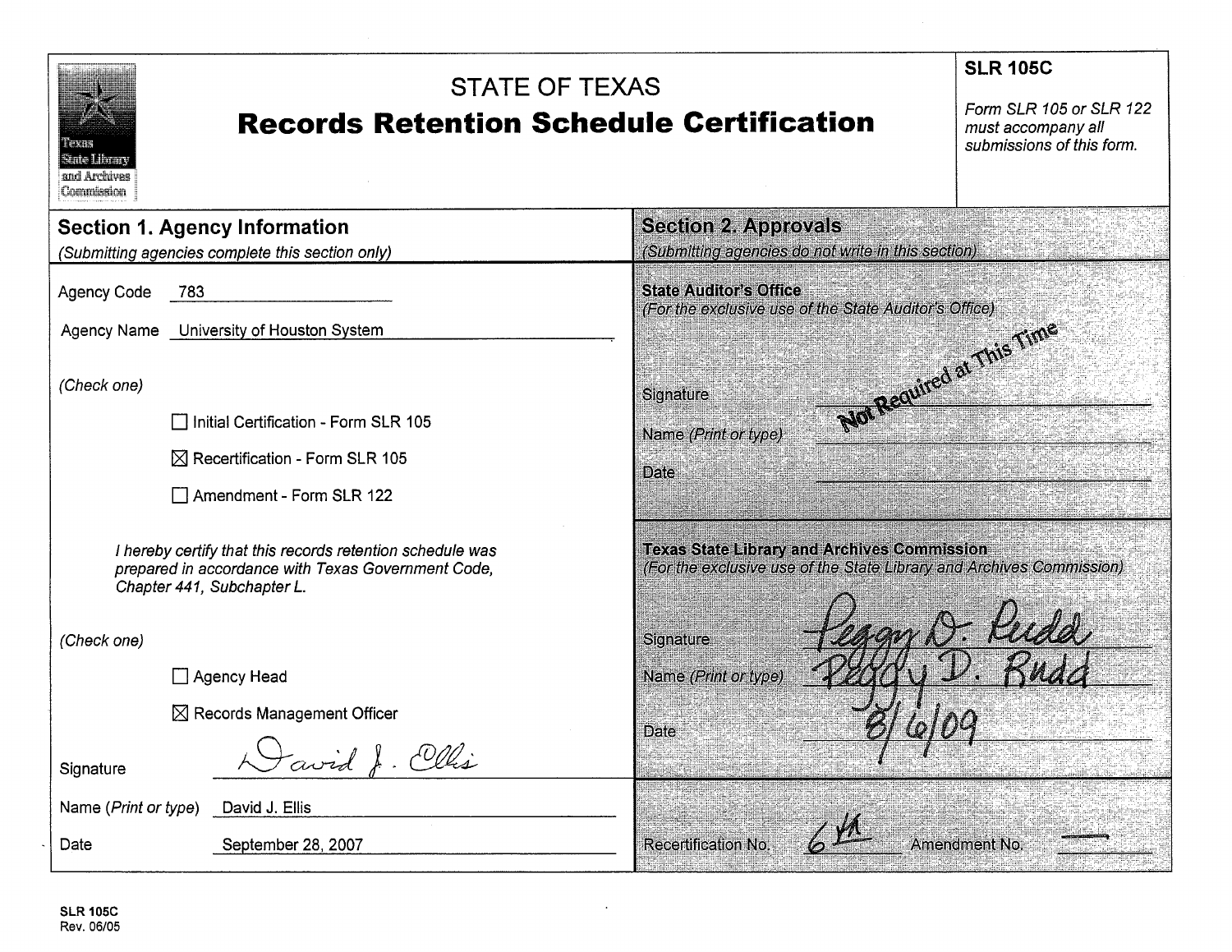#### **SLR 105**  *Form SLR 105C must* STATE OF TEXAS *accompany this form.*  Texas **State Library** Records Retention Schedule and Archives of  $91$ 1. Page 1 Commission 2. Agency 3. Agency  $Code$ 783 University of Houston System: All Components & Universities 4. 7. 11**.**  5. 6. 10. **TSLAC** 8. Records Agency Retention Period Archival **ONLY**  Series Amend. Item 9. Remarks Agency Storage Total Remarks 106 No. No. Item No. No. Record Series Title 106 No.

Category 1: Administrative Records

Section 1.1 - General

| 1.1.002 | 002        | Audits - External (Not State Auditor<br>Reports, Opinions, Correspondence | $AC + 7$             | $AC + 7$                 | $AC =$ Publication or release of final<br>audit findings                                                                                                         |  |
|---------|------------|---------------------------------------------------------------------------|----------------------|--------------------------|------------------------------------------------------------------------------------------------------------------------------------------------------------------|--|
| 1.1.002 | 113        | <b>State Auditor's Reports</b>                                            | $AC + 7$             | $AC + 7$                 | $AC =$ Publication or release of final<br>audit findings. The State Auditor's<br>Office retains any copies of its<br>audits performed on Texas state<br>agencies |  |
| 1.1.002 | 003<br>384 | Audits - Internal<br>Reports<br><b>Working Papers</b>                     | $AC + 7$<br>$AC + 7$ | $ AC + 7 $<br>$ AC + 7 $ | $AC =$ Publication or release of final<br>audit findings<br>$AC =$ Publication or release of final<br>audit findings                                             |  |

| Retention Codes (Field 7)                                  |                        |                    |                       | Archival Codes (Field 8)      |
|------------------------------------------------------------|------------------------|--------------------|-----------------------|-------------------------------|
| AC - After Closed, Terminated, Completed, Expired, Settled | CE – Calendar Year End | LA – Life of Asset | PM - Permanent        | I – Transfer to Univ Archives |
| LAV – Administrative Value                                 | FE – Fiscal Year End   | $MO -$ Months      | US - Until Superseded | O – Review by Univ Archivist  |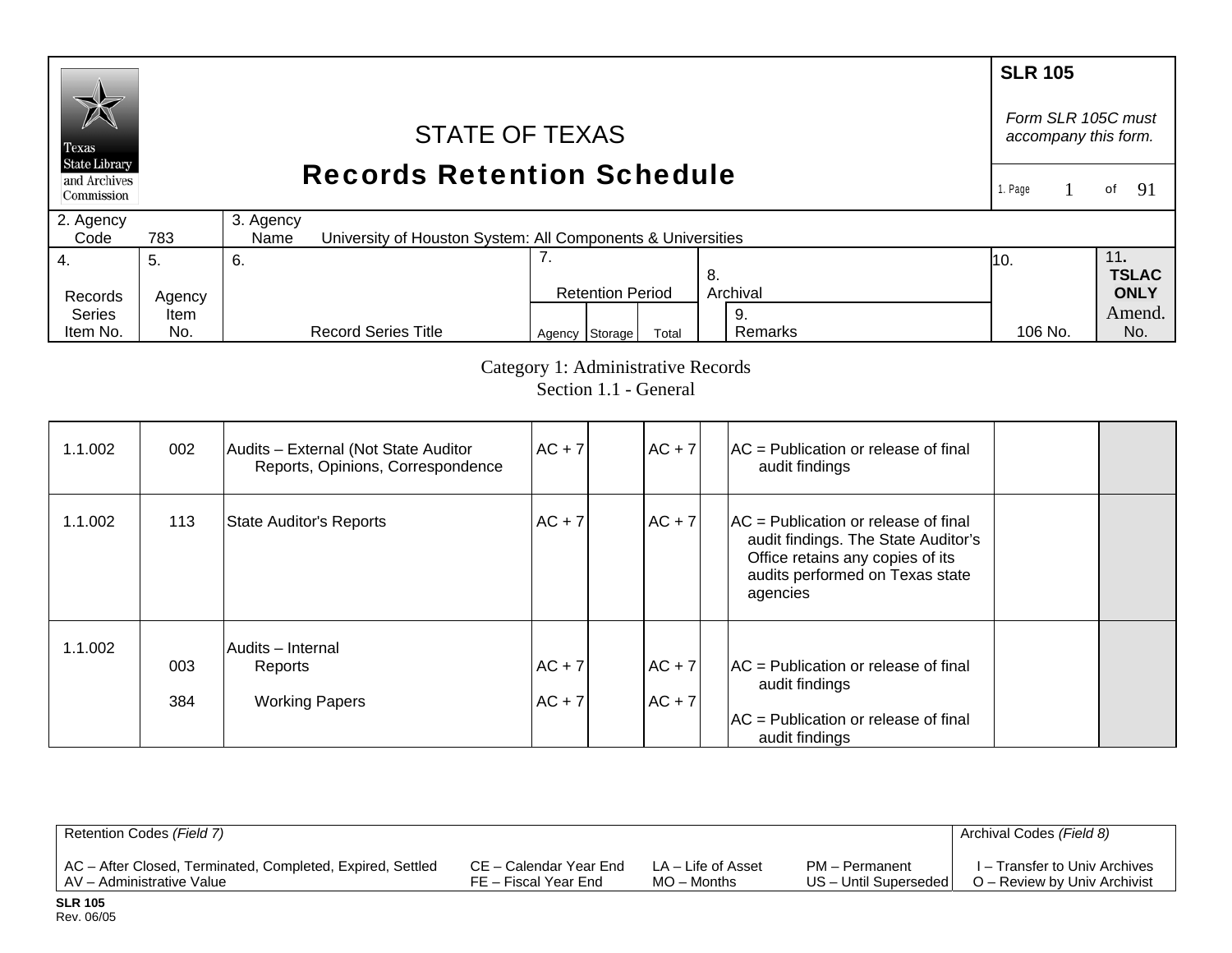| Texas<br><b>State Library</b><br>and Archives<br>Commission<br>2. Agency<br>Code | <b>STATE OF TEXAS</b><br><b>Records Retention Schedule</b><br>3. Agency<br>783<br>University of Houston System: All Components & Universities<br>Name<br>7.<br>5.<br>6. |                                                                  |                |                         |           |              |                                                                                                                                                                                                                                                                                                                                                                                                                     |                | Form SLR 105C must<br>accompany this form.<br>91<br>of |
|----------------------------------------------------------------------------------|-------------------------------------------------------------------------------------------------------------------------------------------------------------------------|------------------------------------------------------------------|----------------|-------------------------|-----------|--------------|---------------------------------------------------------------------------------------------------------------------------------------------------------------------------------------------------------------------------------------------------------------------------------------------------------------------------------------------------------------------------------------------------------------------|----------------|--------------------------------------------------------|
| 4.<br>Records<br><b>Series</b><br>Item No.                                       | Agency<br>Item<br>No.                                                                                                                                                   | <b>Record Series Title</b>                                       | Agency Storage | <b>Retention Period</b> | Total     | 8.           | Archival<br>9.<br>Remarks                                                                                                                                                                                                                                                                                                                                                                                           | 10.<br>106 No. | 11.<br><b>TSLAC</b><br><b>ONLY</b><br>Amend.<br>No.    |
| 1.1.004                                                                          | 004                                                                                                                                                                     | Legislative Appropriation Requests<br>(Biennial Budget Requests) | $AC + 6$       |                         | $AC + 6$  | $\mathbf{L}$ | $AC = September 1$ of odd-numbered<br>calendar years<br>University retains record copy<br>ARCHIVES NOTE: The archival<br>requirement is met by sending the<br>required copies of the requests to<br>the Texas State Publications<br>Depository Program, Texas State<br>Library and Archives Commission.<br>Only copies of supporting<br>documentation submitted to the<br>Legislative Budget Board are<br>archival. |                |                                                        |
| 1.1                                                                              | 393                                                                                                                                                                     | Annual Departmental Budget Request                               | $AC + 1$       |                         | $AC + 1$  |              | $AC =$ Approval of annual agency<br>budget                                                                                                                                                                                                                                                                                                                                                                          |                |                                                        |
| 1.1                                                                              | 005                                                                                                                                                                     | Charters                                                         | <b>PM</b>      |                         | <b>PM</b> |              |                                                                                                                                                                                                                                                                                                                                                                                                                     |                |                                                        |

| Retention Codes (Field 7)                                  |                        |                    |                         | Archival Codes (Field 8)      |
|------------------------------------------------------------|------------------------|--------------------|-------------------------|-------------------------------|
| AC - After Closed, Terminated, Completed, Expired, Settled | CE – Calendar Year End | LA – Life of Asset | PM - Permanent          | I – Transfer to Univ Archives |
| AV – Administrative Value                                  | FE – Fiscal Year End   | $MO -$ Months      | US - Until Superseded I | O – Review by Univ Archivist  |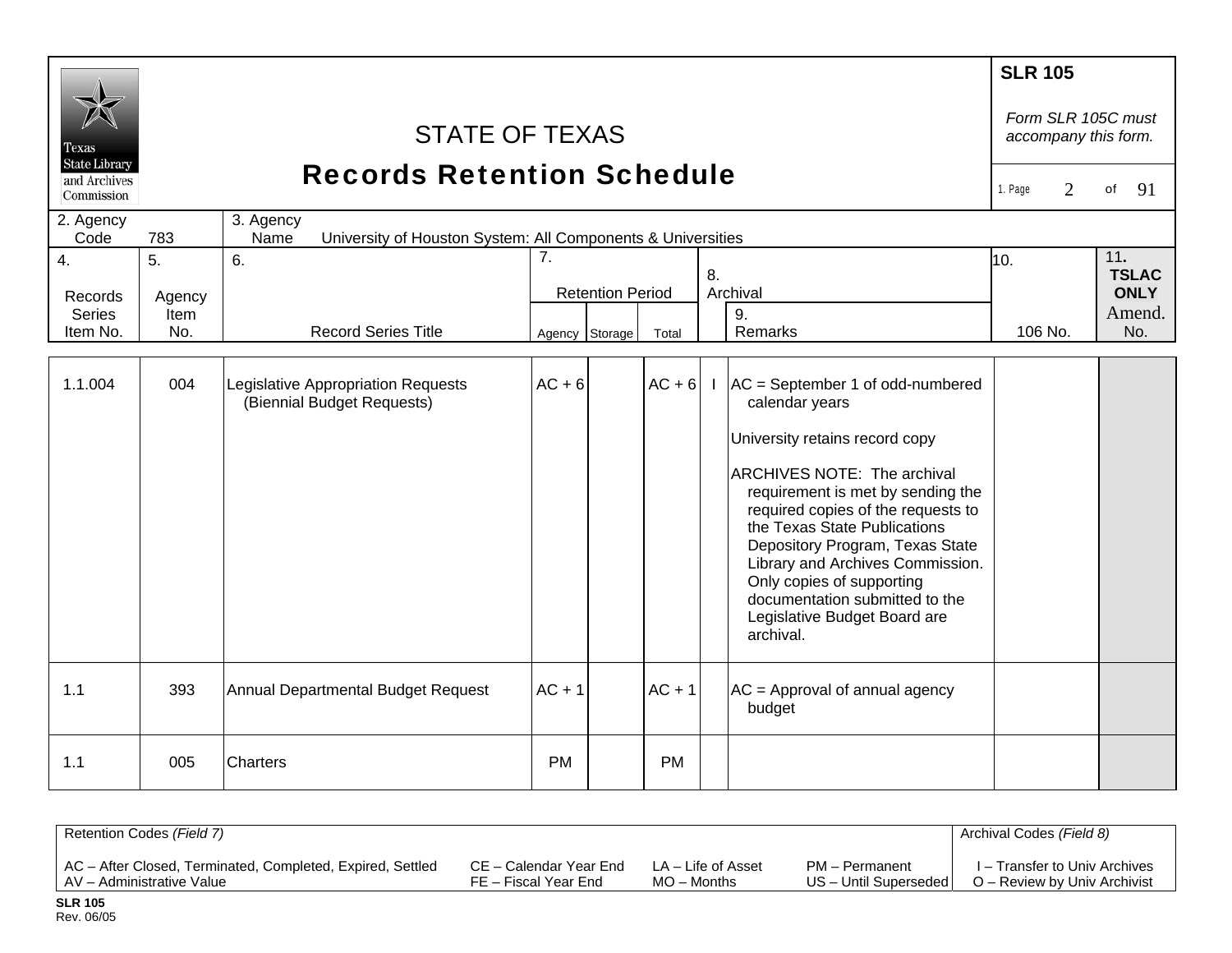| Texas<br><b>State Library</b><br>and Archives<br>Commission | <b>STATE OF TEXAS</b><br><b>Records Retention Schedule</b><br>3. Agency    |                                                  |                                                 |                |             |              |                                                                                                                                                                                                                                                                                     |         |               |
|-------------------------------------------------------------|----------------------------------------------------------------------------|--------------------------------------------------|-------------------------------------------------|----------------|-------------|--------------|-------------------------------------------------------------------------------------------------------------------------------------------------------------------------------------------------------------------------------------------------------------------------------------|---------|---------------|
| 2. Agency<br>Code                                           | 783<br>University of Houston System: All Components & Universities<br>Name |                                                  |                                                 |                |             |              |                                                                                                                                                                                                                                                                                     |         |               |
| 4.<br>Records                                               | 5.<br>Agency                                                               | 6.                                               | 7.<br>8.<br>Archival<br><b>Retention Period</b> |                |             | 10.          | 11.<br><b>TSLAC</b><br><b>ONLY</b>                                                                                                                                                                                                                                                  |         |               |
| <b>Series</b><br>Item No.                                   | Item<br>No.                                                                | <b>Record Series Title</b>                       |                                                 | Agency Storage | Total       |              | 9.<br>Remarks                                                                                                                                                                                                                                                                       | 106 No. | Amend.<br>No. |
| 1.1.007                                                     | 006                                                                        | Correspondence, Administrative                   | 3                                               |                | 3           |              | O ARCHIVES NOTE: Only the<br>administrative correspondence of<br>executive staff, board or<br>commission members, division<br>directors and program heads<br>require archival review. Contact<br>the University Archives when these<br>records have met their retention<br>periods. |         |               |
| 1.1.008                                                     | 007                                                                        | Correspondence, General                          | $\mathbf{1}$                                    |                | $\mathbf 1$ |              |                                                                                                                                                                                                                                                                                     |         |               |
| 1.1.010                                                     | 008                                                                        | <b>Directives</b>                                | $US + 1$                                        |                | $US + 1$    |              |                                                                                                                                                                                                                                                                                     |         |               |
| 1.1.011                                                     | 009                                                                        | <b>Executive Orders</b>                          | $US + 3$                                        |                | $US + 3$    | $\mathbf{I}$ |                                                                                                                                                                                                                                                                                     |         |               |
| 1.1.013                                                     | 011                                                                        | Calendars, Appointment, and Itinerary<br>Records | $CE + 1$                                        |                | $CE + 1$ O  |              |                                                                                                                                                                                                                                                                                     |         |               |

| Retention Codes (Field 7)                                  |                        |                    |                       | Archival Codes (Field 8)      |
|------------------------------------------------------------|------------------------|--------------------|-----------------------|-------------------------------|
| AC - After Closed, Terminated, Completed, Expired, Settled | CE – Calendar Year End | LA – Life of Asset | PM - Permanent        | I – Transfer to Univ Archives |
| AV – Administrative Value                                  | FE – Fiscal Year End   | MO – Months        | US - Until Superseded | O – Review by Univ Archivist  |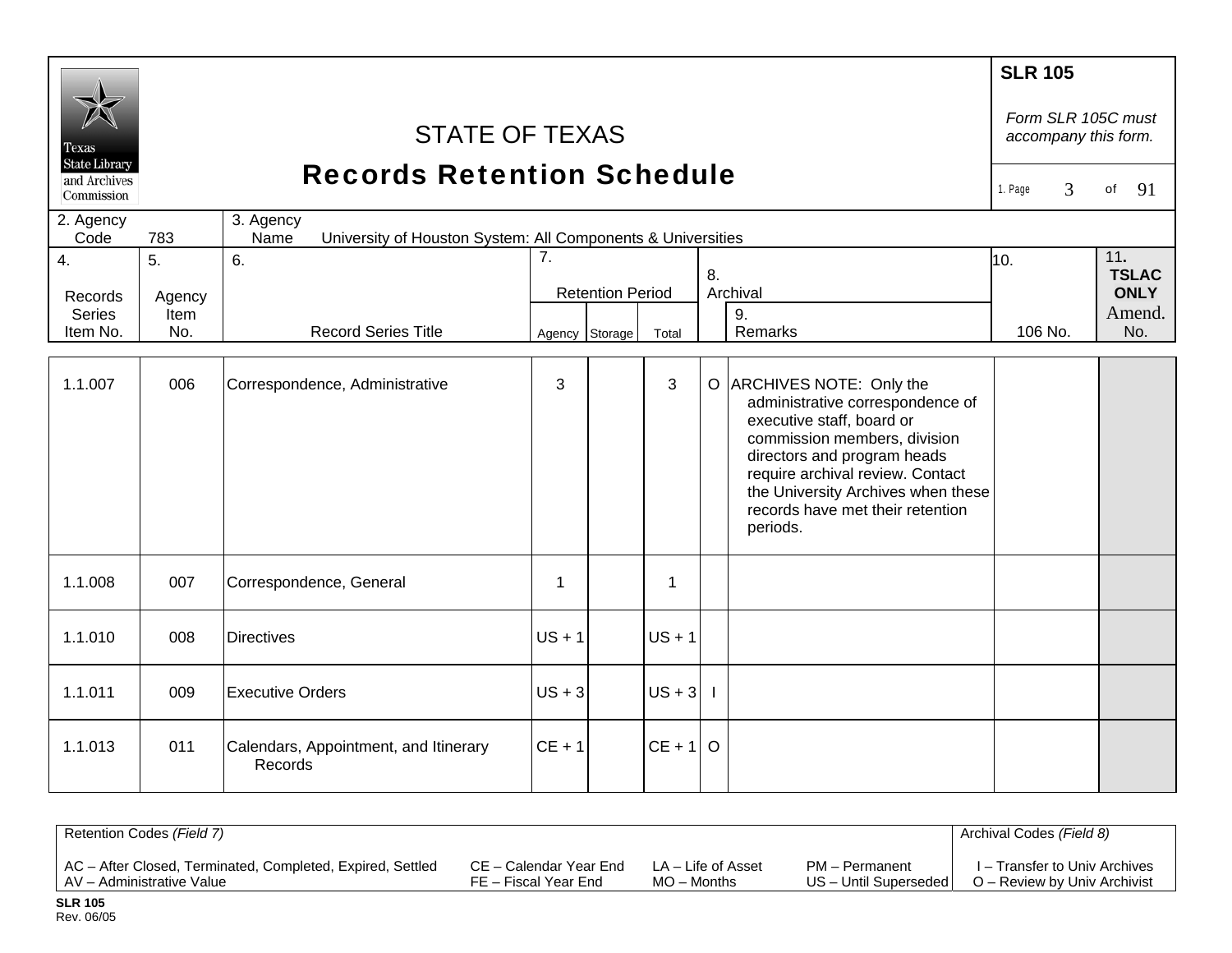| Texas<br><b>State Library</b> |                                   | <b>STATE OF TEXAS</b>                                                            |                      |                         |                      |         |                                                                                       | <b>SLR 105</b><br>Form SLR 105C must<br>accompany this form. |                                    |
|-------------------------------|-----------------------------------|----------------------------------------------------------------------------------|----------------------|-------------------------|----------------------|---------|---------------------------------------------------------------------------------------|--------------------------------------------------------------|------------------------------------|
| and Archives<br>Commission    | <b>Records Retention Schedule</b> |                                                                                  |                      |                         |                      |         |                                                                                       | 1. Page<br>$\Delta$                                          | 91<br>of                           |
| 2. Agency<br>Code             | 783                               | 3. Agency<br>University of Houston System: All Components & Universities<br>Name |                      |                         |                      |         |                                                                                       |                                                              |                                    |
| 4.<br>Records                 | 5.<br>Agency                      | 6.                                                                               | 7.                   | <b>Retention Period</b> |                      | 8.      | Archival                                                                              | 10.                                                          | 11.<br><b>TSLAC</b><br><b>ONLY</b> |
| <b>Series</b><br>Item No.     | Item<br>No.                       | <b>Record Series Title</b>                                                       | Agency Storage       |                         | Total                |         | 9.<br>Remarks                                                                         | 106 No.                                                      | Amend.<br>No.                      |
| 1.1.014                       | 012                               | Legal Opinions and Advice (Attorney<br>General)                                  | AV                   |                         | AV                   | $\circ$ |                                                                                       |                                                              |                                    |
| 1.1.014                       | 013                               | Legal Opinions and Advice (University<br>Legal Counsel)                          | AV                   |                         | AV                   | $\circ$ |                                                                                       |                                                              |                                    |
| 1.1.019                       | 017                               | Public Relations Records - News or Press<br>Releases                             | $\overline{2}$       |                         | $\overline{2}$       | $\circ$ |                                                                                       |                                                              |                                    |
| 1.1.020<br>1.1.021            | 018<br>019                        | Open Records Requests<br>Not Exempted / Approved<br>Exempted / Denied            | $AC + 1$<br>$AC + 2$ |                         | $AC + 1$<br>$AC + 2$ |         | $AC = Date request fulfilled$<br>AC = Date of notification that records<br>are exempt |                                                              |                                    |
| 1.1.023                       | 021                               | <b>Organization Charts</b>                                                       | <b>US</b>            |                         | US                   |         |                                                                                       |                                                              |                                    |

| Retention Codes (Field 7)                                  |                        |                    |                         | Archival Codes (Field 8)      |
|------------------------------------------------------------|------------------------|--------------------|-------------------------|-------------------------------|
| AC - After Closed, Terminated, Completed, Expired, Settled | CE – Calendar Year End | LA – Life of Asset | PM - Permanent          | I – Transfer to Univ Archives |
| AV - Administrative Value                                  | FE – Fiscal Year End   | $MO -$ Months      | US - Until Superseded I | O – Review by Univ Archivist  |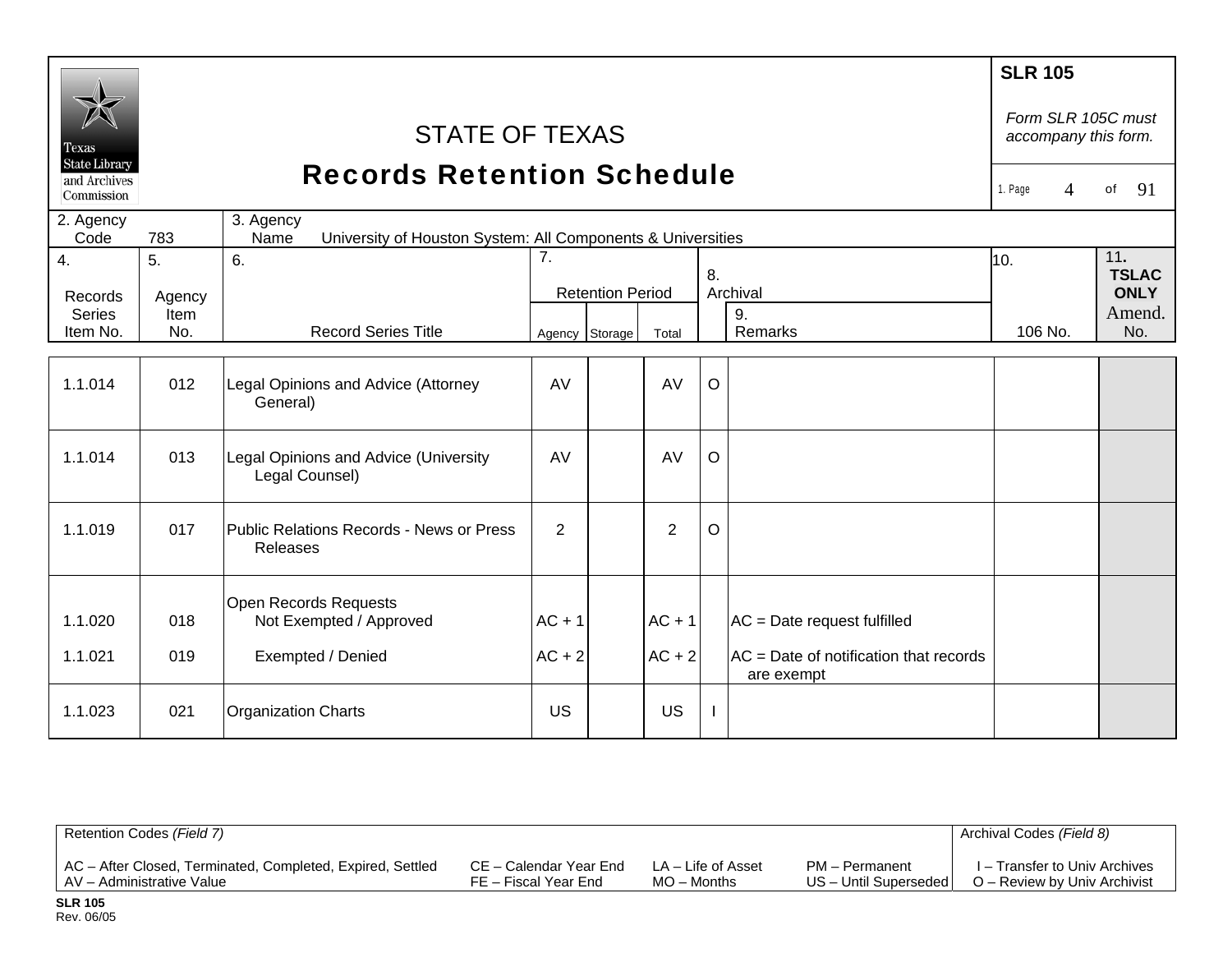| Texas                                                           | <b>SLR 105</b><br>Form SLR 105C must<br><b>STATE OF TEXAS</b><br>accompany this form.<br><b>State Library</b> |                                                    |          |                         |       |    |                                                                                                    |              |                     |
|-----------------------------------------------------------------|---------------------------------------------------------------------------------------------------------------|----------------------------------------------------|----------|-------------------------|-------|----|----------------------------------------------------------------------------------------------------|--------------|---------------------|
| <b>Records Retention Schedule</b><br>and Archives<br>Commission |                                                                                                               |                                                    |          |                         |       |    |                                                                                                    | 1. Page<br>5 | 91<br>of            |
| 2. Agency<br>Code                                               | 3. Agency<br>University of Houston System: All Components & Universities<br>783<br>Name                       |                                                    |          |                         |       |    |                                                                                                    |              |                     |
| 4.                                                              | 5.                                                                                                            | 6.                                                 | 7.       |                         |       |    |                                                                                                    | 10.          | 11.<br><b>TSLAC</b> |
| Records                                                         | Agency                                                                                                        |                                                    |          | <b>Retention Period</b> |       | 8. | Archival                                                                                           |              | <b>ONLY</b>         |
| <b>Series</b>                                                   | Item                                                                                                          |                                                    |          |                         |       |    | 9.                                                                                                 |              | Amend.              |
| Item No.                                                        | No.                                                                                                           | <b>Record Series Title</b>                         |          | Agency Storage          | Total |    | Remarks                                                                                            | 106 No.      | No.                 |
| 1.1.024                                                         | 022                                                                                                           | Planning Records                                   | $AC + 3$ |                         |       |    | $AC + 3 O AC = Decision$ made to implement or<br>not to implement result of planning<br>process    |              |                     |
| 1.1.024                                                         | 052                                                                                                           | Data Processing Planning<br>Reports, studies, etc. | $AC + 3$ |                         |       |    | $ AC + 3  O  AC = Decision$ made to implement or<br>not to implement result of planning<br>process |              |                     |
| 1.1.024                                                         | 053                                                                                                           | Long and short-range plan                          | $AC + 3$ |                         |       |    | $AC + 3$ O $AC = Decision$ made to implement or<br>not to implement result of planning<br>process  |              |                     |
|                                                                 |                                                                                                               |                                                    |          |                         |       |    | ARCHIVES NOTE: Data processing<br>planning records are not archival.                               |              |                     |

| Retention Codes (Field 7)                                  |                        |                    |                         | Archival Codes (Field 8)      |
|------------------------------------------------------------|------------------------|--------------------|-------------------------|-------------------------------|
| AC - After Closed, Terminated, Completed, Expired, Settled | CE – Calendar Year End | LA – Life of Asset | PM - Permanent          | I – Transfer to Univ Archives |
| AV - Administrative Value                                  | FE – Fiscal Year End   | $MO -$ Months      | US - Until Superseded I | O – Review by Univ Archivist  |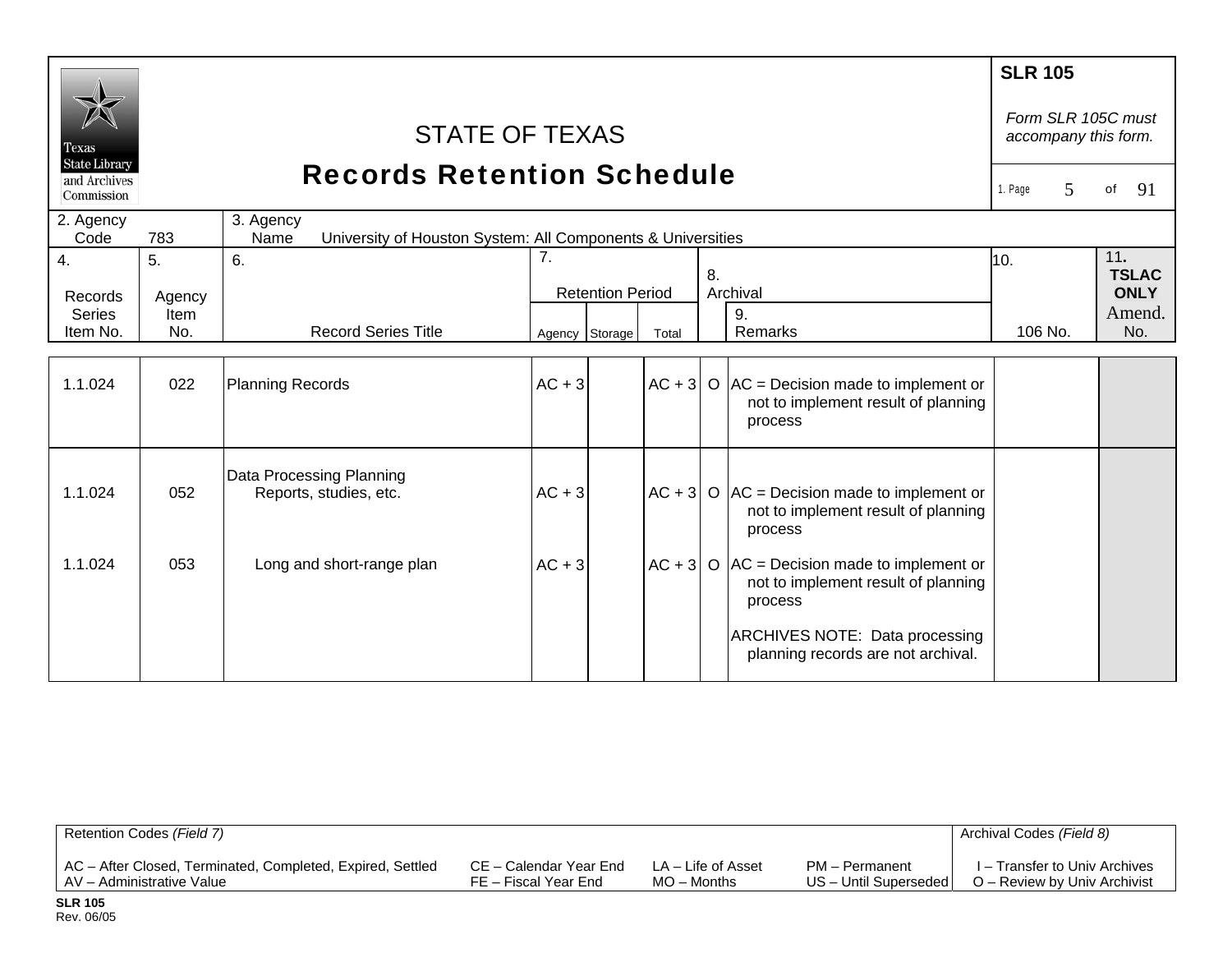| l'exas<br><b>State Library</b> |             | <b>STATE OF TEXAS</b><br><b>Records Retention Schedule</b>                       |                |                         |           |    |                                                                                               | <b>SLR 105</b><br>Form SLR 105C must<br>accompany this form. |                     |
|--------------------------------|-------------|----------------------------------------------------------------------------------|----------------|-------------------------|-----------|----|-----------------------------------------------------------------------------------------------|--------------------------------------------------------------|---------------------|
| and Archives<br>Commission     |             |                                                                                  |                |                         |           |    |                                                                                               | 6<br>1. Page                                                 | 91<br>of            |
| 2. Agency<br>Code              | 783         | 3. Agency<br>University of Houston System: All Components & Universities<br>Name |                |                         |           |    |                                                                                               |                                                              |                     |
| $\overline{4}$ .               | 5.          | 6.                                                                               | 7 <sub>1</sub> |                         |           | 8. |                                                                                               | 10.                                                          | 11.<br><b>TSLAC</b> |
| Records                        | Agency      |                                                                                  |                | <b>Retention Period</b> |           |    | Archival                                                                                      |                                                              | <b>ONLY</b>         |
| <b>Series</b><br>Item No.      | Item<br>No. | <b>Record Series Title</b>                                                       | Agency Storage |                         | Total     |    | 9.<br>Remarks                                                                                 | 106 No.                                                      | Amend.<br>No.       |
|                                |             |                                                                                  |                |                         |           |    |                                                                                               |                                                              |                     |
| 1.1                            | 023         | Policies and Procedures Manuals                                                  | $AC + 3$       |                         |           |    | $AC + 3 O AC =$ Completion or termination of<br>program, rules, policies, or<br>procedures    |                                                              |                     |
|                                |             |                                                                                  |                |                         |           |    | Final and working copies - 1.1.070<br>and 1.1.071                                             |                                                              |                     |
| 1.1                            | 031         | <b>Rules and Regulations</b>                                                     | $AC + 3$       |                         |           |    | $ AC + 3  O  AC =$ Completion or termination of<br>program, rules, policies, or<br>procedures |                                                              |                     |
|                                |             |                                                                                  |                |                         |           |    | Final and working copies - 1.1.070<br>and 1.1.071                                             |                                                              |                     |
| 1.1.027                        | 024         | Proposed Legislation                                                             | AV             |                         | AV        |    |                                                                                               |                                                              |                     |
| 1.1.040                        | 032         | Speeches, Papers and Presentations                                               | <b>AC</b>      |                         | <b>AC</b> |    | $\overline{O}$ AC = End of term in office or<br>termination of service in a state<br>position |                                                              |                     |

| Retention Codes (Field 7)                                  |                        |                    |                         | Archival Codes (Field 8)      |
|------------------------------------------------------------|------------------------|--------------------|-------------------------|-------------------------------|
| AC - After Closed, Terminated, Completed, Expired, Settled | CE – Calendar Year End | LA – Life of Asset | PM - Permanent          | I – Transfer to Univ Archives |
| AV - Administrative Value                                  | FE – Fiscal Year End   | $MO -$ Months      | US – Until Superseded I | O – Review by Univ Archivist  |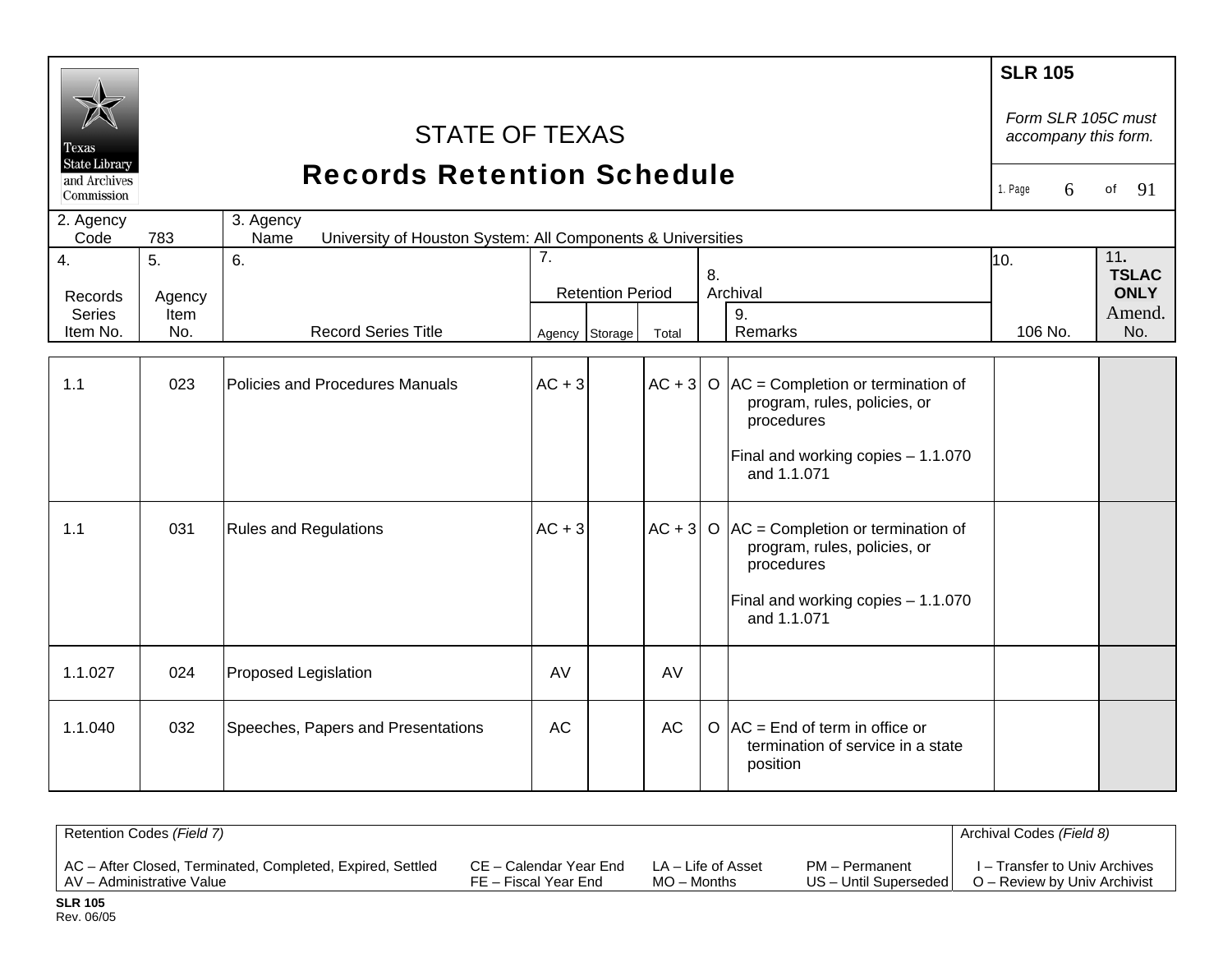| Fexas<br><b>State Library</b><br>and Archives<br>Commission |                             | <b>STATE OF TEXAS</b><br><b>Records Retention Schedule</b>                       |          |                                           |          |    |                                                                                                                                                                                                                                                                                                                                                                                                                                                                                                                                                                       | <b>SLR 105</b><br>Form SLR 105C must<br>accompany this form.<br>$\tau$<br>1. Page | 91<br>of                                            |
|-------------------------------------------------------------|-----------------------------|----------------------------------------------------------------------------------|----------|-------------------------------------------|----------|----|-----------------------------------------------------------------------------------------------------------------------------------------------------------------------------------------------------------------------------------------------------------------------------------------------------------------------------------------------------------------------------------------------------------------------------------------------------------------------------------------------------------------------------------------------------------------------|-----------------------------------------------------------------------------------|-----------------------------------------------------|
| 2. Agency<br>Code                                           | 783                         | 3. Agency<br>Name<br>University of Houston System: All Components & Universities |          |                                           |          |    |                                                                                                                                                                                                                                                                                                                                                                                                                                                                                                                                                                       |                                                                                   |                                                     |
| $\overline{4}$ .<br>Records<br><b>Series</b><br>Item No.    | 5.<br>Agency<br>Item<br>No. | 6.<br><b>Record Series Title</b>                                                 | 7.       | <b>Retention Period</b><br>Agency Storage | Total    | 8. | Archival<br>9.<br>Remarks                                                                                                                                                                                                                                                                                                                                                                                                                                                                                                                                             | 10.<br>106 No.                                                                    | 11.<br><b>TSLAC</b><br><b>ONLY</b><br>Amend.<br>No. |
|                                                             |                             |                                                                                  |          |                                           |          |    |                                                                                                                                                                                                                                                                                                                                                                                                                                                                                                                                                                       |                                                                                   |                                                     |
| 1.1.043                                                     | 034                         | <b>Training Manuals</b>                                                          | $US + 1$ |                                           | $US + 1$ |    |                                                                                                                                                                                                                                                                                                                                                                                                                                                                                                                                                                       |                                                                                   |                                                     |
| 1.1.048                                                     | 389                         | <b>Litigation files</b>                                                          | $AC + 1$ |                                           | $AC + 1$ |    | O $ AC = As$ applicable, decision of an<br>agency not to file a lawsuit or<br>decision that a lawsuit will not be<br>filed against it on a matter;<br>dismissal of a lawsuit for want of<br>prosecution or on motion of the<br>plaintiff; or final decision of a court<br>(or of a court on appeal, if<br>applicable) in a lawsuit.<br>Cases that set legal precedent or<br>exhibit historical value will be<br>evaluated by the Archives and<br>Information Services Division of<br>the Texas State Library and<br>Archives Commission for archival<br>preservation. |                                                                                   |                                                     |

| Retention Codes (Field 7)                                  |                        |                    |                         | Archival Codes (Field 8)      |
|------------------------------------------------------------|------------------------|--------------------|-------------------------|-------------------------------|
| AC - After Closed, Terminated, Completed, Expired, Settled | CE – Calendar Year End | LA – Life of Asset | PM - Permanent          | I – Transfer to Univ Archives |
| AV - Administrative Value                                  | FE – Fiscal Year End   | $MO -$ Months      | US - Until Superseded I | O – Review by Univ Archivist  |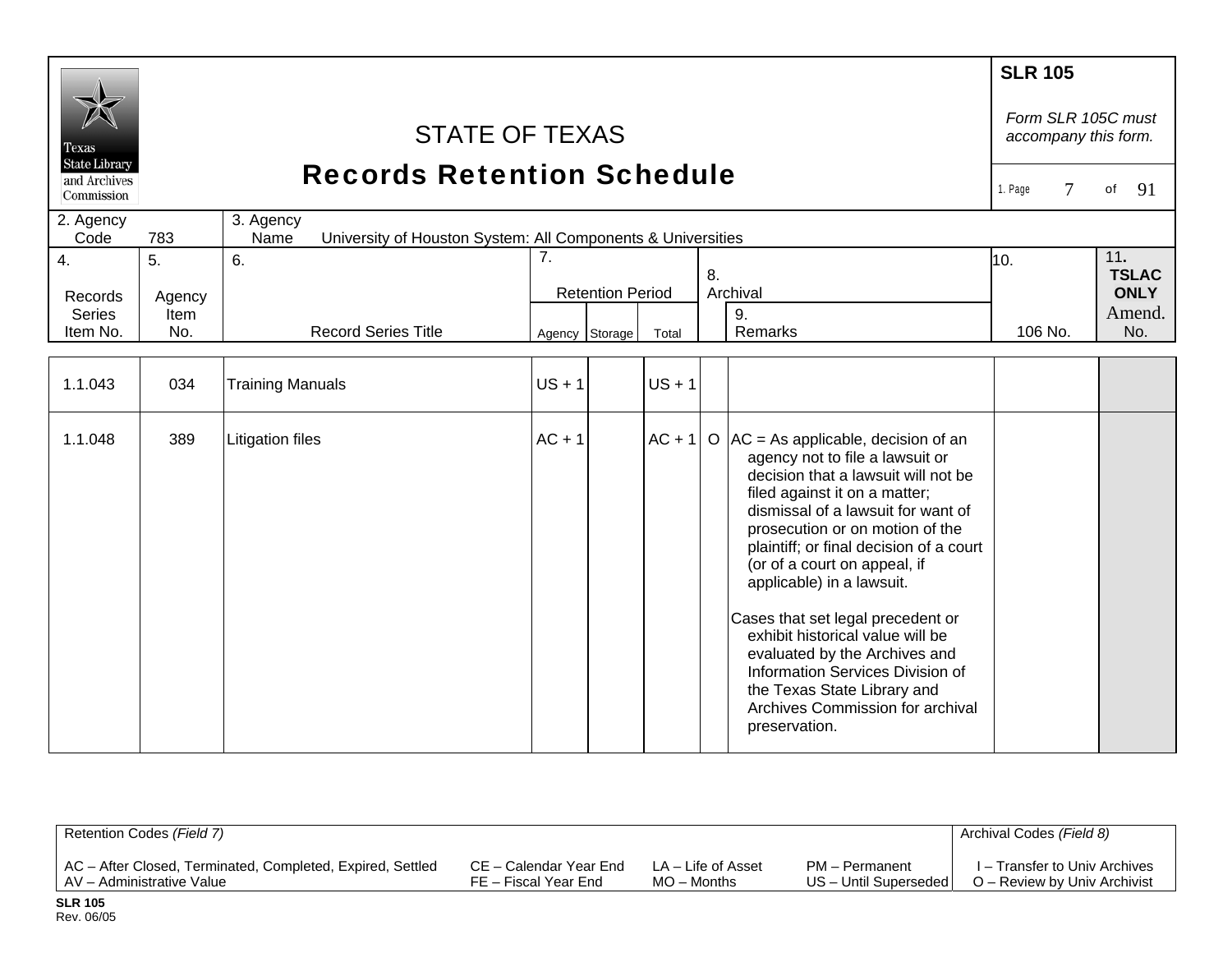| Texas<br><b>State Library</b><br>and Archives<br>Commission |                      | <b>STATE OF TEXAS</b><br><b>Records Retention Schedule</b>                       |          |                         |          |    |                                                                                                                                                                                                                                                                                                                                     | <b>SLR 105</b><br>Form SLR 105C must<br>accompany this form.<br>8<br>1. Page | 91<br>of                                     |
|-------------------------------------------------------------|----------------------|----------------------------------------------------------------------------------|----------|-------------------------|----------|----|-------------------------------------------------------------------------------------------------------------------------------------------------------------------------------------------------------------------------------------------------------------------------------------------------------------------------------------|------------------------------------------------------------------------------|----------------------------------------------|
| 2. Agency<br>Code                                           | 783                  | 3. Agency<br>University of Houston System: All Components & Universities<br>Name |          |                         |          |    |                                                                                                                                                                                                                                                                                                                                     |                                                                              |                                              |
| 4.<br>Records<br><b>Series</b>                              | 5.<br>Agency<br>Item | 6.                                                                               | 7.       | <b>Retention Period</b> |          | 8. | Archival<br>9.                                                                                                                                                                                                                                                                                                                      | 10.                                                                          | 11.<br><b>TSLAC</b><br><b>ONLY</b><br>Amend. |
| Item No.                                                    | No.                  | <b>Record Series Title</b>                                                       |          | Agency Storage          | Total    |    | Remarks                                                                                                                                                                                                                                                                                                                             | 106 No.                                                                      | No.                                          |
| 1.1.048                                                     | 390                  | Law suits & settlements; affirmative action<br>or discrimination                 | $AC + 1$ |                         | $AC + 1$ |    | O $ AC = As$ applicable, decision of an<br>agency not to file a lawsuit or<br>decision that a lawsuit will not be<br>filed against it on a matter;<br>dismissal of a lawsuit for want of<br>prosecution or on motion of the<br>plaintiff; or final decision of a court<br>(or of a court on appeal, if<br>applicable) in a lawsuit. |                                                                              |                                              |
| 1.1.055                                                     | 456                  | <b>Strategic Plans</b>                                                           | $AC + 6$ |                         | $AC + 6$ |    | AC = September 1 of odd-numbered<br>calendar years<br>Archive Note = The archival<br>requirement is met by sending the<br>required copies of the plans to the<br><b>Texas State Publications</b><br>Depository Program, Texas State<br>Library and Archives Commission.                                                             |                                                                              |                                              |

| Retention Codes (Field 7)                                  |                        |                    |                       | Archival Codes (Field 8)      |
|------------------------------------------------------------|------------------------|--------------------|-----------------------|-------------------------------|
| AC – After Closed, Terminated, Completed, Expired, Settled | CE – Calendar Year End | LA – Life of Asset | PM - Permanent        | I – Transfer to Univ Archives |
| AV - Administrative Value                                  | FE – Fiscal Year End   | $MO -$ Months      | US - Until Superseded | O – Review by Univ Archivist  |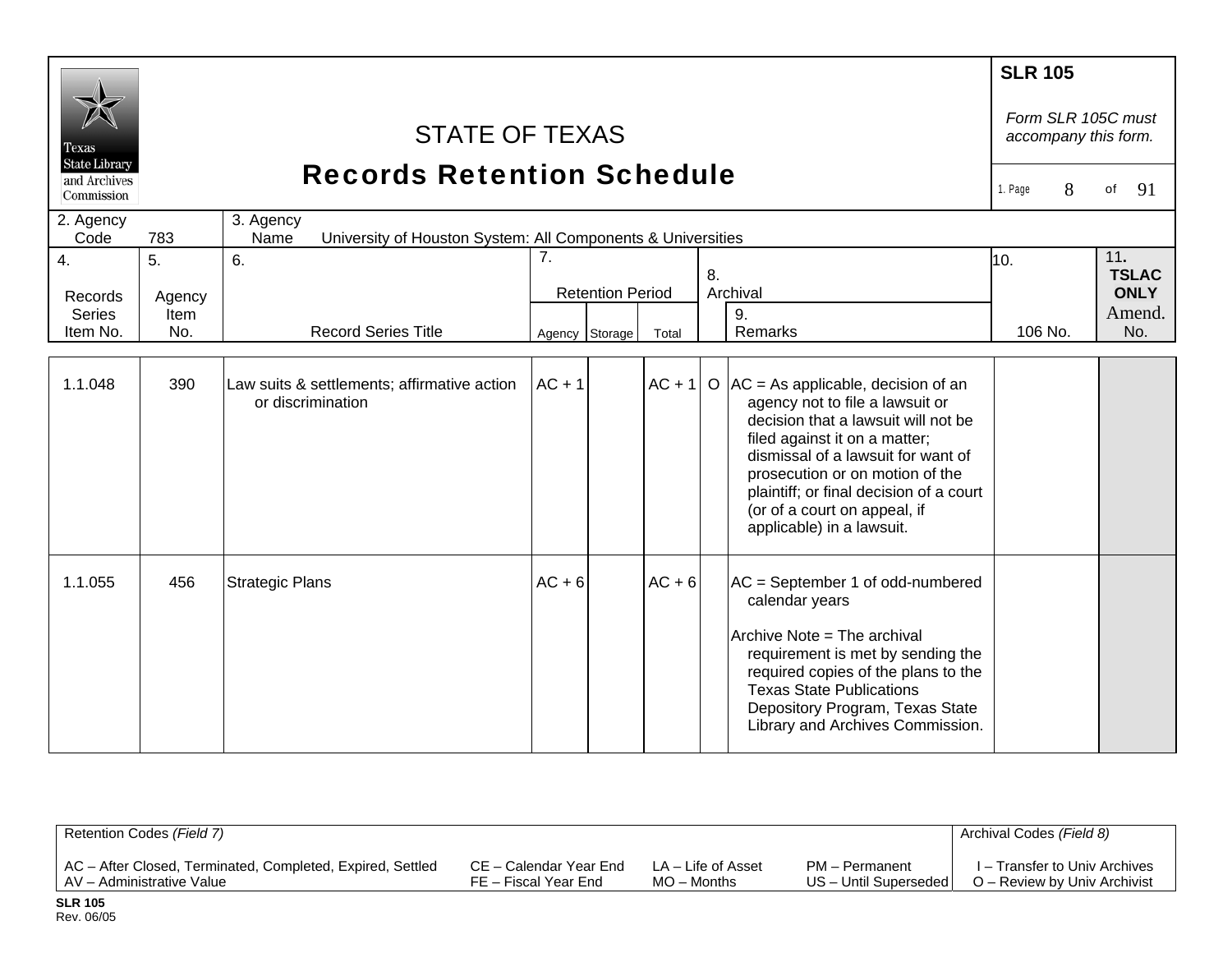| Texas<br><b>State Library</b><br>and Archives<br>Commission<br>2. Agency<br>Code | 783                                     | <b>STATE OF TEXAS</b><br><b>Records Retention Schedule</b><br>3. Agency<br>Name<br>University of Houston System: All Components & Universities |           |                                           |           |    |                                                                                                                                                                                                                                                                                                                                                                                                                                                                                                 | <b>SLR 105</b><br>Form SLR 105C must<br>accompany this form.<br>9<br>1. Page | 91<br>of                                            |
|----------------------------------------------------------------------------------|-----------------------------------------|------------------------------------------------------------------------------------------------------------------------------------------------|-----------|-------------------------------------------|-----------|----|-------------------------------------------------------------------------------------------------------------------------------------------------------------------------------------------------------------------------------------------------------------------------------------------------------------------------------------------------------------------------------------------------------------------------------------------------------------------------------------------------|------------------------------------------------------------------------------|-----------------------------------------------------|
| 4.<br>Records<br><b>Series</b><br>Item No.                                       | 5 <sub>1</sub><br>Agency<br>Item<br>No. | 6.<br><b>Record Series Title</b>                                                                                                               | 7.        | <b>Retention Period</b><br>Agency Storage | Total     | 8. | Archival<br>9.<br>Remarks                                                                                                                                                                                                                                                                                                                                                                                                                                                                       | 10.<br>106 No.                                                               | 11.<br><b>TSLAC</b><br><b>ONLY</b><br>Amend.<br>No. |
| 1.1.057                                                                          | 383                                     | <b>Transitory Information</b>                                                                                                                  | <b>AC</b> |                                           | AC        |    | AC = Purpose of record has been<br>fulfilled<br>CAUTION: Records management<br>officers should use caution in<br>assigning this records series item<br>number to records of an agency to<br>make certain they are not part of<br>another records series listed in this<br>schedule or, for records series<br>unique to an agency, are not part<br>of a records series that documents<br>the fulfillment of the statutory<br>obligations of the agency or the<br>documentation of its functions. |                                                                              |                                                     |
| 1.1.058                                                                          | 014                                     | Meeting Agenda - Regents                                                                                                                       | <b>PM</b> |                                           | <b>PM</b> |    |                                                                                                                                                                                                                                                                                                                                                                                                                                                                                                 |                                                                              |                                                     |
| 1.1.058                                                                          | 015                                     | Meeting Minutes - Regents                                                                                                                      | <b>PM</b> |                                           | <b>PM</b> |    |                                                                                                                                                                                                                                                                                                                                                                                                                                                                                                 |                                                                              |                                                     |

| Retention Codes (Field 7)                                  |                        |                    |                         | Archival Codes (Field 8)      |
|------------------------------------------------------------|------------------------|--------------------|-------------------------|-------------------------------|
| AC – After Closed, Terminated, Completed, Expired, Settled | CE – Calendar Year End | LA – Life of Asset | PM - Permanent          | I – Transfer to Univ Archives |
| AV – Administrative Value                                  | FE – Fiscal Year End   | $MO -$ Months      | US - Until Superseded I | O – Review by Univ Archivist  |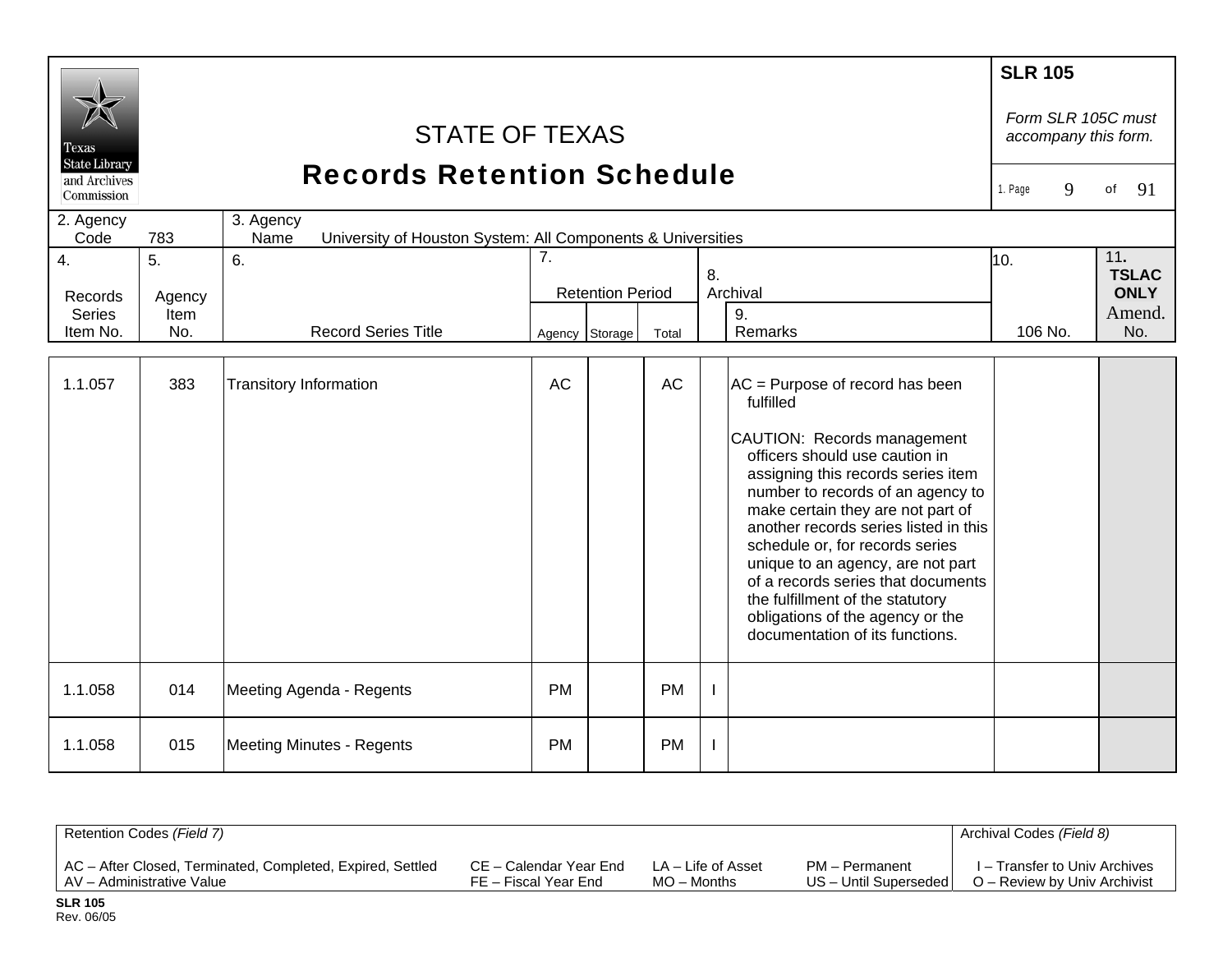|                                                    |                           |                                                                                  |                |                         |              |                                                                                                                                                                                       | <b>SLR 105</b>                             |                     |
|----------------------------------------------------|---------------------------|----------------------------------------------------------------------------------|----------------|-------------------------|--------------|---------------------------------------------------------------------------------------------------------------------------------------------------------------------------------------|--------------------------------------------|---------------------|
| Texas                                              |                           | <b>STATE OF TEXAS</b>                                                            |                |                         |              |                                                                                                                                                                                       | Form SLR 105C must<br>accompany this form. |                     |
| <b>State Library</b><br>and Archives<br>Commission |                           | <b>Records Retention Schedule</b>                                                |                |                         |              |                                                                                                                                                                                       | 10<br>1. Page                              | 91<br>of            |
| 2. Agency<br>Code                                  | 783                       | 3. Agency<br>University of Houston System: All Components & Universities<br>Name |                |                         |              |                                                                                                                                                                                       |                                            |                     |
| 4.                                                 | 5.                        | 6.                                                                               | 7 <sub>1</sub> |                         |              | 8.                                                                                                                                                                                    | 10.                                        | 11.<br><b>TSLAC</b> |
| Records                                            | Agency                    |                                                                                  |                | <b>Retention Period</b> |              | Archival                                                                                                                                                                              |                                            | <b>ONLY</b>         |
| <b>Series</b>                                      | <b>Item</b>               |                                                                                  |                |                         |              | 9.                                                                                                                                                                                    |                                            | Amend.              |
| Item No.                                           | No.                       | <b>Record Series Title</b>                                                       |                | Agency Storage          | Total        | Remarks                                                                                                                                                                               | 106 No.                                    | No.                 |
|                                                    |                           |                                                                                  |                |                         |              |                                                                                                                                                                                       |                                            |                     |
| 1.1.060                                            | 358                       | Recordings of Regents Meetings (Regular, AC + 90                                 |                |                         | $AC + 90$    | $AC = Date of formal approval of$                                                                                                                                                     |                                            |                     |
|                                                    |                           | Called, or Committee Meetings)                                                   | days           |                         | days         | meeting minutes by Regents                                                                                                                                                            |                                            |                     |
|                                                    |                           |                                                                                  |                |                         |              |                                                                                                                                                                                       |                                            |                     |
| 1.1.063                                            | 016                       | Meeting Minutes/Notes - Staff                                                    | 1              |                         | $\mathbf{1}$ |                                                                                                                                                                                       |                                            |                     |
|                                                    | 453                       | <b>Accreditation Planning Records</b>                                            | <b>AC</b>      |                         | <b>AC</b>    | $AC = After subsequent accreditation$                                                                                                                                                 |                                            |                     |
|                                                    | 454                       | <b>Accreditation Reports</b>                                                     | <b>PM</b>      |                         | <b>PM</b>    | Final self study evaluation reports<br>and investigative and final<br>accreditation reports from<br>accrediting agencies relating to the<br>accreditation status of the<br>University |                                            |                     |
| 1.1.064                                            | 457                       | <b>Agency Performance Measures</b><br>Documentation                              | $FE + 3$       |                         | $FE + 3$     | Caution: The FE+3 period overrides<br>any shorter retention period for<br>records series in this schedule if<br>the records series is needed for<br>agency performance measures.      |                                            |                     |
|                                                    | Retention Codes (Field 7) |                                                                                  |                |                         |              |                                                                                                                                                                                       | Archival Codes (Field 8)                   |                     |
|                                                    |                           |                                                                                  |                |                         |              |                                                                                                                                                                                       |                                            |                     |

| LAV – Administrative Value<br>FE – Fiscal Year End | $MO -$ Months | US – Until Superseded l | O – Review by Univ Archivist |
|----------------------------------------------------|---------------|-------------------------|------------------------------|
|----------------------------------------------------|---------------|-------------------------|------------------------------|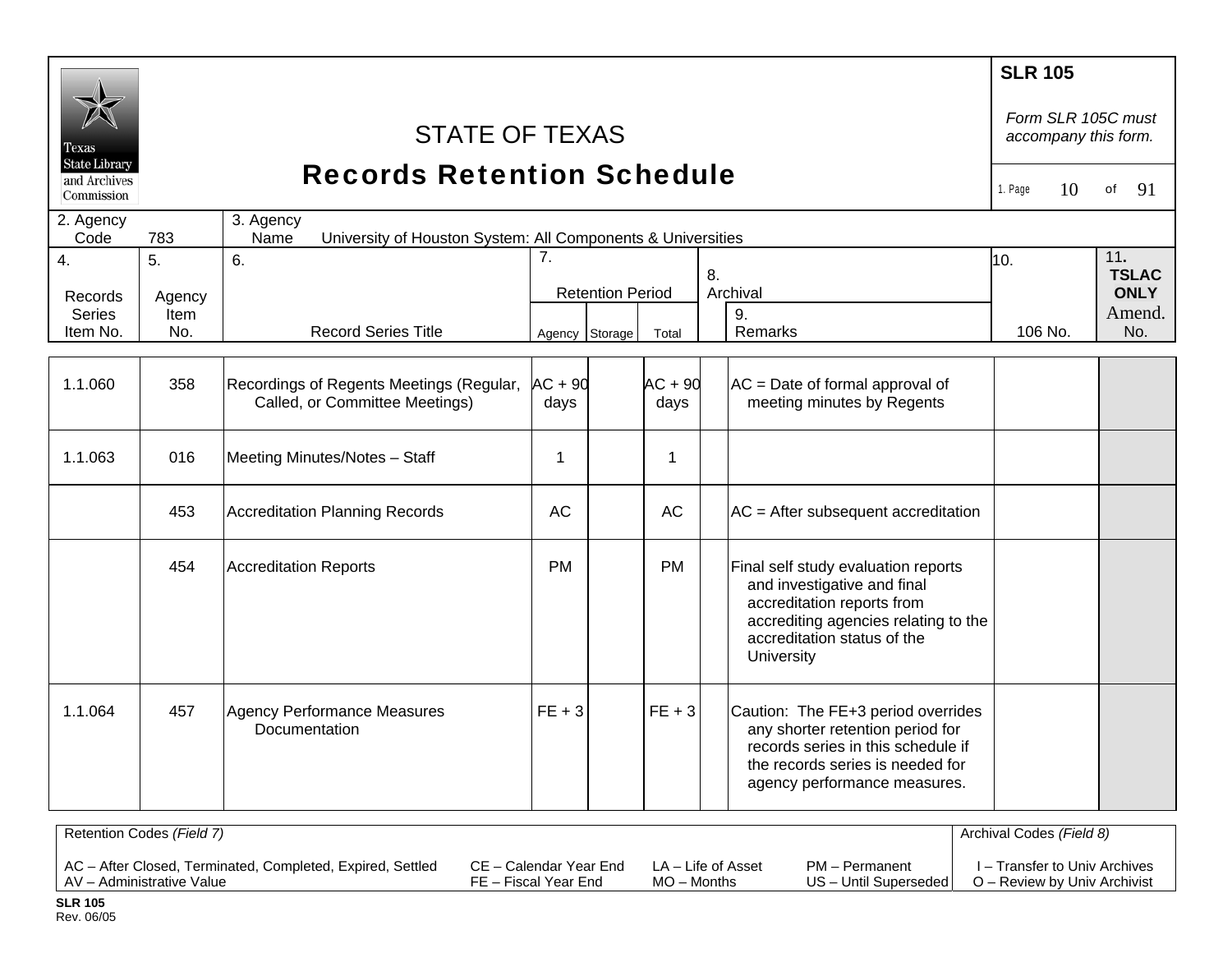| Texas<br><b>State Library</b><br>and Archives<br>Commission<br>2. Agency<br>Code | 783                         | <b>STATE OF TEXAS</b><br><b>Records Retention Schedule</b><br>3. Agency<br>University of Houston System: All Components & Universities<br>Name |                      |                         |           |    |                                                                                                                                                      | <b>SLR 105</b><br>Form SLR 105C must<br>accompany this form.<br>1. Page<br>11 | of<br>91                                            |
|----------------------------------------------------------------------------------|-----------------------------|------------------------------------------------------------------------------------------------------------------------------------------------|----------------------|-------------------------|-----------|----|------------------------------------------------------------------------------------------------------------------------------------------------------|-------------------------------------------------------------------------------|-----------------------------------------------------|
| $\overline{4}$ .<br>Records<br><b>Series</b><br>Item No.                         | 5.<br>Agency<br>Item<br>No. | 6.<br><b>Record Series Title</b>                                                                                                               | 7.<br>Agency Storage | <b>Retention Period</b> | Total     | 8. | Archival<br>9.<br>Remarks                                                                                                                            | 10.<br>106 No.                                                                | 11.<br><b>TSLAC</b><br><b>ONLY</b><br>Amend.<br>No. |
| 1.1.066                                                                          | 028                         | Reports - Annual & Biennial; Agency - Non-<br>Fiscal<br><b>Record Copy</b>                                                                     | <b>PM</b>            |                         | <b>PM</b> |    | University retains record copy and<br>sends required copies to<br>Publications Depository Program,<br>Texas State Library and Archives<br>Commission |                                                                               |                                                     |
| 1.1.067                                                                          | 030                         | Reports, Consultants                                                                                                                           | 3                    |                         | 3         | O  |                                                                                                                                                      |                                                                               |                                                     |
| 1.1.068                                                                          | 292                         | Performance and Funds Management<br>Reports                                                                                                    | <b>PM</b>            |                         | <b>PM</b> |    | Submitted to Executive and<br>Legislative Budget Office                                                                                              |                                                                               |                                                     |
| 1.1                                                                              | 183                         | <b>Fidelity Bonds of Employees</b>                                                                                                             | $AC + 7$             |                         | $AC + 7$  |    | $AC = C$ ancellation of bond or<br>termination of employee                                                                                           |                                                                               |                                                     |
| 1.1                                                                              | 184                         | Patents                                                                                                                                        | $AC + 20$            |                         | $AC + 20$ |    | $AC =$ Expiration of patent                                                                                                                          |                                                                               |                                                     |

| Retention Codes (Field 7)                                  |                        |                    |                       | Archival Codes (Field 8)      |
|------------------------------------------------------------|------------------------|--------------------|-----------------------|-------------------------------|
| AC - After Closed, Terminated, Completed, Expired, Settled | CE – Calendar Year End | LA – Life of Asset | PM - Permanent        | I – Transfer to Univ Archives |
| AV – Administrative Value                                  | FE – Fiscal Year End   | $MO -$ Months      | US - Until Superseded | O – Review by Univ Archivist  |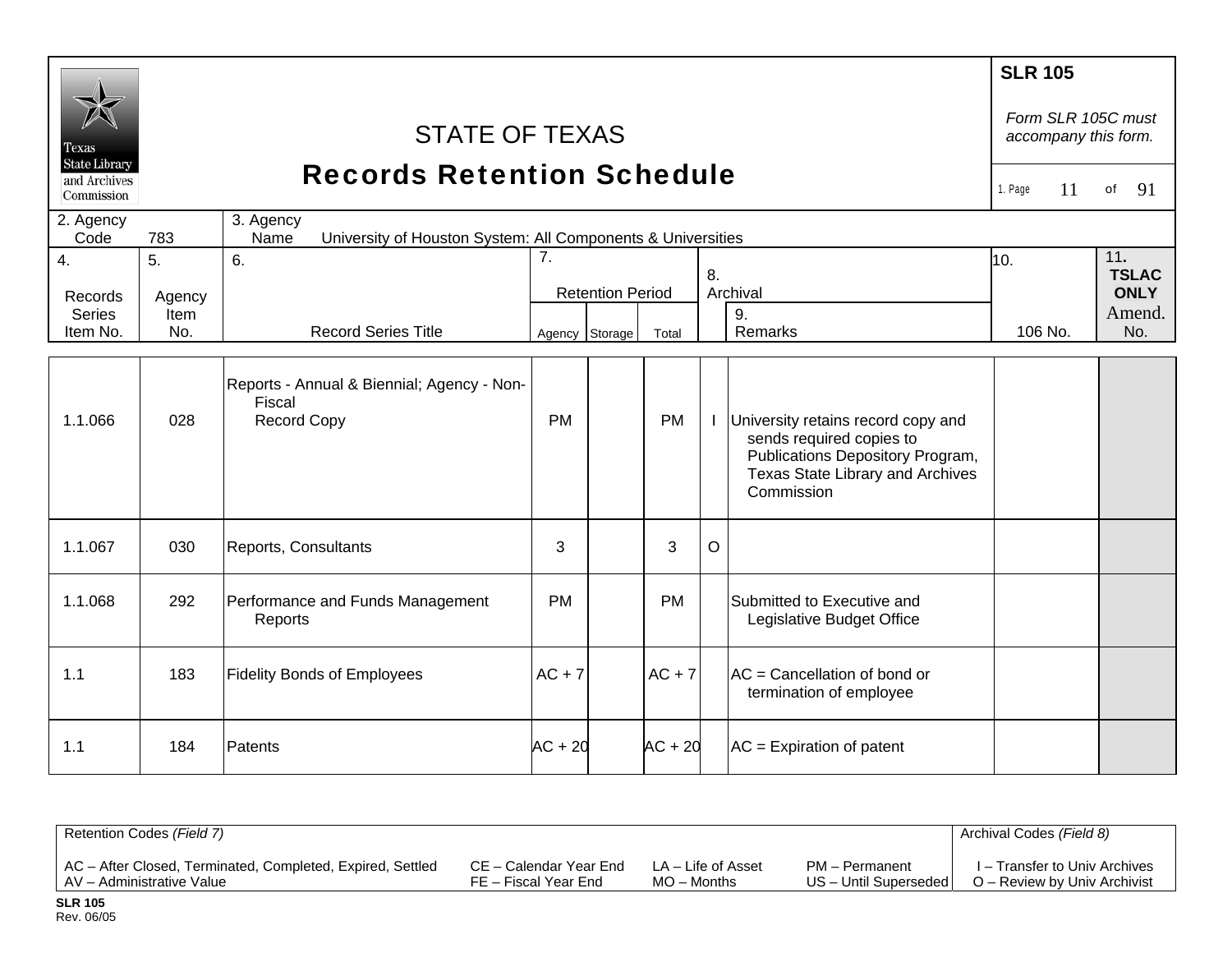|                                      |                |                                                                                  |           |                         |           |    |                                                                                                                               | <b>SLR 105</b>                             |    |                             |
|--------------------------------------|----------------|----------------------------------------------------------------------------------|-----------|-------------------------|-----------|----|-------------------------------------------------------------------------------------------------------------------------------|--------------------------------------------|----|-----------------------------|
| <b>Texas</b><br><b>State Library</b> |                | <b>STATE OF TEXAS</b>                                                            |           |                         |           |    |                                                                                                                               | Form SLR 105C must<br>accompany this form. |    |                             |
| and Archives<br>Commission           |                | <b>Records Retention Schedule</b>                                                |           |                         |           |    |                                                                                                                               | 1. Page                                    | 12 | 91<br>of                    |
| 2. Agency<br>Code                    | 783            | 3. Agency<br>University of Houston System: All Components & Universities<br>Name |           |                         |           |    |                                                                                                                               |                                            |    |                             |
| 4.                                   | 5.             | 6.                                                                               | 7.        |                         |           |    |                                                                                                                               | 10.                                        |    | 11.                         |
| Records                              |                |                                                                                  |           | <b>Retention Period</b> |           | 8. | Archival                                                                                                                      |                                            |    | <b>TSLAC</b><br><b>ONLY</b> |
| <b>Series</b>                        | Agency<br>Item |                                                                                  |           |                         |           |    | 9.                                                                                                                            |                                            |    | Amend.                      |
| Item No.                             | No.            | <b>Record Series Title</b>                                                       |           | Agency Storage          | Total     |    | Remarks                                                                                                                       | 106 No.                                    |    | No.                         |
|                                      |                |                                                                                  |           |                         |           |    |                                                                                                                               |                                            |    |                             |
| 1.1                                  | 185            | <b>Patient Files</b>                                                             | $AC + 7$  |                         | $AC + 7$  |    | $AC = After last visit$<br>22 TAC 165.1 - 165.3                                                                               |                                            |    |                             |
|                                      |                |                                                                                  |           |                         |           |    |                                                                                                                               |                                            |    |                             |
| 1.1                                  | 392            | Medical Records - Juvenile (younger than<br>18 years of age)                     | <b>AC</b> |                         | <b>AC</b> |    | $AC =$ Until patient reaches age 21,<br>Or<br>$AC = 7$ years after last visit;<br>whichever is longer<br>22 TAC 165.1 - 165.3 |                                            |    |                             |
| 1.1                                  | 388            | Department of Information Resources<br><b>Administrative Documents</b>           | $FE + 4$  |                         | $FE + 4$  |    |                                                                                                                               |                                            |    |                             |

| Retention Codes (Field 7)                                  |                        |                    |                         | Archival Codes (Field 8)      |
|------------------------------------------------------------|------------------------|--------------------|-------------------------|-------------------------------|
| AC – After Closed, Terminated, Completed, Expired, Settled | CE – Calendar Year End | LA – Life of Asset | PM - Permanent          | I – Transfer to Univ Archives |
| AV – Administrative Value                                  | FE – Fiscal Year End   | $MO -$ Months      | US - Until Superseded I | O – Review by Univ Archivist  |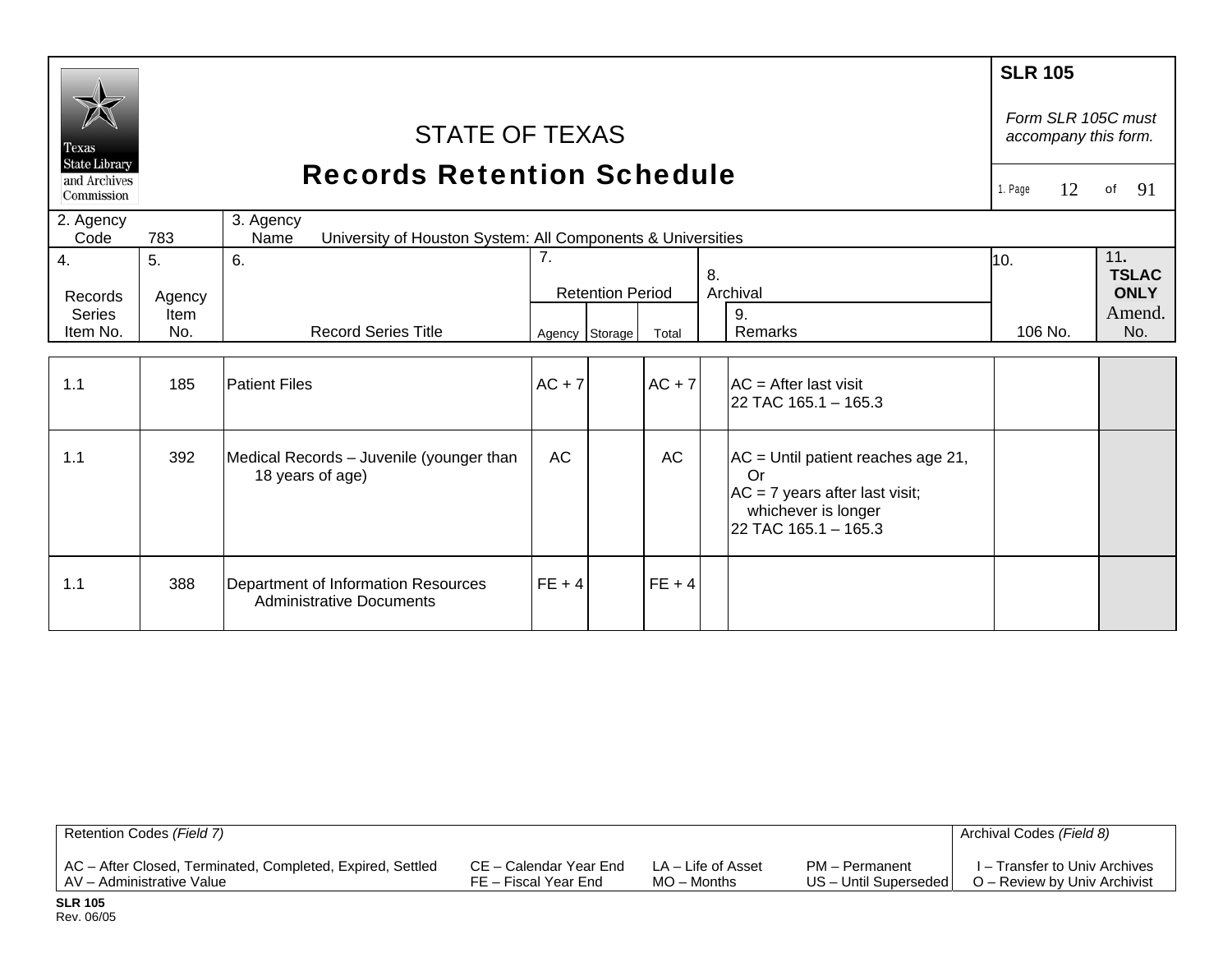#### **SLR 105** *Form SLR 105C must* STATE OF TEXAS *accompany this form.*  Texas **State Library** Records Retention Schedule and Archives 1. Page 13of  $91$ Commission 2. Agency 3. Agency  $Code$ 783 University of Houston System: All Components & Universities 4. 7. 11**.**  5. 6. 10. **TSLAC** 8. Records Agency Retention Period Archival **ONLY**  Series Amend. Item 9. Remarks Agency Storage Total Remarks 106 No. No.

Category 1: Administrative Records Section 1.2 – Records Management

106 No.

| 1.2.001 | 036 | Destruction Sign-Offs                                                                 | $FE + 3$  | $FE + 3$  |                                                                                                                                      |  |
|---------|-----|---------------------------------------------------------------------------------------|-----------|-----------|--------------------------------------------------------------------------------------------------------------------------------------|--|
| 1.2.005 | 038 | Records Retention Schedule (SLR 105)                                                  | <b>US</b> | <b>US</b> | Original is retained by the State and<br>Local Records Management<br>Division, Texas State Library and<br><b>Archives Commission</b> |  |
| 1.2.008 | 041 | Request for Authority to Dispose of Public<br>Records (RMD 102)<br><b>Agency Copy</b> | $FE + 3$  | $FE + 3$  | Original is retained by the State and<br>Local Records Management<br>Division, Texas State Library and<br><b>Archives Commission</b> |  |
| 1.2.010 | 350 | <b>Records Disposition Logs</b>                                                       | 10        | 10        |                                                                                                                                      |  |

| Retention Codes (Field 7)                                  |                        |                    |                         | Archival Codes (Field 8)      |
|------------------------------------------------------------|------------------------|--------------------|-------------------------|-------------------------------|
| AC - After Closed, Terminated, Completed, Expired, Settled | CE – Calendar Year End | LA – Life of Asset | PM - Permanent          | I – Transfer to Univ Archives |
| I AV – Administrative Value                                | FE – Fiscal Year End   | MO – Months        | US - Until Superseded I | O – Review by Univ Archivist  |

Item No.

No.

Record Series Title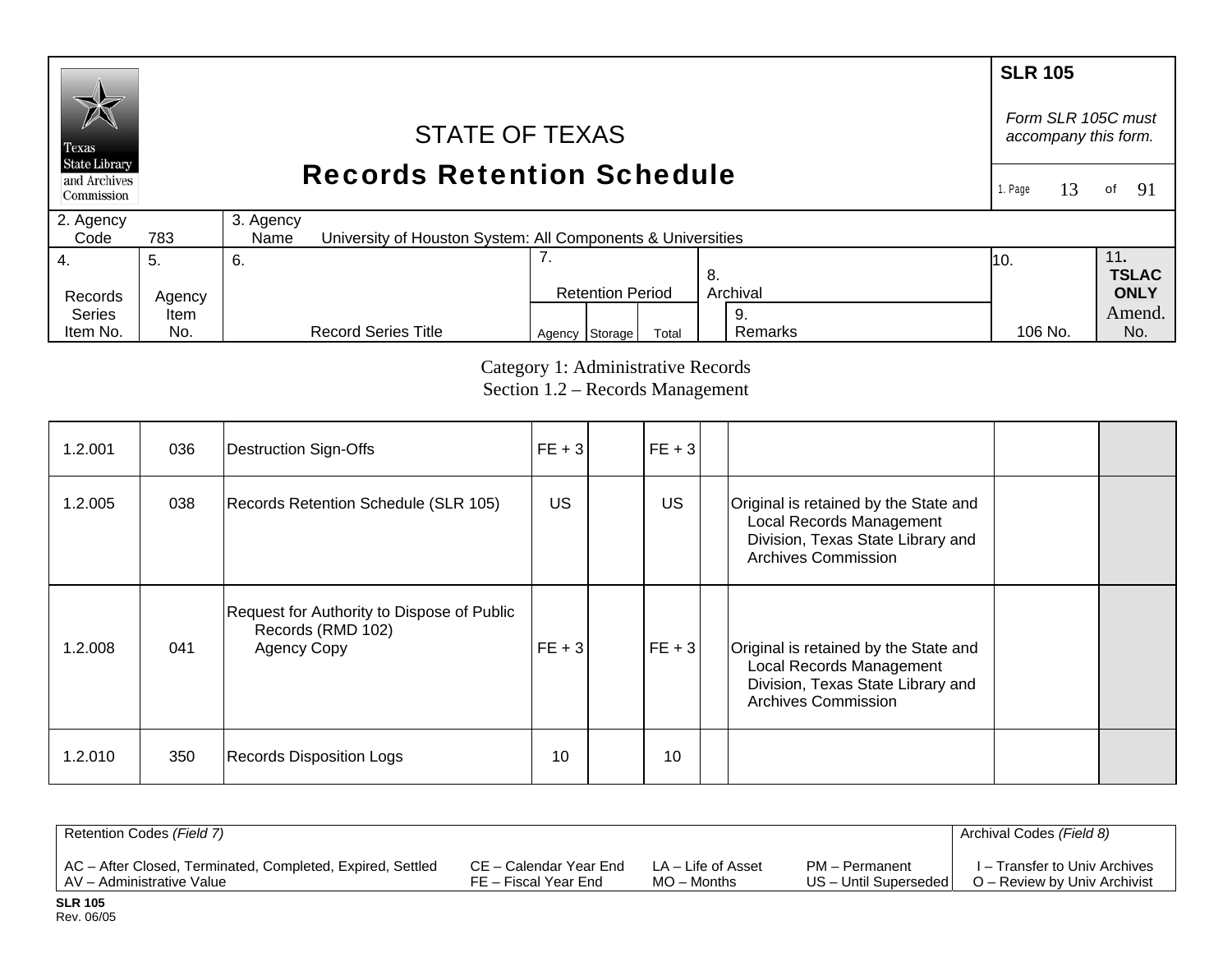|                                                    |                                                                                         |                                     |          |                         |          |    |               | <b>SLR 105</b>                             |                     |
|----------------------------------------------------|-----------------------------------------------------------------------------------------|-------------------------------------|----------|-------------------------|----------|----|---------------|--------------------------------------------|---------------------|
| Texas                                              |                                                                                         | <b>STATE OF TEXAS</b>               |          |                         |          |    |               | Form SLR 105C must<br>accompany this form. |                     |
| <b>State Library</b><br>and Archives<br>Commission |                                                                                         | <b>Records Retention Schedule</b>   |          |                         |          |    |               |                                            | 91<br>of            |
| 2. Agency<br>Code                                  | 3. Agency<br>783<br>University of Houston System: All Components & Universities<br>Name |                                     |          |                         |          |    |               |                                            |                     |
| 4.                                                 | 5.                                                                                      | 6.                                  | 7.       |                         |          | 8. |               | 10.                                        | 11.<br><b>TSLAC</b> |
| Records                                            | Agency                                                                                  |                                     |          | <b>Retention Period</b> |          |    | Archival      |                                            | <b>ONLY</b>         |
| <b>Series</b><br>Item No.                          | Item<br>No.                                                                             | <b>Record Series Title</b>          |          | Agency Storage          | Total    |    | 9.<br>Remarks | 106 No.                                    | Amend.<br>No.       |
|                                                    |                                                                                         |                                     |          |                         |          |    |               |                                            |                     |
| 1.2.012                                            | 270                                                                                     | <b>Records Inventory Worksheets</b> | US       |                         | US       |    |               |                                            |                     |
| 1.2.014                                            | 271                                                                                     | Records Management Plan             | $US + 1$ |                         | $US + 1$ |    |               |                                            |                     |

| Retention Codes (Field 7)                                  |                        |                    |                         | Archival Codes (Field 8)      |
|------------------------------------------------------------|------------------------|--------------------|-------------------------|-------------------------------|
| AC - After Closed, Terminated, Completed, Expired, Settled | CE – Calendar Year End | LA – Life of Asset | PM - Permanent          | I – Transfer to Univ Archives |
| AV – Administrative Value                                  | FE – Fiscal Year End   | MO – Months        | US - Until Superseded I | O – Review by Univ Archivist  |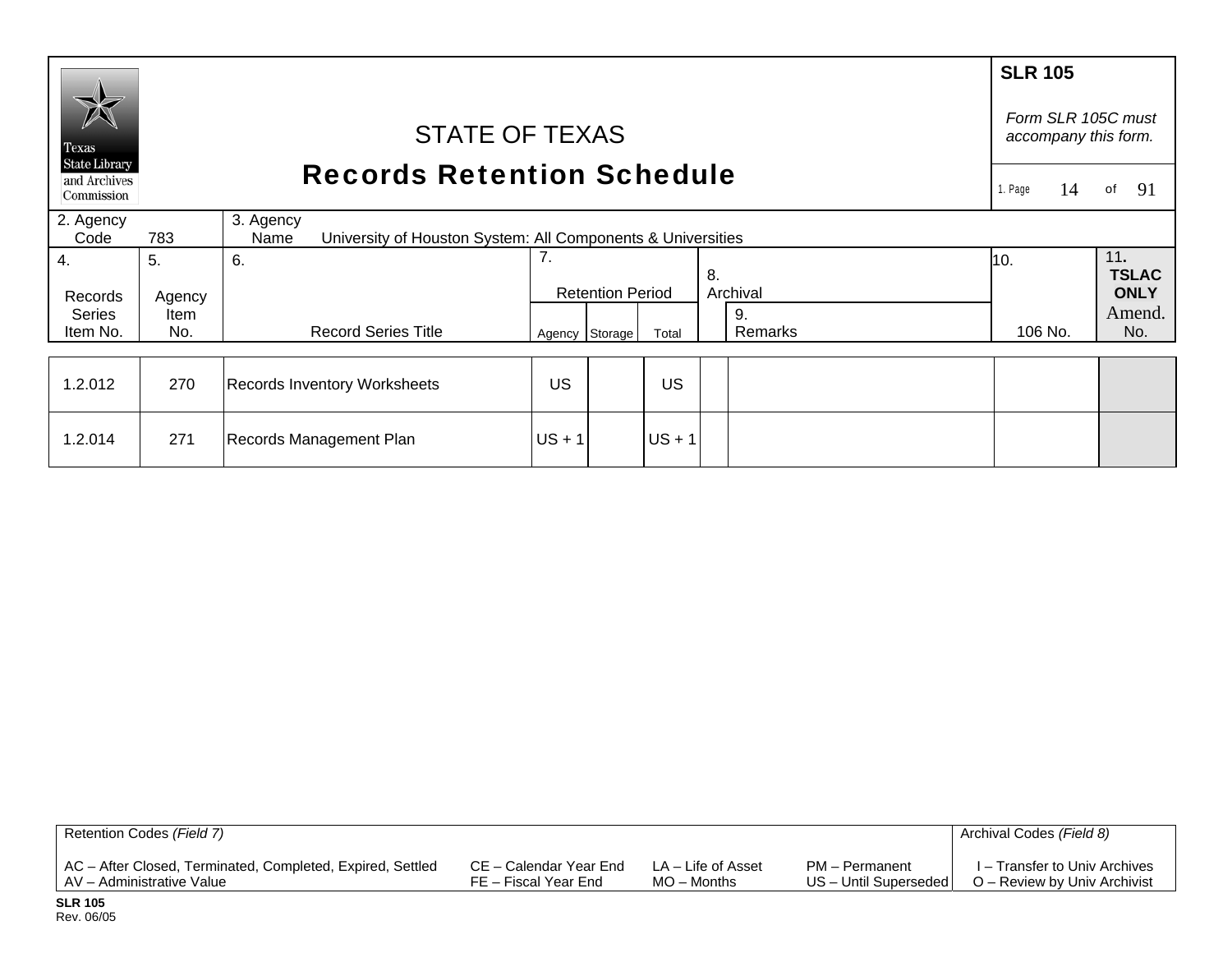#### **SLR 105** *Form SLR 105C must* STATE OF TEXAS *accompany this form.*  Texas **State Library** Records Retention Schedule and Archives 1. Page 15of 91 Commission 2. Agency 3. Agency  $Code$ 783 University of Houston System: All Components & Universities 4. 7. 11**.**  5. 6. 10. **TSLAC** 8. Records Agency Retention Period Archival **ONLY**  Series Amend. Item 9. Remarks Agency Storage Total Remarks 106 No. No. Item No. No. Record Series Title 106 No.

Category 1: Administrative Records Section 1.3 – State Publications

| 1.3.001 | 026 | Publications<br><b>Record Copy</b> | <b>PM</b> | <b>PM</b> |   | University retains record copy and<br>sends required copies to<br>Publications Depository Program,<br>Texas State Library and Archives<br>Commission |  |
|---------|-----|------------------------------------|-----------|-----------|---|------------------------------------------------------------------------------------------------------------------------------------------------------|--|
| 1.3.002 | 025 | Publication Development Files      | AV        | AV        | O |                                                                                                                                                      |  |

| Retention Codes (Field 7)                                  |                        |                    |                         | Archival Codes (Field 8)      |
|------------------------------------------------------------|------------------------|--------------------|-------------------------|-------------------------------|
| AC - After Closed, Terminated, Completed, Expired, Settled | CE – Calendar Year End | LA – Life of Asset | PM - Permanent          | I – Transfer to Univ Archives |
| LAV – Administrative Value                                 | FE – Fiscal Year End   | $MO -$ Months      | US - Until Superseded I | O – Review by Univ Archivist  |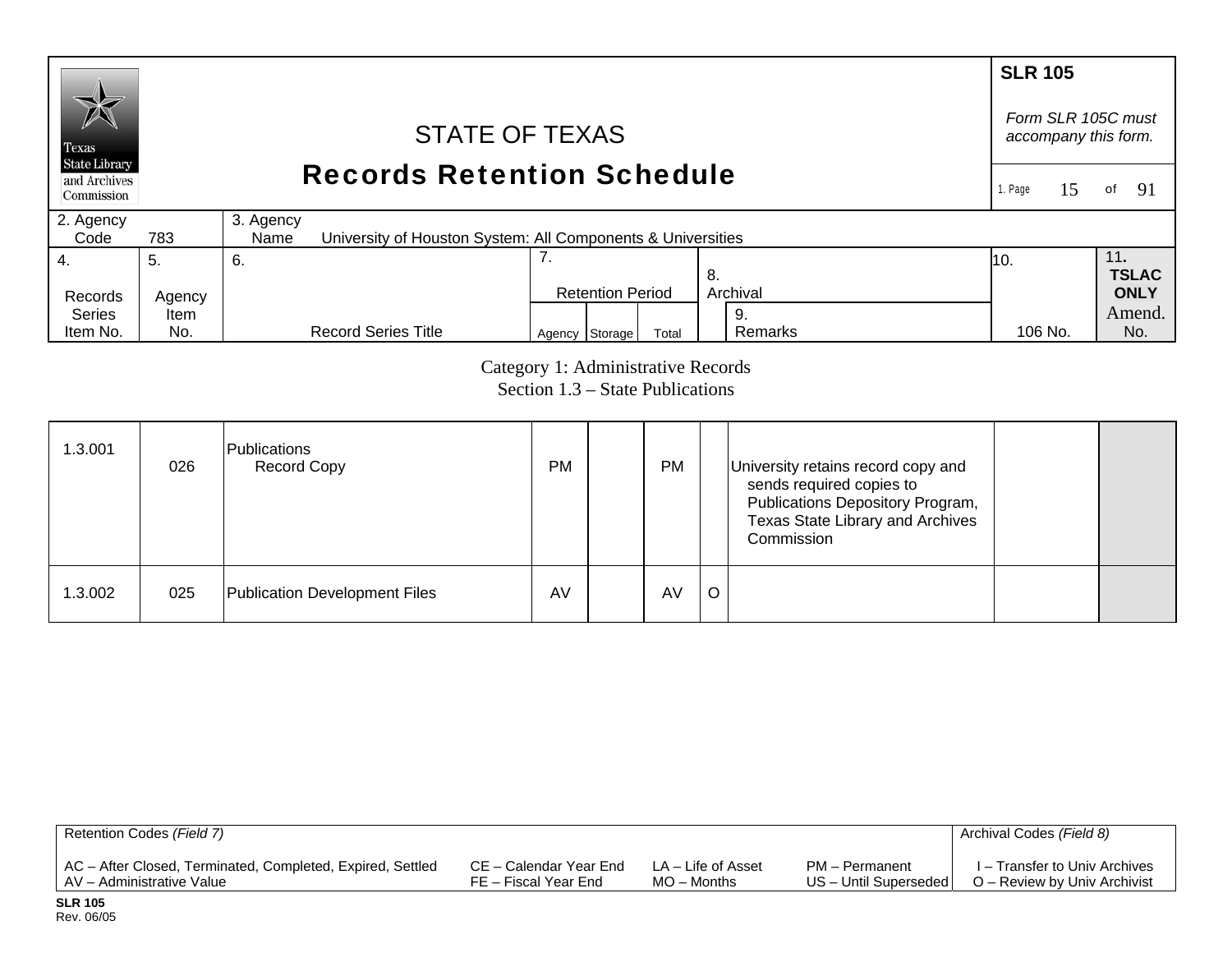#### **SLR 105** *Form SLR 105C must* STATE OF TEXAS *accompany this form.*  Texas **State Library** Records Retention Schedule and Archives 1. Page 16of 91 Commission 2. Agency 3. Agency  $Code$ 783 University of Houston System: All Components & Universities 7. 4. 11**.**  5. 6. 10. **TSLAC** 8. **ONLY** Records Agency Retention Period Archival Amend.Series Item 9. Record Series Title Item No. No. Agency Storage Total Remarks 106 No. No. Remarks 106 No.

Category 2: Electronic Data Processing Records

Section 2.1 – Automated Applications

| 2.1.001 | 043 | <b>Automated Files</b><br><b>Processing Files</b> | AC | AC | $AC =$ Completion of 3rd verification<br>cycle, or audit completion<br>confirming successful transaction<br>processing, or required audit trail<br>maintenance, or the ability to<br>restore or migrate when errors<br>are detected or when hardware                                                          |
|---------|-----|---------------------------------------------------|----|----|---------------------------------------------------------------------------------------------------------------------------------------------------------------------------------------------------------------------------------------------------------------------------------------------------------------|
| 2.1.002 | 044 | <b>Master Files</b>                               | AC | AC | or software changes occur.<br>$AC =$ Completion of 3rd verification<br>cycle, or audit completion<br>confirming successful transaction<br>updates, or required audit trail<br>maintenance, or the ability to<br>restore or migrate when errors<br>are detected or when hardware<br>or software changes occur. |

| Retention Codes (Field 7)                                  |                        |                    |                       | Archival Codes (Field 8)      |
|------------------------------------------------------------|------------------------|--------------------|-----------------------|-------------------------------|
| AC - After Closed, Terminated, Completed, Expired, Settled | CE – Calendar Year End | LA – Life of Asset | PM – Permanent        | I – Transfer to Univ Archives |
| AV – Administrative Value                                  | FE – Fiscal Year End   | MO – Months        | US - Until Superseded | O – Review by Univ Archivist  |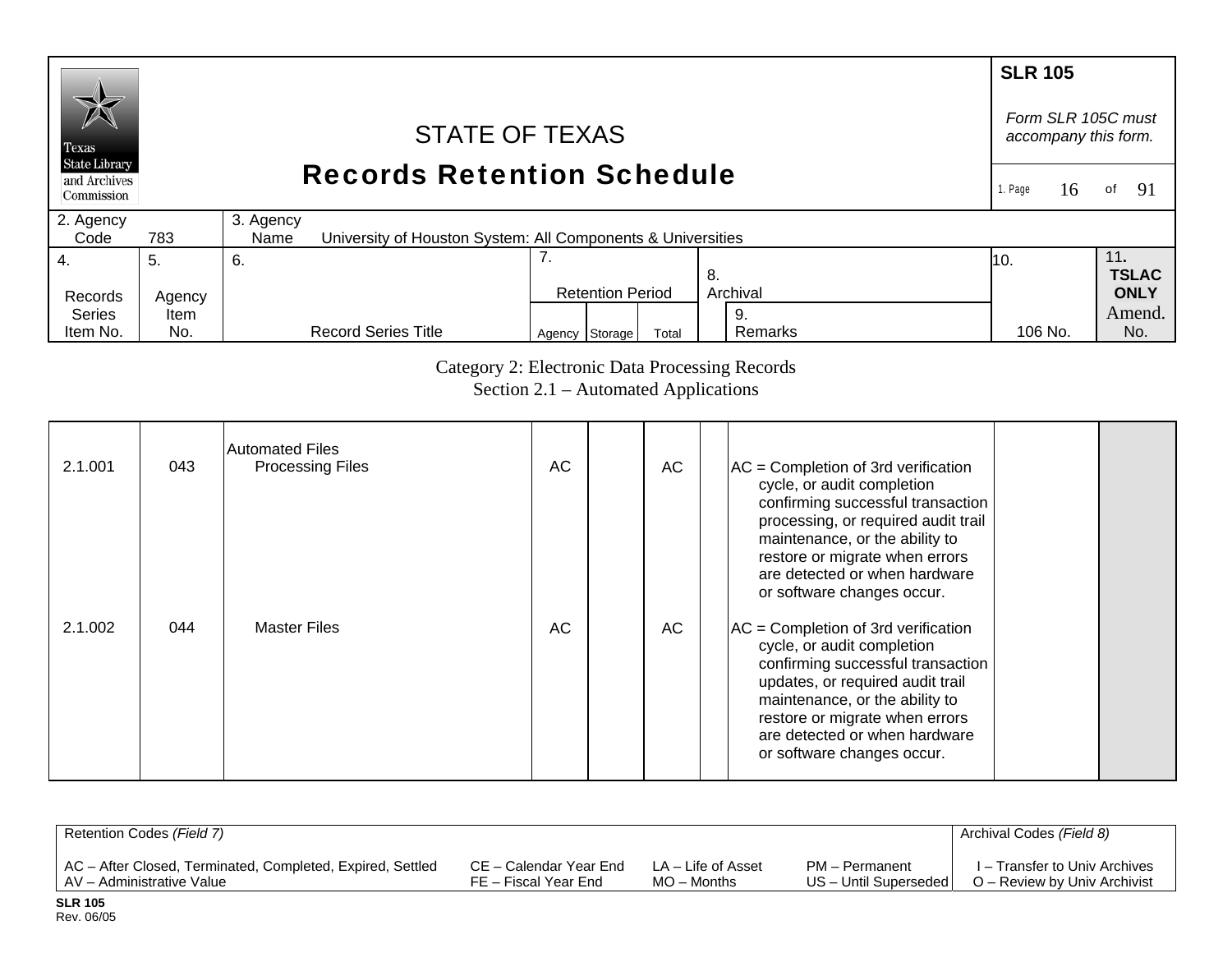| Texas<br><b>State Library</b><br>and Archives<br>Commission<br>2. Agency |                             | <b>STATE OF TEXAS</b><br><b>Records Retention Schedule</b><br>3. Agency |           |                         |           |                                                                                                                                                                                                                                                                               | <b>SLR 105</b><br>Form SLR 105C must<br>accompany this form.<br>17<br>1. Page | 91<br>of                                            |
|--------------------------------------------------------------------------|-----------------------------|-------------------------------------------------------------------------|-----------|-------------------------|-----------|-------------------------------------------------------------------------------------------------------------------------------------------------------------------------------------------------------------------------------------------------------------------------------|-------------------------------------------------------------------------------|-----------------------------------------------------|
| Code                                                                     | 783                         | University of Houston System: All Components & Universities<br>Name     |           |                         |           |                                                                                                                                                                                                                                                                               |                                                                               |                                                     |
| 4.<br>Records<br><b>Series</b><br>Item No.                               | 5.<br>Agency<br>Item<br>No. | 6.<br><b>Record Series Title</b>                                        | 7.        | <b>Retention Period</b> |           | 8.<br>Archival<br>9.<br><b>Remarks</b>                                                                                                                                                                                                                                        | 10.                                                                           | 11.<br><b>TSLAC</b><br><b>ONLY</b><br>Amend.<br>No. |
|                                                                          |                             |                                                                         |           | Agency Storage          | Total     |                                                                                                                                                                                                                                                                               | 106 No.                                                                       |                                                     |
| 2.1.007                                                                  | 049                         | Programs and Job Control Language                                       | <b>AC</b> |                         | <b>AC</b> | AC = Until electronic records are<br>transferred to and made usable in<br>a new software environment or<br>there are no electronic records<br>being retained to meet an<br>approved retention period that<br>require the software to be retrieved<br>and read.<br>13 TAC 6.94 |                                                                               |                                                     |
| 2.1.008                                                                  | 054                         | Hardware Documentation - Operating<br><b>System Files</b>               | AC        |                         | <b>AC</b> | AC = Until electronic records are<br>transferred to and made usable in<br>a new hardware environment or<br>there are no electronic records<br>being retained to meet an<br>approved retention period that<br>require the hardware to be<br>retrieved and read.<br>13 TAC 6.94 |                                                                               |                                                     |

| Retention Codes (Field 7)                                  |                        |                    |                         | Archival Codes (Field 8)      |
|------------------------------------------------------------|------------------------|--------------------|-------------------------|-------------------------------|
| AC - After Closed, Terminated, Completed, Expired, Settled | CE – Calendar Year End | LA – Life of Asset | PM - Permanent          | I – Transfer to Univ Archives |
| LAV – Administrative Value                                 | FE – Fiscal Year End   | $MO -$ Months      | US - Until Superseded I | O – Review by Univ Archivist  |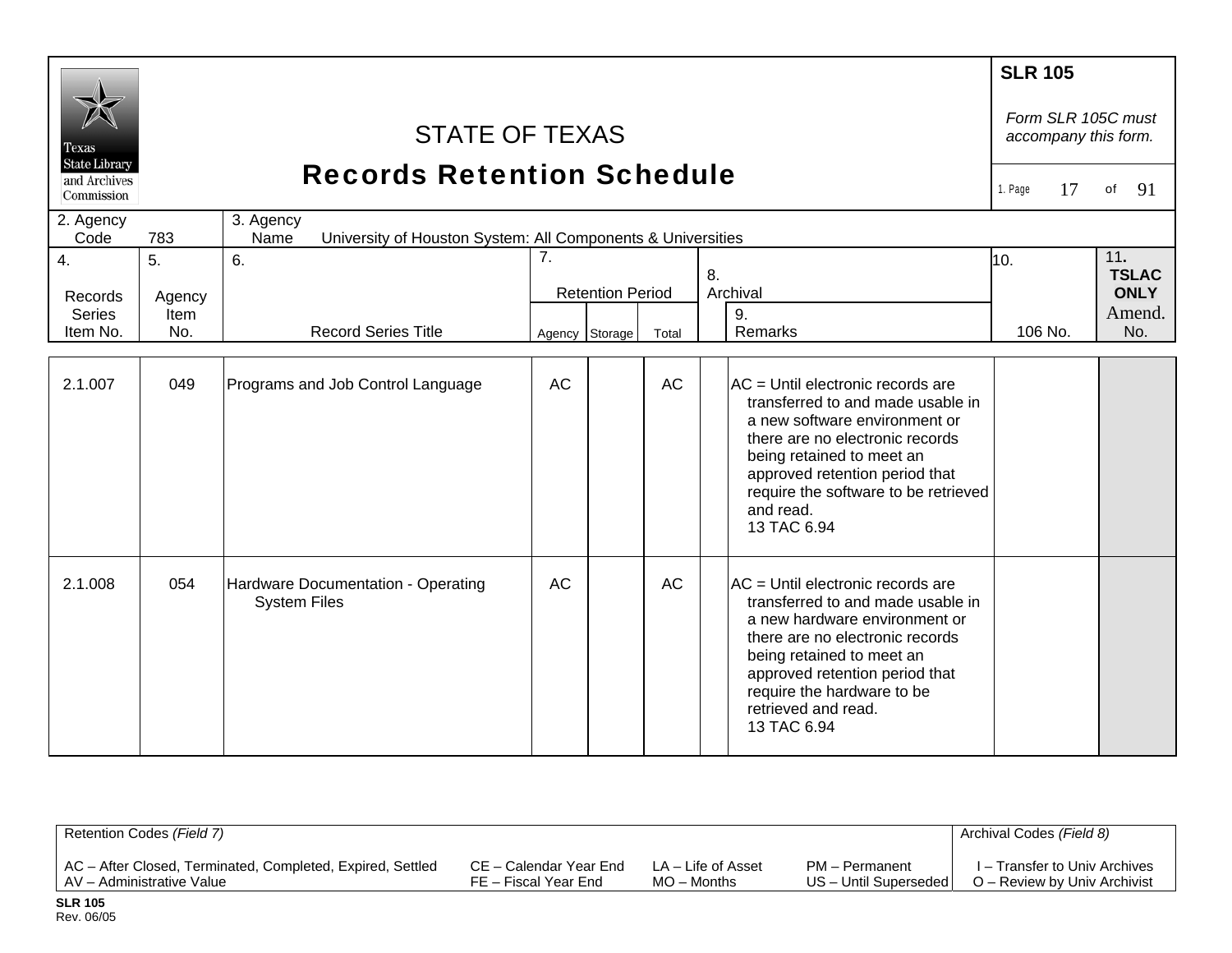| Texas<br><b>State Library</b><br>and Archives<br>Commission<br>2. Agency<br>Code | 783                         | <b>Records Retention Schedule</b>                                                                       | <b>SLR 105</b><br>Form SLR 105C must<br>accompany this form.<br>18<br>1. Page | 91<br>of                |          |                                                                                                                                                                                                                                                                                                                          |                |                                                     |
|----------------------------------------------------------------------------------|-----------------------------|---------------------------------------------------------------------------------------------------------|-------------------------------------------------------------------------------|-------------------------|----------|--------------------------------------------------------------------------------------------------------------------------------------------------------------------------------------------------------------------------------------------------------------------------------------------------------------------------|----------------|-----------------------------------------------------|
| 4.<br>Records<br><b>Series</b><br>Item No.                                       | 5.<br>Agency<br>Item<br>No. | University of Houston System: All Components & Universities<br>Name<br>6.<br><b>Record Series Title</b> | 7.<br>Agency Storage                                                          | <b>Retention Period</b> | Total    | 8.<br>Archival<br>9.<br>Remarks                                                                                                                                                                                                                                                                                          | 10.<br>106 No. | 11.<br><b>TSLAC</b><br><b>ONLY</b><br>Amend.<br>No. |
| 2.1.009                                                                          | 048                         | Documentation - Technical                                                                               | <b>AC</b>                                                                     |                         | AC       | AC = Until electronic records are<br>transferred to and made usable in<br>a new hardware or software<br>environment with new<br>documentation or there are no<br>electronic records being retained to<br>meet an approved retention period<br>that require the documentation to<br>be retrieved and read.<br>13 TAC 6.94 |                |                                                     |
| 2.2.011                                                                          | 045                         | Batch/Data Entry Control                                                                                | $AC + 3$                                                                      |                         | $AC + 3$ | $AC =$ When reconciliation confirmed<br>Microfilm after 1 yr and destroy paper<br>copy.                                                                                                                                                                                                                                  |                |                                                     |
| 2.1                                                                              | 047                         | Data Entry Documents                                                                                    | 3                                                                             |                         | 3        | Microfilm after 1 yr and destroy paper<br>copy.                                                                                                                                                                                                                                                                          |                |                                                     |

| Retention Codes (Field 7)                                  |                        |                    |                       | Archival Codes (Field 8)      |
|------------------------------------------------------------|------------------------|--------------------|-----------------------|-------------------------------|
| AC - After Closed, Terminated, Completed, Expired, Settled | CE – Calendar Year End | LA – Life of Asset | PM - Permanent        | I – Transfer to Univ Archives |
| AV - Administrative Value                                  | FE – Fiscal Year End   | $MO -$ Months      | US - Until Superseded | O – Review by Univ Archivist  |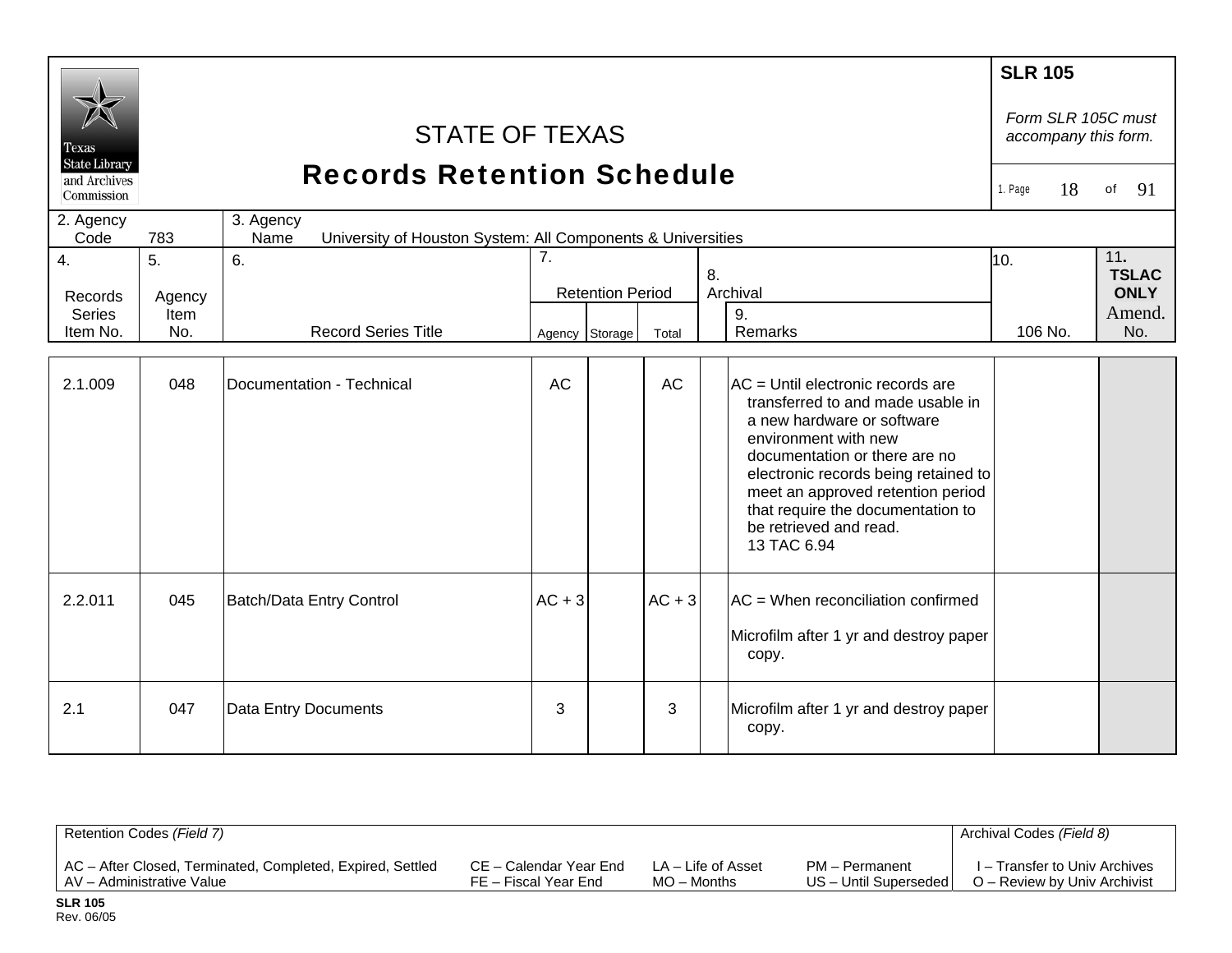#### **SLR 105** *Form SLR 105C must* STATE OF TEXAS *accompany this form.*  Texas **State Library** Records Retention Schedule and Archives 1. Page 19 of  $91$ Commission 2. Agency 3. Agency  $Code$ 783 University of Houston System: All Components & Universities 7. 4. 11**.**  5. 6. 10. **TSLAC** 8. Records Agency Retention Period Archival **ONLY**  Series Amend.Item 9. Agency Storage Total Remarks 106 No. No. Item No. No. Record Series Title Remarks 106 No.

Category 2: Electronic Data Processing Records Section 2.2 – Computer Operations and Technical Support

| 2.2.001 | 050 | <b>Activity Monitoring Records</b> | AV   | AV   |  |  |
|---------|-----|------------------------------------|------|------|--|--|
| 2.2.004 | 051 | Job Schedules and Reports          | 3 MO | 3 MO |  |  |

| Retention Codes (Field 7)                                  |                        |                    |                         | Archival Codes (Field 8)      |
|------------------------------------------------------------|------------------------|--------------------|-------------------------|-------------------------------|
| AC - After Closed, Terminated, Completed, Expired, Settled | CE – Calendar Year End | LA – Life of Asset | PM - Permanent          | I – Transfer to Univ Archives |
| AV - Administrative Value                                  | FE – Fiscal Year End   | MO – Months        | US - Until Superseded I | O – Review by Univ Archivist  |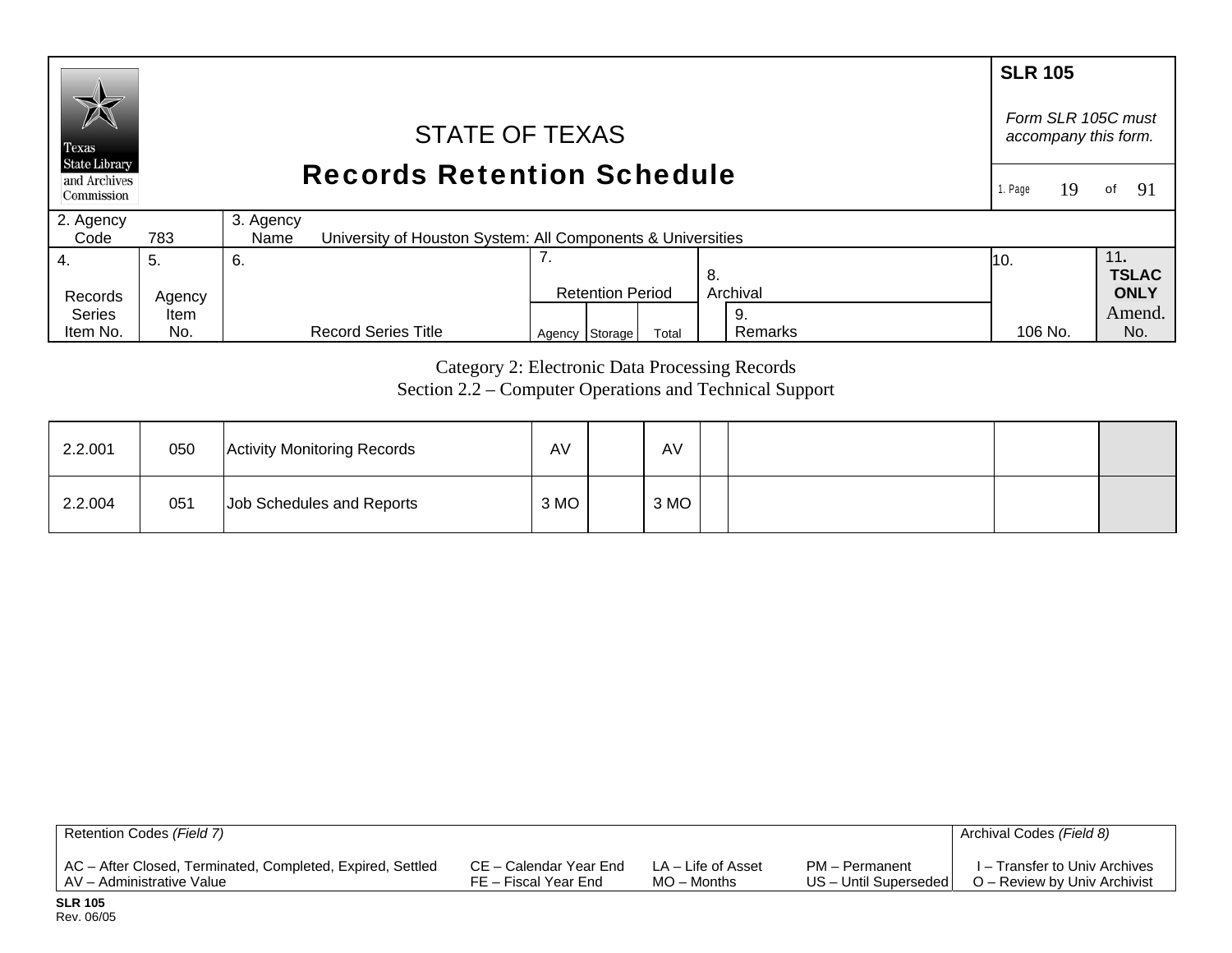#### **SLR 105** *Form SLR 105C must* STATE OF TEXAS *accompany this form.*  Texas **State Library** Records Retention Schedule and Archives 1. Page  $20$ of  $91$ Commission 2. Agency 3. Agency  $Code$ 783 University of Houston System: All Components & Universities 4. 7. 11**.**  5. 6. 10. **TSLAC** 8. Records Agency Retention Period Archival **ONLY**  Series Amend. Item 9. Agency Storage Total Remarks 106 No. No. Item No. No. Record Series Title Remarks 106 No.

Category 3: Personnel Records Section 3.1 – Employee

| 3.1.001 | 056 | Applications and Resumes of People Not<br>Hired      | 2              | 2         | 29 CFR 1602.49 (a)               |  |
|---------|-----|------------------------------------------------------|----------------|-----------|----------------------------------|--|
| 3.1.001 | 058 | Applications for Temporary Employment -<br>Not Hired | $\overline{2}$ | 2         | 29 CFR 1602.49 (a)               |  |
| 3.1.002 | 057 | Applications for Employment - Hired                  | $AC + 5$       | $AC + 5$  | $AC = Termination of employment$ |  |
| 3.1.011 | 064 | Employee's Insurance File                            | AC             | <b>AC</b> | $AC = Termination of employment$ |  |
| 3.1.012 | 065 | <b>Employment Advertisements</b>                     | 2              | 2         | 29 CFR 1602.49 (a)               |  |

| Retention Codes (Field 7)                                  |                        |                    |                       | Archival Codes (Field 8)      |
|------------------------------------------------------------|------------------------|--------------------|-----------------------|-------------------------------|
| AC - After Closed, Terminated, Completed, Expired, Settled | CE – Calendar Year End | LA – Life of Asset | PM – Permanent        | I – Transfer to Univ Archives |
| LAV - Administrative Value                                 | FE – Fiscal Year End   | $MO -$ Months      | US - Until Superseded | O – Review by Univ Archivist  |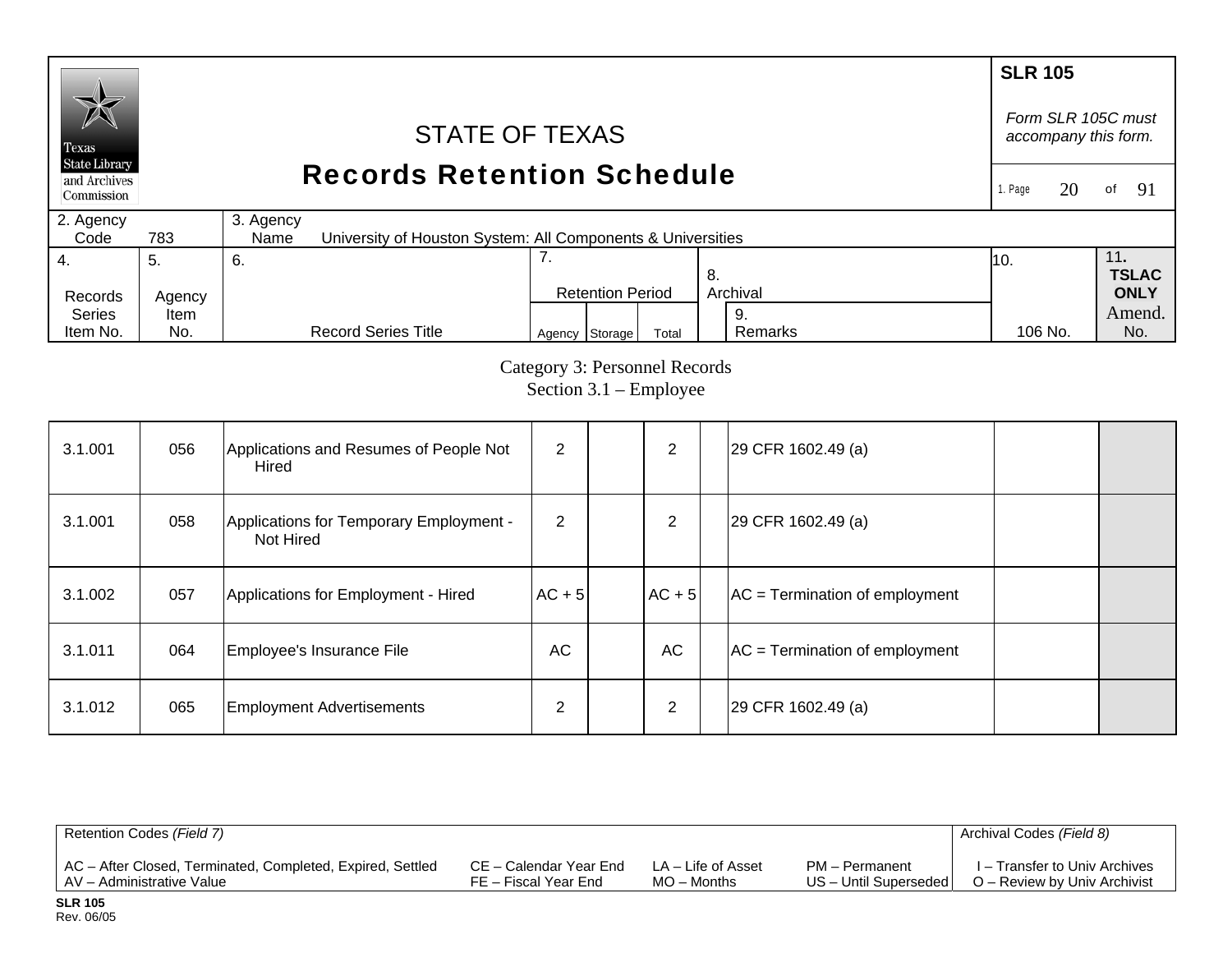| Texas<br><b>State Library</b><br>and Archives |                             | <b>STATE OF TEXAS</b><br><b>Records Retention Schedule</b>                       |                |                         |                |                                                                                            | <b>SLR 105</b><br>Form SLR 105C must<br>accompany this form.<br>21<br>1. Page<br>91<br>of |                                              |
|-----------------------------------------------|-----------------------------|----------------------------------------------------------------------------------|----------------|-------------------------|----------------|--------------------------------------------------------------------------------------------|-------------------------------------------------------------------------------------------|----------------------------------------------|
| Commission<br>2. Agency<br>Code               | 783                         | 3. Agency<br>University of Houston System: All Components & Universities<br>Name |                |                         |                |                                                                                            |                                                                                           |                                              |
| $\overline{4}$ .<br>Records<br><b>Series</b>  | 5.<br>Agency<br><b>Item</b> | 6.                                                                               | 7.             | <b>Retention Period</b> |                | 8.<br>Archival<br>9.                                                                       | 10.                                                                                       | 11.<br><b>TSLAC</b><br><b>ONLY</b><br>Amend. |
| Item No.                                      | No.                         | <b>Record Series Title</b>                                                       | Agency Storage |                         | Total          | Remarks                                                                                    | 106 No.                                                                                   | No.                                          |
| 3.1.013                                       | 066                         | <b>Employment Contracts</b>                                                      | $AC + 4$       |                         | $AC + 4$       | $AC =$ Expiration or termination of the<br>contract according to its terms<br>26 CFR 516.5 |                                                                                           |                                              |
| 3.1.014                                       | 067                         | <b>Employment Selections</b>                                                     | $\overline{2}$ |                         | $\overline{2}$ | 29 CFR 1602.49(a)                                                                          |                                                                                           |                                              |
| 3.1.018                                       | 070                         | <b>Grievance Record</b>                                                          | $AC + 2$       |                         | $AC + 2$       | $AC = Final decision on the grievance$                                                     |                                                                                           |                                              |
| 3.1.019                                       | 071                         | Performance Appraisals                                                           | $\overline{2}$ |                         | 2              | 29 CFR 1620.32(c)                                                                          |                                                                                           |                                              |
| 3.1.021                                       | 072                         | Personnel Disciplinary Action<br>Documentation                                   | $AC + 5$       |                         | $AC + 5$       | $AC = Termination of employment$                                                           |                                                                                           |                                              |
| 3.1.022                                       | 073                         | <b>Personnel Action Form</b>                                                     | 2              |                         | $\overline{2}$ | 29 CFR 1602.49(a)                                                                          |                                                                                           |                                              |
| 3.1.022                                       | 093                         | <b>Position Action Request</b>                                                   | $\overline{2}$ |                         | $\overline{2}$ | 29 CFR 1602.49(a)                                                                          |                                                                                           |                                              |

| Retention Codes (Field 7)                                  |                        |                    |                       | Archival Codes (Field 8)      |
|------------------------------------------------------------|------------------------|--------------------|-----------------------|-------------------------------|
| AC - After Closed, Terminated, Completed, Expired, Settled | CE – Calendar Year End | LA – Life of Asset | PM - Permanent        | I – Transfer to Univ Archives |
| AV - Administrative Value                                  | FE – Fiscal Year End   | $MO -$ Months      | US - Until Superseded | O – Review by Univ Archivist  |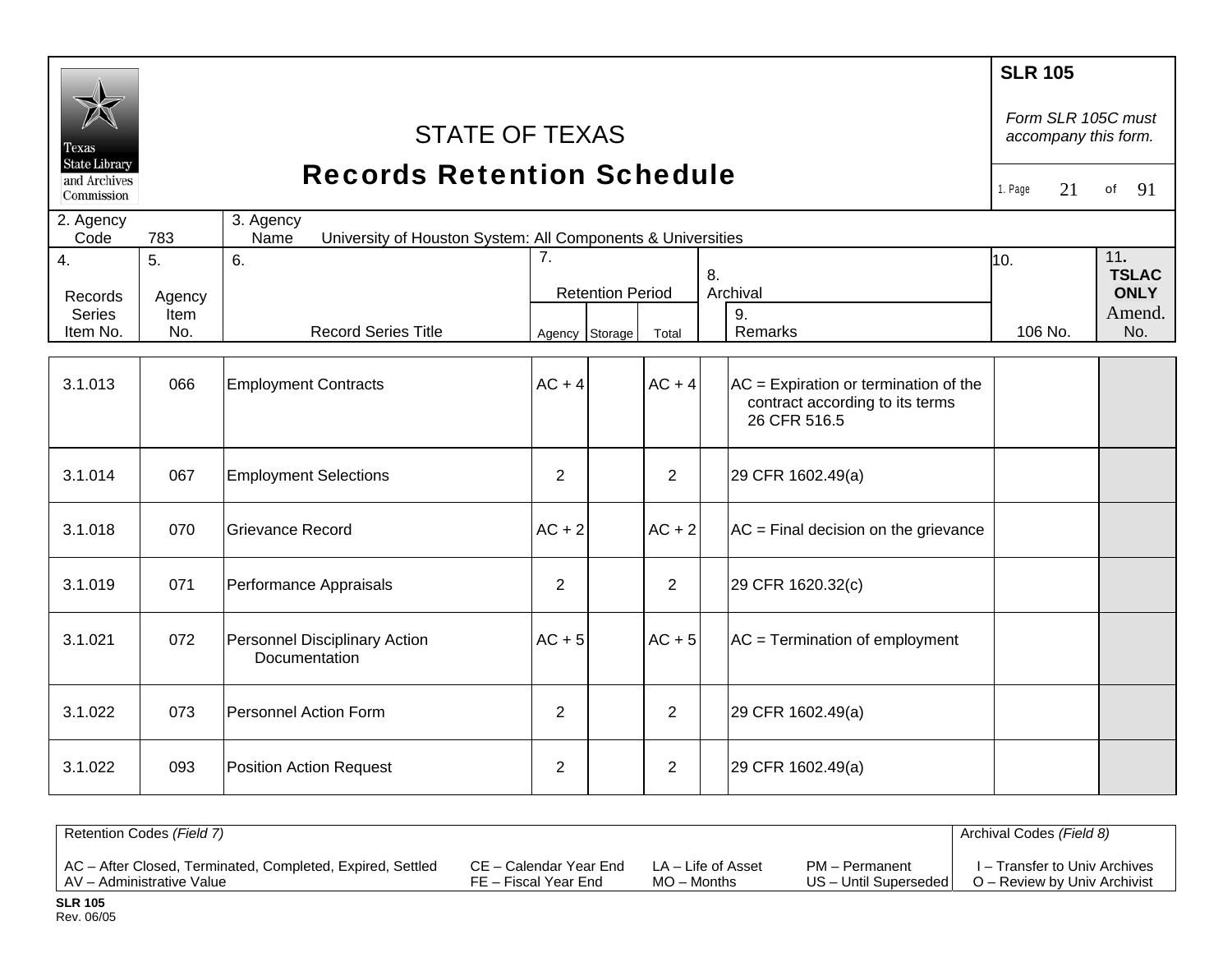|                               |             |                                                                                  |                |                         |           |    |                                                                                                                                                                                                                                                                                                                                                                          | <b>SLR 105</b>                             |                     |
|-------------------------------|-------------|----------------------------------------------------------------------------------|----------------|-------------------------|-----------|----|--------------------------------------------------------------------------------------------------------------------------------------------------------------------------------------------------------------------------------------------------------------------------------------------------------------------------------------------------------------------------|--------------------------------------------|---------------------|
| Texas<br><b>State Library</b> |             | <b>STATE OF TEXAS</b>                                                            |                |                         |           |    |                                                                                                                                                                                                                                                                                                                                                                          | Form SLR 105C must<br>accompany this form. |                     |
| and Archives<br>Commission    |             | <b>Records Retention Schedule</b>                                                |                |                         |           |    |                                                                                                                                                                                                                                                                                                                                                                          | 22<br>1. Page                              | 91<br>of            |
| 2. Agency<br>Code             | 783         | 3. Agency<br>Name<br>University of Houston System: All Components & Universities |                |                         |           |    |                                                                                                                                                                                                                                                                                                                                                                          |                                            |                     |
| 4.                            | 5.          | 6.                                                                               | 7.             |                         |           | 8. |                                                                                                                                                                                                                                                                                                                                                                          | 10.                                        | 11.<br><b>TSLAC</b> |
| Records                       | Agency      |                                                                                  |                | <b>Retention Period</b> |           |    | Archival                                                                                                                                                                                                                                                                                                                                                                 |                                            | <b>ONLY</b>         |
| <b>Series</b><br>Item No.     | Item<br>No. | <b>Record Series Title</b>                                                       | Agency Storage |                         | Total     |    | 9.<br>Remarks                                                                                                                                                                                                                                                                                                                                                            | 106 No.                                    | Amend.<br>No.       |
|                               |             |                                                                                  |                |                         |           |    |                                                                                                                                                                                                                                                                                                                                                                          |                                            |                     |
| 3.1.023                       | 074         | Job Descriptions and Duties                                                      | $AC + 4$       |                         | $AC + 4$  |    | $AC = Unitil$ superseded or job<br>eliminated.<br>40 TAC 815.106(i)                                                                                                                                                                                                                                                                                                      |                                            |                     |
| 3.1.023                       | 094         | <b>Position Descriptions</b>                                                     | $AC + 4$       |                         | $AC + 4$  |    | AC = Until superseded or job<br>eliminated.<br>40 TAC 815.106(i)                                                                                                                                                                                                                                                                                                         |                                            |                     |
| 3.1.026                       | 458         | <b>Criminal History Checks</b>                                                   | AC             |                         | <b>AC</b> |    | $AC = The criminal history record has$<br>served the immediate purpose for<br>which it was obtained<br>Caution: An agency that is<br>authorized to obtain criminal<br>history record information from<br>DPS must refer to its agency's<br>legislation or see Subchapter F,<br>Chapter 411, Government Code<br>for appropriate retention and use of<br>this information. |                                            |                     |

| Retention Codes (Field 7)                                  |                        |                    |                       | Archival Codes (Field 8)      |
|------------------------------------------------------------|------------------------|--------------------|-----------------------|-------------------------------|
| AC - After Closed, Terminated, Completed, Expired, Settled | CE – Calendar Year End | LA – Life of Asset | PM - Permanent        | I – Transfer to Univ Archives |
| AV - Administrative Value                                  | FE – Fiscal Year End   | $MO -$ Months      | US - Until Superseded | O – Review by Univ Archivist  |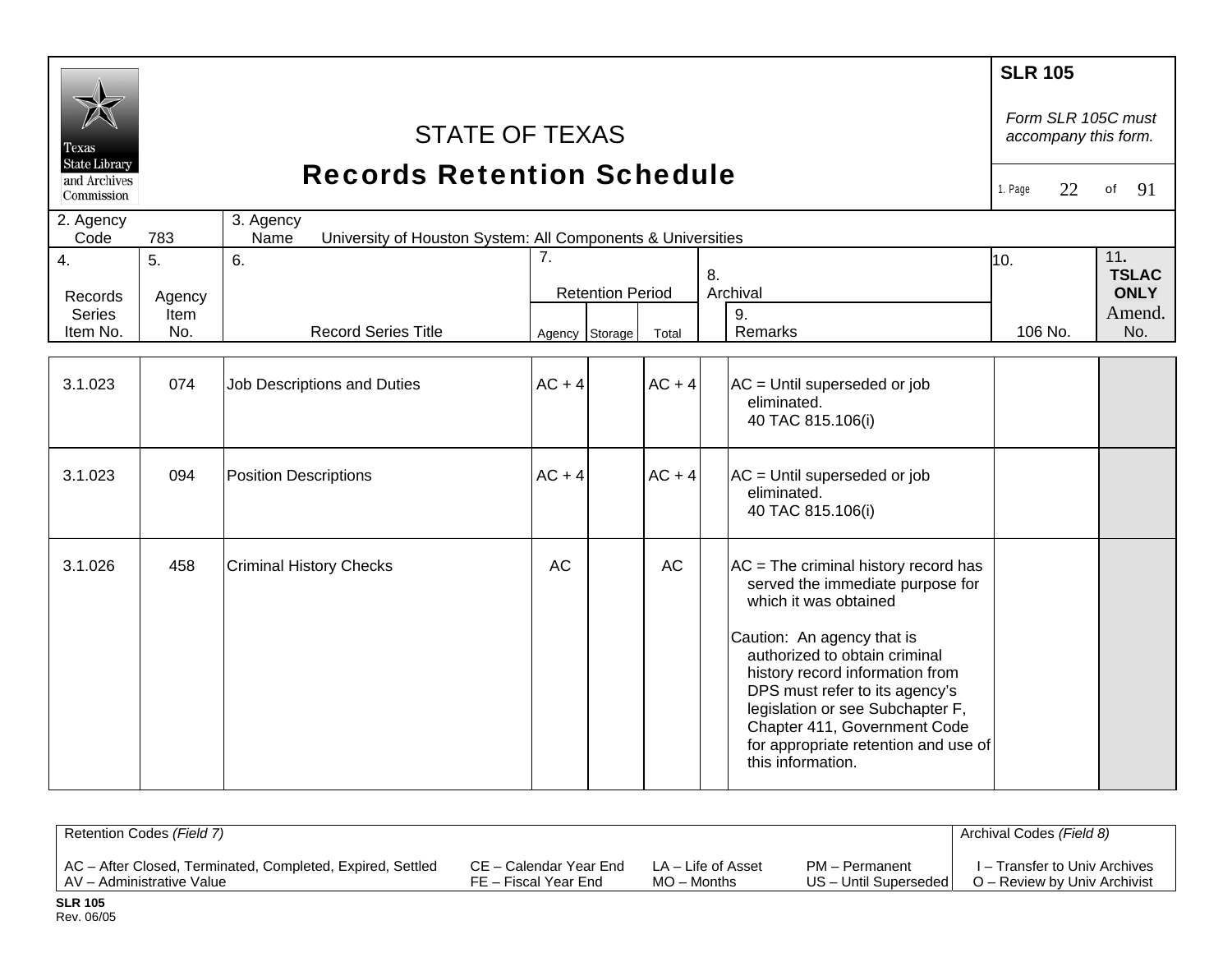| Texas                          | <b>STATE OF TEXAS</b><br><b>State Library</b><br><b>Records Retention Schedule</b> |                                                                                   |          |                         |          |                                                                                                                                                                                                                                                                                                                                                                                                                                                   |               |                                              |
|--------------------------------|------------------------------------------------------------------------------------|-----------------------------------------------------------------------------------|----------|-------------------------|----------|---------------------------------------------------------------------------------------------------------------------------------------------------------------------------------------------------------------------------------------------------------------------------------------------------------------------------------------------------------------------------------------------------------------------------------------------------|---------------|----------------------------------------------|
| and Archives<br>Commission     |                                                                                    |                                                                                   |          |                         |          |                                                                                                                                                                                                                                                                                                                                                                                                                                                   | 23<br>1. Page | 91<br>of                                     |
| 2. Agency<br>Code              | 783                                                                                |                                                                                   |          |                         |          |                                                                                                                                                                                                                                                                                                                                                                                                                                                   |               |                                              |
| 4.<br>Records<br><b>Series</b> | 5.<br>Agency<br>Item                                                               | 6.                                                                                | 7.       | <b>Retention Period</b> |          | 8.<br>Archival<br>9.                                                                                                                                                                                                                                                                                                                                                                                                                              | 10.           | 11.<br><b>TSLAC</b><br><b>ONLY</b><br>Amend. |
| Item No.                       | No.                                                                                | <b>Record Series Title</b>                                                        |          | Agency Storage          | Total    | Remarks                                                                                                                                                                                                                                                                                                                                                                                                                                           | 106 No.       | No.                                          |
| 3.1.027                        | 175                                                                                | Safety Training - Other Than Hazardous<br><b>Materials</b>                        | $AC + 5$ |                         | $AC + 5$ | $AC = Termination of employment.$                                                                                                                                                                                                                                                                                                                                                                                                                 |               |                                              |
| 3.1                            | 286                                                                                | Citizenship Documentation or Verification<br>(Countries Other Than United States) | $AC + 1$ |                         | $AC + 1$ | $AC = Termination of employment$<br>8 CFR 274a.2[(b)(2)(i)(A) & (c)(2)]<br>CAUTION: Federal regulation<br>requires that INS 1-9 forms be<br>retained for 3 years from date of<br>hire or 1 year after separation of<br>the employee, whichever later.<br>Agencies should make certain that<br>the INS I-9 forms for employees<br>who terminate from an agency less<br>than 3 years from date of hire are<br>kept for the 3 year retention period. |               |                                              |

| Retention Codes (Field 7)                                  |                        |                    |                         | Archival Codes (Field 8)      |
|------------------------------------------------------------|------------------------|--------------------|-------------------------|-------------------------------|
| AC - After Closed, Terminated, Completed, Expired, Settled | CE – Calendar Year End | LA – Life of Asset | PM - Permanent          | I – Transfer to Univ Archives |
| AV - Administrative Value                                  | FE – Fiscal Year End   | $MO -$ Months      | US - Until Superseded I | O – Review by Univ Archivist  |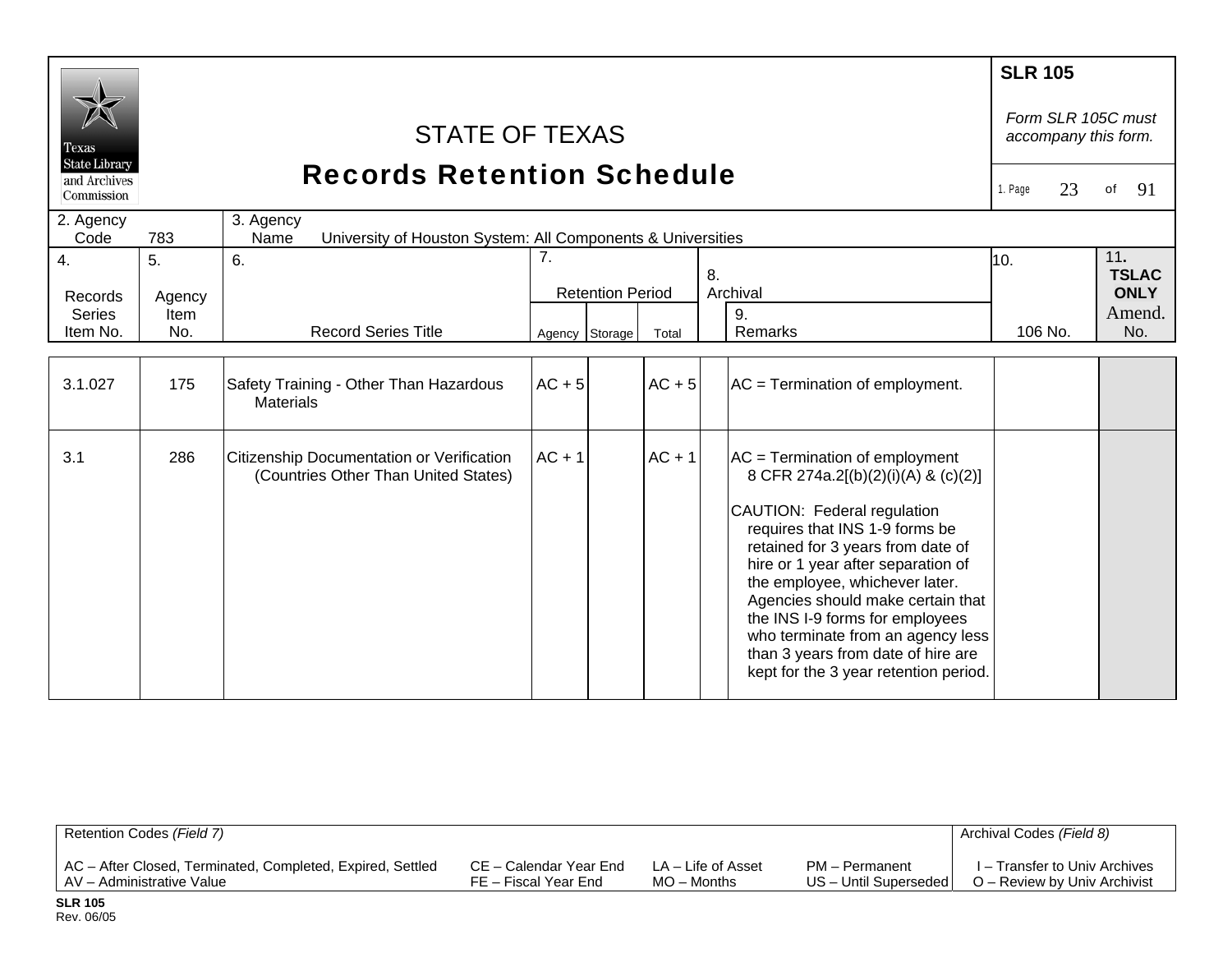| Texas                      | <b>STATE OF TEXAS</b><br><b>State Library</b><br><b>Records Retention Schedule</b> |                                                                                  |                                     |                |          |                                                                                                                                                                                                                                                                                                                                                                                                                                                   | <b>SLR 105</b><br>Form SLR 105C must<br>accompany this form. |                                    |
|----------------------------|------------------------------------------------------------------------------------|----------------------------------------------------------------------------------|-------------------------------------|----------------|----------|---------------------------------------------------------------------------------------------------------------------------------------------------------------------------------------------------------------------------------------------------------------------------------------------------------------------------------------------------------------------------------------------------------------------------------------------------|--------------------------------------------------------------|------------------------------------|
| and Archives<br>Commission |                                                                                    |                                                                                  |                                     |                |          |                                                                                                                                                                                                                                                                                                                                                                                                                                                   | 24<br>1. Page                                                | 91<br>of                           |
| 2. Agency<br>Code          | 783                                                                                | 3. Agency<br>University of Houston System: All Components & Universities<br>Name |                                     |                |          |                                                                                                                                                                                                                                                                                                                                                                                                                                                   |                                                              |                                    |
| 4.<br>Records              | 5.<br>Agency                                                                       | 6.                                                                               | 7.<br>8.<br><b>Retention Period</b> |                |          | Archival                                                                                                                                                                                                                                                                                                                                                                                                                                          | 10.                                                          | 11.<br><b>TSLAC</b><br><b>ONLY</b> |
| <b>Series</b><br>Item No.  | Item<br>No.                                                                        | <b>Record Series Title</b>                                                       |                                     | Agency Storage | Total    | 9.<br>Remarks                                                                                                                                                                                                                                                                                                                                                                                                                                     | 106 No.                                                      | Amend.<br>No.                      |
| 3.1.029                    | 059                                                                                | U. S. Citizenship Status Documents                                               | $AC + 1$                            |                | $AC + 1$ | $AC = Termination of employment$<br>8 CFR 274a.2[(b)(2)(i)(A) & (c)(2)]<br>CAUTION: Federal regulation<br>requires that INS 1-9 forms be<br>retained for 3 years from date of<br>hire or 1 year after separation of<br>the employee, whichever later.<br>Agencies should make certain that<br>the INS I-9 forms for employees<br>who terminate from an agency less<br>than 3 years from date of hire are<br>kept for the 3 year retention period. |                                                              |                                    |

| Retention Codes (Field 7)                                  |                        |                    |                       | Archival Codes (Field 8)      |
|------------------------------------------------------------|------------------------|--------------------|-----------------------|-------------------------------|
| AC - After Closed, Terminated, Completed, Expired, Settled | CE – Calendar Year End | LA – Life of Asset | PM – Permanent        | I – Transfer to Univ Archives |
| AV - Administrative Value                                  | FE – Fiscal Year End   | MO – Months        | US - Until Superseded | O – Review by Univ Archivist  |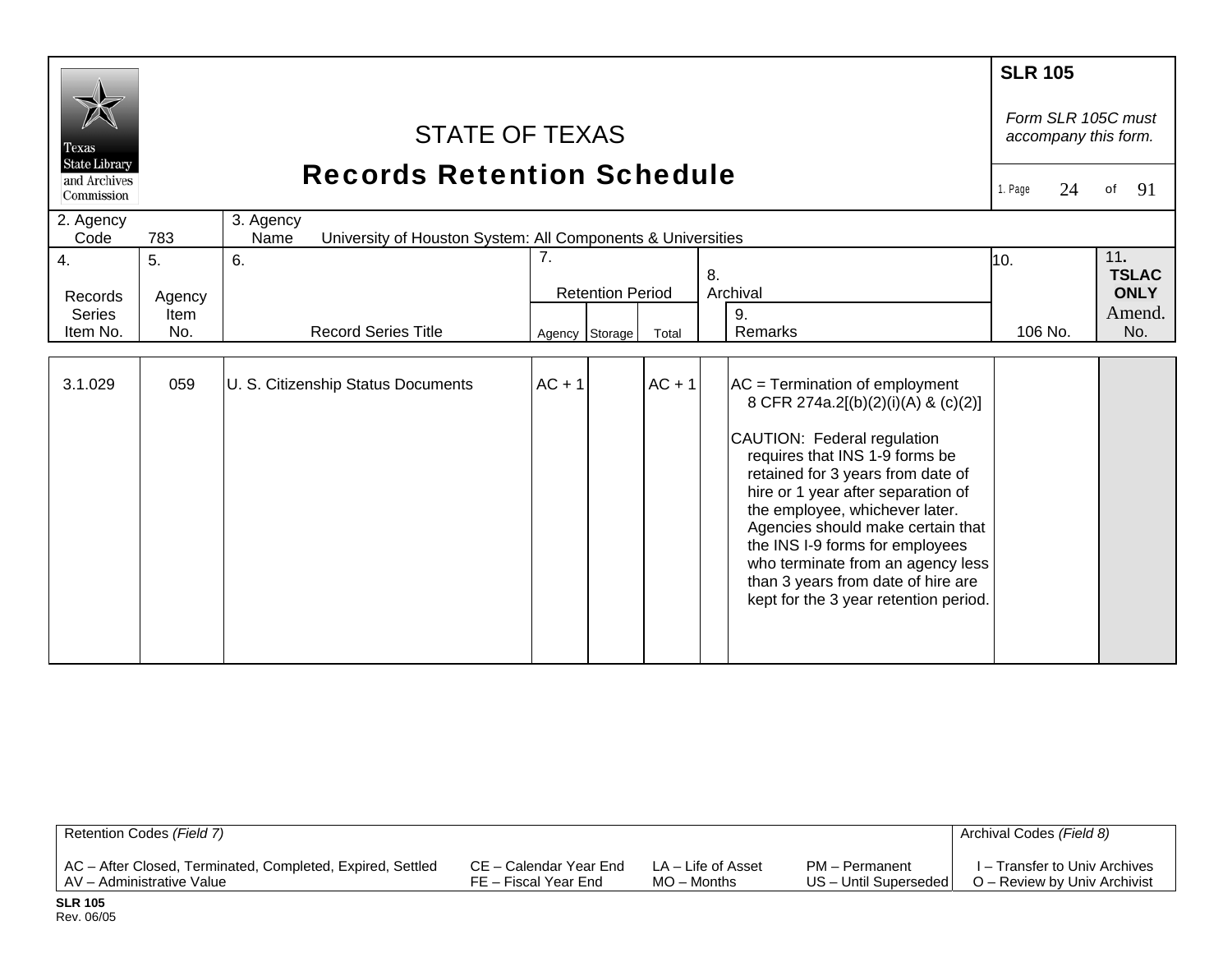| Texas<br><b>State Library</b><br>and Archives<br>Commission | <b>STATE OF TEXAS</b><br><b>Records Retention Schedule</b><br>2. Agency<br>3. Agency<br>783<br>Code<br>Name |                                                                            |                                  |                         |                   |                                                                                                                                                                                                                                                     |                            | Form SLR 105C must<br>accompany this form.<br>91<br>of |
|-------------------------------------------------------------|-------------------------------------------------------------------------------------------------------------|----------------------------------------------------------------------------|----------------------------------|-------------------------|-------------------|-----------------------------------------------------------------------------------------------------------------------------------------------------------------------------------------------------------------------------------------------------|----------------------------|--------------------------------------------------------|
|                                                             | University of Houston System: All Components & Universities                                                 |                                                                            |                                  |                         |                   |                                                                                                                                                                                                                                                     |                            |                                                        |
| 4.<br>Records<br><b>Series</b><br>Item No.<br>3.1.031       | 5.<br>Agency<br>Item<br>No.<br>459                                                                          | 6.<br><b>Record Series Title</b><br>Employee Benefits-Other than Insurance | 7.<br>Agency Storage<br>$AC + 2$ | <b>Retention Period</b> | Total<br>$AC + 2$ | 8.<br>Archival<br>9.<br>Remarks<br>$AC =$ Until superseded or termination<br>of employment<br>Caution: Documents that serve as<br>payroll deduction authorizations<br>must be maintained for the<br>retention period described for item<br>3.2.001. | 10 <sub>1</sub><br>106 No. | 11.<br><b>TSLAC</b><br><b>ONLY</b><br>Amend.<br>No.    |
| 3.1.035                                                     | 033                                                                                                         | <b>Surety Bonds</b>                                                        | $AC + 4$                         |                         | $AC + 4$          | $AC =$ Expiration or termination of the<br>bond according to its terms                                                                                                                                                                              |                            |                                                        |
| 3.1.037                                                     | 273                                                                                                         | <b>Employee Recognition</b>                                                | $AC + 5$                         |                         | $AC + 5$          | $AC = Termination of employment$                                                                                                                                                                                                                    |                            |                                                        |

| Retention Codes (Field 7)                                  |                        |                    |                         | Archival Codes (Field 8)      |
|------------------------------------------------------------|------------------------|--------------------|-------------------------|-------------------------------|
| AC - After Closed, Terminated, Completed, Expired, Settled | CE – Calendar Year End | LA – Life of Asset | PM – Permanent          | I – Transfer to Univ Archives |
| AV - Administrative Value                                  | FE – Fiscal Year End   | MO – Months        | US - Until Superseded I | O – Review by Univ Archivist  |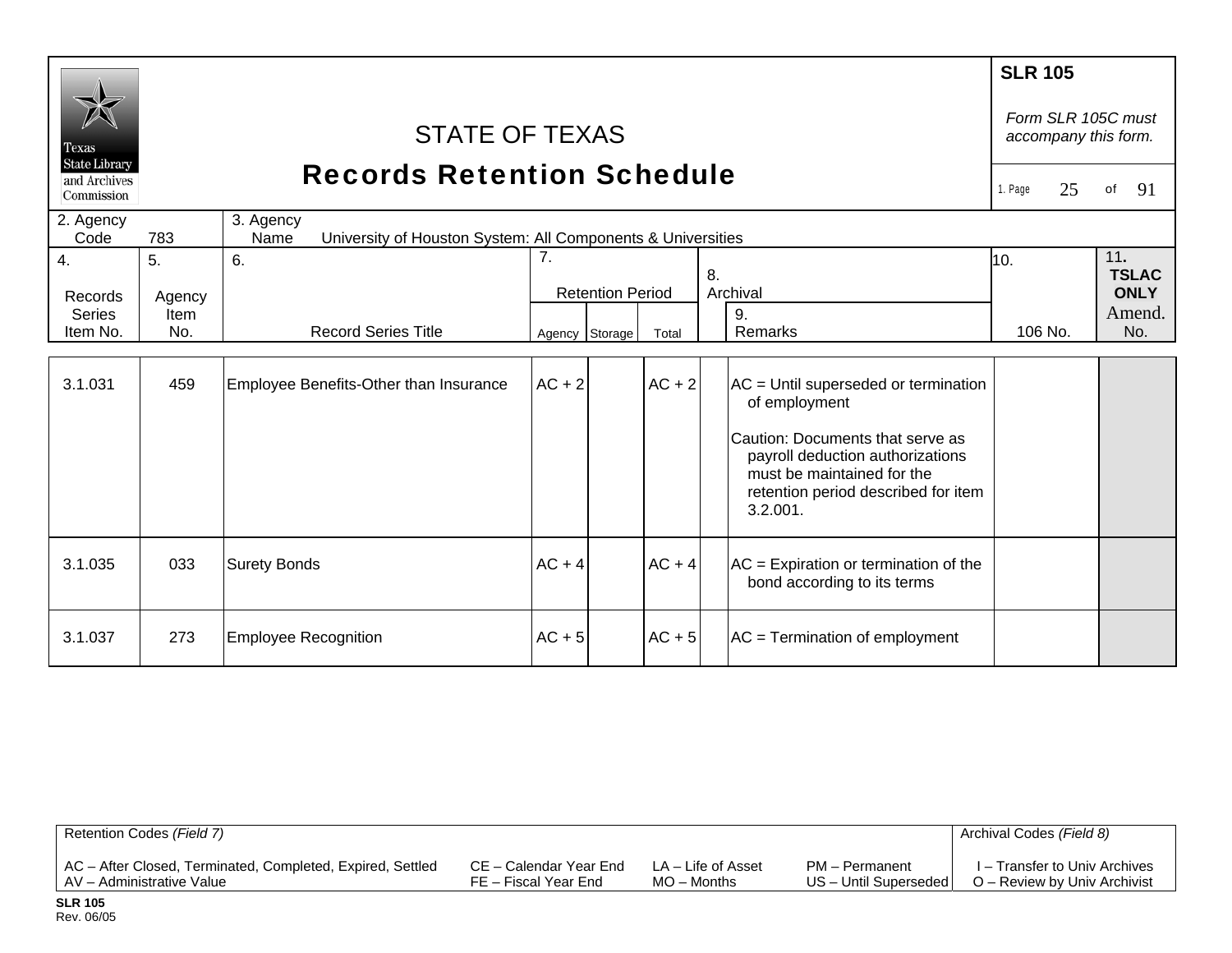#### **SLR 105**  *Form SLR 105C must* STATE OF TEXAS *accompany this form.*  Texas **State Library** Records Retention Schedule and Archives 1. Page 26of  $91$ Commission 2. Agency 3. Agency  $Code$ 783 University of Houston System: All Components & Universities 4. 7. 11**.**  5. 6. 10. **TSLAC** 8. Records Agency Retention Period Archival **ONLY**  Series Amend. Item 9. Agency Storage Total Remarks 106 No. No. Item No. No. Record Series Title Remarks 106 No.

Category 3: Personnel Records Section 3.2 – Payroll

| 3.2.001 | 076 | Employee Deduction Authorization | $AC + 4$ | $AC + 4$ | $AC =$ After termination of employee<br>or after amendment, expiration, or<br>termination of authorization,<br>whichever sooner |  |
|---------|-----|----------------------------------|----------|----------|---------------------------------------------------------------------------------------------------------------------------------|--|
| 3.2.002 | 077 | Employee Earnings Records        | 4        | 4        | 40 TAC 815.106(i).                                                                                                              |  |
| 3.2.003 | 078 | Federal Tax Records              | $AC + 4$ | $AC + 4$ | $AC = Tax due date, date claim is$<br>filed, or date tax is paid, whichever<br>is later<br>26 CFR 31.6001-1(e)(2)               |  |
| 3.2.003 | 361 | II. R. S. Form W-2               | $AC + 4$ | $AC + 4$ | $AC = Tax$ due date, date claim is<br>filed, or date tax is paid,<br>whichever is later<br>26 CFR 31.6001-1(e)(2)               |  |

| Retention Codes (Field 7)                                  |                        |                    |                         | Archival Codes (Field 8)      |
|------------------------------------------------------------|------------------------|--------------------|-------------------------|-------------------------------|
| AC - After Closed, Terminated, Completed, Expired, Settled | CE – Calendar Year End | LA – Life of Asset | PM - Permanent          | I – Transfer to Univ Archives |
| LAV – Administrative Value                                 | FE – Fiscal Year End   | $MO -$ Months      | US - Until Superseded I | O – Review by Univ Archivist  |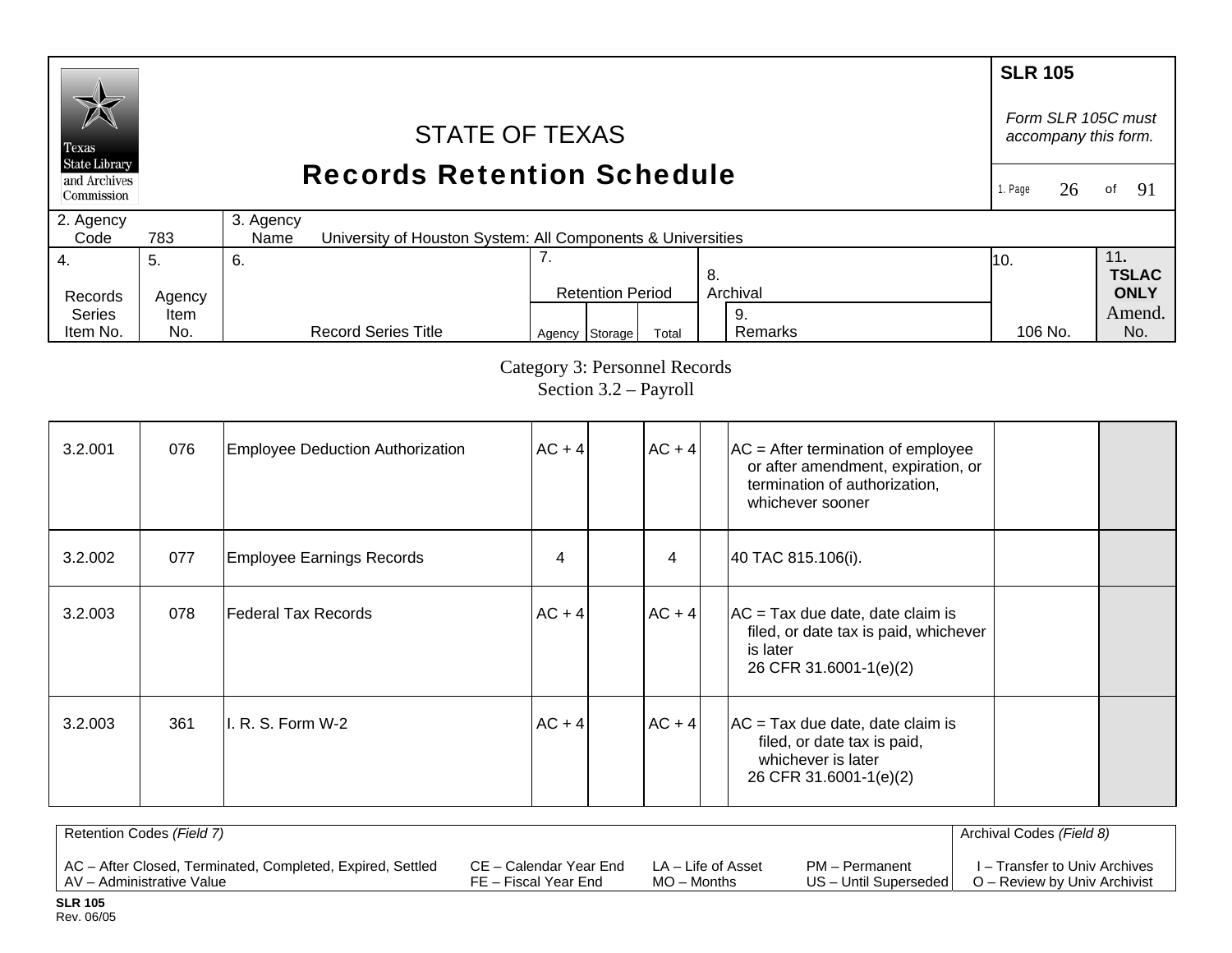|                               |        |                                                                                  |                |                         |                                                                                                                   | <b>SLR 105</b><br>Form SLR 105C must |                     |
|-------------------------------|--------|----------------------------------------------------------------------------------|----------------|-------------------------|-------------------------------------------------------------------------------------------------------------------|--------------------------------------|---------------------|
| Texas<br><b>State Library</b> |        | <b>STATE OF TEXAS</b>                                                            |                |                         |                                                                                                                   | accompany this form.                 |                     |
| and Archives<br>Commission    |        | <b>Records Retention Schedule</b>                                                |                |                         |                                                                                                                   | 1. Page<br>27                        | of<br>91            |
| 2. Agency<br>Code             | 783    | 3. Agency<br>University of Houston System: All Components & Universities<br>Name |                |                         |                                                                                                                   |                                      |                     |
| 4.                            | 5.     | 6.                                                                               | 7.             |                         | 8.                                                                                                                | 10.                                  | 11.<br><b>TSLAC</b> |
| Records                       | Agency |                                                                                  |                | <b>Retention Period</b> | Archival                                                                                                          |                                      | <b>ONLY</b>         |
| <b>Series</b>                 | Item   |                                                                                  |                |                         | 9.                                                                                                                |                                      | Amend.              |
| Item No.                      | No.    | <b>Record Series Title</b>                                                       | Agency Storage | Total                   | Remarks                                                                                                           | 106 No.                              | No.                 |
|                               |        |                                                                                  |                |                         |                                                                                                                   |                                      |                     |
| 3.2.003                       | 391    | I. R. S. Form W-2, Returned by Post Office<br>as Undeliverable                   | $AC + 7$       | $AC + 7$                | $AC = Tax due date, date claim is$<br>filed, or date tax is paid,<br>whichever is later                           |                                      |                     |
|                               |        |                                                                                  |                |                         | 26 CFR 31.6001-1(e)(2)                                                                                            |                                      |                     |
| 3.2.003                       | 362    | I. R. S. Form 1099                                                               | $AC + 4$       | $AC + 4$                | $AC = Tax due date, date claim is$<br>filed, or date tax is paid,<br>whichever is later<br>26 CFR 31.6001-1(e)(2) |                                      |                     |
| 3.2.003                       | 363    | <b>Taxation Compliance Records</b>                                               | $AC + 10$      | $AC + 10$               | $AC = Tax due date, date claim is$<br>filed, or date tax is paid,<br>whichever is later<br>26 CFR 31.6001-1(e)(2) |                                      |                     |
| 3.2.003                       | 365    | I. R. S. Form W-9                                                                | $AC + 4$       | $AC + 4$                | $AC = Tax due date, date claim is$<br>filed, or date tax is paid,<br>whichever is later<br>26 CFR 31.6001-1(e)(2) |                                      |                     |

| Retention Codes (Field 7)                                  |                        |                    |                       | Archival Codes (Field 8)      |
|------------------------------------------------------------|------------------------|--------------------|-----------------------|-------------------------------|
| AC - After Closed, Terminated, Completed, Expired, Settled | CE – Calendar Year End | LA – Life of Asset | PM - Permanent        | I – Transfer to Univ Archives |
| AV - Administrative Value                                  | FE – Fiscal Year End   | MO – Months        | US - Until Superseded | O – Review by Univ Archivist  |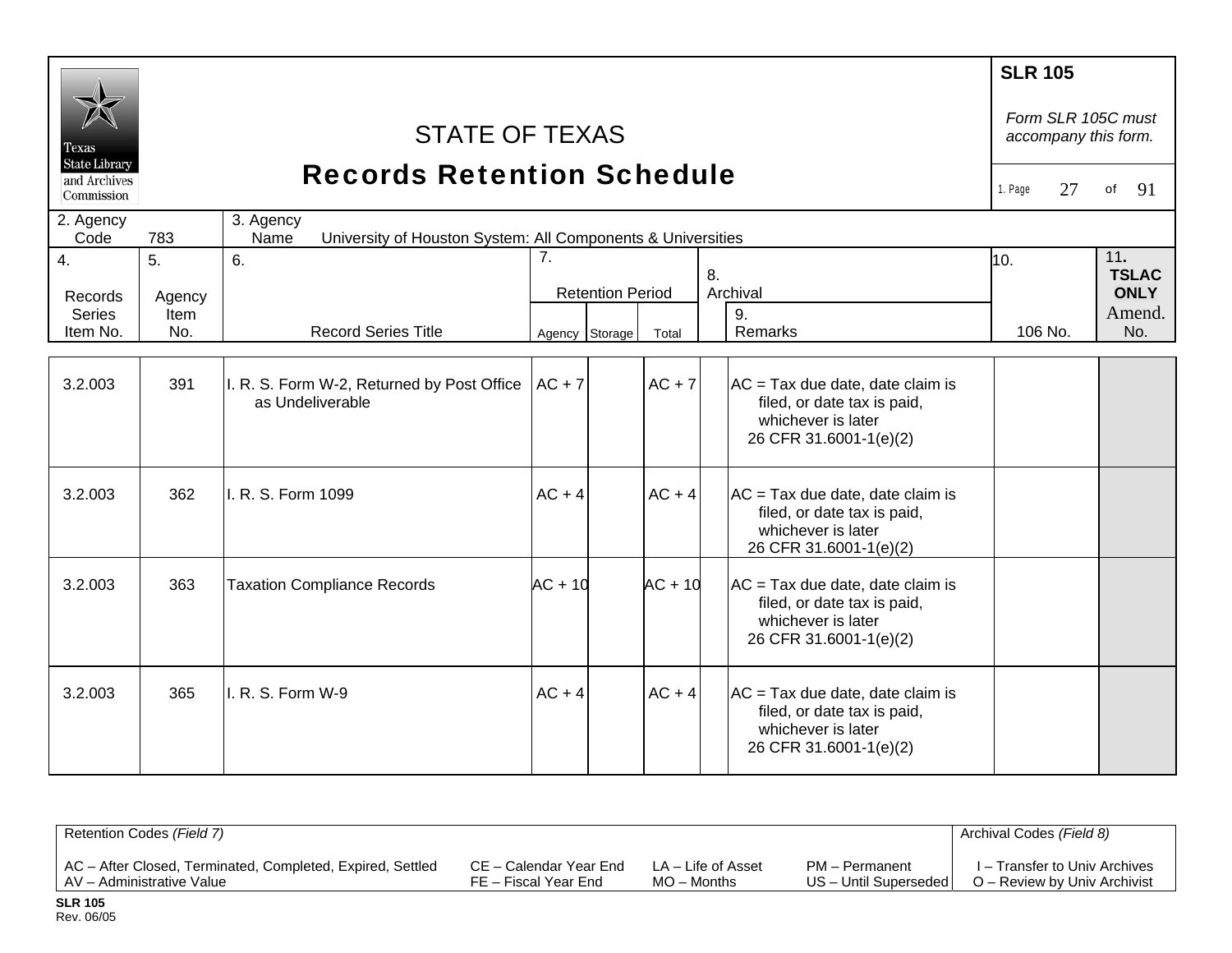| Texas<br><b>State Library</b><br>and Archives<br>Commission |                                         | <b>STATE OF TEXAS</b><br><b>Records Retention Schedule</b>                       |                                                 |                |                                                                                                                   | <b>SLR 105</b><br>Form SLR 105C must<br>accompany this form.<br>28<br>1. Page | 91<br>of                                            |  |
|-------------------------------------------------------------|-----------------------------------------|----------------------------------------------------------------------------------|-------------------------------------------------|----------------|-------------------------------------------------------------------------------------------------------------------|-------------------------------------------------------------------------------|-----------------------------------------------------|--|
| 2. Agency<br>Code                                           | 783                                     | 3. Agency<br>University of Houston System: All Components & Universities<br>Name |                                                 |                |                                                                                                                   |                                                                               |                                                     |  |
| 4.<br>Records<br><b>Series</b><br>Item No.                  | 5 <sub>1</sub><br>Agency<br>Item<br>No. | 6.<br><b>Record Series Title</b>                                                 | 7.<br><b>Retention Period</b><br>Agency Storage | Total          | 8.<br>Archival<br>9.<br>Remarks                                                                                   | 10.<br>106 No.                                                                | 11.<br><b>TSLAC</b><br><b>ONLY</b><br>Amend.<br>No. |  |
| 3.2.003                                                     | 366                                     | II. R. S. Form W-2-C and W-3-C                                                   | $AC + 4$                                        | $AC + 4$       | $AC = Tax$ due date, date claim is<br>filed, or date tax is paid,<br>whichever is later<br>26 CFR 31.6001-1(e)(2) |                                                                               |                                                     |  |
| 3.2.003                                                     | 367                                     | II. R. S. Form 1042                                                              | $AC + 4$                                        | $AC + 4$       | $AC = Tax$ due date, date claim is<br>filed, or date tax is paid,<br>whichever is later<br>26 CFR 31.6001-1(e)(2) |                                                                               |                                                     |  |
| 3.2.004                                                     | 079                                     | Income Adjustment Authorization                                                  | $\overline{2}$                                  | $\overline{2}$ | 29 CFR 516.6(c)                                                                                                   |                                                                               |                                                     |  |
| 3.2.005                                                     | 080                                     | W-4 Forms                                                                        | $AC + 4$                                        | $AC + 4$       | AC = Until superseded, obsolete, or<br>upon separation of employee.<br>26 CFR 31.6001-1 (e)(2)                    |                                                                               |                                                     |  |
| 3.2.006                                                     | 081                                     | <b>Wage Rate Tables</b>                                                          | 2                                               | 2              | 29 CFR 516.6(a)(2)                                                                                                |                                                                               |                                                     |  |

| Retention Codes (Field 7)                                  |                        |                    |                       | Archival Codes (Field 8)      |
|------------------------------------------------------------|------------------------|--------------------|-----------------------|-------------------------------|
| AC - After Closed, Terminated, Completed, Expired, Settled | CE – Calendar Year End | LA – Life of Asset | PM - Permanent        | I – Transfer to Univ Archives |
| AV - Administrative Value                                  | FE – Fiscal Year End   | $MO -$ Months      | US - Until Superseded | O – Review by Univ Archivist  |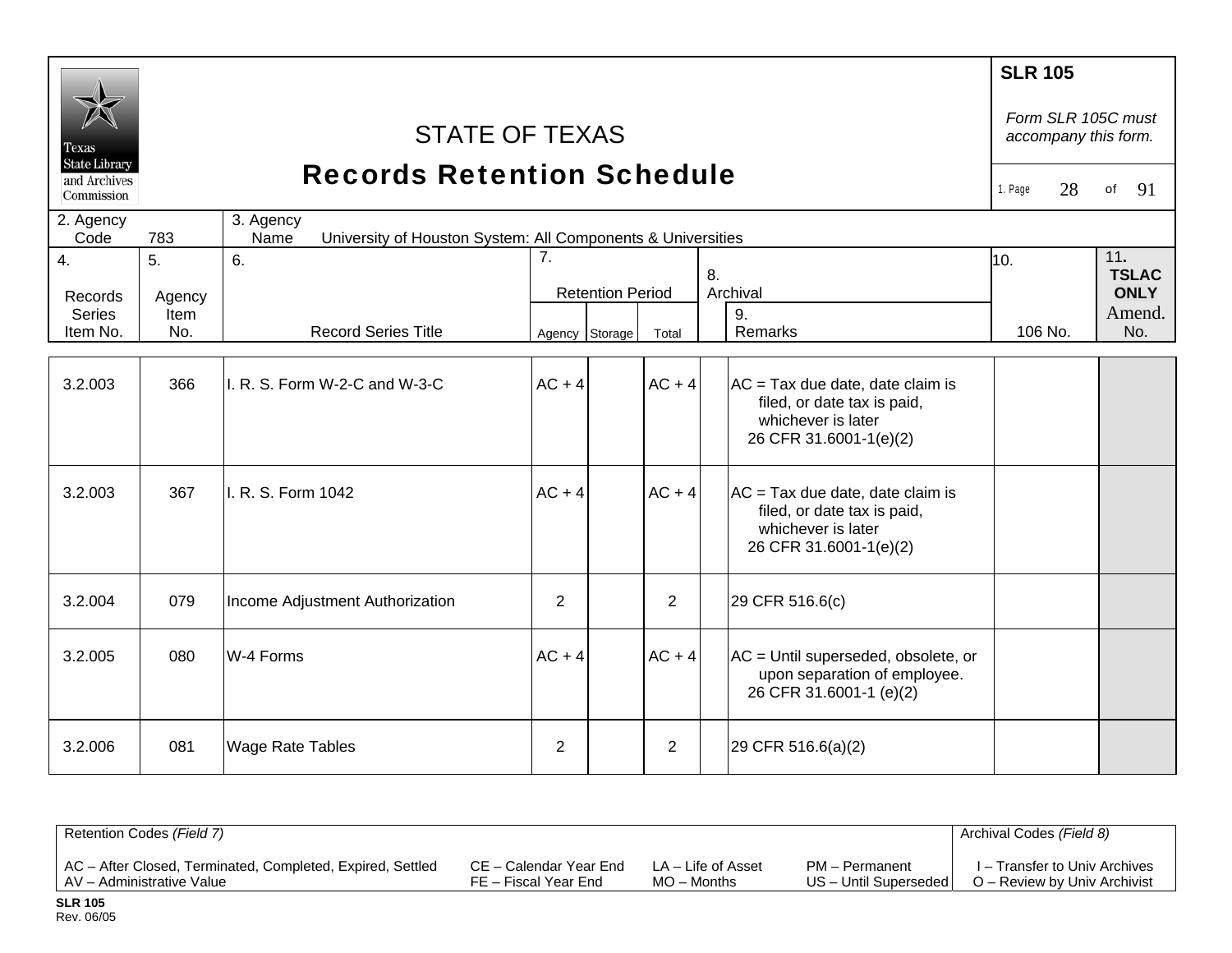| Texas                                              |                      | <b>STATE OF TEXAS</b>                                                            |                |                         |          |    |                                                                                                                                                                                                                                                                                                                                                                                                         | <b>SLR 105</b><br>Form SLR 105C must<br>accompany this form. |                                              |
|----------------------------------------------------|----------------------|----------------------------------------------------------------------------------|----------------|-------------------------|----------|----|---------------------------------------------------------------------------------------------------------------------------------------------------------------------------------------------------------------------------------------------------------------------------------------------------------------------------------------------------------------------------------------------------------|--------------------------------------------------------------|----------------------------------------------|
| <b>State Library</b><br>and Archives<br>Commission |                      | <b>Records Retention Schedule</b>                                                |                |                         |          |    |                                                                                                                                                                                                                                                                                                                                                                                                         | 29<br>1. Page                                                | 91<br>of                                     |
| 2. Agency<br>Code                                  | 783                  | 3. Agency<br>University of Houston System: All Components & Universities<br>Name |                |                         |          |    |                                                                                                                                                                                                                                                                                                                                                                                                         |                                                              |                                              |
| $\overline{4}$ .<br>Records<br><b>Series</b>       | 5.<br>Agency<br>Item | 6.                                                                               | 7.             | <b>Retention Period</b> |          | 8. | Archival<br>9.                                                                                                                                                                                                                                                                                                                                                                                          | 10.                                                          | 11.<br><b>TSLAC</b><br><b>ONLY</b><br>Amend. |
| Item No.                                           | No.                  | <b>Record Series Title</b>                                                       | Agency Storage |                         | Total    |    | Remarks                                                                                                                                                                                                                                                                                                                                                                                                 | 106 No.                                                      | No.                                          |
| 3.2.007                                            | 360                  | <b>Unemployment Claims</b>                                                       | $AC + 5$       |                         | $AC + 5$ |    | $AC =$ After termination of employee<br>or after amendment, expiration,<br>or termination of authorization,<br>whichever sooner                                                                                                                                                                                                                                                                         |                                                              |                                              |
| 3.2.008                                            | 460                  | <b>Direct Deposit Application/Authorizations</b>                                 | <b>US</b>      |                         | US       |    |                                                                                                                                                                                                                                                                                                                                                                                                         |                                                              |                                              |
| 3.2.009                                            | 461                  | <b>State Deferred Compensation Records</b>                                       | $AC + 5$       |                         | $AC + 5$ |    | $AC =$<br>All accounts with a vendor or vendors<br>for the individual participant have<br>been closed. For instructions<br>regarding the determination of<br>the closure of accounts and for<br>additional information regarding<br>the retention period see the most<br>recent edition of the Benefits<br><b>Coordinator Reference Manual</b><br>issued by the Employee<br>Retirement System of Texas. |                                                              |                                              |

| Retention Codes (Field 7)                                  |                        |                    |                         | Archival Codes (Field 8)      |
|------------------------------------------------------------|------------------------|--------------------|-------------------------|-------------------------------|
| AC - After Closed, Terminated, Completed, Expired, Settled | CE – Calendar Year End | LA – Life of Asset | PM - Permanent          | I – Transfer to Univ Archives |
| AV - Administrative Value                                  | FE – Fiscal Year End   | $MO -$ Months      | US - Until Superseded I | O – Review by Univ Archivist  |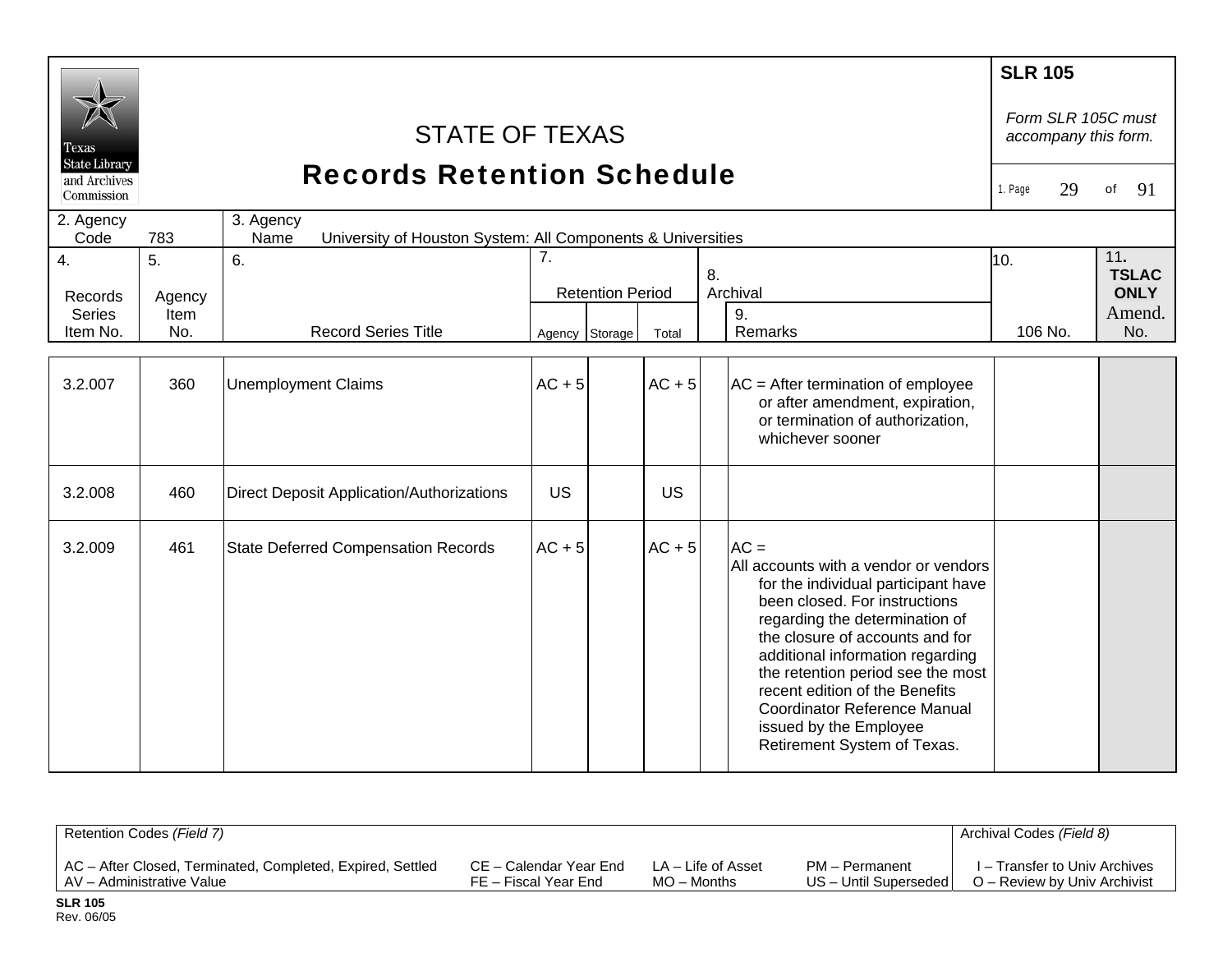| Texas<br><b>State Library</b><br>and Archives<br>Commission | <b>STATE OF TEXAS</b><br><b>Records Retention Schedule</b><br>3. Agency |                                                                                                 |                                                 |          |                                                                                                                                 |                |                                                     |  |
|-------------------------------------------------------------|-------------------------------------------------------------------------|-------------------------------------------------------------------------------------------------|-------------------------------------------------|----------|---------------------------------------------------------------------------------------------------------------------------------|----------------|-----------------------------------------------------|--|
| 2. Agency<br>Code                                           | 783                                                                     |                                                                                                 |                                                 |          |                                                                                                                                 |                |                                                     |  |
| 4.<br>Records<br><b>Series</b><br>Item No.                  | 5.<br>Agency<br>Item<br>No.                                             | University of Houston System: All Components & Universities<br>6.<br><b>Record Series Title</b> | 7.<br><b>Retention Period</b><br>Agency Storage | Total    | 8.<br>Archival<br>9.<br>Remarks                                                                                                 | 10.<br>106 No. | 11.<br><b>TSLAC</b><br><b>ONLY</b><br>Amend.<br>No. |  |
| 3.2.001                                                     | 083                                                                     | I. R. S. Levies                                                                                 | $AC + 4$                                        | $AC + 4$ | $AC =$ After termination of employee<br>or after amendment, expiration,<br>or termination of authorization,<br>whichever sooner |                |                                                     |  |
| 3.2.001                                                     | 084                                                                     | <b>Child Support Payments</b>                                                                   | $AC + 7$                                        | $AC + 7$ | $AC =$ After termination of employee<br>or after amendment, expiration,<br>or termination of authorization,<br>whichever sooner |                |                                                     |  |
| 3.2.002                                                     | 082                                                                     | <b>Disability and Sick Pay</b>                                                                  | $FE + 4$                                        | $FE + 4$ | 40 TAC 815.106(i).                                                                                                              |                |                                                     |  |
| 3.2                                                         | 212                                                                     | Retirement Records - Optional Retirement<br>Program                                             | $AC + 5$                                        | $AC + 5$ | $AC =$ Until amount is totally<br>distributed                                                                                   |                |                                                     |  |
| 3.2                                                         | 272                                                                     | Retirement Records - Teacher Retirement<br>Program                                              | $AC + 5$                                        | $AC + 5$ | $AC =$ Until amount is totally<br>distributed                                                                                   |                |                                                     |  |

| Retention Codes (Field 7)                                  |                        |                    |                       | Archival Codes (Field 8)      |
|------------------------------------------------------------|------------------------|--------------------|-----------------------|-------------------------------|
| AC - After Closed, Terminated, Completed, Expired, Settled | CE – Calendar Year End | LA – Life of Asset | PM - Permanent        | I – Transfer to Univ Archives |
| AV - Administrative Value                                  | FE – Fiscal Year End   | $MO -$ Months      | US - Until Superseded | O – Review by Univ Archivist  |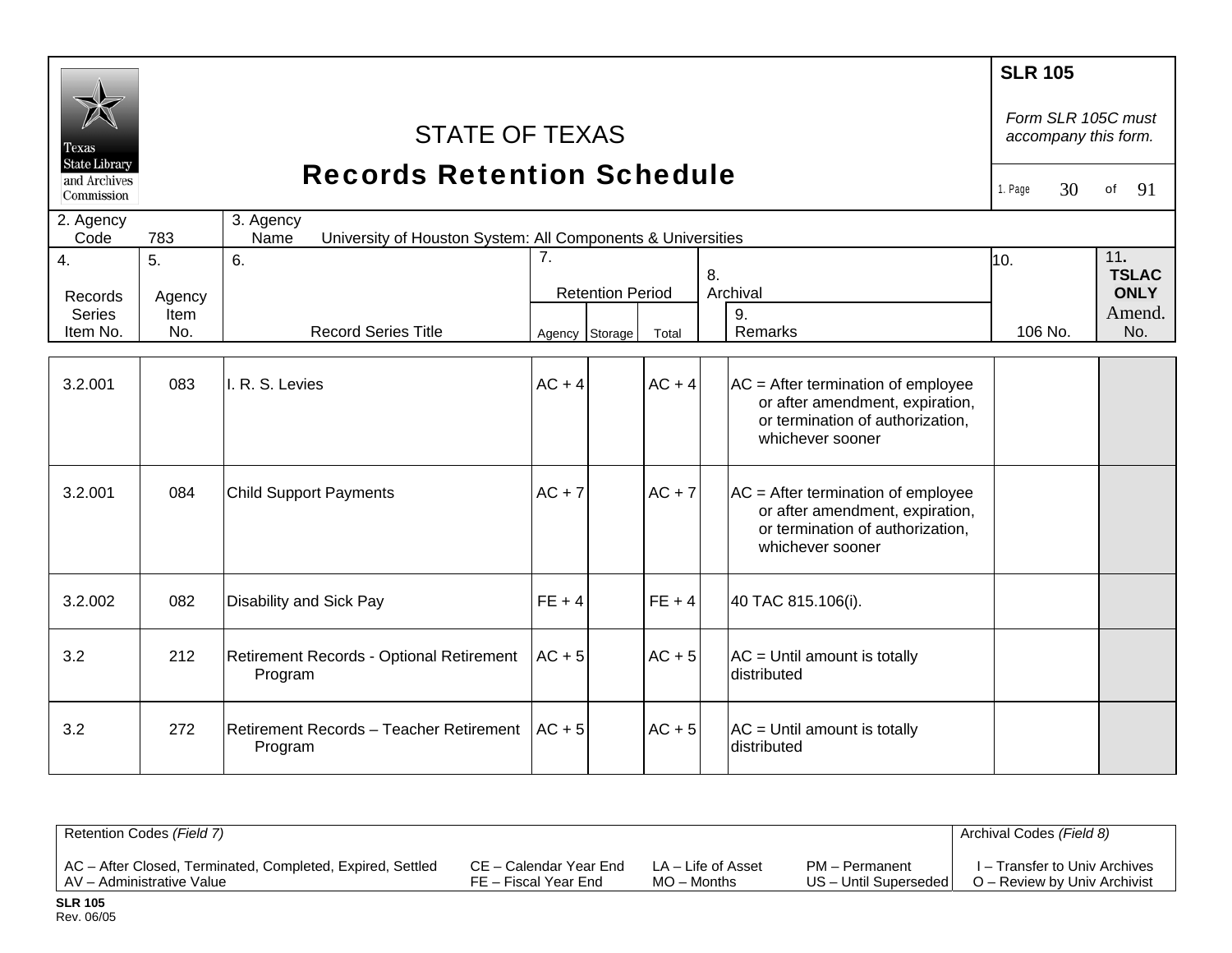| Texas<br><b>State Library</b><br>and Archives<br>Commission | <b>STATE OF TEXAS</b><br><b>Records Retention Schedule</b> |                                                                                        |          |                                           |          |                                                               | <b>SLR 105</b><br>Form SLR 105C must<br>accompany this form.<br>31<br>. Page | of<br>91                                     |
|-------------------------------------------------------------|------------------------------------------------------------|----------------------------------------------------------------------------------------|----------|-------------------------------------------|----------|---------------------------------------------------------------|------------------------------------------------------------------------------|----------------------------------------------|
| 2. Agency<br>Code<br>4.                                     | 783<br>5.                                                  | 3. Agency<br>University of Houston System: All Components & Universities<br>Name<br>6. | 7.       |                                           |          |                                                               | 10.                                                                          | 11.                                          |
| Records<br><b>Series</b><br>Item No.                        | Agency<br>Item<br>No.                                      | <b>Record Series Title</b>                                                             |          | <b>Retention Period</b><br>Agency Storage | Total    | 8.<br>Archival<br>9.<br>Remarks                               | 106 No.                                                                      | <b>TSLAC</b><br><b>ONLY</b><br>Amend.<br>No. |
| 3.2                                                         | 085                                                        | Retirement Records - Deferred<br><b>Compensation Plan</b>                              | $AC + 5$ |                                           | $AC + 5$ | AC = Distribution plan has been filed<br>and plan is complete |                                                                              |                                              |
| 3.2.010                                                     | 351                                                        | Human Resources Information System<br>(HRIS) Reports                                   | $AC + 4$ |                                           | $AC + 4$ | $AC = Date paid$                                              |                                                                              |                                              |

| Retention Codes (Field 7)                                  |                        |                    |                       | Archival Codes (Field 8)      |
|------------------------------------------------------------|------------------------|--------------------|-----------------------|-------------------------------|
| AC - After Closed, Terminated, Completed, Expired, Settled | CE – Calendar Year End | LA – Life of Asset | PM – Permanent        | I – Transfer to Univ Archives |
| LAV – Administrative Value                                 | FE – Fiscal Year End   | $MO -$ Months      | US - Until Superseded | O – Review by Univ Archivist  |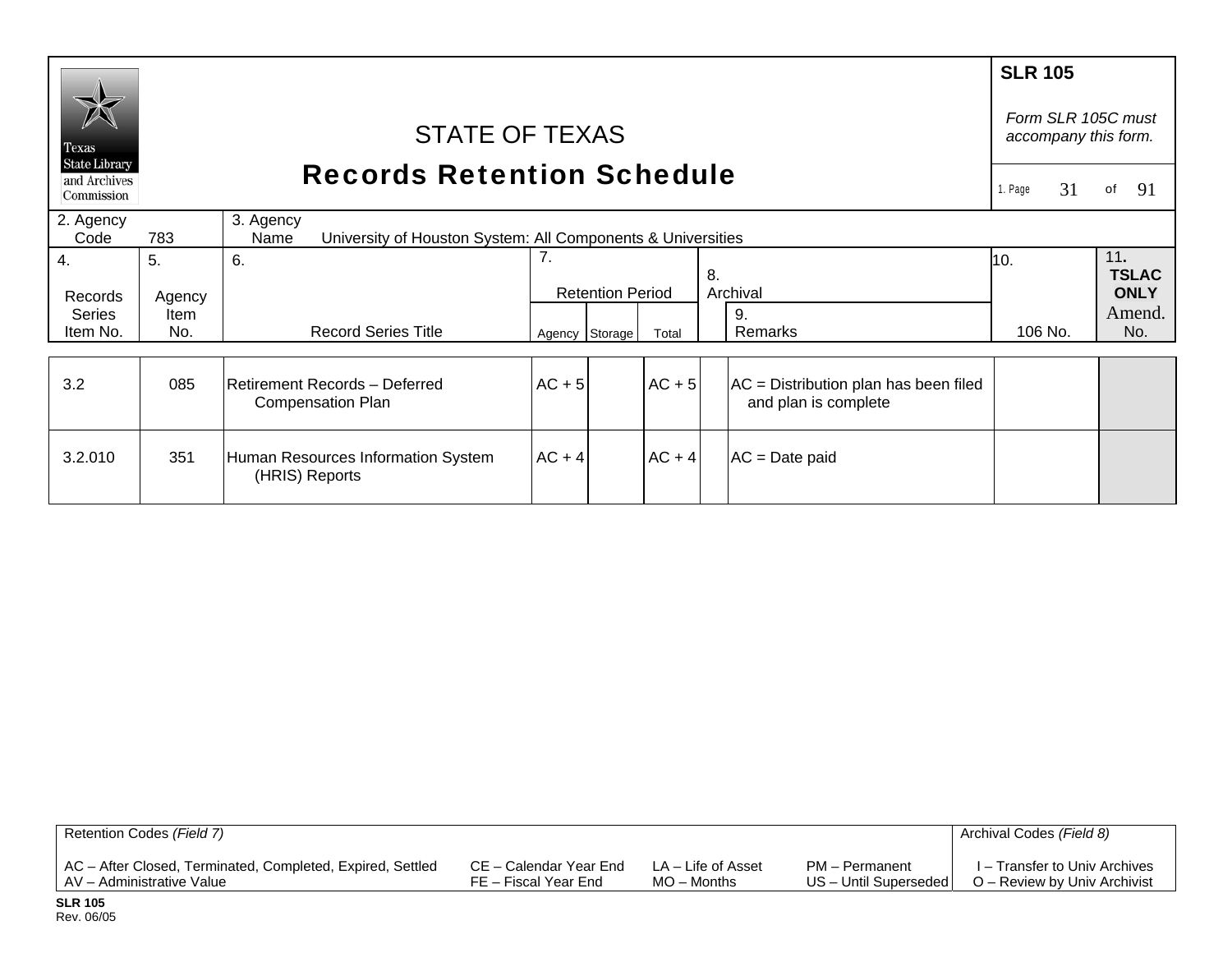#### **SLR 105** *Form SLR 105C must* STATE OF TEXAS *accompany this form.*  Texas **State Library** Records Retention Schedule and Archives 1. Page 32of 91 Commission 2. Agency 3. Agency  $Code$ 783 University of Houston System: All Components & Universities 4. 7. 11**.**  5. 6. 10. **TSLAC** 8. Records Agency Retention Period Archival **ONLY**  Series Amend.Item 9. Remarks

Category 3: Personnel Records

106 No.

Agency Storage Total Remarks 106 No. No.

Section 3.3 – Personnel Administration

| 3.3.001 | 087 | <b>Affirmative Action Plans</b>   | 5         | 5         |                                                                                                                                                                                                                                 |  |
|---------|-----|-----------------------------------|-----------|-----------|---------------------------------------------------------------------------------------------------------------------------------------------------------------------------------------------------------------------------------|--|
| 3.3.004 | 088 | <b>Benefit Plans</b>              | $US + 1$  | $US + 1$  | $29$ CFR 1627.3(b)(2)                                                                                                                                                                                                           |  |
| 3.3.004 | 090 | Group Insurance                   | $US + 1$  | $US + 1$  | $29$ CFR 1627.3(b)(2)                                                                                                                                                                                                           |  |
| 3.3.010 | 091 | <b>Labor Statistics Report</b>    | 3         | 3         |                                                                                                                                                                                                                                 |  |
| 3.3.011 | 092 | Personnel Files - Former Employee | $AC + 75$ | $AC + 75$ | $AC = Termination of employment$<br>Minimum information only to be<br>maintained (includes name, Social<br>Security number, exact dates of<br>employment, last known address,<br>and most recent public access<br>option form). |  |

| Retention Codes (Field 7)                                  |                        |                    |                         | Archival Codes (Field 8)      |
|------------------------------------------------------------|------------------------|--------------------|-------------------------|-------------------------------|
| AC – After Closed, Terminated, Completed, Expired, Settled | CE – Calendar Year End | LA – Life of Asset | PM - Permanent          | I – Transfer to Univ Archives |
| AV - Administrative Value                                  | FE – Fiscal Year End   | $MO -$ Months      | US - Until Superseded I | O – Review by Univ Archivist  |

Item No.

No.

Record Series Title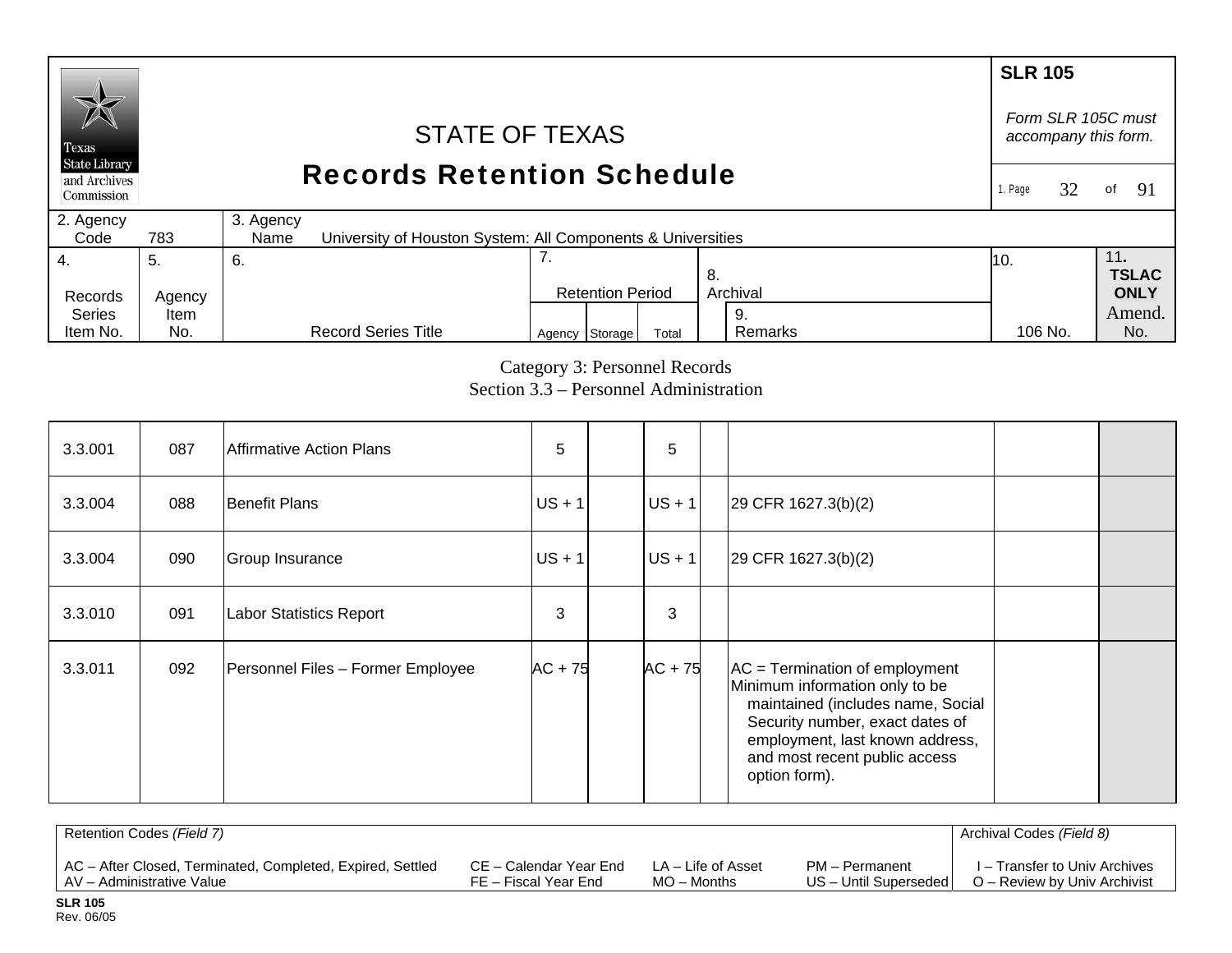| <b>Texas</b><br><b>State Library</b><br>and Archives<br>Commission | <b>STATE OF TEXAS</b><br><b>Records Retention Schedule</b><br>3. Agency |                                                       |                |                         |          |  |                    | <b>SLR 105</b><br>Form SLR 105C must<br>accompany this form.<br>33<br>1. Page | of<br>91              |
|--------------------------------------------------------------------|-------------------------------------------------------------------------|-------------------------------------------------------|----------------|-------------------------|----------|--|--------------------|-------------------------------------------------------------------------------|-----------------------|
| 2. Agency<br>Code                                                  | 783                                                                     |                                                       |                |                         |          |  |                    |                                                                               |                       |
| 4.                                                                 | 5.                                                                      | 7.<br>6.<br>10.<br>8.                                 |                |                         |          |  |                    |                                                                               | 11.<br><b>TSLAC</b>   |
| Records                                                            | Agency                                                                  |                                                       |                | <b>Retention Period</b> |          |  | Archival           |                                                                               | <b>ONLY</b><br>Amend. |
| <b>Series</b><br>Item No.                                          | Item<br>No.                                                             | <b>Record Series Title</b>                            | Agency Storage |                         | Total    |  | 9.<br>Remarks      | 106 No.                                                                       | No.                   |
|                                                                    |                                                                         |                                                       |                |                         |          |  |                    |                                                                               |                       |
| 3.3.020                                                            | 359                                                                     | Work Schedules and Assignments                        | $\mathbf{1}$   |                         | 1        |  |                    |                                                                               |                       |
| 3.3.022                                                            | 287                                                                     | <b>Texas Workforce Commission Reports</b>             | 3              |                         | 3        |  |                    |                                                                               |                       |
| 3.3.023                                                            | 035                                                                     | <b>Travel Authorization Request</b>                   | $FE + 3$       |                         | $FE + 3$ |  |                    |                                                                               |                       |
| 3.3.024                                                            | 462                                                                     | <b>Personnel Policies and Procedures</b>              | $US + 3$       |                         | $US + 3$ |  |                    |                                                                               |                       |
| 3.3.026                                                            | 095                                                                     | Vacancy Report                                        | $US + 3$       |                         | $US + 3$ |  |                    |                                                                               |                       |
| 3.3.032                                                            | 068                                                                     | Equal Pay Records                                     | 3              |                         | 3        |  | 29 CFR 1620.32     |                                                                               |                       |
| 3.3.031                                                            | 063                                                                     | EEO - 6 Reports (Institutions of Higher<br>Education) | 3              |                         | 3        |  | 29CFR 1602.48 & 50 |                                                                               |                       |

| Retention Codes (Field 7)                                  |                        |                    |                       | Archival Codes (Field 8)      |
|------------------------------------------------------------|------------------------|--------------------|-----------------------|-------------------------------|
| AC – After Closed, Terminated, Completed, Expired, Settled | CE – Calendar Year End | LA – Life of Asset | PM - Permanent        | I – Transfer to Univ Archives |
| AV – Administrative Value                                  | FE – Fiscal Year End   | $MO -$ Months      | US - Until Superseded | O – Review by Univ Archivist  |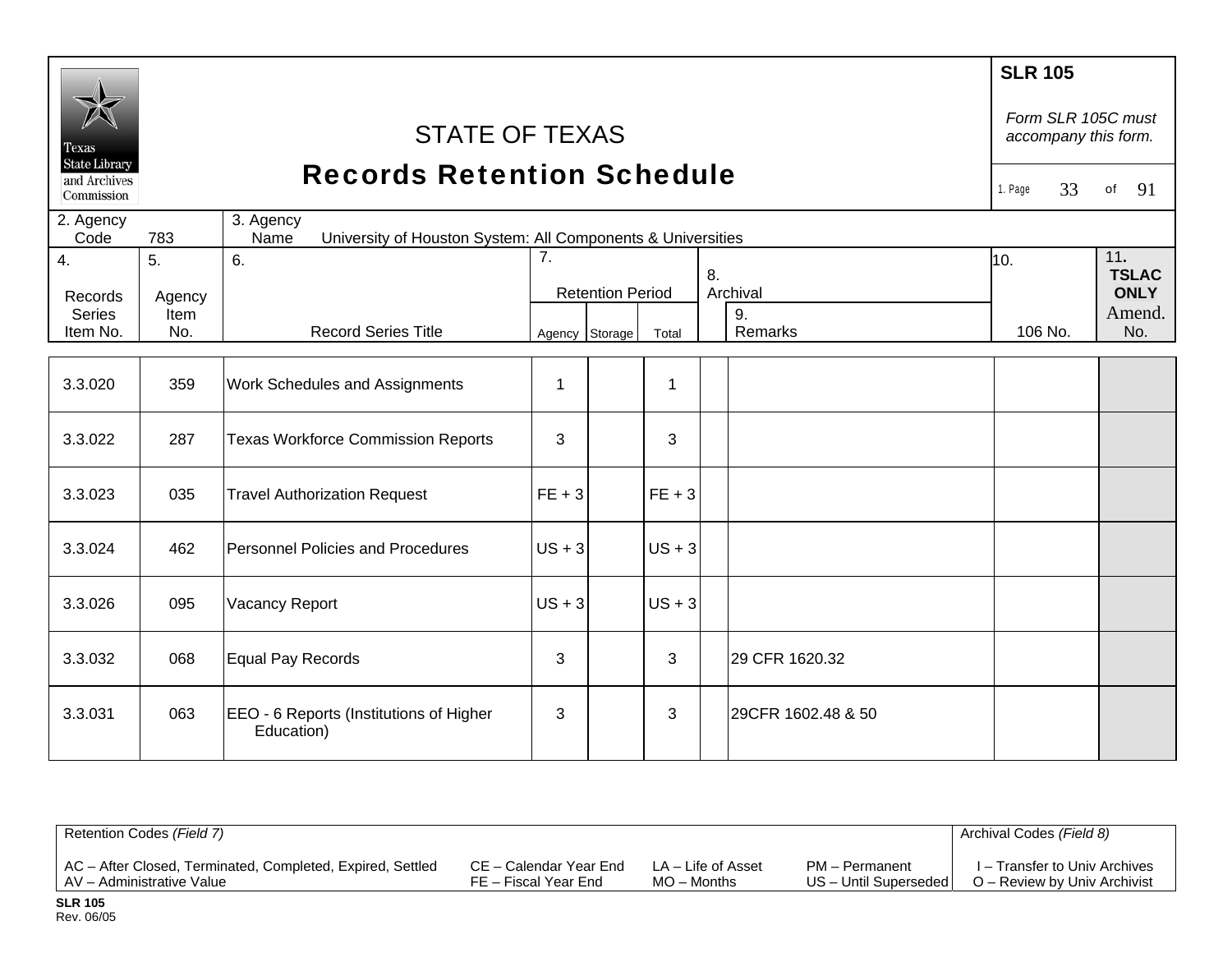### **SLR 105**  *Form SLR 105C must* STATE OF TEXAS *accompany this form.*  Texas **State Library** Records Retention Schedule and Archives of  $91$ 1. Page 34Commission 2. Agency 3. Agency  $Code$ 783 University of Houston System: All Components & Universities 4. 7. 11**.**  5. 6. 10. **TSLAC** 8. Records Agency Retention Period Archival **ONLY**  Series Amend. Item 9. Agency Storage Total Remarks 106 No. No. Item No. No. Record Series Title Remarks 106 No.

Category 3: Personnel Records Section 3.4 – Time and Leave

| 3.4.002 | 096 | Leave Status Report                 | $ FE + 3 $ | $ FE + 3 $     | Original records only are vital.<br>Records maintained at campus are<br>considered copies.                       |  |
|---------|-----|-------------------------------------|------------|----------------|------------------------------------------------------------------------------------------------------------------|--|
| 3.4.003 | 097 | lLess Than Full-Time Worked         | 4          | 4              | 40 TAC 815.106(i).                                                                                               |  |
| 3.4.004 | 463 | IOvertime Authorizations            | 2          | $\overline{2}$ |                                                                                                                  |  |
| 3.4.006 | 098 | Time Sheets                         | 4          | 4              | Original records only are vital.<br>Records maintained at campus are<br>considered copies.<br>40 TAC 815.106(i). |  |
| 3.4.007 | 099 | Time Off and/or Sick Leave Requests | $FE + 3$   | $FE + 3$       |                                                                                                                  |  |

| Retention Codes (Field 7)                                  |                        |                    |                         | Archival Codes (Field 8)      |
|------------------------------------------------------------|------------------------|--------------------|-------------------------|-------------------------------|
| AC - After Closed, Terminated, Completed, Expired, Settled | CE – Calendar Year End | LA – Life of Asset | PM - Permanent          | I – Transfer to Univ Archives |
| AV - Administrative Value                                  | FE – Fiscal Year End   | $MO$ – Months      | US - Until Superseded I | O – Review by Univ Archivist  |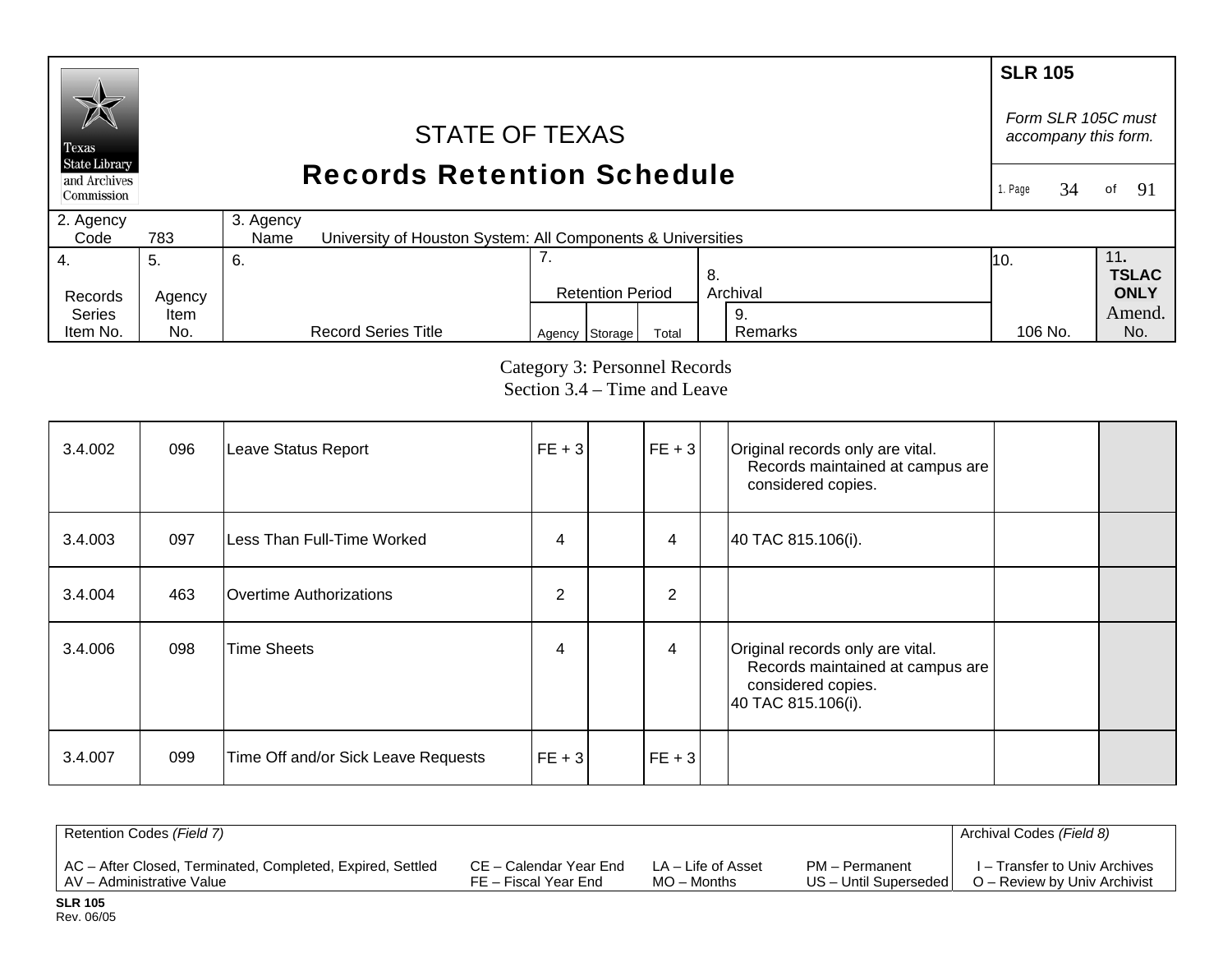|                                                    |        |                                                                                  |          |                         |          |    |          | <b>SLR 105</b>                             |                     |
|----------------------------------------------------|--------|----------------------------------------------------------------------------------|----------|-------------------------|----------|----|----------|--------------------------------------------|---------------------|
| Texas                                              |        | <b>STATE OF TEXAS</b>                                                            |          |                         |          |    |          | Form SLR 105C must<br>accompany this form. |                     |
| <b>State Library</b><br>and Archives<br>Commission |        | <b>Records Retention Schedule</b>                                                |          |                         |          |    |          |                                            |                     |
| 2. Agency<br>Code                                  | 783    | 3. Agency<br>University of Houston System: All Components & Universities<br>Name |          |                         |          |    |          |                                            |                     |
| 4.                                                 | 5.     | 6.                                                                               | 7.       |                         |          | 8. |          | 10.                                        | 11.<br><b>TSLAC</b> |
| Records                                            | Agency |                                                                                  |          | <b>Retention Period</b> |          |    | Archival |                                            | <b>ONLY</b>         |
| <b>Series</b>                                      | Item   |                                                                                  |          |                         |          |    | 9.       |                                            | Amend.              |
| Item No.                                           | No.    | <b>Record Series Title</b>                                                       |          | Agency Storage          | Total    |    | Remarks  | 106 No.                                    | No.                 |
| 3.4.008                                            | 288    | <b>Sick Leave Pool Documentation</b>                                             | $FE + 3$ |                         | $FE + 3$ |    |          |                                            |                     |
| 3.4                                                | 100    | Vacation Liability Report                                                        | $FE + 3$ |                         | $FE + 3$ |    |          |                                            |                     |

| Retention Codes (Field 7)                                  |                        |                    |                         | Archival Codes (Field 8)      |
|------------------------------------------------------------|------------------------|--------------------|-------------------------|-------------------------------|
| AC - After Closed, Terminated, Completed, Expired, Settled | CE – Calendar Year End | LA – Life of Asset | PM - Permanent          | I – Transfer to Univ Archives |
| AV – Administrative Value                                  | FE – Fiscal Year End   | $MO -$ Months      | US - Until Superseded I | O – Review by Univ Archivist  |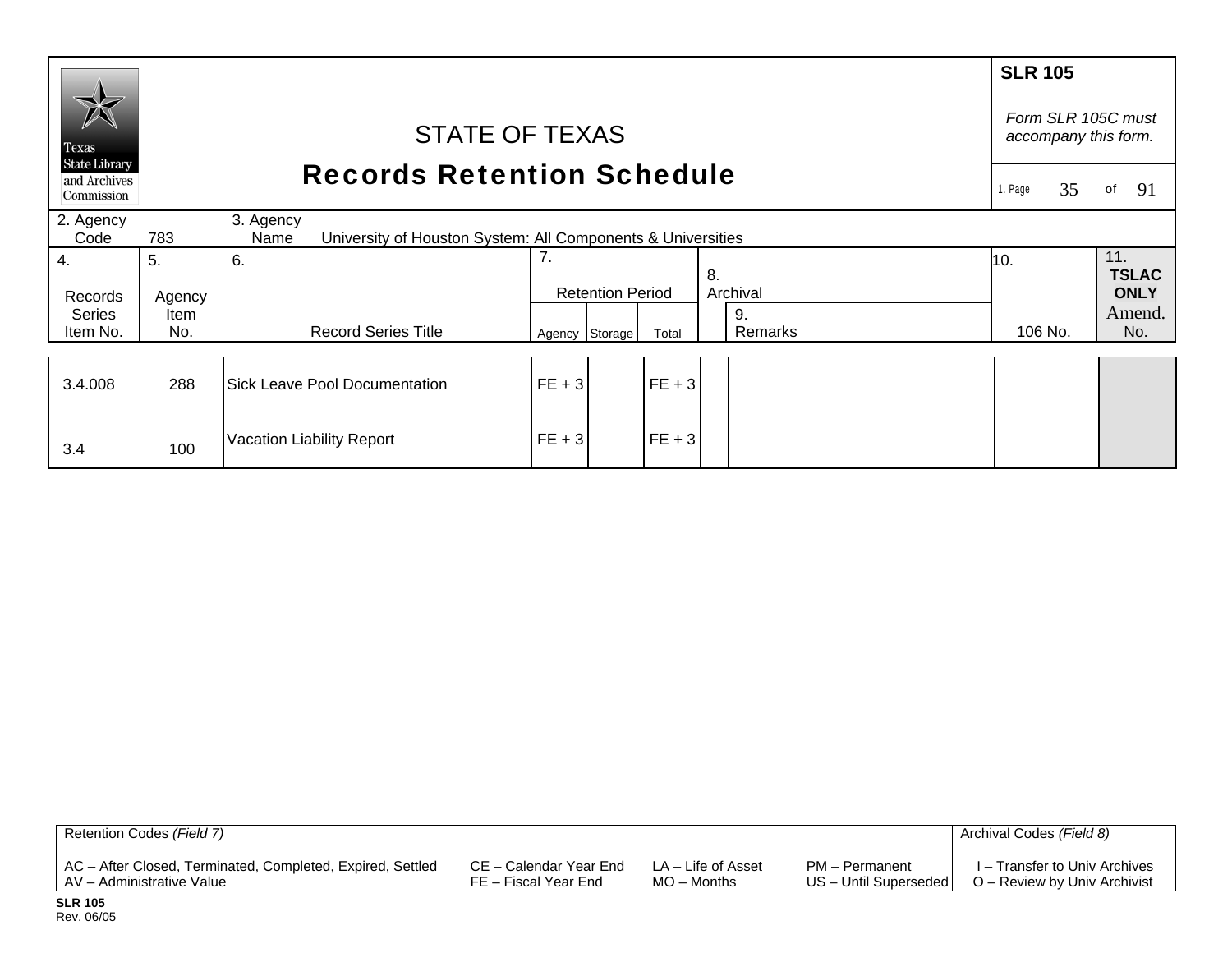## **SLR 105**  *Form SLR 105C must* STATE OF TEXAS *accompany this form.*  Texas **State Library** Records Retention Schedule and Archives 1. Page 36of 91 Commission 2. Agency 3. Agency  $Code$ 783 University of Houston System: All Components & Universities 7. 4. 11**.**  5. 6. 10. **TSLAC** 8. Records Agency Retention Period Archival **ONLY**  Series Amend. Item 9.

Category 4: Fiscal Records

106 No.

Agency Storage Total Remarks 106 No. No.

Remarks

Section 4.1 – Worksheets, Detail Information on Financial Event or Transaction

| 4.1.001 | 464 | Accounts Payable Information                                                                                      | $FE + 3$   | $FE + 3$ |                                                                                                       |  |
|---------|-----|-------------------------------------------------------------------------------------------------------------------|------------|----------|-------------------------------------------------------------------------------------------------------|--|
| 4.1.003 | 294 | Cancelled Checks (Paid by Bank and<br>Drawn on Institution's Demand<br>Account)                                   | $ FE + 3 $ | $FE + 3$ | Microfilm during fiscal year of<br>creation and destroy paper record<br>during following fiscal year. |  |
| 4.1.003 | 368 | Cancelled Payroll Checks (Paid by Bank<br>and Drawn on Institution's Demand<br>Account)                           | $FE + 3$   | $FE + 3$ |                                                                                                       |  |
| 4.1     | 275 | Voided Checks (Printed by Institution, but<br>Not Paid by Bank nor Drawn against<br>Institution's Demand Account) | $FE + 3$   | $FE + 3$ |                                                                                                       |  |
| 4.1.004 | 101 | Encumbrance Detail                                                                                                | $FE + 3$   | $FE + 3$ |                                                                                                       |  |

| Retention Codes (Field 7)                                  |                        |                    |                         | Archival Codes (Field 8)      |
|------------------------------------------------------------|------------------------|--------------------|-------------------------|-------------------------------|
| AC - After Closed, Terminated, Completed, Expired, Settled | CE – Calendar Year End | LA – Life of Asset | PM - Permanent          | I – Transfer to Univ Archives |
| AV - Administrative Value                                  | FE – Fiscal Year End   | $MO -$ Months      | US - Until Superseded I | O – Review by Univ Archivist  |

Item No.

No.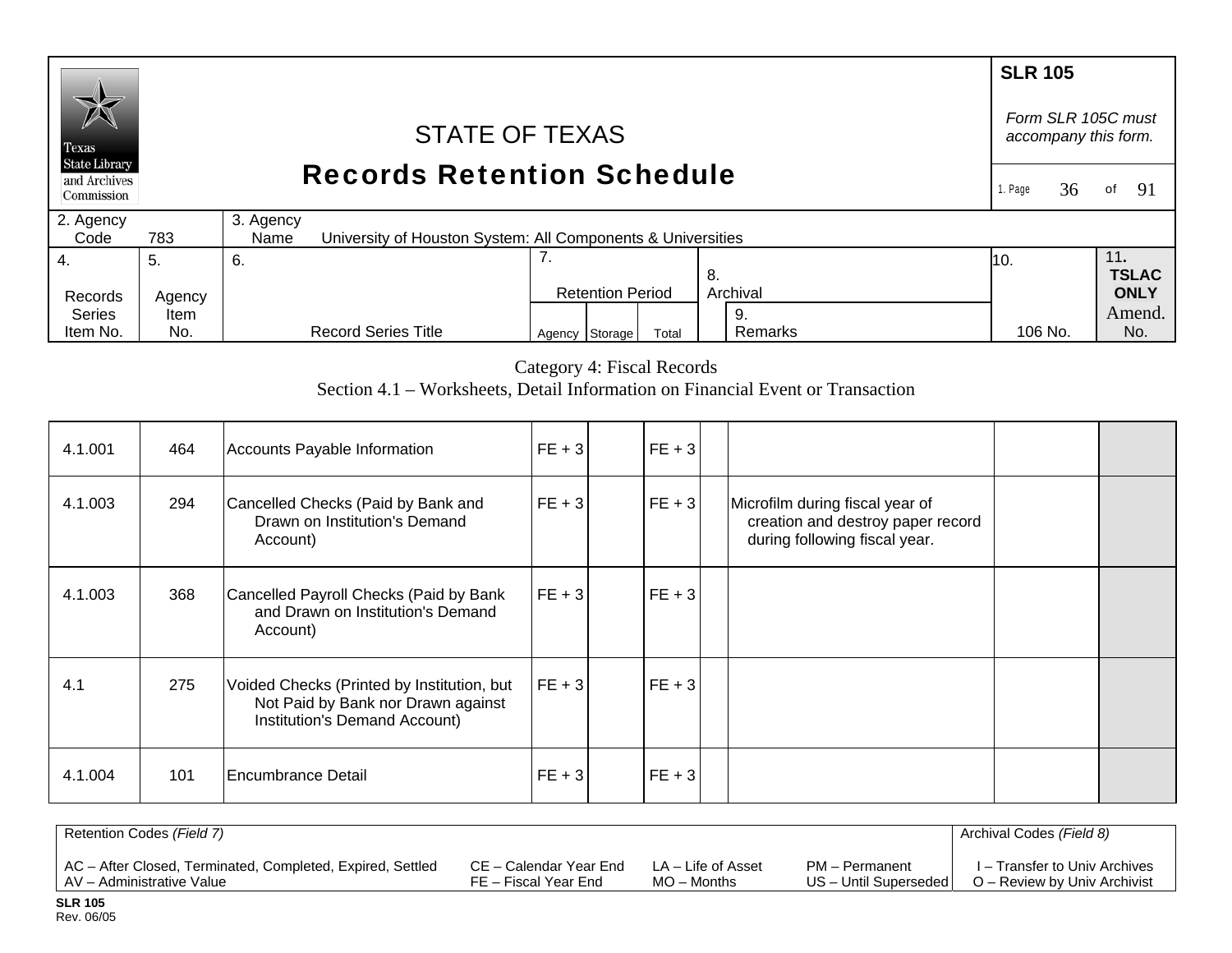|                               |                                                                                         |                                    |          |                         |          |    |          | <b>SLR 105</b>                             |                     |
|-------------------------------|-----------------------------------------------------------------------------------------|------------------------------------|----------|-------------------------|----------|----|----------|--------------------------------------------|---------------------|
| Texas<br><b>State Library</b> |                                                                                         | <b>STATE OF TEXAS</b>              |          |                         |          |    |          | Form SLR 105C must<br>accompany this form. |                     |
| and Archives<br>Commission    |                                                                                         | <b>Records Retention Schedule</b>  |          |                         |          |    |          |                                            |                     |
| 2. Agency<br>Code             | 3. Agency<br>783<br>University of Houston System: All Components & Universities<br>Name |                                    |          |                         |          |    |          |                                            |                     |
| 4.                            | 5.                                                                                      | 6.                                 | 7.       |                         |          | 8. |          | 10.                                        | 11.<br><b>TSLAC</b> |
| Records                       | Agency                                                                                  |                                    |          | <b>Retention Period</b> |          |    | Archival |                                            | <b>ONLY</b>         |
| <b>Series</b>                 | Item                                                                                    |                                    |          |                         |          |    | 9.       |                                            | Amend.              |
| Item No.                      | No.                                                                                     | <b>Record Series Title</b>         |          | Agency Storage          | Total    |    | Remarks  | 106 No.                                    | No.                 |
|                               |                                                                                         |                                    |          |                         |          |    |          |                                            |                     |
| 4.1.005                       | 465                                                                                     | Inventory and Other Cost Files     | $FE + 3$ |                         | $FE + 3$ |    |          |                                            |                     |
| 4.1.006                       | 102                                                                                     | <b>Investment Transaction File</b> | $FE + 3$ |                         | $FE + 3$ |    |          |                                            |                     |

| Retention Codes (Field 7)                                  |                        |                    |                       | Archival Codes (Field 8)      |
|------------------------------------------------------------|------------------------|--------------------|-----------------------|-------------------------------|
| AC - After Closed, Terminated, Completed, Expired, Settled | CE – Calendar Year End | LA – Life of Asset | PM - Permanent        | I – Transfer to Univ Archives |
| AV – Administrative Value                                  | FE – Fiscal Year End   | MO – Months        | US - Until Superseded | O – Review by Univ Archivist  |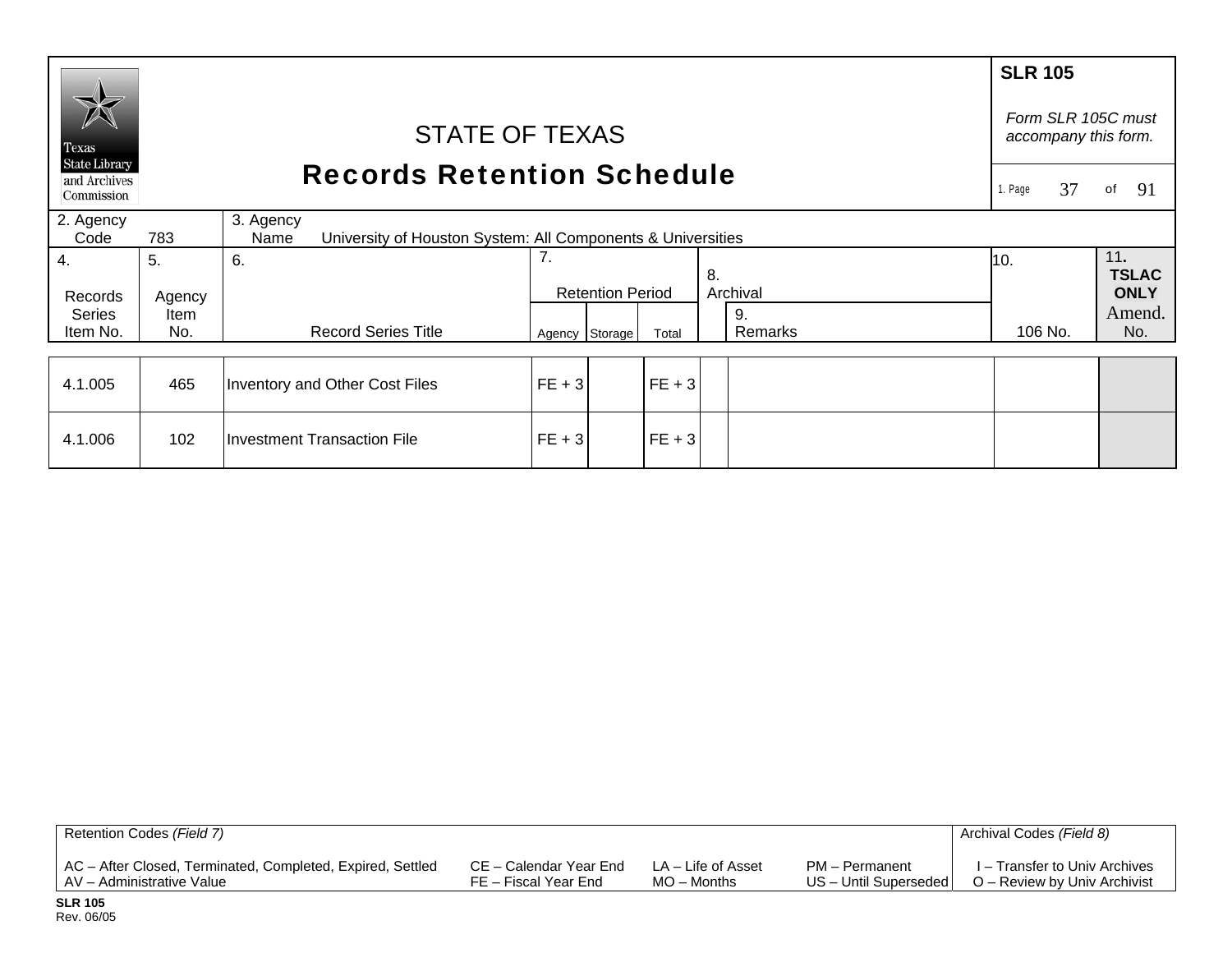### **SLR 105**  *Form SLR 105C must* STATE OF TEXAS *accompany this form.*  Texas **State Library** Records Retention Schedule and Archives 1. Page 38of  $91$ Commission 2. Agency 3. Agency  $Code$ 783 University of Houston System: All Components & Universities 4. 7. 11**.**  5. 6. 10. **TSLAC** 8. Records Agency Retention Period Archival **ONLY**  Series Amend. Item 9. Agency Storage Total Remarks 106 No. No. Item No. No. Record Series Title Remarks 106 No.

Category 4: Fiscal Records Section 4.2 – Documents of Original Entry

| 4.2.001 | 103 | Cash Deposit Voucher | $FE + 3$   | $ FE + 3 $ |                                                                                 |  |
|---------|-----|----------------------|------------|------------|---------------------------------------------------------------------------------|--|
| 4.2.002 | 298 | Cash Receipt         | $ FE + 3 $ | $ FE + 3 $ | Microfilm during fiscal year and paper<br>copy may be destroyed after 1<br>year |  |
| 4.2.003 | 105 | Cash Receipts Log    | $ FE + 3 $ | $FE + 3$   |                                                                                 |  |
| 4.2.005 | 299 | Purchase Voucher     | $FE + 3$   | $FE + 3$   | Microfilm during fiscal year and paper<br>copy may be destroyed after 1<br>year |  |
| 4.2.005 | 276 | Purchase Requisition | $FE + 3$   | $FE + 3$   |                                                                                 |  |

| Retention Codes (Field 7)                                  |                        |                    |                         | Archival Codes (Field 8)      |
|------------------------------------------------------------|------------------------|--------------------|-------------------------|-------------------------------|
| AC - After Closed, Terminated, Completed, Expired, Settled | CE – Calendar Year End | LA – Life of Asset | PM – Permanent          | I – Transfer to Univ Archives |
| LAV - Administrative Value                                 | FE – Fiscal Year End   | $MO -$ Months      | US - Until Superseded I | O – Review by Univ Archivist  |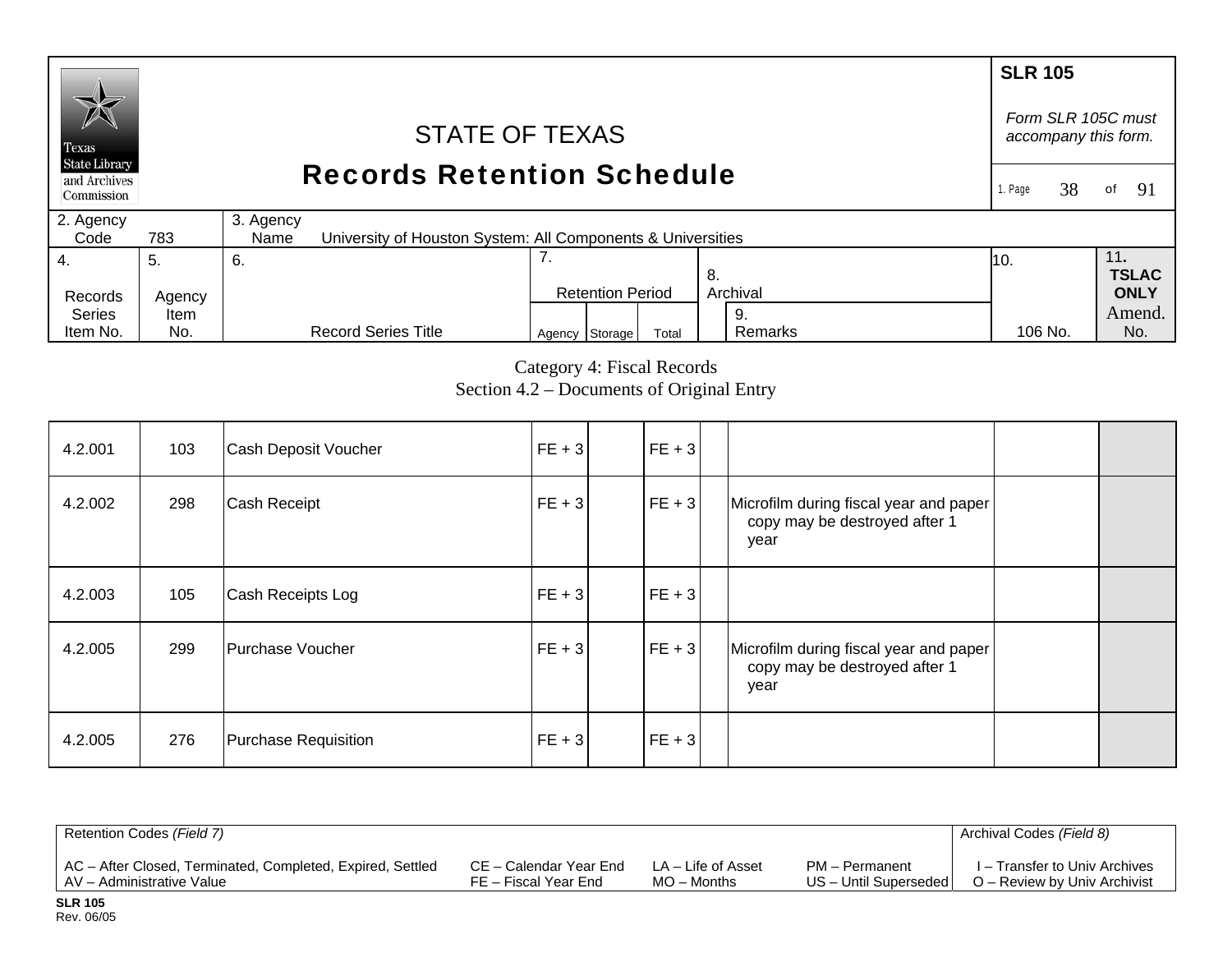| Texas<br><b>State Library</b><br>and Archives |              | <b>STATE OF TEXAS</b><br><b>Records Retention Schedule</b>                       |          |                         |                      |  |                                                                                 | <b>SLR 105</b><br>Form SLR 105C must<br>accompany this form. |          |
|-----------------------------------------------|--------------|----------------------------------------------------------------------------------|----------|-------------------------|----------------------|--|---------------------------------------------------------------------------------|--------------------------------------------------------------|----------|
| Commission                                    |              |                                                                                  |          |                         |                      |  |                                                                                 | 39<br>1. Page                                                | 91<br>of |
| 2. Agency<br>Code                             | 783          | 3. Agency<br>University of Houston System: All Components & Universities<br>Name |          |                         |                      |  |                                                                                 |                                                              |          |
| $\overline{4}$ .<br>Records<br><b>Series</b>  | 5.<br>Agency | 6.                                                                               | 7.       | <b>Retention Period</b> | 8.<br>Archival<br>9. |  | 10.                                                                             | 11.<br><b>TSLAC</b><br><b>ONLY</b><br>Amend.                 |          |
| Item No.                                      | Item<br>No.  | <b>Record Series Title</b>                                                       |          | Agency Storage          | Total                |  | Remarks                                                                         | 106 No.                                                      | No.      |
|                                               |              |                                                                                  |          |                         |                      |  |                                                                                 |                                                              |          |
| 4.2.005                                       | 277          | Purchase Order                                                                   | $FE + 3$ |                         | $FE + 3$             |  |                                                                                 |                                                              |          |
| 4.2.005                                       | 278          | Purchase Order, Change Order                                                     | $FE + 3$ |                         | $FE + 3$             |  |                                                                                 |                                                              |          |
| 4.2.006                                       | 300          | General Journal Voucher                                                          | $FE + 3$ |                         | $FE + 3$             |  | Microfilm during fiscal year and paper<br>copy may be destroyed after 1<br>year |                                                              |          |
| 4.2.007                                       | 342          | <b>Expenditure Reallocation or Correction</b><br>(ERC Form)                      | $FE + 3$ |                         | $FE + 3$             |  | Microfilm during fiscal year and paper<br>copy may be destroyed after 1<br>year |                                                              |          |
| 4.2                                           | 387          | <b>Budget Transfer Document</b>                                                  | $FE + 3$ |                         | $FE + 3$             |  |                                                                                 |                                                              |          |

| Retention Codes (Field 7)                                  |                        |                    |                       | Archival Codes (Field 8)      |
|------------------------------------------------------------|------------------------|--------------------|-----------------------|-------------------------------|
| AC - After Closed, Terminated, Completed, Expired, Settled | CE – Calendar Year End | LA – Life of Asset | PM - Permanent        | I – Transfer to Univ Archives |
| AV - Administrative Value                                  | FE – Fiscal Year End   | $MO -$ Months      | US - Until Superseded | O – Review by Univ Archivist  |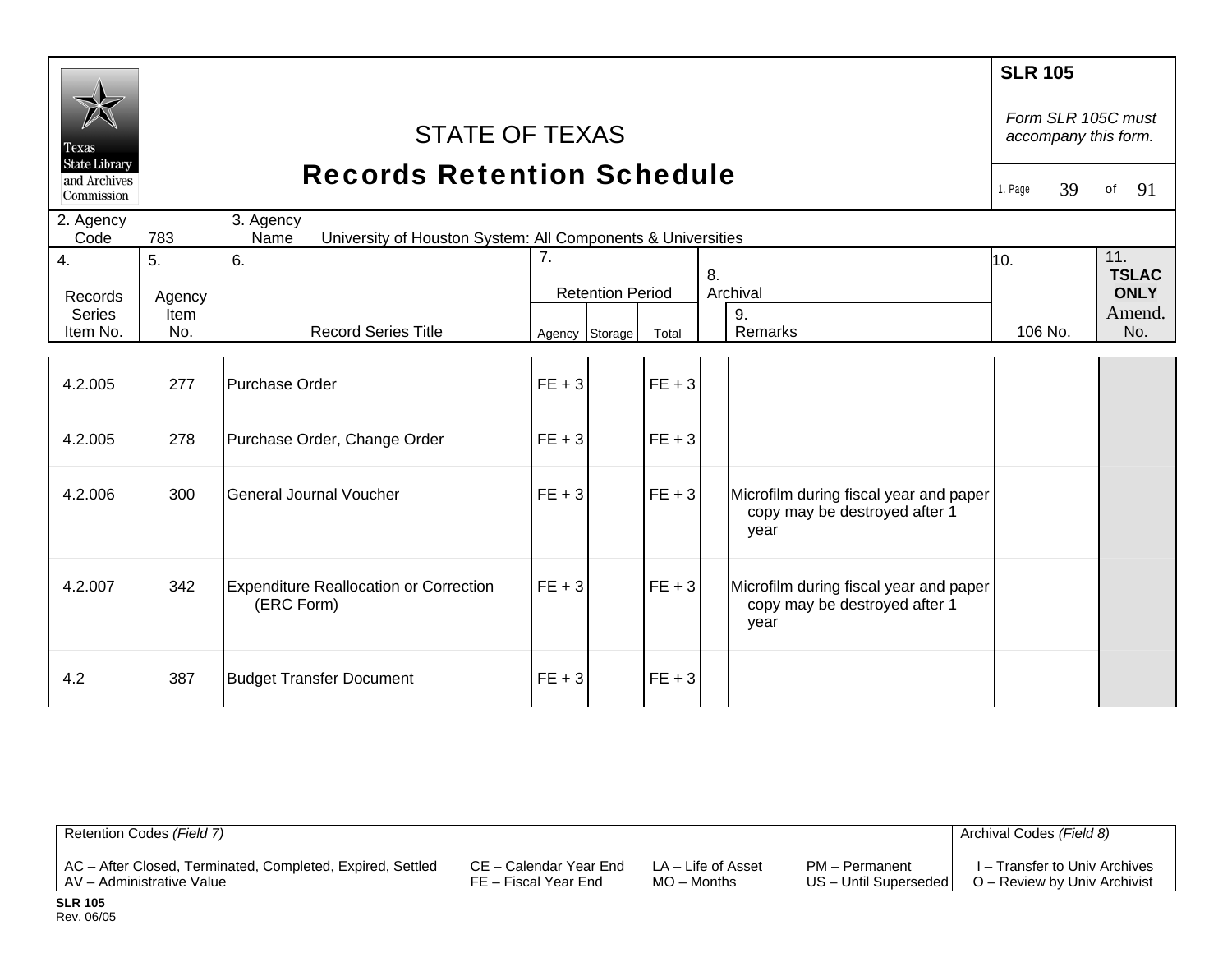### **SLR 105** *Form SLR 105C must* STATE OF TEXAS *accompany this form.*  Texas **State Library** Records Retention Schedule and Archives 1. Page  $40$ of 91 Commission 2. Agency 3. Agency  $Code$ 783 University of Houston System: All Components & Universities 4. 7. 11**.**  5. 6. 10. **TSLAC** 8. Records Agency Retention Period Archival **ONLY**  Series Amend. Item 9. Agency Storage Total Remarks 106 No. No. Item No. No. Record Series Title Remarks 106 No.

Category 4: Fiscal Records Section 4.3 – Journals or Registers

| 4.3     | 108 | <b>Check</b>                    | $FE + 3$ | $ FE + 3 $ |  |
|---------|-----|---------------------------------|----------|------------|--|
| 4.3     | 109 | <b>Employee Premium Sharing</b> | $FE + 3$ | $ FE + 3 $ |  |
| 4.3     | 110 | Payroll Register                | $FE + 3$ | $ FE + 3 $ |  |
| 4.3.003 | 111 | Voucher/Expenditure             | $FE + 3$ | $FE + 3$   |  |

| Retention Codes (Field 7)                                  |                        |                    |                       | Archival Codes (Field 8)      |
|------------------------------------------------------------|------------------------|--------------------|-----------------------|-------------------------------|
| AC - After Closed, Terminated, Completed, Expired, Settled | CE – Calendar Year End | LA – Life of Asset | PM - Permanent        | I – Transfer to Univ Archives |
| AV - Administrative Value                                  | FE – Fiscal Year End   | $MO -$ Months      | US - Until Superseded | O – Review by Univ Archivist  |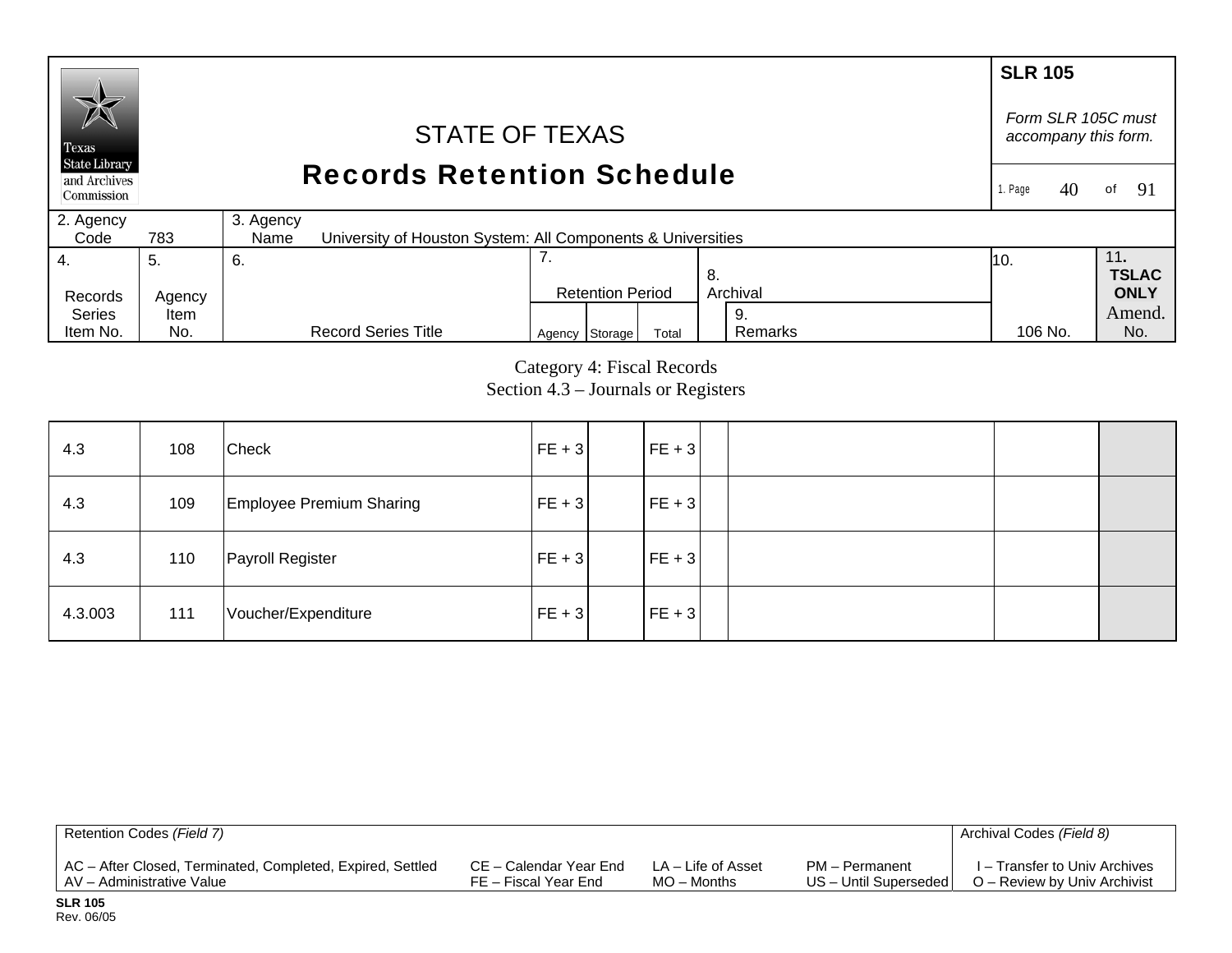### **SLR 105** *Form SLR 105C must* STATE OF TEXAS *accompany this form.*  Texas **State Library** Records Retention Schedule and Archives 1. Page 41of 91 Commission 2. Agency 3. Agency  $Code$ 783 University of Houston System: All Components & Universities 4. 7. 11**.**  5. 6. 10. **TSLAC** 8. Records Agency Retention Period Archival **ONLY**  Series Amend. Item 9. Agency Storage Total Remarks 106 No. No. Item No. No. Record Series Title Remarks 106 No.

Category 4: Fiscal Records Section 4.4 – Ledgers

| 4.4.001 | 112 | <b>General Ledger</b>       | $FE + 3$ | $ FE + 3 $ |  |  |
|---------|-----|-----------------------------|----------|------------|--|--|
| 4.4.002 | 466 | Accounts Receivable Ledgers | $FE + 3$ | $FE + 3$   |  |  |
| 4.4.003 | 467 | Accounts Payable Ledgers    | $FE + 3$ | $FE + 3$   |  |  |
| 4.4.004 | 086 | Savings Bonds Receipts      | $FE + 3$ | $ FE + 3 $ |  |  |
| 4.4     | 470 | Subsidiary Ledger           | $FE + 3$ | $ FE + 3 $ |  |  |
| 4.4     | 382 | Department Budget Cards     | $FE + 3$ | $ FE + 3 $ |  |  |

| Retention Codes (Field 7)                                  |                        |                    |                       | Archival Codes (Field 8)      |
|------------------------------------------------------------|------------------------|--------------------|-----------------------|-------------------------------|
| AC - After Closed, Terminated, Completed, Expired, Settled | CE – Calendar Year End | LA – Life of Asset | PM – Permanent        | I – Transfer to Univ Archives |
| AV - Administrative Value                                  | FE – Fiscal Year End   | $MO -$ Months      | US - Until Superseded | O – Review by Univ Archivist  |

**SLR 105** Rev. 06/05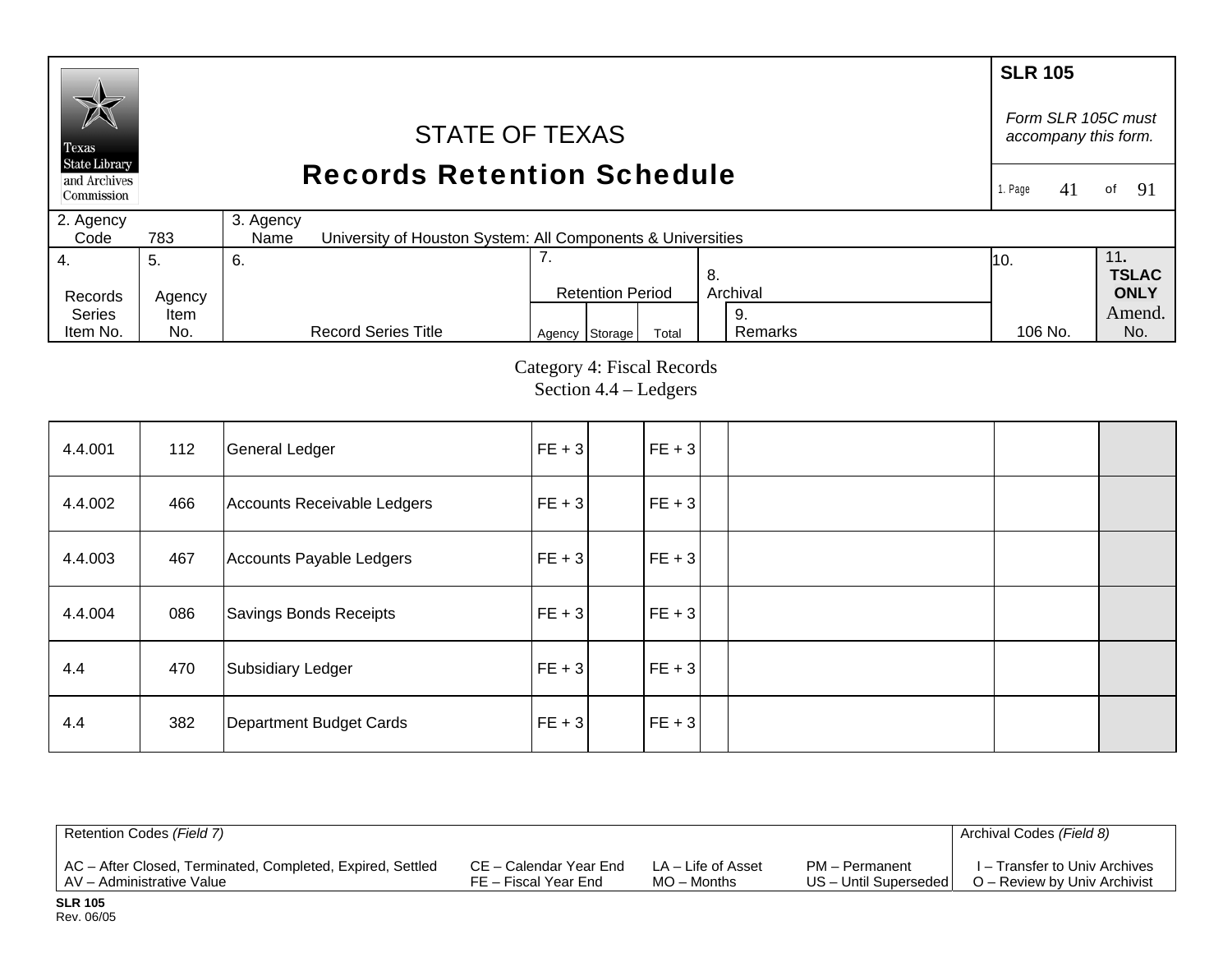### **SLR 105**  *Form SLR 105C must* STATE OF TEXAS *accompany this form.*  Texas **State Library** Records Retention Schedule and Archives 1. Page 42 of  $91$ Commission 2. Agency 3. Agency  $Code$ 783 University of Houston System: All Components & Universities 7. 11**.**  4. 5. 6. 10. **TSLAC** 8. Records Agency Retention Period Archival **ONLY**  Series Amend. Item 9.  $Agency$  Storage Total Remarks 106 No. No. Item No. No. Record Series Title Remarks 106 No.

Category 4: Fiscal Records Section 4.5 – Reports

| 4.5.001 | 114 | <b>Worksheets for Preparing Fiscal Reports</b> | $ FE + 3 $ | $ FE + 3 $ |                                                                                                                                                                                                                     |  |
|---------|-----|------------------------------------------------|------------|------------|---------------------------------------------------------------------------------------------------------------------------------------------------------------------------------------------------------------------|--|
| 4.5.002 | 115 | Internal Fiscal Management Reports             | $FE + 3$   | $FE + 3$   |                                                                                                                                                                                                                     |  |
| 4.5.003 | 116 | Annual Financial Report                        | $AC + 6$   | $AC + 6$   | $AC = September 1$ of odd numbered<br>calendar years<br>University retains record copy and<br>sends required copies to<br>Publications Depository Program,<br><b>Texas State Library and Archives</b><br>Commission |  |
| 4.5.006 | 117 | Annual Operating Budget                        | $FE + 3$   | $ FE + 3 $ |                                                                                                                                                                                                                     |  |

| Retention Codes (Field 7)                                  |                        |                    |                         | Archival Codes (Field 8)      |
|------------------------------------------------------------|------------------------|--------------------|-------------------------|-------------------------------|
| AC - After Closed, Terminated, Completed, Expired, Settled | CE – Calendar Year End | LA – Life of Asset | PM - Permanent          | I – Transfer to Univ Archives |
| LAV - Administrative Value                                 | FE – Fiscal Year End   | $MO -$ Months      | US - Until Superseded I | O – Review by Univ Archivist  |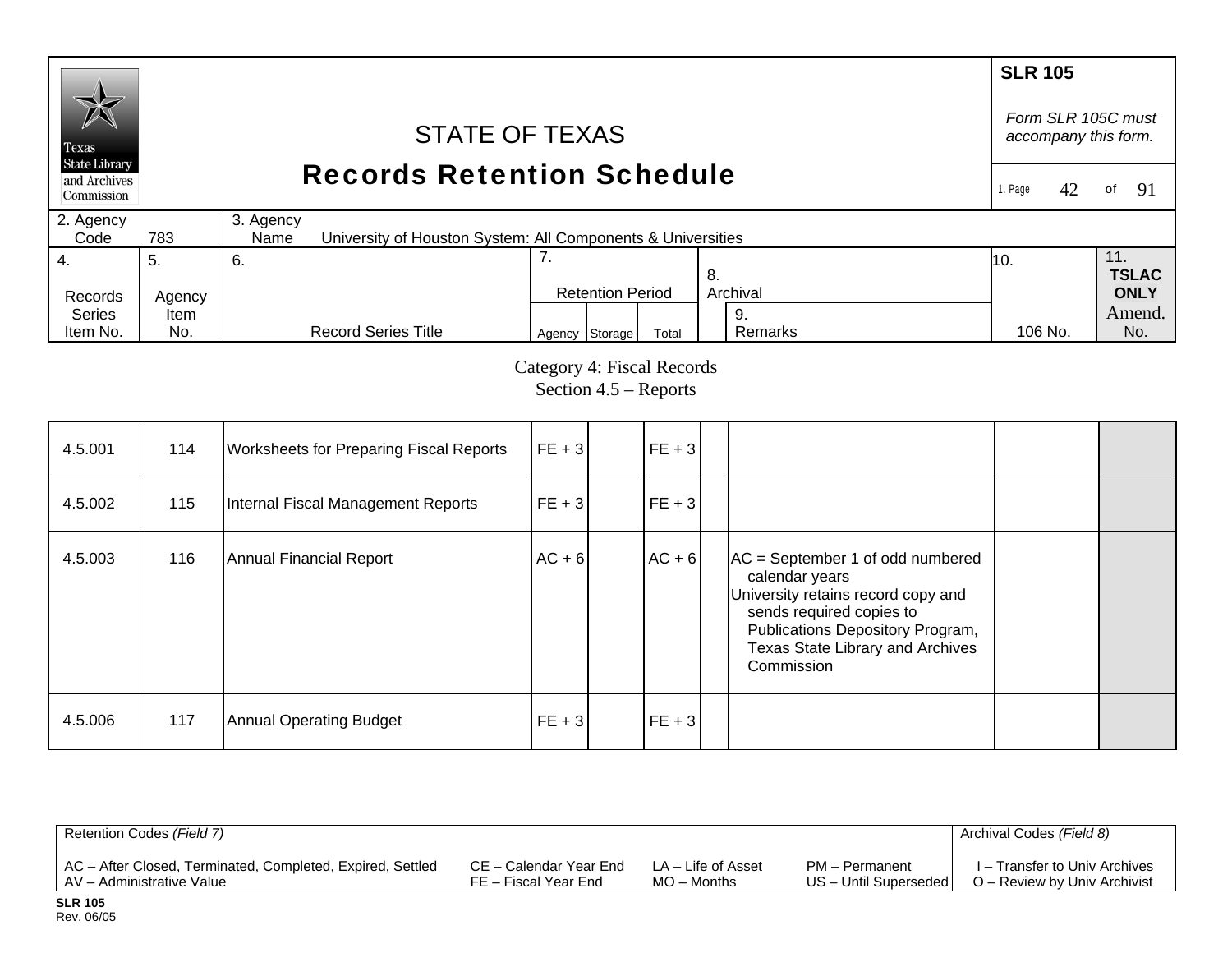### **SLR 105**  *Form SLR 105C must* STATE OF TEXAS *accompany this form.*  Texas **State Library** Records Retention Schedule and Archives of  $91$ 1. Page 43 Commission 2. Agency 3. Agency  $Code$ 783 University of Houston System: All Components & Universities 7. 4. 11**.**  5. 6. 10. **TSLAC** 8. Records Agency Retention Period Archival **ONLY**  Series Amend. Item 9. Agency Storage Total Remarks 106 No. No. Item No. No. Record Series Title Remarks 106 No.

Category 4: Fiscal Records

Section 4.6 – Documents Showing Compliance with System of Internal Controls

| 4.6.001 | 118 | Monthly Balancing                         | $FE + 3$   | $ FE + 3 $     |                                                                                    |  |
|---------|-----|-------------------------------------------|------------|----------------|------------------------------------------------------------------------------------|--|
| 4.6.002 | 119 | Reconciliations (Institutional)           | $ FE + 3 $ | $ FE + 3 $     |                                                                                    |  |
| 4.6     | 450 | Reconciliations (Departmental)<br>Monthly | AC         | AC             | University System policy # SAM<br>03.G.03<br>$AC = Minimum of one month until the$ |  |
|         | 451 | Year End                                  |            | $\overline{A}$ | next month's reconciliation is<br>complete                                         |  |
| 4.6.003 | 120 | <b>Cash Counts</b>                        | $ FE + 3 $ | $FE + 3$       |                                                                                    |  |

| Retention Codes (Field 7)                                  |                        |                    |                       | Archival Codes (Field 8)      |
|------------------------------------------------------------|------------------------|--------------------|-----------------------|-------------------------------|
| AC - After Closed, Terminated, Completed, Expired, Settled | CE – Calendar Year End | LA – Life of Asset | PM – Permanent        | I – Transfer to Univ Archives |
| I AV – Administrative Value                                | FE – Fiscal Year End   | MO – Months        | US - Until Superseded | O – Review by Univ Archivist  |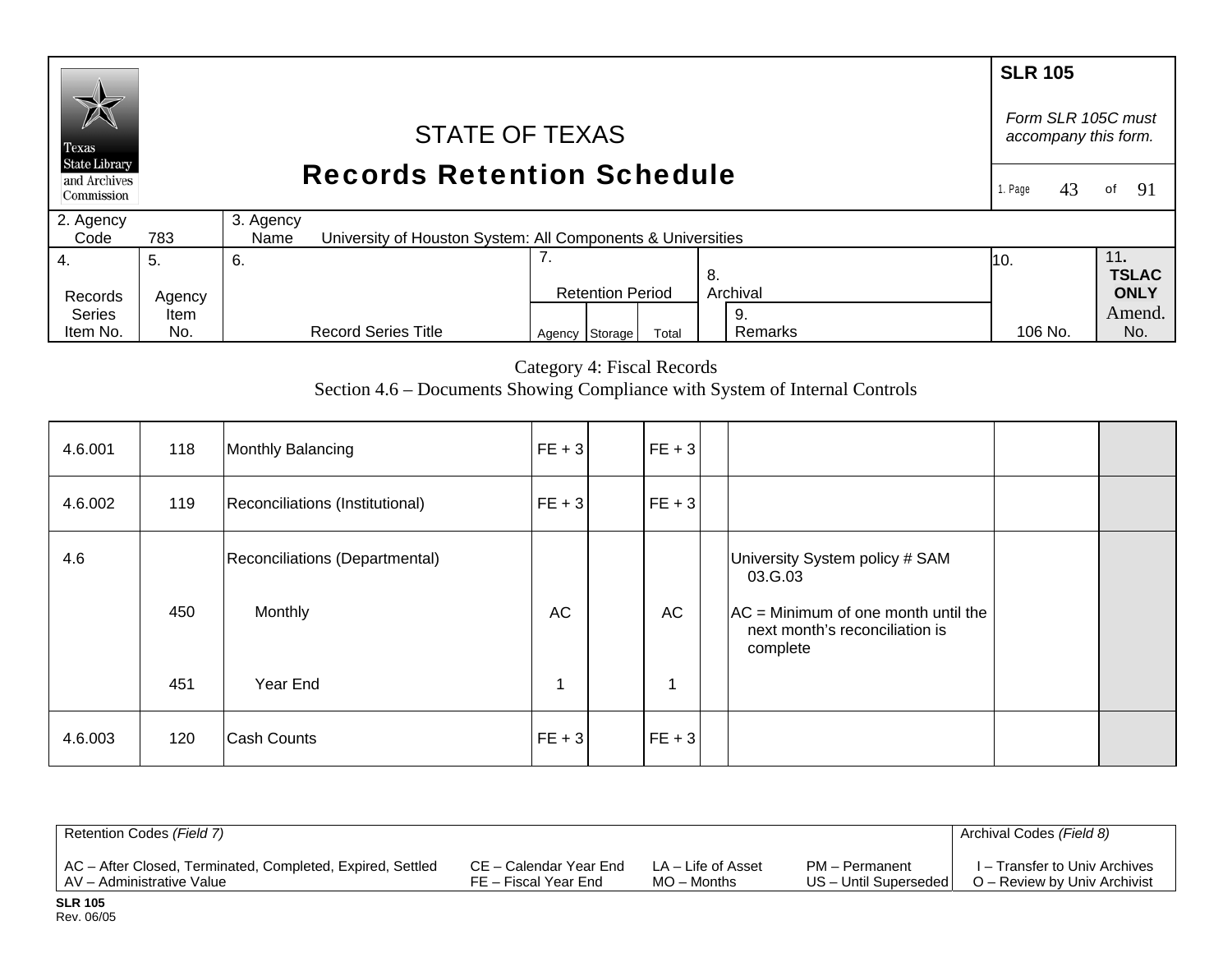|                               |                                                                                         |                              |          |                         |          |    |               | <b>SLR 105</b>                             |                     |  |
|-------------------------------|-----------------------------------------------------------------------------------------|------------------------------|----------|-------------------------|----------|----|---------------|--------------------------------------------|---------------------|--|
| Texas<br><b>State Library</b> |                                                                                         | <b>STATE OF TEXAS</b>        |          |                         |          |    |               | Form SLR 105C must<br>accompany this form. |                     |  |
| and Archives<br>Commission    | <b>Records Retention Schedule</b>                                                       |                              |          |                         |          |    |               |                                            | 91<br>of            |  |
| 2. Agency<br>Code             | 3. Agency<br>783<br>University of Houston System: All Components & Universities<br>Name |                              |          |                         |          |    |               |                                            |                     |  |
| 4.                            | 5.                                                                                      | 6.                           | 7.       |                         |          | 8. |               | 10.                                        | 11.<br><b>TSLAC</b> |  |
| Records                       | Agency                                                                                  |                              |          | <b>Retention Period</b> |          |    | Archival      |                                            | <b>ONLY</b>         |  |
| <b>Series</b><br>Item No.     | Item<br>No.                                                                             | <b>Record Series Title</b>   |          | Agency Storage          | Total    |    | 9.<br>Remarks | 106 No.                                    | Amend.<br>No.       |  |
|                               |                                                                                         |                              |          |                         |          |    |               |                                            |                     |  |
| 4.6                           | 372                                                                                     | <b>Gift Records Listings</b> | $FE + 3$ |                         | $FE + 3$ |    |               |                                            |                     |  |
| 4.6                           | 121                                                                                     | <b>Inventory Sheets</b>      | $FE + 3$ |                         | $FE + 3$ |    |               |                                            |                     |  |

| Retention Codes (Field 7)                                  |                        |                    |                       | Archival Codes (Field 8)      |
|------------------------------------------------------------|------------------------|--------------------|-----------------------|-------------------------------|
| AC - After Closed, Terminated, Completed, Expired, Settled | CE – Calendar Year End | LA – Life of Asset | PM - Permanent        | I – Transfer to Univ Archives |
| AV – Administrative Value                                  | FE – Fiscal Year End   | MO – Months        | US - Until Superseded | O – Review by Univ Archivist  |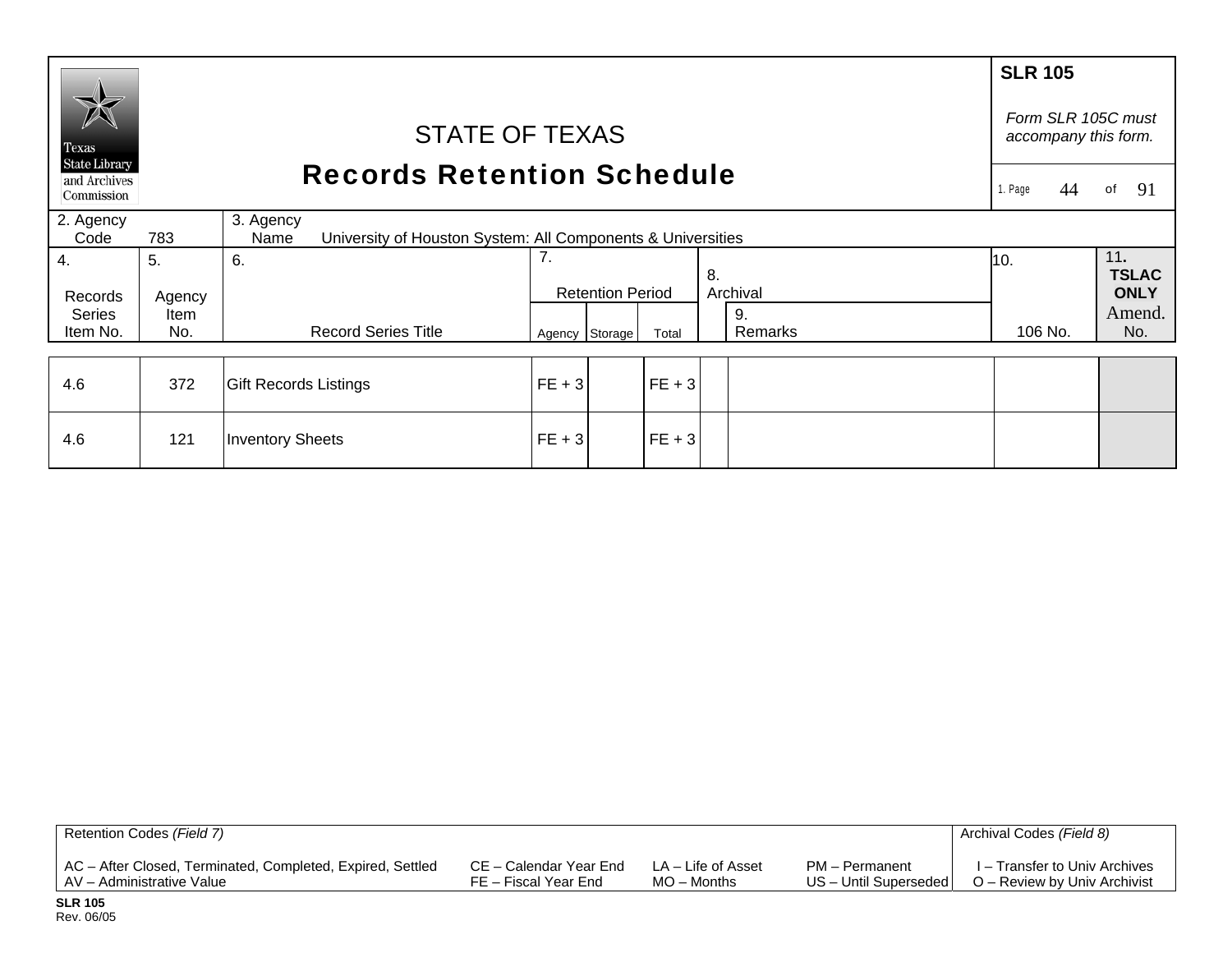# **SLR 105**  *Form SLR 105C must* STATE OF TEXAS *accompany this form.*  Texas **State Library** Records Retention Schedule and Archives 1. Page 45of  $91$ Commission 2. Agency 3. Agency  $Code$ 783 University of Houston System: All Components & Universities 4. 7. 11**.**  5. 6. 10. **TSLAC** 8. Records Agency Retention Period Archival **ONLY**  Series Amend. Item 9. Agency Storage Total Remarks 106 No. No.

Category 4: Fiscal Records Section 4.7 – Other Fiscal

Remarks

106 No.

| 4.7.001 | 122 | Accounting Policies and Procedures<br>Manual | $US + 3$   | $US + 3$   |                                   |  |
|---------|-----|----------------------------------------------|------------|------------|-----------------------------------|--|
| 4.7.002 | 123 | <b>Bank Statements</b>                       | $ FE + 3 $ | $ FE + 3 $ |                                   |  |
| 4.7.003 | 124 | Returned Checks (Uncollectible)              | $AC + 3$   | $AC + 3$   | $AC = After deemed uncollectible$ |  |
| 4.7.004 | 125 | Capital Asset Records                        | $ LA + 3 $ | $LA + 3$   |                                   |  |
| 4.7.006 | 126 | State Comptroller Statements                 | $FE + 3$   | $FE + 3$   |                                   |  |
| 4.7.007 | 127 | Detail Chart of Accounts                     | $FE + 3$   | $FE + 3$   |                                   |  |

| Retention Codes (Field 7)                                  |                        |                    |                         | Archival Codes (Field 8)      |
|------------------------------------------------------------|------------------------|--------------------|-------------------------|-------------------------------|
| AC – After Closed, Terminated, Completed, Expired, Settled | CE – Calendar Year End | LA – Life of Asset | PM – Permanent          | I – Transfer to Univ Archives |
| LAV – Administrative Value                                 | FE – Fiscal Year End   | $MO -$ Months      | US - Until Superseded I | O – Review by Univ Archivist  |

Item No.

No.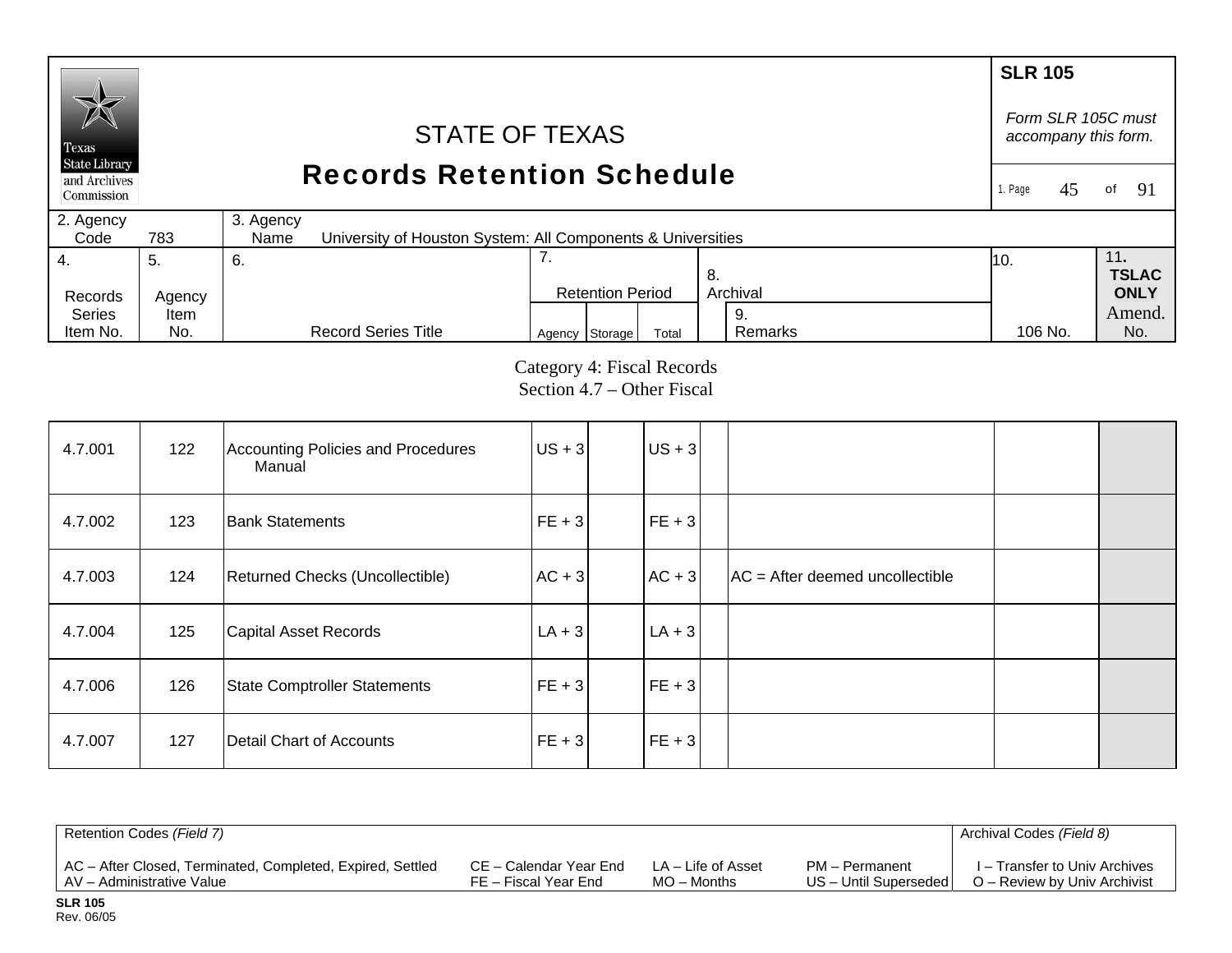|                               |                           |                                                                                  |                         |                      |                                                                                                                                                                         | <b>SLR 105</b>                             |               |
|-------------------------------|---------------------------|----------------------------------------------------------------------------------|-------------------------|----------------------|-------------------------------------------------------------------------------------------------------------------------------------------------------------------------|--------------------------------------------|---------------|
| Texas<br><b>State Library</b> |                           | <b>STATE OF TEXAS</b>                                                            |                         |                      |                                                                                                                                                                         | Form SLR 105C must<br>accompany this form. |               |
| and Archives<br>Commission    |                           | <b>Records Retention Schedule</b>                                                |                         |                      |                                                                                                                                                                         | 1. Page<br>46                              | 91<br>of      |
| 2. Agency<br>Code             | 783                       | 3. Agency<br>University of Houston System: All Components & Universities<br>Name |                         |                      |                                                                                                                                                                         |                                            |               |
| 4.                            | 5 <sub>1</sub>            | 6.                                                                               | 7 <sub>1</sub>          | 10.                  | 11.<br><b>TSLAC</b>                                                                                                                                                     |                                            |               |
| Records                       | Agency                    |                                                                                  | <b>Retention Period</b> |                      | 8.<br>Archival                                                                                                                                                          |                                            | <b>ONLY</b>   |
| <b>Series</b><br>Item No.     | Item<br>No.               | <b>Record Series Title</b>                                                       | Agency Storage          | Total                | 9.<br>Remarks                                                                                                                                                           | 106 No.                                    | Amend.<br>No. |
| 4.7.008                       | 128                       | <b>Federal Grant Information</b>                                                 | $AC + 3$                | $AC + 3$             | AC = Satisfaction of all Uniform<br>Administrative Requirements for<br><b>Grants and Cooperative</b><br>Agreements to State and Local<br>Governments (the Common Rule). |                                            |               |
| 4.7.009                       | 129                       | <b>Fixed Asset Number Log</b>                                                    | $US + 3$                | $US + 3$             |                                                                                                                                                                         |                                            |               |
| 4.7.010                       | 130                       | Long-Term Liabilities                                                            | $AC + 3$                | $AC + 3$             | $AC =$ Retirement of debt.                                                                                                                                              |                                            |               |
| 4.7                           | 369                       | <b>Cancelled Bond Interest Coupons</b>                                           | $FE + 3$                | $FE + 3$             |                                                                                                                                                                         |                                            |               |
| 4.7.010                       | 370<br>385                | <b>Bond Resolutions</b><br>Legal Document<br>Correspondence and Paperwork        | $AC + 3$<br>$AC + 3$    | $AC + 3$<br>$AC + 3$ | $AC =$ Retirement of debt<br>$AC =$ Retirement of debt                                                                                                                  |                                            |               |
| 4.7.011                       | 139                       | <b>Texas Facilities Commission Statements</b>                                    | $FE + 3$                | $FE + 3$             |                                                                                                                                                                         |                                            |               |
|                               | Retention Codes (Field 7) |                                                                                  |                         |                      |                                                                                                                                                                         | Archival Codes (Field 8)                   |               |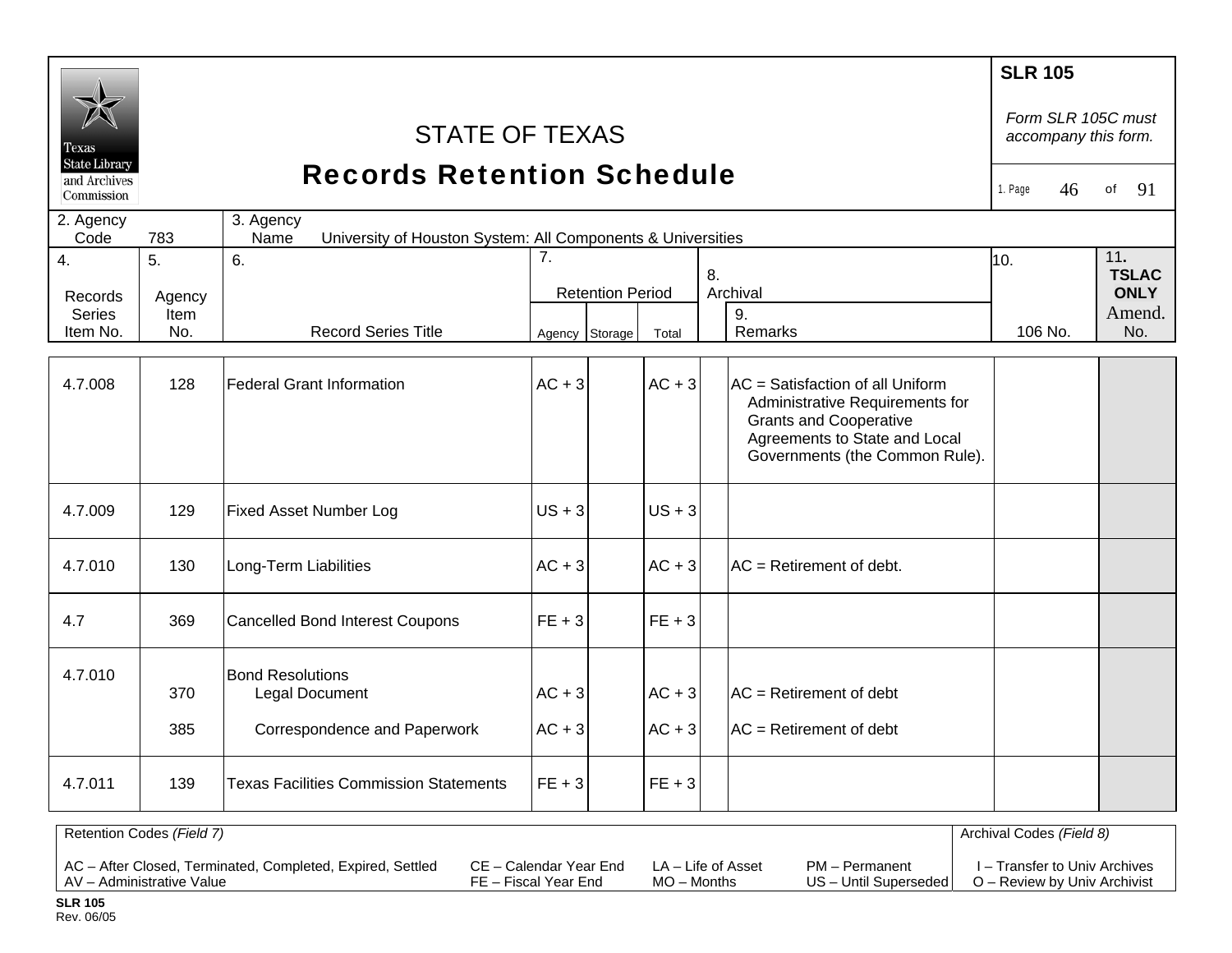| Texas                                              |                                   | <b>STATE OF TEXAS</b>                                                            |          |                         |          |    |                | <b>SLR 105</b><br>Form SLR 105C must<br>accompany this form. |                                              |
|----------------------------------------------------|-----------------------------------|----------------------------------------------------------------------------------|----------|-------------------------|----------|----|----------------|--------------------------------------------------------------|----------------------------------------------|
| <b>State Library</b><br>and Archives<br>Commission | <b>Records Retention Schedule</b> |                                                                                  |          |                         |          |    |                |                                                              | 91<br>of                                     |
| 2. Agency<br>Code                                  | 783                               | 3. Agency<br>University of Houston System: All Components & Universities<br>Name |          |                         |          |    |                |                                                              |                                              |
| 4.<br>Records<br><b>Series</b>                     | 5.<br>Agency<br>Item              | 6.                                                                               | 7.       | <b>Retention Period</b> |          | 8. | Archival<br>9. | 10.                                                          | 11.<br><b>TSLAC</b><br><b>ONLY</b><br>Amend. |
| Item No.                                           | No.                               | <b>Record Series Title</b>                                                       |          | Agency Storage          | Total    |    | Remarks        | 106 No.                                                      | No.                                          |
| 4.7                                                | 356                               | <b>Credit Card Receipts</b>                                                      | $FE + 3$ |                         | $FE + 3$ |    |                |                                                              |                                              |
| 4.7                                                | 357                               | <b>Credit Card Statements</b>                                                    | $FE + 3$ |                         | $FE + 3$ |    |                |                                                              |                                              |
| 4.7                                                | 394                               | Procurement Card Transaction Log (with<br>supporting documentation)              | $FE + 3$ |                         | $FE + 3$ |    |                |                                                              |                                              |

| Retention Codes (Field 7)                                  |                        |                    |                       | Archival Codes (Field 8)      |
|------------------------------------------------------------|------------------------|--------------------|-----------------------|-------------------------------|
| AC - After Closed, Terminated, Completed, Expired, Settled | CE – Calendar Year End | LA – Life of Asset | PM – Permanent        | I – Transfer to Univ Archives |
| AV – Administrative Value                                  | FE – Fiscal Year End   | $MO -$ Months      | US - Until Superseded | O – Review by Univ Archivist  |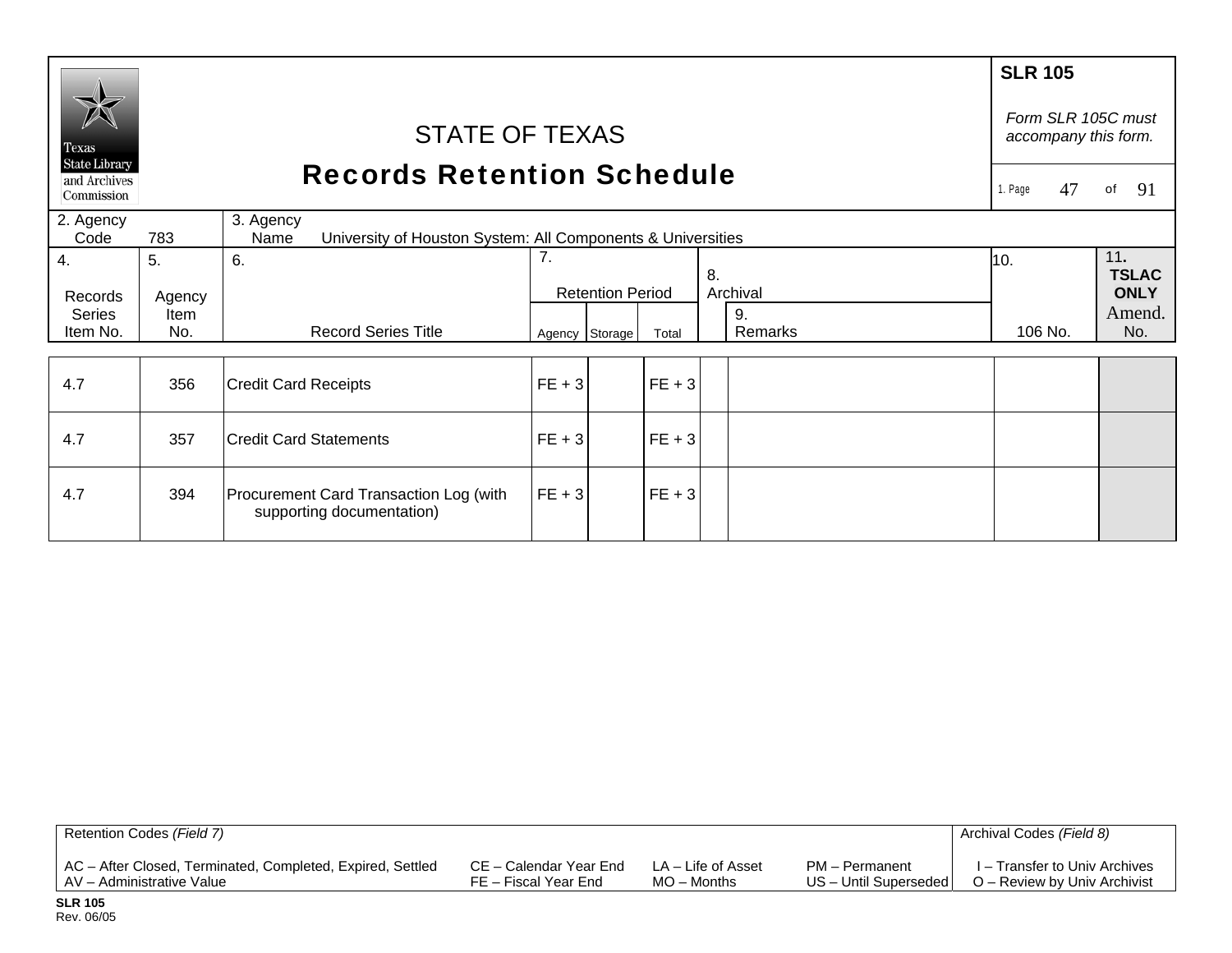### **SLR 105** *Form SLR 105C must* STATE OF TEXAS *accompany this form.*  Texas **State Library** Records Retention Schedule and Archives 1. Page 48 of 91 Commission 2. Agency 3. Agency  $Code$ 783 University of Houston System: All Components & Universities 4. 7. 11**.**  5. 6. 10. **TSLAC** 8. Records Agency Retention Period Archival **ONLY**  Series Amend. Item 9. Agency Storage Total Remarks 106 No. No. Item No. No. Record Series Title Remarks 106 No.

Category 5: Support Services Records

Section 5.1 – General

| 5.1.001 | 140 | Contracts and Leases (Includes Vendor<br>Contracts) | $AC + 4$       | $AC + 4$       | $AC =$ Expiration or termination of the<br>instrument according to its terms. |  |
|---------|-----|-----------------------------------------------------|----------------|----------------|-------------------------------------------------------------------------------|--|
| 5.1.003 | 187 | Delivery Reports                                    | $\overline{2}$ | $\overline{2}$ |                                                                               |  |
| 5.1.004 | 141 | <b>Mailing Lists</b>                                | <b>US</b>      | <b>US</b>      |                                                                               |  |
| 5.1.004 | 001 | Address and Telephone Listings                      | US.            | US             |                                                                               |  |
| 5.1.005 | 142 | Postage Meter Records                               | $ FE + 3 $     | $FE + 3$       |                                                                               |  |
| 5.1.005 | 381 | Department Mailing Cards                            | $ FE + 3 $     | $FE + 3$       |                                                                               |  |

| Retention Codes (Field 7)                                  |                        |                    |                         | Archival Codes (Field 8)      |
|------------------------------------------------------------|------------------------|--------------------|-------------------------|-------------------------------|
| AC - After Closed, Terminated, Completed, Expired, Settled | CE – Calendar Year End | LA – Life of Asset | PM - Permanent          | I – Transfer to Univ Archives |
| AV – Administrative Value                                  | FE – Fiscal Year End   | $MO -$ Months      | US - Until Superseded I | O – Review by Univ Archivist  |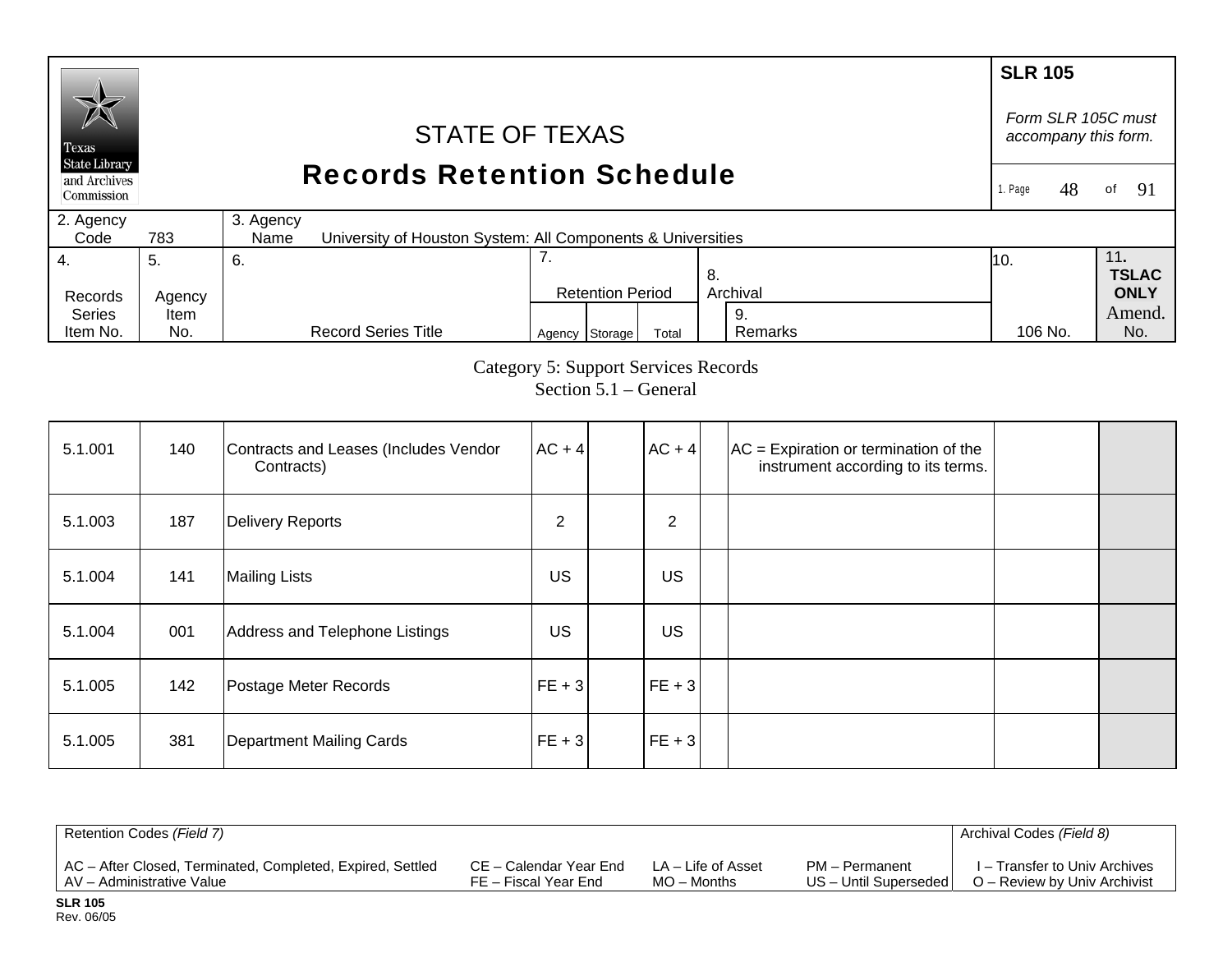|                                                    |        |                                                                                                                                              |                |                         |          |    |                                                                                                                        | <b>SLR 105</b><br>Form SLR 105C must |                     |
|----------------------------------------------------|--------|----------------------------------------------------------------------------------------------------------------------------------------------|----------------|-------------------------|----------|----|------------------------------------------------------------------------------------------------------------------------|--------------------------------------|---------------------|
| l'exas                                             |        | <b>STATE OF TEXAS</b>                                                                                                                        |                |                         |          |    |                                                                                                                        | accompany this form.                 |                     |
| <b>State Library</b><br>and Archives<br>Commission |        | <b>Records Retention Schedule</b>                                                                                                            |                |                         |          |    |                                                                                                                        | 1. Page<br>49                        | 91<br>of            |
| 2. Agency<br>Code                                  | 783    | 3. Agency<br>University of Houston System: All Components & Universities<br>Name                                                             |                |                         |          |    |                                                                                                                        |                                      |                     |
| $\overline{4}$ .                                   | 5.     | 6.                                                                                                                                           | 7 <sub>1</sub> |                         |          |    |                                                                                                                        | 10.                                  | 11.<br><b>TSLAC</b> |
| Records                                            | Agency |                                                                                                                                              |                | <b>Retention Period</b> |          | 8. | Archival                                                                                                               |                                      | <b>ONLY</b>         |
| Series                                             | Item   |                                                                                                                                              |                |                         |          |    | 9.                                                                                                                     |                                      | Amend.              |
| Item No.                                           | No.    | <b>Record Series Title</b>                                                                                                                   | Agency Storage |                         | Total    |    | Remarks                                                                                                                | 106 No.                              | No.                 |
| 5.1.012                                            | 167    | <b>Price Lists</b>                                                                                                                           | $US + 3$       |                         | $US + 3$ |    |                                                                                                                        |                                      |                     |
| 5.1.013                                            | 010    | Insurance Policies                                                                                                                           | $AC + 4$       |                         | $AC + 4$ |    | $AC =$ Expiration or termination of the<br>policy according to its terms                                               |                                      |                     |
| 5.1                                                | 143    | Government Contracts and Subcontracts to   AC + 4<br>Perform Academic Research                                                               |                |                         | $AC + 4$ |    | $AC =$ Expiration of contract/<br>subcontract<br>Limited to grants administered by the<br>Office of Contracts & Grants |                                      |                     |
| 5.1                                                | 301    | Interdepartmental Transactions (Services<br>Performed By and For Departments<br>Within the Institution) (IDT Form)                           | $FE + 3$       |                         | $FE + 3$ |    | Microfilm during fiscal year and paper<br>copy may be destroyed after 1<br>year                                        |                                      |                     |
| 5.1                                                | 344    | <b>Service Center Requisition (Services</b><br>Performed By and For Departments<br>Within the Institution) (SCR Form)<br>(Replaces IDT Form) | $FE + 3$       |                         | $FE + 3$ |    | Microfilm during fiscal year and paper<br>copy may be destroyed after 1 year                                           |                                      |                     |
|                                                    |        |                                                                                                                                              |                |                         |          |    |                                                                                                                        |                                      |                     |

| Retention Codes (Field 7)                                  |                        |                    |                         | Archival Codes (Field 8)      |
|------------------------------------------------------------|------------------------|--------------------|-------------------------|-------------------------------|
| AC - After Closed, Terminated, Completed, Expired, Settled | CE – Calendar Year End | LA – Life of Asset | PM - Permanent          | I – Transfer to Univ Archives |
| AV - Administrative Value                                  | FE - Fiscal Year End   | $MO -$ Months      | US – Until Superseded I | O – Review by Univ Archivist  |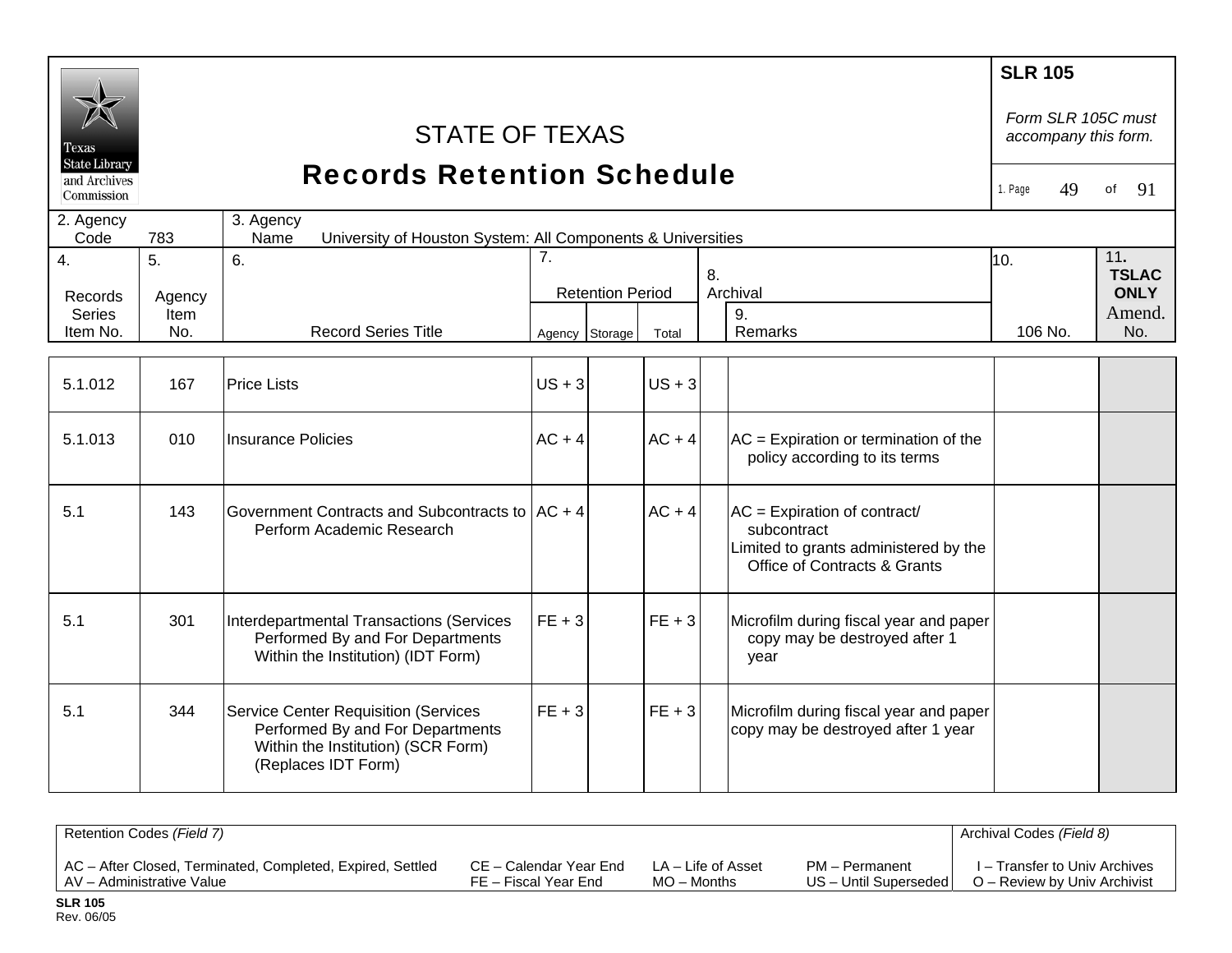|                                                    |                                   |                                                                                  |                                            |                         |       |               | <b>SLR 105</b> |                       |
|----------------------------------------------------|-----------------------------------|----------------------------------------------------------------------------------|--------------------------------------------|-------------------------|-------|---------------|----------------|-----------------------|
| $\mathbb{X}$<br>Texas                              |                                   |                                                                                  | Form SLR 105C must<br>accompany this form. |                         |       |               |                |                       |
| <b>State Library</b><br>and Archives<br>Commission | <b>Records Retention Schedule</b> |                                                                                  |                                            |                         |       |               |                |                       |
| 2. Agency<br>Code                                  | 783                               | 3. Agency<br>University of Houston System: All Components & Universities<br>Name |                                            |                         |       |               |                |                       |
| 4.                                                 | 5.                                | 6.                                                                               | 7.                                         |                         |       | 8.            | 10.            | 11.<br><b>TSLAC</b>   |
| Records                                            | Agency                            |                                                                                  |                                            | <b>Retention Period</b> |       | Archival      |                | <b>ONLY</b><br>Amend. |
| <b>Series</b><br>Item No.                          | Item<br>No.                       | <b>Record Series Title</b>                                                       |                                            | Agency Storage          | Total | 9.<br>Remarks | 106 No.        | No.                   |
|                                                    |                                   |                                                                                  |                                            |                         |       |               |                |                       |
| 5.1                                                | 188                               | Receipts for Registered Mail and Express<br>Packages                             |                                            |                         |       |               |                |                       |

| Retention Codes (Field 7)                                  |                        |                    |                         | Archival Codes (Field 8)      |
|------------------------------------------------------------|------------------------|--------------------|-------------------------|-------------------------------|
| AC - After Closed, Terminated, Completed, Expired, Settled | CE – Calendar Year End | LA – Life of Asset | PM - Permanent          | I – Transfer to Univ Archives |
| AV - Administrative Value                                  | FE – Fiscal Year End   | $MO -$ Months      | US - Until Superseded I | O – Review by Univ Archivist  |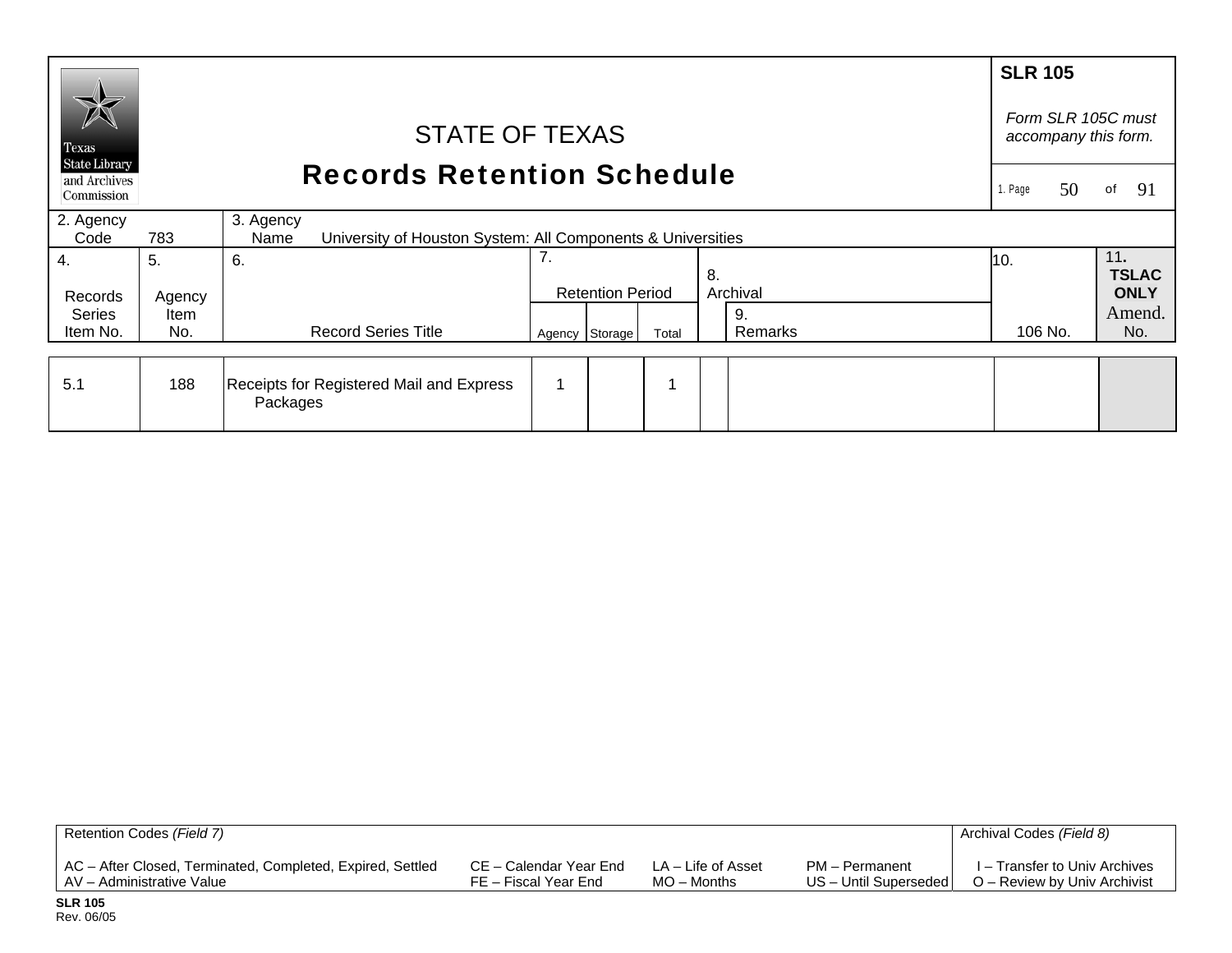# **SLR 105** *Form SLR 105C must* STATE OF TEXAS *accompany this form.*  Texas **State Library** Records Retention Schedule and Archives 1. Page 51of  $91$ Commission 2. Agency 3. Agency  $Code$ 783 University of Houston System: All Components & Universities 4. 7. 11**.**  5. 6. 10. **TSLAC** 8. Records Agency Retention Period Archival **ONLY**  Series Amend.Item 9. Agency Storage Total Remarks 106 No. No.

Category 5: Support Services Records Section 5.2 – Facility Management

Remarks

106 No.

| 5.2.001            | 146        | Appraisals - Building or Property                                        | AV               | AV             | $\circ$ |                                                                                                                |  |
|--------------------|------------|--------------------------------------------------------------------------|------------------|----------------|---------|----------------------------------------------------------------------------------------------------------------|--|
| 5.2.002            | 147        | <b>Building Construction Project Files</b>                               | $AC + 10$        |                |         | $AC + 10$ O $AC =$ Completion of project<br><b>Texas Civil Practice &amp; Remedies</b><br>Code 16.008 - 16.009 |  |
| 5.2.003<br>5.2.003 | 148<br>289 | <b>Building Plans and Specifications</b><br><b>State Owned</b><br>Leased | LA<br>$ AC + 2 $ | LA<br>$AC + 2$ | $\circ$ | $AC = Expiration of lease$                                                                                     |  |
| 5.2.004            | 149        | <b>Building Space Requests</b>                                           |                  |                |         |                                                                                                                |  |

| Retention Codes (Field 7)                                  |                        |                    |                         | Archival Codes (Field 8)      |
|------------------------------------------------------------|------------------------|--------------------|-------------------------|-------------------------------|
| AC – After Closed, Terminated, Completed, Expired, Settled | CE – Calendar Year End | LA – Life of Asset | PM – Permanent          | I – Transfer to Univ Archives |
| AV - Administrative Value                                  | FE – Fiscal Year End   | $MO -$ Months      | US - Until Superseded I | O – Review by Univ Archivist  |

**SLR 105** Rev. 06/05

Item No.

No.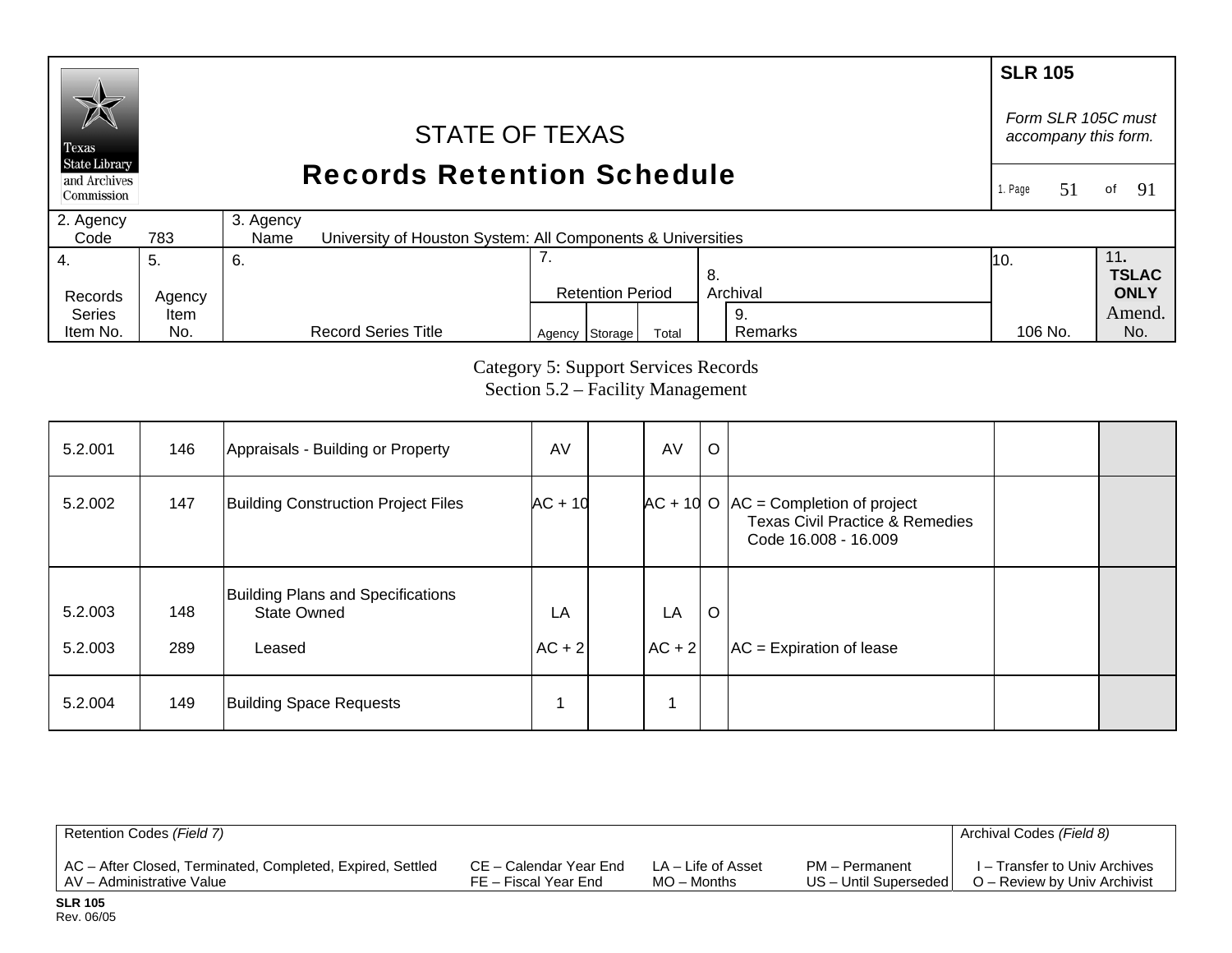| Texas<br><b>State Library</b><br>and Archives<br>Commission | <b>STATE OF TEXAS</b><br><b>Records Retention Schedule</b><br>3. Agency |                                                                                                                              |          |                                                                                                                |          |  |                               |                                              |     |  |
|-------------------------------------------------------------|-------------------------------------------------------------------------|------------------------------------------------------------------------------------------------------------------------------|----------|----------------------------------------------------------------------------------------------------------------|----------|--|-------------------------------|----------------------------------------------|-----|--|
| 2. Agency<br>Code                                           | 783                                                                     |                                                                                                                              |          |                                                                                                                |          |  |                               |                                              |     |  |
| 4.<br>Records<br><b>Series</b>                              | 5.<br>Agency<br>Item                                                    | 6.                                                                                                                           | 7.       | University of Houston System: All Components & Universities<br>8.<br>Archival<br><b>Retention Period</b><br>9. |          |  | 10.                           | 11.<br><b>TSLAC</b><br><b>ONLY</b><br>Amend. |     |  |
| Item No.                                                    | No.                                                                     | <b>Record Series Title</b>                                                                                                   |          | Agency Storage                                                                                                 | Total    |  | Remarks                       | 106 No.                                      | No. |  |
| 5.2                                                         | 145                                                                     | <b>Engineering Studies and Projects</b><br>(Conducted by Facilities Planning &<br>Construction Dept) - Research Data<br>File | 20       |                                                                                                                | 20       |  |                               |                                              |     |  |
| 5.2.007                                                     | 150                                                                     | Damage Reports                                                                                                               | $FE + 3$ |                                                                                                                | $FE + 3$ |  |                               |                                              |     |  |
| 5.2.008                                                     | 151                                                                     | <b>Equipment History/Service</b>                                                                                             | $LA + 3$ |                                                                                                                | $LA + 3$ |  |                               |                                              |     |  |
| 5.2.009                                                     | 152                                                                     | Equipment Inventory Detail Report Form                                                                                       | $FE + 3$ |                                                                                                                | $FE + 3$ |  |                               |                                              |     |  |
| 5.2.010                                                     | 153                                                                     | <b>Equipment Manuals</b>                                                                                                     | LA       |                                                                                                                | LA       |  |                               |                                              |     |  |
| 5.2.011                                                     | 154                                                                     | <b>Equipment Warranties</b>                                                                                                  | $AC + 1$ |                                                                                                                | $AC + 1$ |  | $AC =$ Expiration of warranty |                                              |     |  |
| 5.2.014                                                     | 155                                                                     | Inventory, Annual Physical                                                                                                   | $FE + 3$ |                                                                                                                | $FE + 3$ |  |                               |                                              |     |  |

| Retention Codes (Field 7)                                  |                        |                    |                       | Archival Codes (Field 8)      |
|------------------------------------------------------------|------------------------|--------------------|-----------------------|-------------------------------|
| AC - After Closed, Terminated, Completed, Expired, Settled | CE – Calendar Year End | LA – Life of Asset | PM - Permanent        | I – Transfer to Univ Archives |
| AV - Administrative Value                                  | FE – Fiscal Year End   | $MO -$ Months      | US - Until Superseded | O – Review by Univ Archivist  |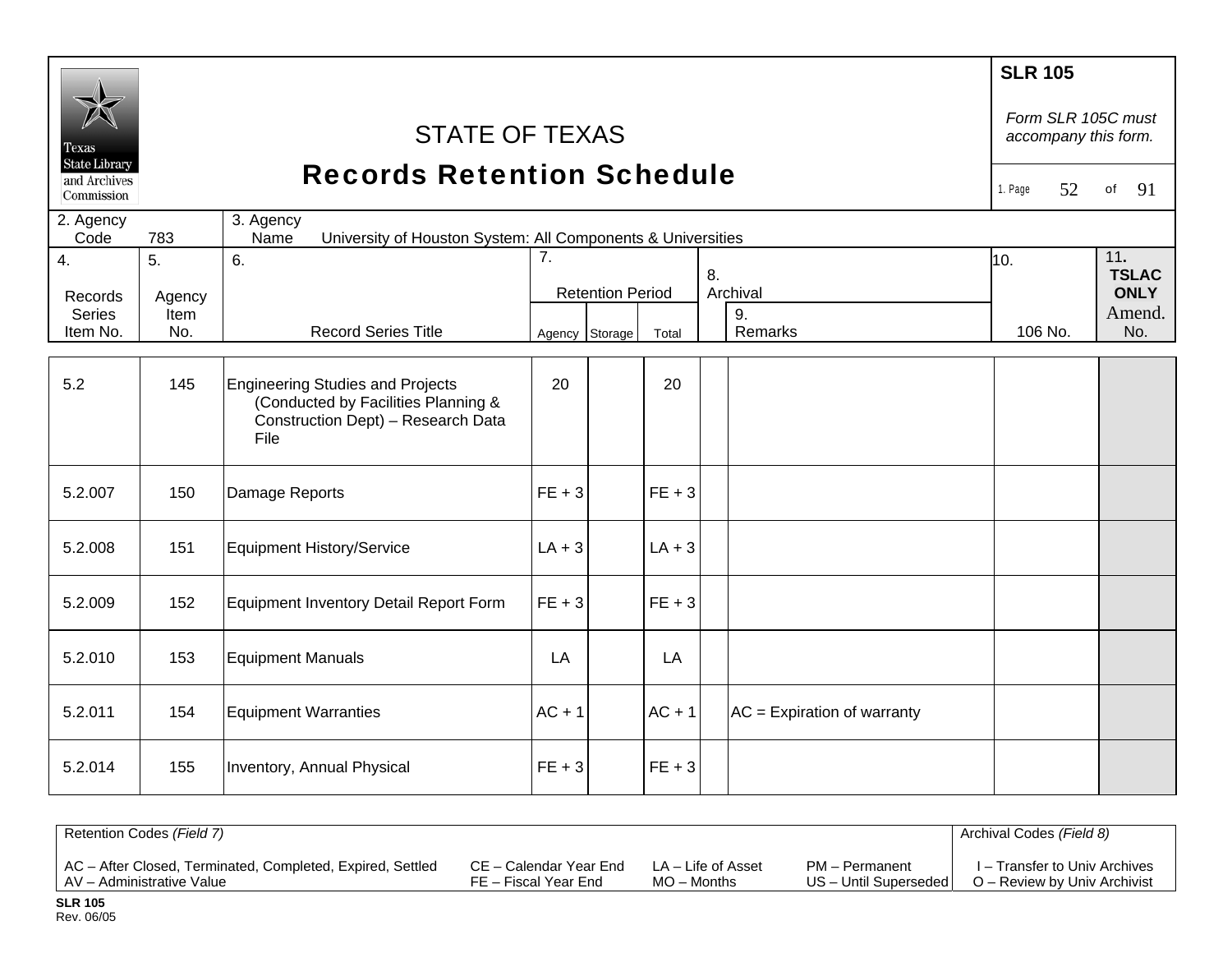| Texas<br><b>State Library</b><br>and Archives | <b>STATE OF TEXAS</b><br><b>Records Retention Schedule</b><br>Commission                |                                                |                |                                           |           |    |                                                   |                | Form SLR 105C must<br>accompany this form.<br>91<br>of |
|-----------------------------------------------|-----------------------------------------------------------------------------------------|------------------------------------------------|----------------|-------------------------------------------|-----------|----|---------------------------------------------------|----------------|--------------------------------------------------------|
| 2. Agency<br>Code                             | 3. Agency<br>783<br>Name<br>University of Houston System: All Components & Universities |                                                |                |                                           |           |    |                                                   |                |                                                        |
| 4.<br>Records<br><b>Series</b><br>Item No.    | 5.<br>Agency<br>Item<br>No.                                                             | 6.<br><b>Record Series Title</b>               | 7 <sub>1</sub> | <b>Retention Period</b><br>Agency Storage | Total     | 8. | Archival<br>9.<br>Remarks                         | 10.<br>106 No. | 11.<br><b>TSLAC</b><br><b>ONLY</b><br>Amend.<br>No.    |
| 5.2.015                                       | 156                                                                                     | Inventory, Notice of Equipment Removed<br>From | $FE + 3$       |                                           | $FE + 3$  |    |                                                   |                |                                                        |
| 5.2.016                                       | 157                                                                                     | Inventory System Update Listing                | <b>AC</b>      |                                           | <b>AC</b> |    | AC = Transfer of information to<br>annual listing |                |                                                        |
| 5.2.017                                       | 158                                                                                     | Lost and Stolen Property Report                | $FE + 3$       |                                           | $FE + 3$  |    |                                                   |                |                                                        |
| 5.2.021                                       | 159                                                                                     | <b>Surplus Property Sale</b>                   | $FE + 3$       |                                           | $FE + 3$  |    |                                                   |                |                                                        |
| 5.2.023                                       | 160                                                                                     | Year-to-Date Activity (Inventory Listing)      | $FE + 3$       |                                           | $FE + 3$  |    |                                                   |                |                                                        |
| 5.2                                           | 182                                                                                     | Deeds and Easements                            | $LA + 3$       |                                           | $LA + 3$  |    |                                                   |                |                                                        |

| Retention Codes (Field 7)                                  |                        |                    |                         | Archival Codes (Field 8)      |
|------------------------------------------------------------|------------------------|--------------------|-------------------------|-------------------------------|
| AC - After Closed, Terminated, Completed, Expired, Settled | CE – Calendar Year End | LA – Life of Asset | PM - Permanent          | I – Transfer to Univ Archives |
| AV - Administrative Value                                  | FE – Fiscal Year End   | $MO -$ Months      | US - Until Superseded I | O – Review by Univ Archivist  |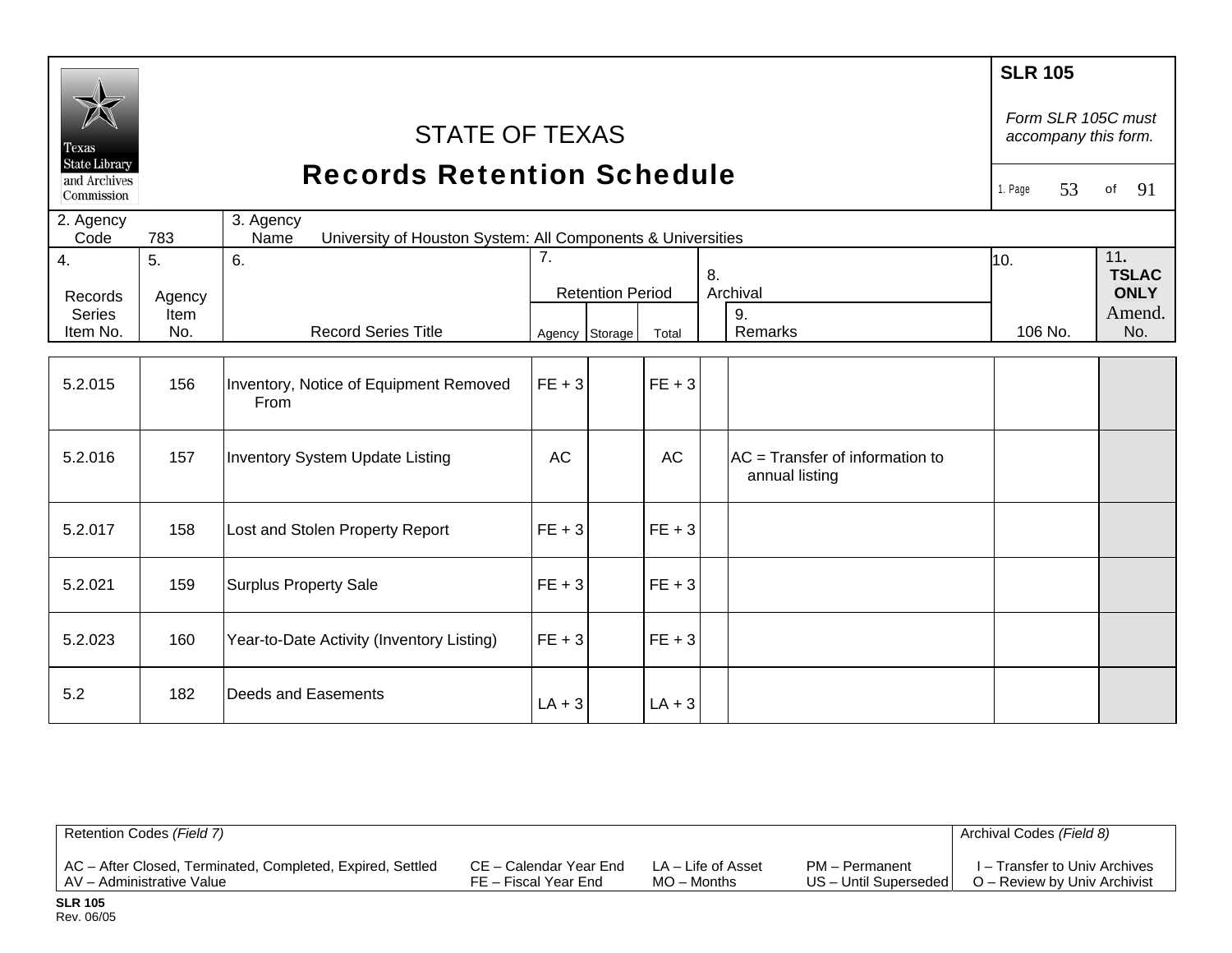### **SLR 105** *Form SLR 105C must* STATE OF TEXAS *accompany this form.*  Texas **State Library** Records Retention Schedule and Archives 1. Page 54of 91 Commission 2. Agency 3. Agency  $Code$ 783 University of Houston System: All Components & Universities 4. 7. 11**.**  5. 6. 10. **TSLAC** 8. Records Agency Retention Period Archival **ONLY**  Series Amend.Item 9. Agency Storage Total Remarks 106 No. No. Item No. No. Record Series Title Remarks 106 No.

Category 5: Support Services Records

Section 5.3 – Purchasing

| 5.3.002 | 163 | Freight Bills Paid            | $ FE + 3 $ | $FE + 3$  |                                                                                                                          |  |
|---------|-----|-------------------------------|------------|-----------|--------------------------------------------------------------------------------------------------------------------------|--|
| 5.3.003 | 164 | <b>Freight Claims</b>         | $ AC + 2 $ | $AC + 2$  | $AC = Settlement of claim$                                                                                               |  |
| 5.3.004 | 165 | Orders - Acknowledgements     | AV         | AV        |                                                                                                                          |  |
| 5.3.005 | 166 | Packing Slips                 | AV         | AV        |                                                                                                                          |  |
| 5.3.007 | 353 | <b>Bid Documentation</b>      | $ FE + 3 $ | $FE + 3$  | RFI is precursor to bid process.                                                                                         |  |
| 5.3.009 | 168 | Request for Information (RFI) | AC         | <b>AC</b> | $AC = Date of direct purchase or$<br>decision not to proceed with the<br>procurement<br>RFI is precursor to bid process. |  |

| Retention Codes (Field 7)                                  |                        |                    |                         | Archival Codes (Field 8)      |
|------------------------------------------------------------|------------------------|--------------------|-------------------------|-------------------------------|
| AC - After Closed, Terminated, Completed, Expired, Settled | CE – Calendar Year End | LA – Life of Asset | PM - Permanent          | I – Transfer to Univ Archives |
| AV - Administrative Value                                  | FE – Fiscal Year End   | $MO -$ Months      | US - Until Superseded I | O – Review by Univ Archivist  |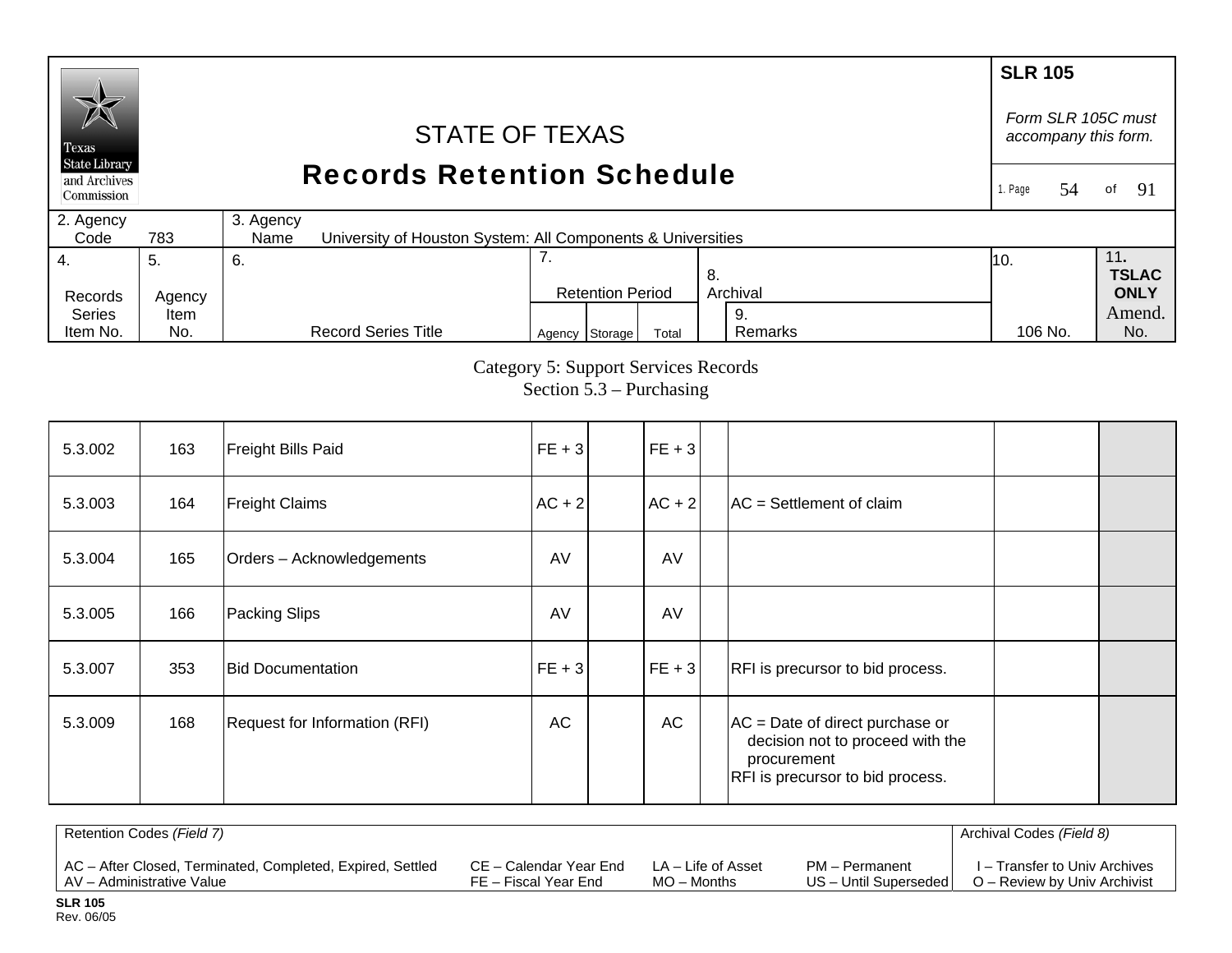| Texas<br><b>State Library</b><br>and Archives<br>Commission | <b>STATE OF TEXAS</b><br><b>Records Retention Schedule</b><br>3. Agency |                                                                     |          |                                           |          |    |                                |                | Form SLR 105C must<br>accompany this form.<br>of<br>91 |
|-------------------------------------------------------------|-------------------------------------------------------------------------|---------------------------------------------------------------------|----------|-------------------------------------------|----------|----|--------------------------------|----------------|--------------------------------------------------------|
| 2. Agency<br>Code                                           | 783                                                                     | University of Houston System: All Components & Universities<br>Name |          |                                           |          |    |                                |                |                                                        |
| 4.<br>Records<br><b>Series</b><br>Item No.                  | 5.<br>Agency<br>Item<br>No.                                             | 6.<br><b>Record Series Title</b>                                    | 7.       | <b>Retention Period</b><br>Agency Storage | Total    | 8. | Archival<br>9.<br>Remarks      | 10.<br>106 No. | 11.<br><b>TSLAC</b><br><b>ONLY</b><br>Amend.<br>No.    |
| 5.3                                                         | 371                                                                     | Contract Purchase Orders                                            | $AC + 3$ |                                           | $AC + 3$ |    | $AC = Date of direct purchase$ |                |                                                        |
| 5.3                                                         | 161                                                                     | <b>Bills of Lading</b>                                              | $FE + 3$ |                                           | $FE + 3$ |    |                                |                |                                                        |
| 5.3                                                         | 169                                                                     | <b>Supply Source Catalogues</b>                                     | US       |                                           | US       |    |                                |                |                                                        |

| Retention Codes (Field 7)                                  |                        |                    |                         | Archival Codes (Field 8)      |
|------------------------------------------------------------|------------------------|--------------------|-------------------------|-------------------------------|
| AC - After Closed, Terminated, Completed, Expired, Settled | CE – Calendar Year End | LA – Life of Asset | PM - Permanent          | I – Transfer to Univ Archives |
| AV – Administrative Value                                  | FE – Fiscal Year End   | MO – Months        | US - Until Superseded I | O – Review by Univ Archivist  |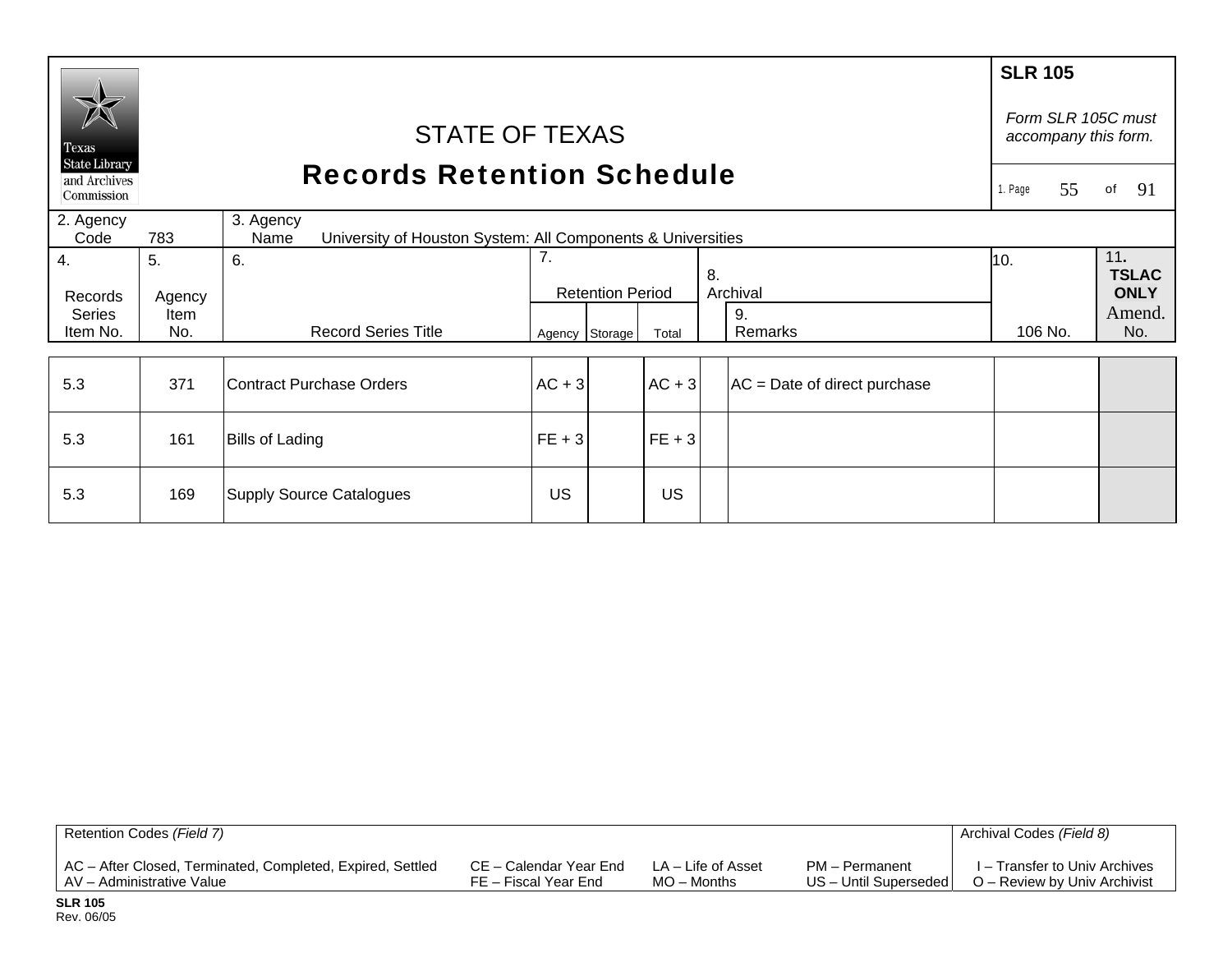## **SLR 105** *Form SLR 105C must* STATE OF TEXAS *accompany this form.*  Texas **State Library** Records Retention Schedule and Archives 1. Page 56of  $91$ Commission 2. Agency 3. Agency  $Code$ 783 University of Houston System: All Components & Universities 7. 4. 11**.**  5. 6. 10. **TSLAC** 8. Records Agency Retention Period Archival **ONLY**  Series Amend.Item 9.

Category 5: Support Services Records Section 5.4 – Risk Management

106 No.

Agency Storage Total Remarks 106 No. No.

Remarks

| 5.4.001 | 170 | Accident Report - Individual                                       | $CE + 5$   | $CE + 5$ | 29 CFR 1904.33                                                             |  |
|---------|-----|--------------------------------------------------------------------|------------|----------|----------------------------------------------------------------------------|--|
| 5.4.001 | 069 | Alleged Accident or Occupational Disease<br>Reports - First Report | $ CE + 5 $ | $CE + 5$ | Record copy retained by Texas<br>Department of Insurance<br>29 CFR 1904.33 |  |
| 5.4.001 | 075 | <b>Workmen's Compensation Reports</b>                              | $CE + 5$   | $CE + 5$ | Record copy retained by Texas<br>Department of Insurance<br>29 CFR 1904.33 |  |
| 5.4.001 | 173 | Injury Frequency Reports                                           | $CE + 5$   | $CE + 5$ |                                                                            |  |
| 5.4.002 | 171 | <b>Evacuation Plans</b>                                            | US         | US       |                                                                            |  |

| Retention Codes (Field 7)                                  |                        |                    |                       | Archival Codes (Field 8)      |
|------------------------------------------------------------|------------------------|--------------------|-----------------------|-------------------------------|
| AC - After Closed, Terminated, Completed, Expired, Settled | CE – Calendar Year End | LA – Life of Asset | PM - Permanent        | I – Transfer to Univ Archives |
| LAV - Administrative Value                                 | FE – Fiscal Year End   | $MO -$ Months      | US - Until Superseded | O – Review by Univ Archivist  |

Item No.

No.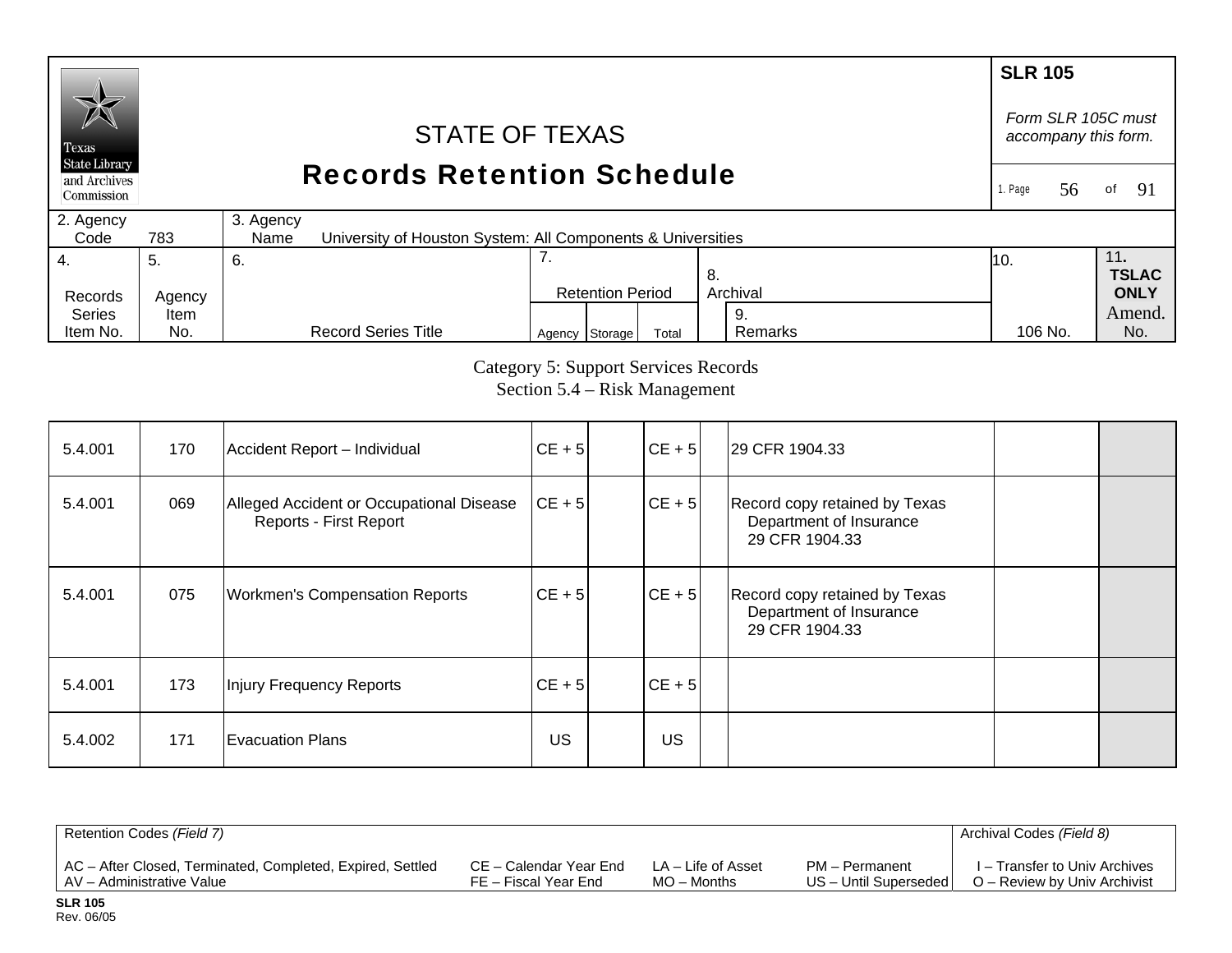|                               |             |                                                                                  |                |                         |          |  |                                                                                              | <b>SLR 105</b><br>Form SLR 105C must |               |
|-------------------------------|-------------|----------------------------------------------------------------------------------|----------------|-------------------------|----------|--|----------------------------------------------------------------------------------------------|--------------------------------------|---------------|
| Texas<br><b>State Library</b> |             | <b>STATE OF TEXAS</b>                                                            |                |                         |          |  |                                                                                              | accompany this form.                 |               |
| and Archives<br>Commission    |             | <b>Records Retention Schedule</b>                                                |                |                         |          |  |                                                                                              | 57<br>1. Page                        | 91<br>of      |
| 2. Agency<br>Code             | 783         | 3. Agency<br>Name<br>University of Houston System: All Components & Universities |                |                         |          |  |                                                                                              |                                      |               |
| 4.                            | 5.          | 6.                                                                               | 7.<br>8.       |                         |          |  | 10.                                                                                          | 11.<br><b>TSLAC</b>                  |               |
| Records                       | Agency      |                                                                                  |                | <b>Retention Period</b> |          |  | Archival                                                                                     |                                      | <b>ONLY</b>   |
| <b>Series</b><br>Item No.     | Item<br>No. | <b>Record Series Title</b>                                                       | Agency Storage |                         | Total    |  | 9.<br>Remarks                                                                                | 106 No.                              | Amend.<br>No. |
|                               |             |                                                                                  |                |                         |          |  |                                                                                              |                                      |               |
| 5.4.003                       | 172         | Fire Inspection Records                                                          | $AC + 3$       |                         | $AC + 3$ |  | $AC = Date of report or date of$<br>correction of reported deficiency                        |                                      |               |
| 5.4.003                       | 174         | Safety Inspections                                                               | $AC + 3$       |                         | $AC + 3$ |  | $AC = Date of report or date of$<br>correction of reported deficiency                        |                                      |               |
| 5.4.007                       | 290         | <b>Hazardous Materials Documents</b><br><b>Safety Records</b>                    | 5              |                         | 5        |  | Texas Health and Safety Code,<br>502.009(g)                                                  |                                      |               |
| 5.4.007                       | 291         | <b>Training Records</b>                                                          | 5              |                         | 5        |  | Texas Health and Safety Code,<br>502.009(g)                                                  |                                      |               |
| 5.4.011                       | 476         | <b>Visitor Control Registers-Logs</b>                                            | 3              |                         | 3        |  |                                                                                              |                                      |               |
| 5.4.012                       | 089         | Security Access Records - Employee<br>Identification                             | $AC + 2$       |                         | $AC + 2$ |  | $AC =$ Until superseded, date of<br>expiration, or date of termination,<br>whichever sooner. |                                      |               |
|                               |             |                                                                                  |                |                         |          |  |                                                                                              |                                      |               |

| Retention Codes (Field 7)                                  |                        |                    |                       | Archival Codes (Field 8)      |
|------------------------------------------------------------|------------------------|--------------------|-----------------------|-------------------------------|
| AC - After Closed, Terminated, Completed, Expired, Settled | CE – Calendar Year End | LA – Life of Asset | PM - Permanent        | I – Transfer to Univ Archives |
| AV - Administrative Value                                  | FE – Fiscal Year End   | $MO -$ Months      | US - Until Superseded | O – Review by Univ Archivist  |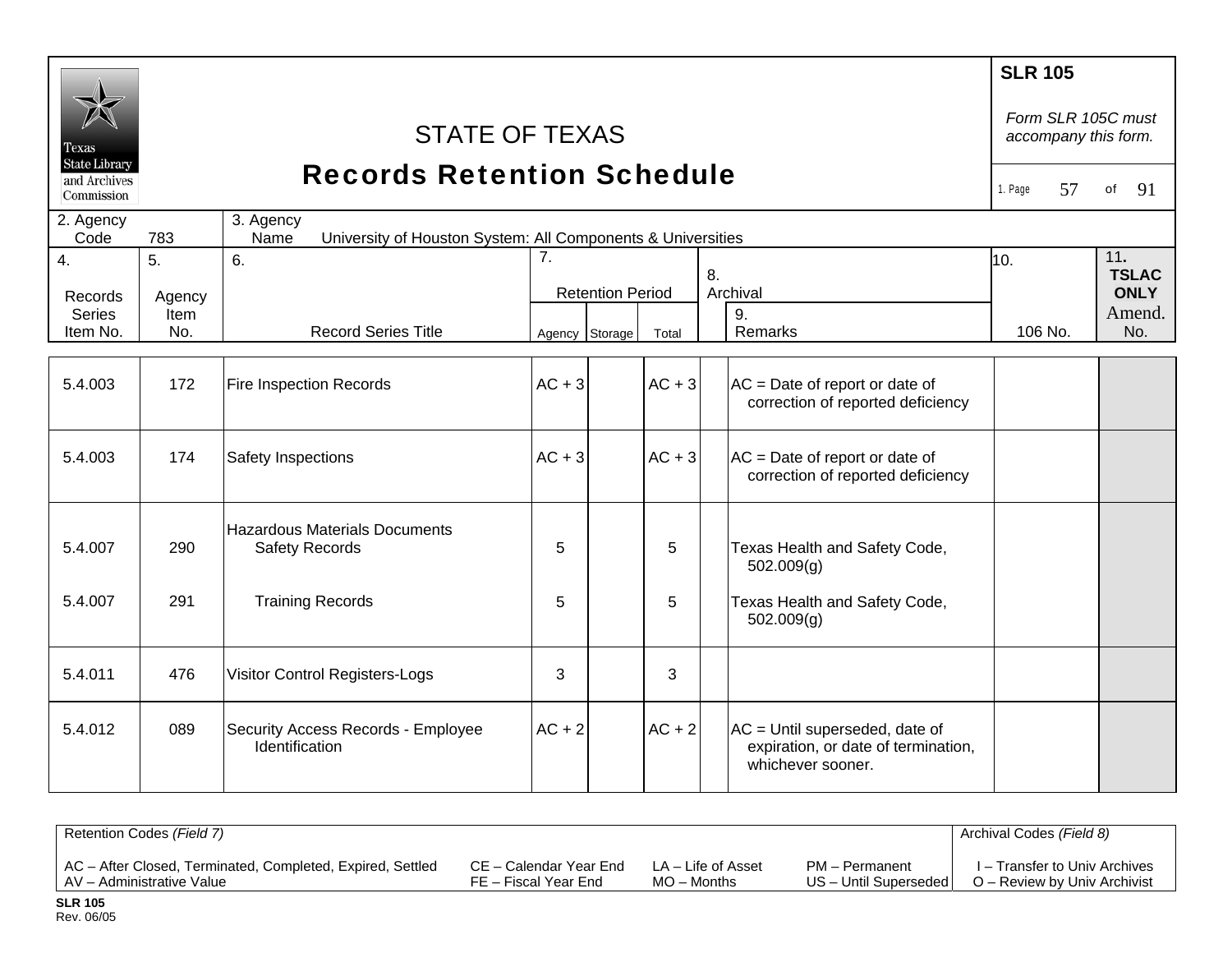|                                                    |                                              |                                                                           |    |                         |       |               |         | <b>SLR 105</b>                             |                     |  |
|----------------------------------------------------|----------------------------------------------|---------------------------------------------------------------------------|----|-------------------------|-------|---------------|---------|--------------------------------------------|---------------------|--|
| $\cancel{\triangleright}$<br>Texas                 | <b>STATE OF TEXAS</b>                        |                                                                           |    |                         |       |               |         | Form SLR 105C must<br>accompany this form. |                     |  |
| <b>State Library</b><br>and Archives<br>Commission | <b>Records Retention Schedule</b><br>1. Page |                                                                           |    |                         |       |               |         | 58                                         | 91<br>of            |  |
| 2. Agency<br>Code                                  | 783                                          | 3. Agency                                                                 |    |                         |       |               |         |                                            |                     |  |
| 4.                                                 | 5.                                           | University of Houston System: All Components & Universities<br>Name<br>6. | 7. |                         |       | 8.            | 10.     |                                            | 11.<br><b>TSLAC</b> |  |
| Records                                            | Agency                                       |                                                                           |    | <b>Retention Period</b> |       | Archival      |         |                                            | <b>ONLY</b>         |  |
| <b>Series</b><br>Item No.                          | Item<br>No.                                  | <b>Record Series Title</b>                                                |    | Agency Storage          | Total | 9.<br>Remarks | 106 No. |                                            | Amend.<br>No.       |  |
|                                                    |                                              |                                                                           |    |                         |       |               |         |                                            |                     |  |
| 5.4.013                                            | 037                                          | Disaster Recovery Plan                                                    | US |                         | US    |               |         |                                            |                     |  |

| Retention Codes (Field 7)                                  |                        |                    |                       | Archival Codes (Field 8)      |
|------------------------------------------------------------|------------------------|--------------------|-----------------------|-------------------------------|
| AC - After Closed, Terminated, Completed, Expired, Settled | CE – Calendar Year End | LA – Life of Asset | PM – Permanent        | I – Transfer to Univ Archives |
| AV – Administrative Value                                  | FE – Fiscal Year End   | $MO -$ Months      | US - Until Superseded | O – Review by Univ Archivist  |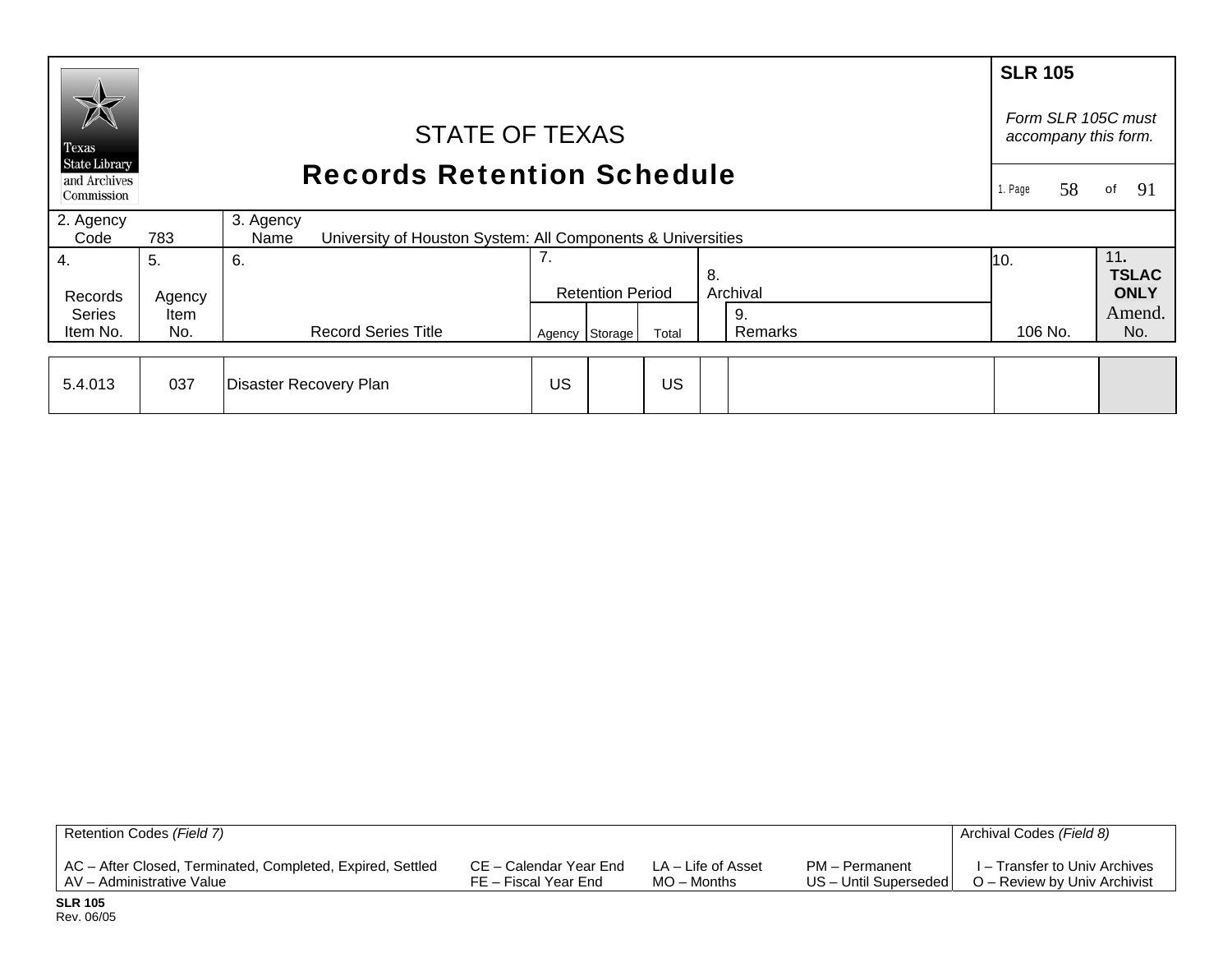### **SLR 105** *Form SLR 105C must* STATE OF TEXAS *accompany this form.*  Texas **State Library** Records Retention Schedule and Archives 1. Page 59of 91 Commission 2. Agency 3. Agency  $Code$ 783 University of Houston System: All Components & Universities 7. 4. 11**.**  5. 6. 10. **TSLAC** 8. Records Agency Retention Period Archival **ONLY**  Series Amend. Item 9. Agency Storage Total Remarks 106 No. No. Item No. No. Record Series Title Remarks 106 No.

Category 5: Support Services Records Section 5.5 – Telecommunications

| 5.5.001 | 302 | Billing Detail - Other Than TEX-AN                                                                   | $FE + 3$ | $FE + 3$  | Microfilm during fiscal year and paper<br>copy may be destroyed after 1<br>year |  |
|---------|-----|------------------------------------------------------------------------------------------------------|----------|-----------|---------------------------------------------------------------------------------|--|
| 5.5.002 | 131 | Long Distance Telephone Logs (Includes<br>Logs for Long Distance FAX or<br>Electronic Transmissions) | AV       | AV        |                                                                                 |  |
| 5.5.003 | 177 | <b>Station Activity Reports</b>                                                                      | AC       | <b>AC</b> | $AC = Verification of billing$                                                  |  |

| Retention Codes (Field 7)                                  |                        |                    |                       | Archival Codes (Field 8)      |
|------------------------------------------------------------|------------------------|--------------------|-----------------------|-------------------------------|
| AC - After Closed, Terminated, Completed, Expired, Settled | CE – Calendar Year End | LA – Life of Asset | PM - Permanent        | I – Transfer to Univ Archives |
| AV – Administrative Value                                  | FE – Fiscal Year End   | $MO -$ Months      | US - Until Superseded | O – Review by Univ Archivist  |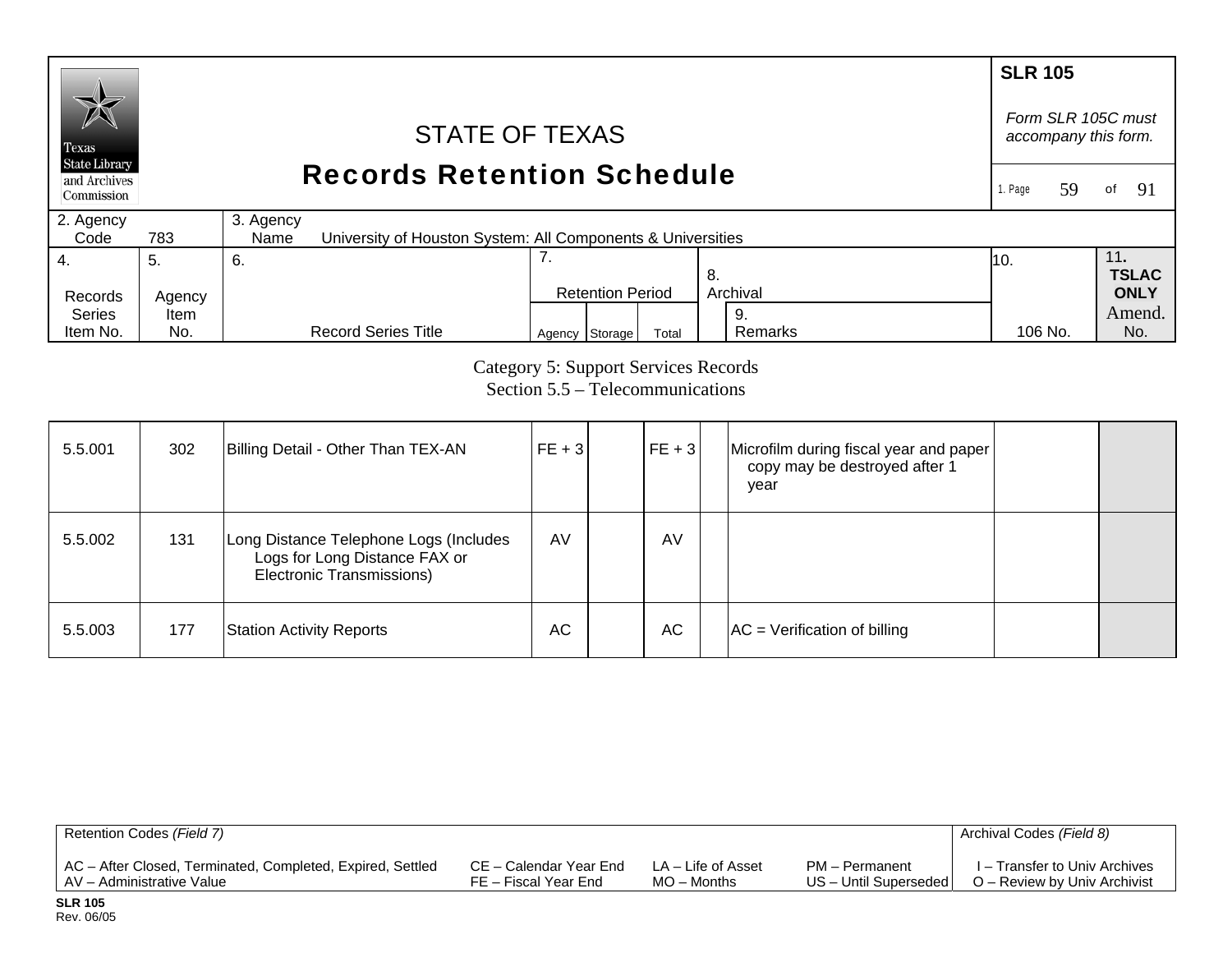|                                                             |                       |                                                                                  |                |                         |          |                                                                                                                                                                                                                                                                                                                                                                                                       | <b>SLR 105</b> |                     |                                                        |
|-------------------------------------------------------------|-----------------------|----------------------------------------------------------------------------------|----------------|-------------------------|----------|-------------------------------------------------------------------------------------------------------------------------------------------------------------------------------------------------------------------------------------------------------------------------------------------------------------------------------------------------------------------------------------------------------|----------------|---------------------|--------------------------------------------------------|
| Texas<br><b>State Library</b><br>and Archives<br>Commission |                       | STATE OF TEXAS<br><b>Records Retention Schedule</b>                              |                |                         |          |                                                                                                                                                                                                                                                                                                                                                                                                       | 1. Page        | 60                  | Form SLR 105C must<br>accompany this form.<br>91<br>of |
| 2. Agency<br>Code                                           | 783                   | 3. Agency<br>University of Houston System: All Components & Universities<br>Name |                |                         |          |                                                                                                                                                                                                                                                                                                                                                                                                       |                |                     |                                                        |
| 4.                                                          | 5.                    | 6.                                                                               | 7.<br>8.       |                         |          | 10.                                                                                                                                                                                                                                                                                                                                                                                                   |                | 11.<br><b>TSLAC</b> |                                                        |
| Records<br><b>Series</b><br>Item No.                        | Agency<br>Item<br>No. | <b>Record Series Title</b>                                                       | Agency Storage | <b>Retention Period</b> | Total    | Archival<br>9.<br>Remarks                                                                                                                                                                                                                                                                                                                                                                             | 106 No.        |                     | <b>ONLY</b><br>Amend.<br>No.                           |
| 5.5.006                                                     | 132                   | Billing Detail - Telecommunications (TEX-<br>AN)                                 | $FE + 3$       |                         | $FE + 3$ | The billing agency will maintain all<br>long distance TEX-AN records and<br>will provide each using agency its<br>bill summary of centralized<br>telephone service without call<br>detail records.<br>For these bill summaries, SEE item<br>number 4.7.011 (Agency item<br>number 139).<br>SEE item number 5.5.001 (Agency<br>item number 302) for billing detail<br>from carriers other than TEX-AN. |                |                     |                                                        |

| Retention Codes (Field 7)                                  |                        |                    |                       | Archival Codes (Field 8)      |
|------------------------------------------------------------|------------------------|--------------------|-----------------------|-------------------------------|
| AC – After Closed, Terminated, Completed, Expired, Settled | CE – Calendar Year End | LA – Life of Asset | PM – Permanent        | I – Transfer to Univ Archives |
| AV – Administrative Value                                  | FE – Fiscal Year End   | $MO -$ Months      | US - Until Superseded | O – Review by Univ Archivist  |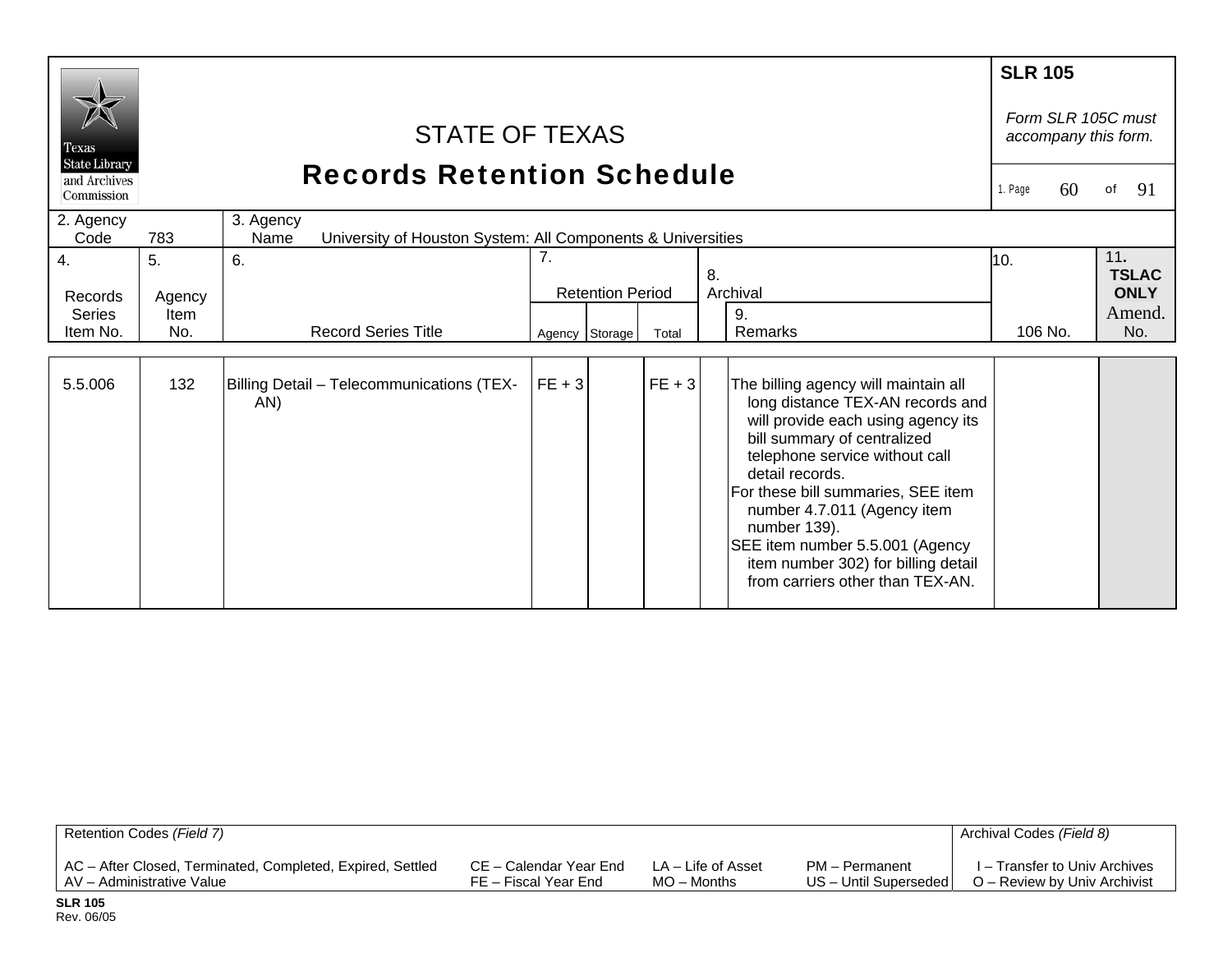### **SLR 105**  *Form SLR 105C must* STATE OF TEXAS *accompany this form.*  Texas **State Library** Records Retention Schedule and Archives 1. Page 61of  $91$ Commission 2. Agency 3. Agency  $Code$ 783 University of Houston System: All Components & Universities 7. 4. 11**.**  5. 6. 10. **TSLAC** 8. Records Agency Retention Period Archival **ONLY**  Series Amend. Item 9. Agency Storage Total Remarks 106 No. No. Item No. No. Record Series Title Remarks 106 No.

Category 5: Support Services Records

Section 5.6 – Vehicles

| 5.6.003 | 179 | Inspection Repair and Maintenance<br>Records | $LA + 1$ | $LA + 1$   |                                                               |  |
|---------|-----|----------------------------------------------|----------|------------|---------------------------------------------------------------|--|
| 5.6.004 | 303 | License and Driving Record Check             | AC       | AC         | $AC =$ Until superseded or until<br>termination of employment |  |
| 5.6.005 | 180 | Vehicle Use Reports - Mileage Reports        | $FE + 3$ | $FE + 3$   |                                                               |  |
| 5.6     | 181 | Vehicle Use Reports - Operation Log          | $FE + 3$ | $ FE + 3 $ |                                                               |  |
| 5.6.007 | 304 | Vehicle Titles and Registrations             | LA       | LA         |                                                               |  |

| Retention Codes (Field 7)                                  |                        |                    |                         | Archival Codes (Field 8)      |
|------------------------------------------------------------|------------------------|--------------------|-------------------------|-------------------------------|
| AC - After Closed, Terminated, Completed, Expired, Settled | CE – Calendar Year End | LA – Life of Asset | PM - Permanent          | I – Transfer to Univ Archives |
| I AV – Administrative Value                                | FE – Fiscal Year End   | $MO -$ Months      | US - Until Superseded I | O – Review by Univ Archivist  |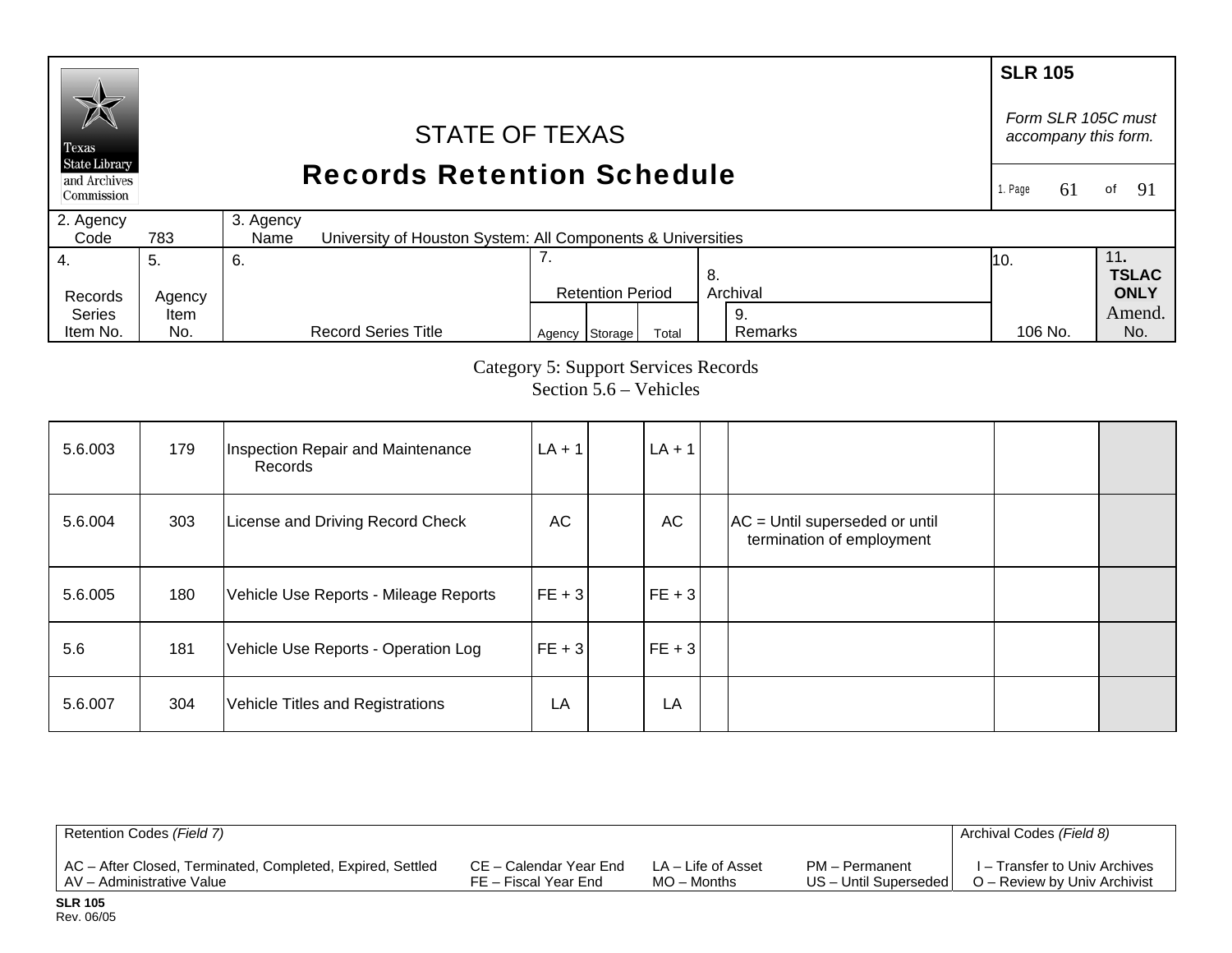|                                                    |                                                                                         |                                   |          |                         |       |          |                     | <b>SLR 105</b>                             |             |
|----------------------------------------------------|-----------------------------------------------------------------------------------------|-----------------------------------|----------|-------------------------|-------|----------|---------------------|--------------------------------------------|-------------|
| Texas                                              |                                                                                         | <b>STATE OF TEXAS</b>             |          |                         |       |          |                     | Form SLR 105C must<br>accompany this form. |             |
| <b>State Library</b><br>and Archives<br>Commission |                                                                                         | <b>Records Retention Schedule</b> |          |                         |       |          |                     |                                            | 91<br>of    |
| 2. Agency<br>Code                                  | 3. Agency<br>783<br>University of Houston System: All Components & Universities<br>Name |                                   |          |                         |       |          |                     |                                            |             |
| 4.                                                 | 5.                                                                                      | 6.                                | 7.<br>8. |                         |       | 10.      | 11.<br><b>TSLAC</b> |                                            |             |
| Records                                            | Agency                                                                                  |                                   |          | <b>Retention Period</b> |       | Archival |                     |                                            | <b>ONLY</b> |
| <b>Series</b>                                      | <b>Item</b>                                                                             |                                   |          |                         |       | 9.       |                     |                                            | Amend.      |
| Item No.                                           | No.                                                                                     | <b>Record Series Title</b>        |          | Agency Storage          | Total |          | Remarks             | 106 No.                                    | No.         |
|                                                    |                                                                                         |                                   |          |                         |       |          |                     |                                            |             |
|                                                    |                                                                                         | Parking Permits or Assignments    |          |                         |       |          |                     |                                            |             |
| 5.6.009                                            | 305                                                                                     | Staff and Faculty                 | US       |                         | US    |          |                     |                                            |             |
| 5.6.009                                            | 306                                                                                     | <b>Student</b>                    | US       |                         | US    |          |                     |                                            |             |

| Retention Codes (Field 7)                                  |                        |                    |                       | Archival Codes (Field 8)      |
|------------------------------------------------------------|------------------------|--------------------|-----------------------|-------------------------------|
| AC - After Closed, Terminated, Completed, Expired, Settled | CE – Calendar Year End | LA – Life of Asset | PM - Permanent        | I – Transfer to Univ Archives |
| AV - Administrative Value                                  | FE – Fiscal Year End   | $MO -$ Months      | US - Until Superseded | O – Review by Univ Archivist  |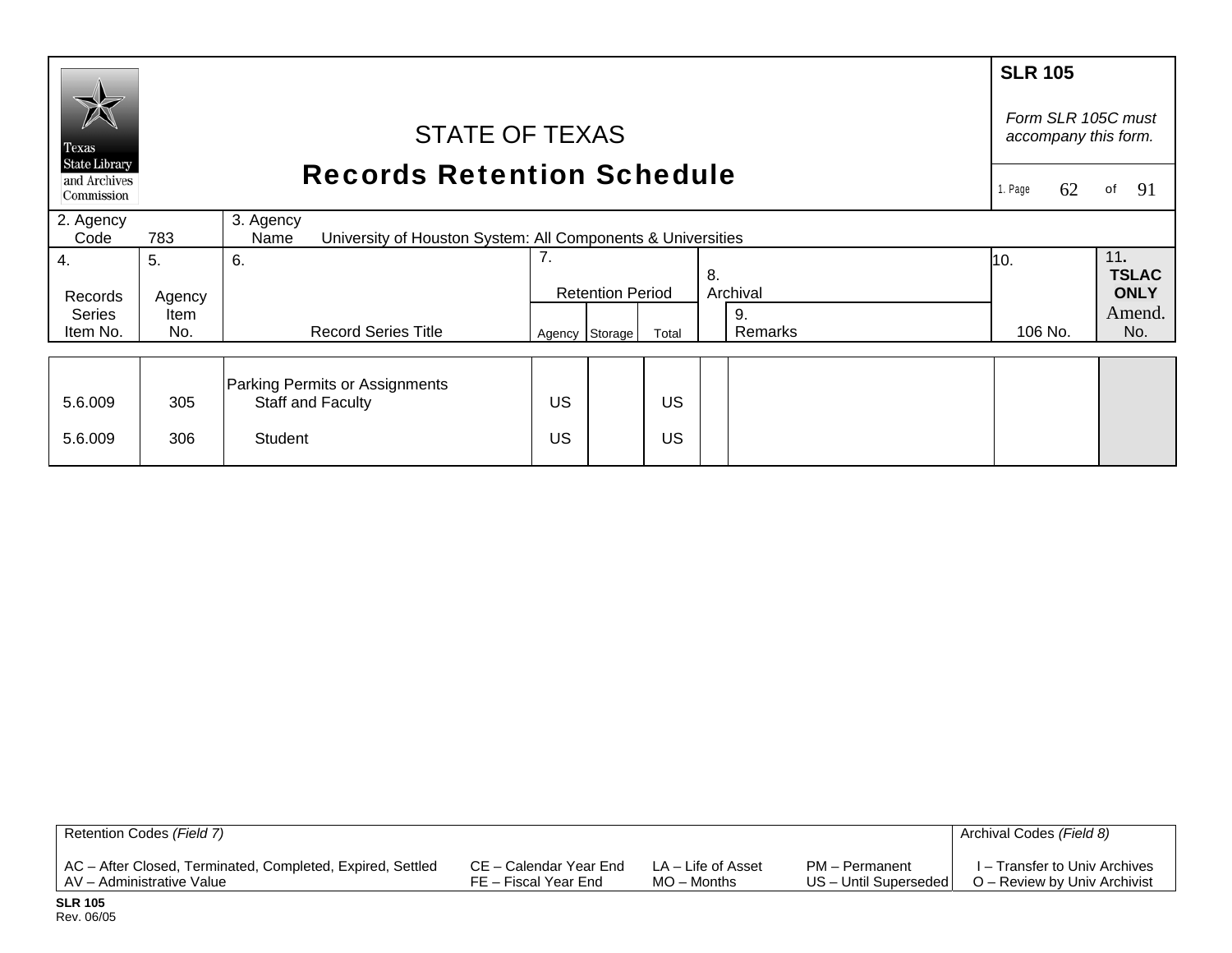# **SLR 105**  *Form SLR 105C must* STATE OF TEXAS *accompany this form.*  Texas **State Library** Records Retention Schedule and Archives 1. Page 63of 91 Commission 2. Agency 3. Agency  $Code$ 783 University of Houston System: All Components & Universities 7. 4. 11**.**  5. 6. 10. **TSLAC** 8. Records Agency Retention Period Archival **ONLY**  Series Amend. Item 9.  $Agency$  Storage Total Remarks 106 No. No.

Category 6: Student Records

Remarks

106 No.

Section 6.1 – Admissions Records for Applicants Who Do Not Enter - Whether Accepted or Rejected

| 189 | Acceptance Letters                                    | $AC + 1$ | $AC + 1$ | $AC = Application term$ |  |
|-----|-------------------------------------------------------|----------|----------|-------------------------|--|
| 190 | Advanced Placement Records                            | $AC + 1$ | $AC + 1$ | $AC = Application term$ |  |
| 191 | Applications for Admission                            | $AC + 1$ | $AC + 1$ | $AC = Application term$ |  |
| 192 | Correspondence, Relevant                              | $AC + 1$ | $AC + 1$ | $AC = Application term$ |  |
| 193 | Entrance Examination Reports (ACT,<br>CEEB, SAT, etc) | $AC + 1$ | $AC + 1$ | $AC = Application term$ |  |
| 194 | Letters of Recommendation                             | $AC + 1$ | $AC + 1$ | $AC = Application term$ |  |

| Retention Codes (Field 7)                                  |                        |                    |                       | Archival Codes (Field 8)      |
|------------------------------------------------------------|------------------------|--------------------|-----------------------|-------------------------------|
| AC - After Closed, Terminated, Completed, Expired, Settled | CE – Calendar Year End | LA – Life of Asset | PM - Permanent        | I – Transfer to Univ Archives |
| AV - Administrative Value                                  | FE – Fiscal Year End   | $MO -$ Months      | US - Until Superseded | O – Review by Univ Archivist  |

Item No.

No.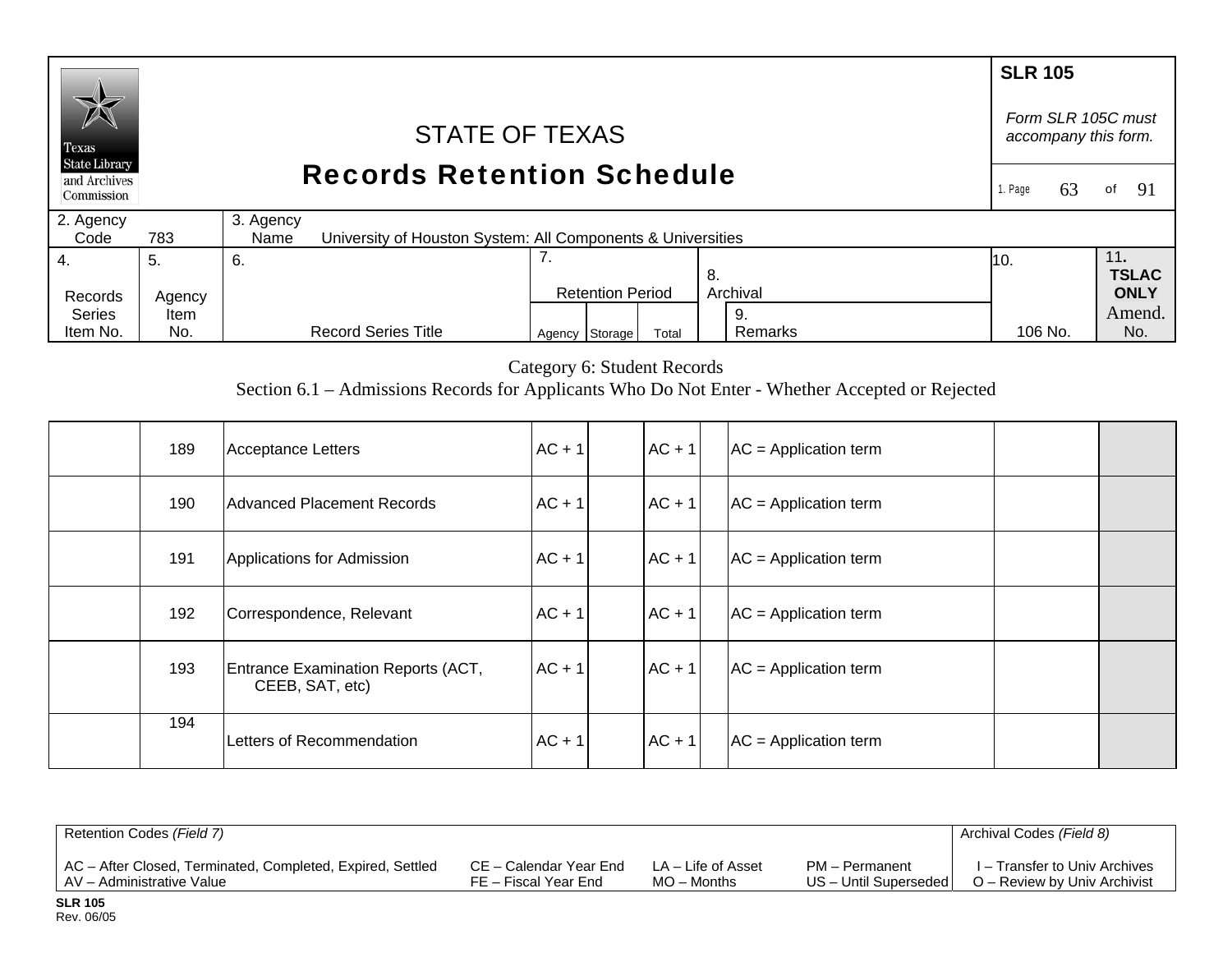| Texas<br><b>State Library</b><br>and Archives<br>Commission |                             | <b>STATE OF TEXAS</b><br><b>Records Retention Schedule</b>                       |                  |                         |          |                                 | <b>SLR 105</b><br>64<br>1. Page | Form SLR 105C must<br>accompany this form.<br>91<br>of |  |  |
|-------------------------------------------------------------|-----------------------------|----------------------------------------------------------------------------------|------------------|-------------------------|----------|---------------------------------|---------------------------------|--------------------------------------------------------|--|--|
| 2. Agency<br>Code                                           | 783                         | 3. Agency<br>University of Houston System: All Components & Universities<br>Name |                  |                         |          |                                 |                                 |                                                        |  |  |
| 4.<br>Records<br><b>Series</b><br>Item No.                  | 5.<br>Agency<br>Item<br>No. | 6.<br><b>Record Series Title</b>                                                 | $\overline{7}$ . | <b>Retention Period</b> |          | 8.<br>Archival<br>9.<br>Remarks | 10.<br>106 No.                  | 11.<br><b>TSLAC</b><br><b>ONLY</b><br>Amend.<br>No.    |  |  |
|                                                             |                             |                                                                                  | Agency Storage   |                         | Total    |                                 |                                 |                                                        |  |  |
|                                                             | 195                         | <b>Medical Records</b>                                                           | $AC + 1$         |                         | $AC + 1$ | $AC = Application term$         |                                 |                                                        |  |  |
|                                                             | 196                         | <b>Placement Scores</b>                                                          | $AC + 1$         |                         | $AC + 1$ | $AC = Application term$         |                                 |                                                        |  |  |
|                                                             | 197                         | <b>Readmission Forms</b>                                                         | $AC + 1$         |                         | $AC + 1$ | $AC = Application term$         |                                 |                                                        |  |  |
|                                                             | 198                         | <b>Recruitment Materials</b>                                                     | $AC + 1$         |                         | $AC + 1$ | $AC = Application term$         |                                 |                                                        |  |  |
|                                                             | 199                         | <b>Test Scores</b>                                                               | $AC + 1$         |                         | $AC + 1$ | $AC = Application term$         |                                 |                                                        |  |  |
|                                                             | 399                         | <b>Test Scores</b>                                                               | $AC + 1$         |                         | $AC + 1$ | $AC = Application term$         |                                 |                                                        |  |  |
|                                                             | 200                         | <b>Transcripts-Other Colleges</b>                                                | $AC + 1$         |                         | $AC + 1$ | $AC = Application term$         |                                 |                                                        |  |  |
|                                                             | 201                         | <b>Transcripts-High School</b>                                                   | $AC + 1$         |                         | $AC + 1$ | $AC = Application term$         |                                 |                                                        |  |  |

| Retention Codes (Field 7)                                  |                        |                    |                         | Archival Codes (Field 8)      |
|------------------------------------------------------------|------------------------|--------------------|-------------------------|-------------------------------|
| AC - After Closed, Terminated, Completed, Expired, Settled | CE – Calendar Year End | LA – Life of Asset | PM - Permanent          | I – Transfer to Univ Archives |
| AV - Administrative Value                                  | FE – Fiscal Year End   | $MO -$ Months      | US - Until Superseded I | O – Review by Univ Archivist  |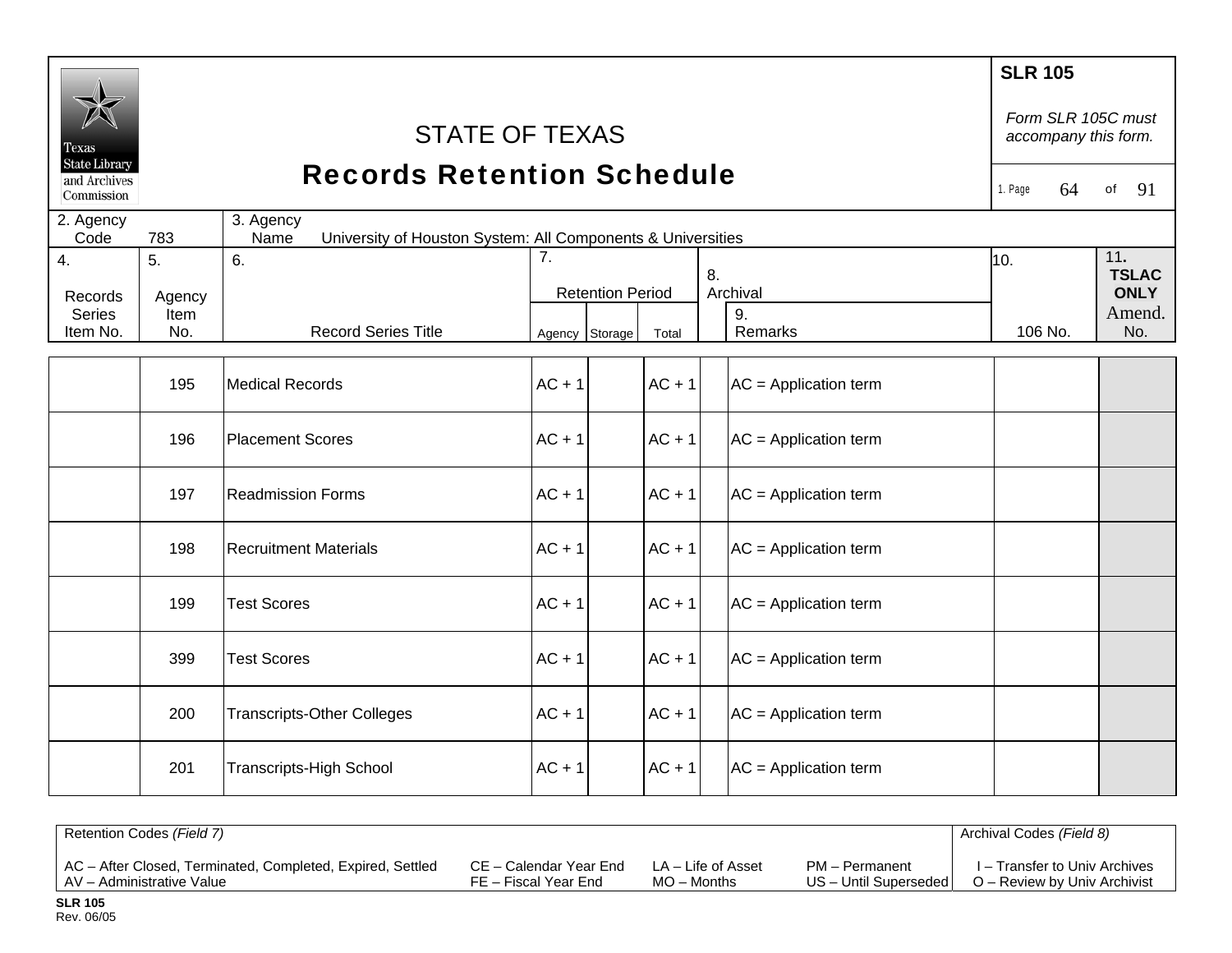|                                                    |                                   |                                                                                  |                |                         |          |                         | <b>SLR 105</b> |                     |
|----------------------------------------------------|-----------------------------------|----------------------------------------------------------------------------------|----------------|-------------------------|----------|-------------------------|----------------|---------------------|
| $\cancel{\triangleright}$<br>Texas                 |                                   | Form SLR 105C must<br>accompany this form.                                       |                |                         |          |                         |                |                     |
| <b>State Library</b><br>and Archives<br>Commission | <b>Records Retention Schedule</b> |                                                                                  |                |                         |          |                         | 65<br>1. Page  | 91<br>of            |
| 2. Agency<br>Code                                  | 783                               | 3. Agency<br>University of Houston System: All Components & Universities<br>Name |                |                         |          |                         |                |                     |
| 4.                                                 | 5.                                | 6.                                                                               | 7.             |                         |          | 8.                      | 10.            | 11.<br><b>TSLAC</b> |
| Records                                            | Agency                            |                                                                                  |                | <b>Retention Period</b> |          | Archival                |                | <b>ONLY</b>         |
| <b>Series</b><br>Item No.                          | <b>Item</b><br>No.                | <b>Record Series Title</b>                                                       | Agency Storage |                         | Total    | 9.<br>Remarks           | 106 No.        | Amend.<br>No.       |
|                                                    |                                   |                                                                                  |                |                         |          |                         |                |                     |
|                                                    | 395                               | Storage Container Kit for Student Testing<br><b>Materials</b>                    | $AC + 1$       |                         | $AC + 1$ | $AC = Application term$ |                |                     |

| Retention Codes (Field 7)                                  |                        |                    |                         | Archival Codes (Field 8)      |
|------------------------------------------------------------|------------------------|--------------------|-------------------------|-------------------------------|
| AC - After Closed, Terminated, Completed, Expired, Settled | CE – Calendar Year End | LA – Life of Asset | PM - Permanent          | I – Transfer to Univ Archives |
| AV – Administrative Value                                  | FE – Fiscal Year End   | $MO -$ Months      | US - Until Superseded I | O – Review by Univ Archivist  |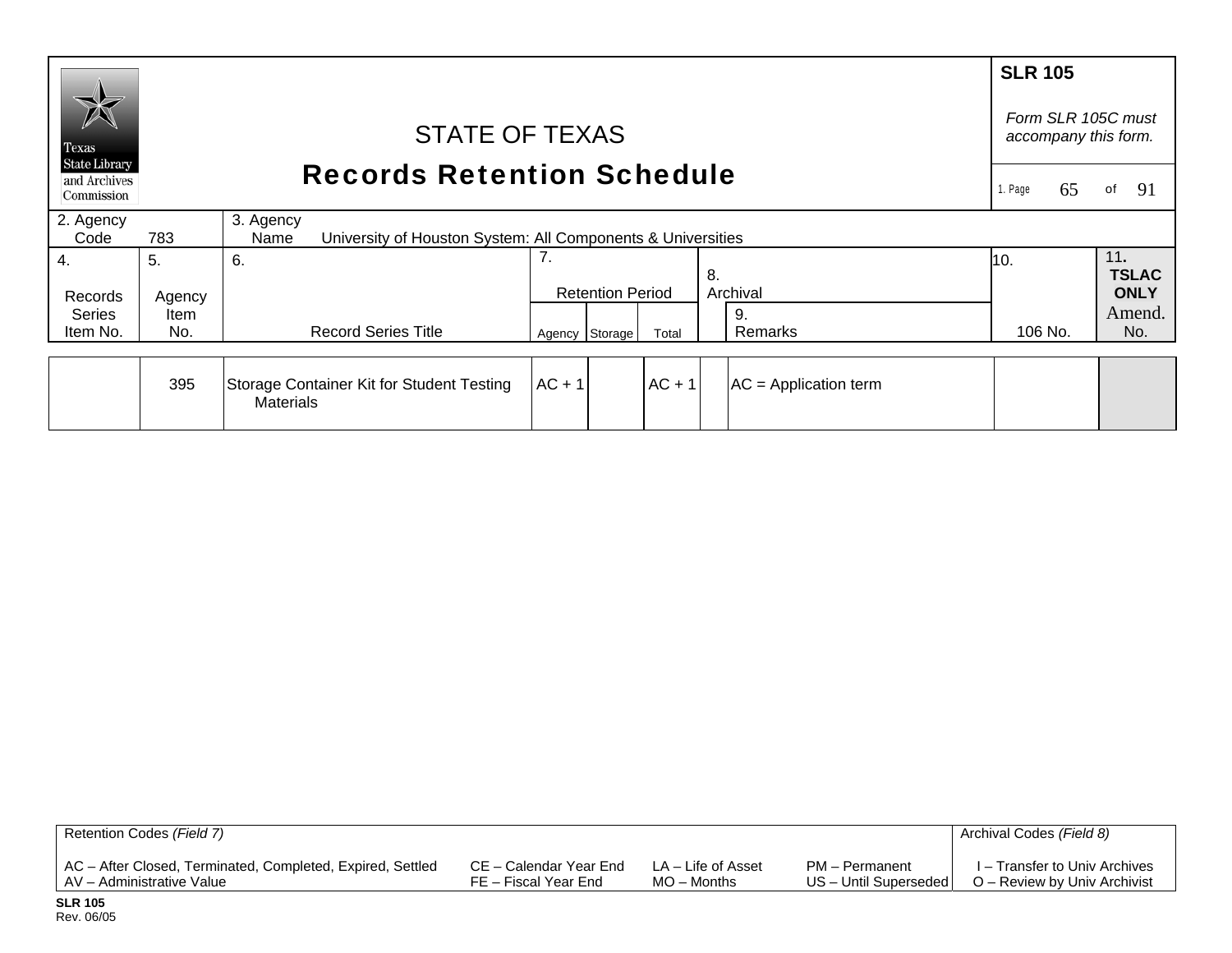## **SLR 105** *Form SLR 105C must* STATE OF TEXAS *accompany this form.*  Texas **State Library** Records Retention Schedule and Archives 1. Page 66 of 91 Commission 2. Agency 3. Agency  $Code$ 783 University of Houston System: All Components & Universities 7. 4. 11**.**  5. 6. 10. **TSLAC** 8. Records Agency Retention Period Archival **ONLY**  Series Amend. Item 9.

Category 6: Student Records

106 No.

Agency Storage Total Remarks 106 No. No.

Remarks

Section 6.2 – Admissions Records for Applicants Who Enter

| 202 | <b>Acceptance Letters</b>                                        | $AC + 5$  | $AC + 5$ | $AC = Gradient$ Graduation or last attendance |  |
|-----|------------------------------------------------------------------|-----------|----------|-----------------------------------------------|--|
| 203 | <b>Advanced Placement Records</b>                                | $AC + 5$  | $AC + 5$ | $AC = Gradient$ Graduation or last attendance |  |
| 204 | Applications for Admission or Readmission   AC + 5 <br>(Reentry) |           | $AC + 5$ | $AC = Gradient$ Graduation or last attendance |  |
| 205 | Correspondence, Relevant                                         | $AC + 5$  | $AC + 5$ | $AC = Gradient$ Graduation or last attendance |  |
| 206 | Entrance Examination Reports (ACT,<br>CEEB, SAT, etc)            | $AC + 5$  | $AC + 5$ | $AC = Gradient$ Graduation or last attendance |  |
| 207 | Letters of Recommendation                                        | <b>AC</b> | AC       | $AC = Date of admission$                      |  |

| Retention Codes (Field 7)                                  |                        |                    |                         | Archival Codes (Field 8)      |
|------------------------------------------------------------|------------------------|--------------------|-------------------------|-------------------------------|
| AC - After Closed, Terminated, Completed, Expired, Settled | CE – Calendar Year End | LA – Life of Asset | PM – Permanent          | I – Transfer to Univ Archives |
| AV – Administrative Value                                  | FE – Fiscal Year End   | $MO -$ Months      | US - Until Superseded I | O – Review by Univ Archivist  |

**SLR 105** Rev. 06/05

Item No.

No.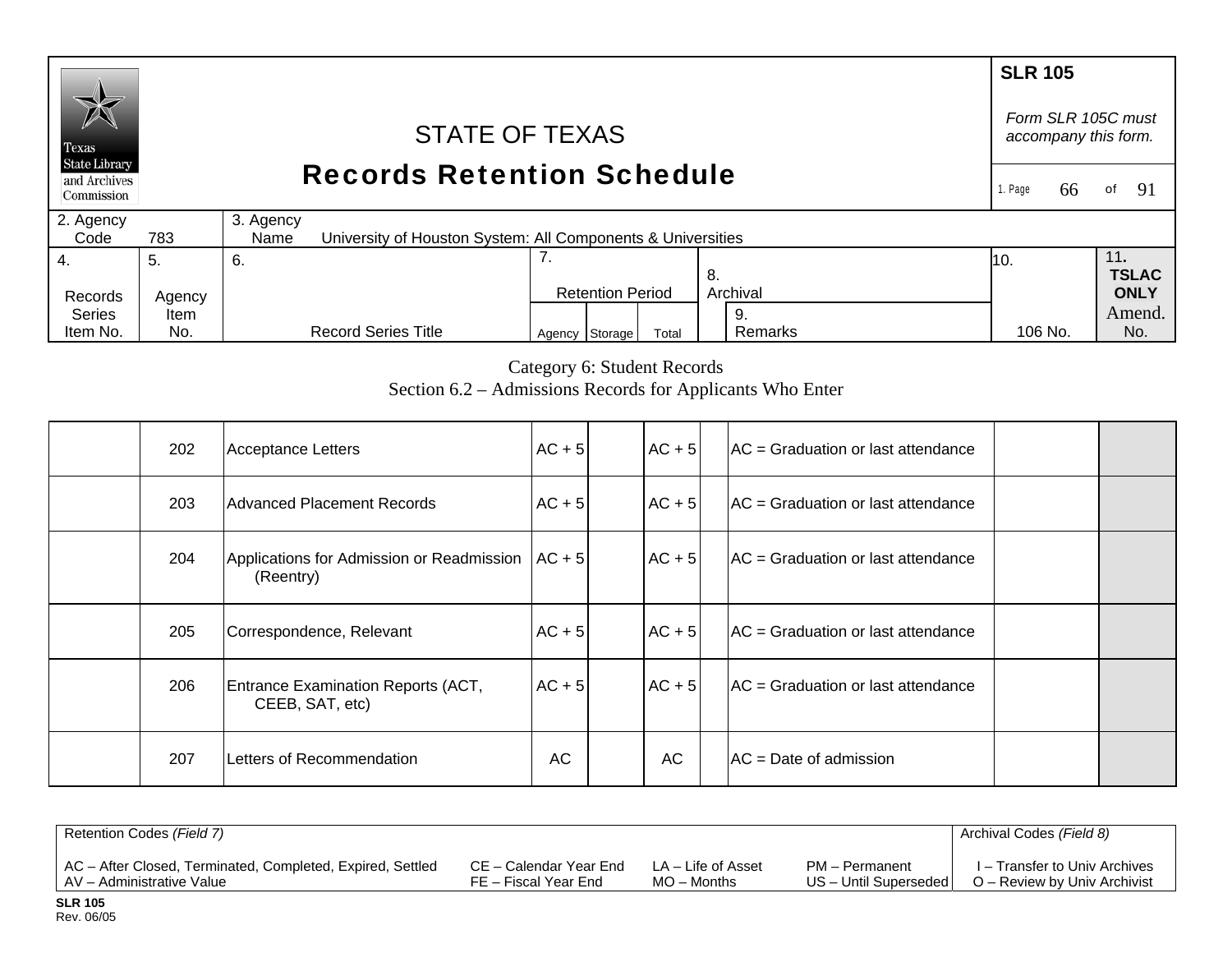| Fexas<br><b>State Library</b> |             | <b>SLR 105</b><br>Form SLR 105C must<br>accompany this form.                              |                |                         |           |  |                                    |                     |               |  |
|-------------------------------|-------------|-------------------------------------------------------------------------------------------|----------------|-------------------------|-----------|--|------------------------------------|---------------------|---------------|--|
| and Archives<br>Commission    |             | <b>Records Retention Schedule</b>                                                         |                |                         |           |  |                                    | 1. Page<br>67       | 91<br>of      |  |
| 2. Agency<br>Code             | 783         | 3. Agency<br>University of Houston System: All Components & Universities<br>Name          |                |                         |           |  |                                    |                     |               |  |
| $\overline{4}$ .              | 5.          | 6.                                                                                        | 7.<br>8.       |                         |           |  | 10.                                | 11.<br><b>TSLAC</b> |               |  |
| Records                       | Agency      |                                                                                           |                | <b>Retention Period</b> |           |  | Archival                           |                     | <b>ONLY</b>   |  |
| Series<br>Item No.            | Item<br>No. | <b>Record Series Title</b>                                                                | Agency Storage |                         | Total     |  | 9.<br><b>Remarks</b>               | 106 No.             | Amend.<br>No. |  |
|                               |             |                                                                                           |                |                         |           |  |                                    |                     |               |  |
|                               | 208         | <b>Placement Scores</b>                                                                   | $AC + 5$       |                         | $AC + 5$  |  | AC = Graduation or last attendance |                     |               |  |
|                               | 209         | <b>Recruitment Materials</b>                                                              | <b>AC</b>      |                         | <b>AC</b> |  | AC = Date of enrollment            |                     |               |  |
|                               | 210         | <b>Residency Classification Forms</b>                                                     | $AC + 5$       |                         | $AC + 5$  |  | AC = Graduation or last attendance |                     |               |  |
|                               | 211         | Student Waivers for Rights of Access To<br>See Letters of Recommendation for<br>Admission | <b>AC</b>      |                         | AC        |  | AC = Date of termination           |                     |               |  |
|                               | 407         | Student Waivers for Rights of Access To<br>See Letters of Recommendation for<br>Admission | <b>AC</b>      |                         | <b>AC</b> |  | AC = Date of termination           |                     |               |  |
|                               | 213         | <b>Test Scores</b>                                                                        | $AC + 5$       |                         | $AC + 5$  |  | AC = Graduation or last attendance |                     |               |  |

| Retention Codes (Field 7)                                  |                        |                    |                       | Archival Codes (Field 8)      |
|------------------------------------------------------------|------------------------|--------------------|-----------------------|-------------------------------|
| AC - After Closed, Terminated, Completed, Expired, Settled | CE – Calendar Year End | LA – Life of Asset | PM - Permanent        | I – Transfer to Univ Archives |
| AV – Administrative Value                                  | FE – Fiscal Year End   | $MO -$ Months      | US - Until Superseded | O – Review by Univ Archivist  |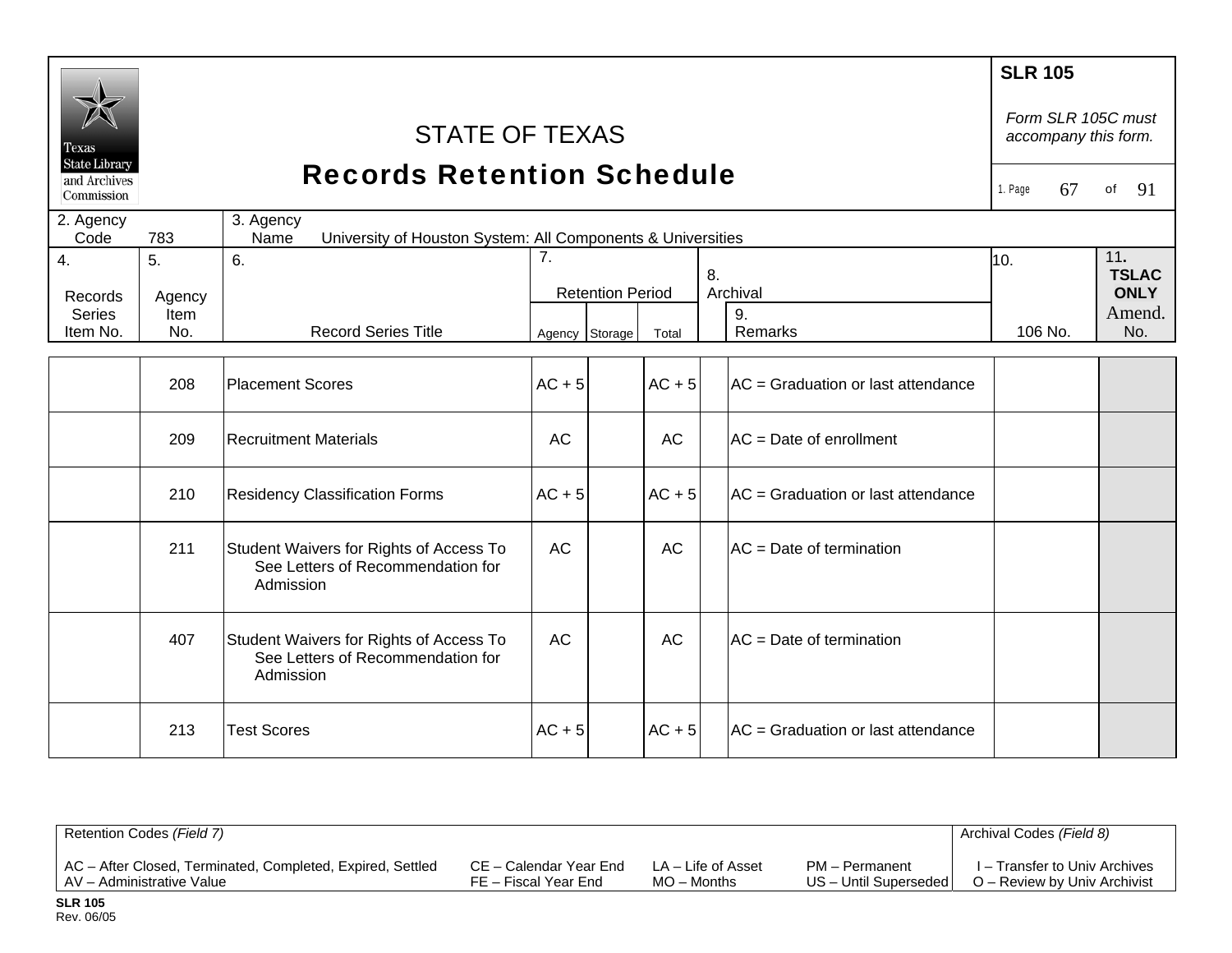|                            |                                               |                                                                                  |                |                         |          |    |                                     | <b>SLR 105</b> |    |                                            |
|----------------------------|-----------------------------------------------|----------------------------------------------------------------------------------|----------------|-------------------------|----------|----|-------------------------------------|----------------|----|--------------------------------------------|
| Texas                      | <b>STATE OF TEXAS</b><br><b>State Library</b> |                                                                                  |                |                         |          |    |                                     |                |    | Form SLR 105C must<br>accompany this form. |
| and Archives<br>Commission | <b>Records Retention Schedule</b>             |                                                                                  |                |                         |          |    |                                     | 1. Page        | 68 | 91<br>оf                                   |
| 2. Agency<br>Code          | 783                                           | 3. Agency<br>University of Houston System: All Components & Universities<br>Name |                |                         |          |    |                                     |                |    |                                            |
| 4.                         | 5.                                            | 6.                                                                               | 7.             |                         |          | 8. |                                     | 10.            |    | 11.<br><b>TSLAC</b>                        |
| Records                    | Agency                                        |                                                                                  |                | <b>Retention Period</b> |          |    | Archival                            |                |    | <b>ONLY</b>                                |
| <b>Series</b><br>Item No.  | Item<br>No.                                   | <b>Record Series Title</b>                                                       | Agency Storage |                         | Total    |    | 9.<br>Remarks                       | 106 No.        |    | Amend.<br>No.                              |
|                            |                                               |                                                                                  |                |                         |          |    |                                     |                |    |                                            |
|                            | 214                                           | <b>Transcripts-Other Colleges</b>                                                | $AC + 5$       |                         | $AC + 5$ |    | IAC = Graduation or last attendance |                |    |                                            |
|                            | 215                                           | <b>Transcripts-High School</b>                                                   | $AC + 5$       |                         | $AC + 5$ |    | AC = Graduation or last attendance  |                |    |                                            |
|                            | 216                                           | <b>Medical Records</b>                                                           | $AC + 5$       |                         | $AC + 5$ |    | IAC = Graduation or last attendance |                |    |                                            |
|                            | 404                                           | Extension of "I" Grades From Instructor                                          | AC             |                         | AC       |    | AC = Graduation or last attendance  |                |    |                                            |

| Retention Codes (Field 7)                                  |                        |                    |                         | Archival Codes (Field 8)      |
|------------------------------------------------------------|------------------------|--------------------|-------------------------|-------------------------------|
| AC - After Closed, Terminated, Completed, Expired, Settled | CE – Calendar Year End | LA – Life of Asset | PM – Permanent          | I – Transfer to Univ Archives |
| AV – Administrative Value                                  | FE – Fiscal Year End   | $MO -$ Months      | US - Until Superseded I | O – Review by Univ Archivist  |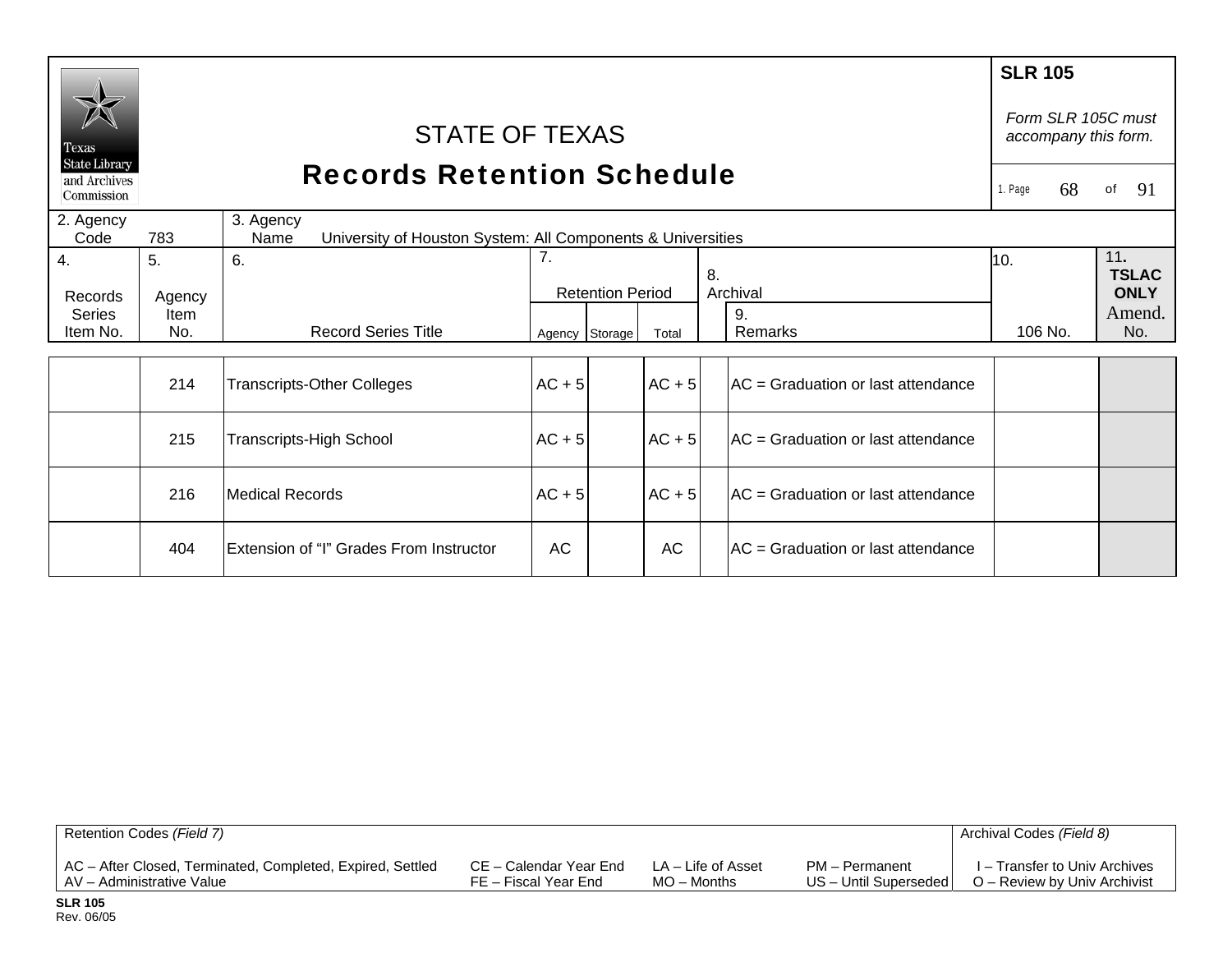## **SLR 105**  *Form SLR 105C must* STATE OF TEXAS *accompany this form.*  Texas **State Library** Records Retention Schedule and Archives 1. Page 69 of 91 Commission 2. Agency 3. Agency  $Code$ 783 University of Houston System: All Components & Universities 4. 7. 11**.**  5. 6. 10. **TSLAC** 8. Records Agency Retention Period Archival **ONLY**  Series Amend. Item 9.

Category 6: Student Records Section 6.3 – Registration and Student Records 106 No.

Agency Storage Total Remarks 106 No. No.

Remarks

| 217 | Academic Action Authorizations (Dismissal, AC + 5<br>etc.)                             |           | $AC + 5$  | $AC = Gradient$ Graduation or last attendance |  |
|-----|----------------------------------------------------------------------------------------|-----------|-----------|-----------------------------------------------|--|
| 218 | Academic Records (including narrative<br>evaluations, competency assessments,<br>etc.) | <b>PM</b> | <b>PM</b> |                                               |  |
| 219 | Advanced Placement Records                                                             | $AC + 5$  | $AC + 5$  | $AC = Gradient$ Graduation or last attendance |  |
| 220 | Application for Graduation                                                             | $AC + 1$  | $AC + 1$  | $AC = Gradient$ Graduation or last attendance |  |
| 413 | Appeals, Student                                                                       | $AC + 5$  | $AC + 5$  | $AC = Gradient$ Graduation or last attendance |  |

| Retention Codes (Field 7)                                  |                        |                    |                         | Archival Codes (Field 8)      |
|------------------------------------------------------------|------------------------|--------------------|-------------------------|-------------------------------|
| AC - After Closed, Terminated, Completed, Expired, Settled | CE – Calendar Year End | LA – Life of Asset | PM - Permanent          | I – Transfer to Univ Archives |
| AV - Administrative Value                                  | FE – Fiscal Year End   | $MO -$ Months      | US - Until Superseded I | O – Review by Univ Archivist  |

Item No.

No.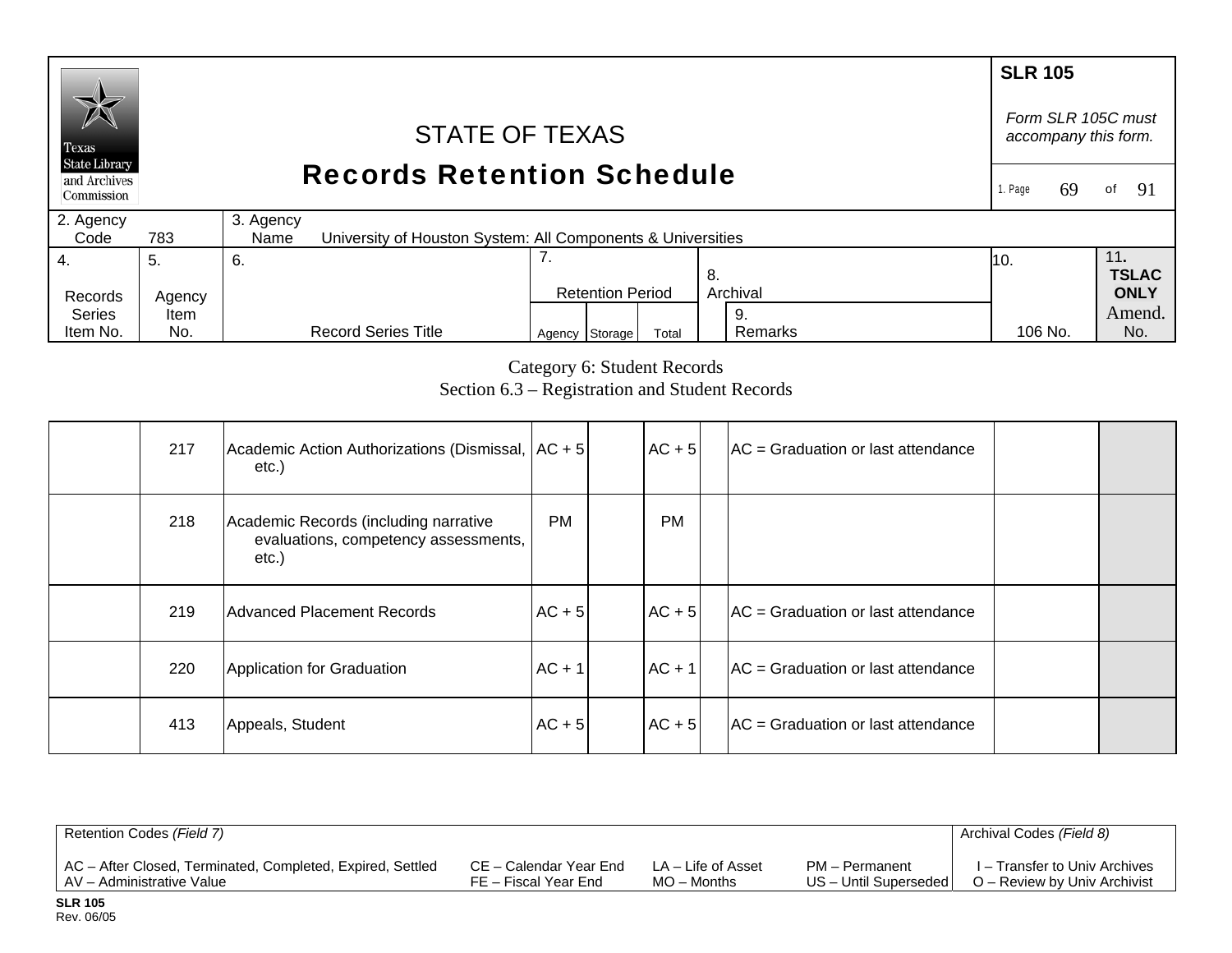| Texas<br><b>State Library</b><br>and Archives<br>Commission |                      | <b>STATE OF TEXAS</b><br><b>Records Retention Schedule</b>                       |                |                                                 |           |                                    | <b>SLR 105</b><br>Form SLR 105C must<br>accompany this form.<br>70<br>1. Page<br>91<br>of |     |
|-------------------------------------------------------------|----------------------|----------------------------------------------------------------------------------|----------------|-------------------------------------------------|-----------|------------------------------------|-------------------------------------------------------------------------------------------|-----|
| 2. Agency<br>Code                                           | 783                  | 3. Agency<br>Name<br>University of Houston System: All Components & Universities |                |                                                 |           |                                    |                                                                                           |     |
| 4.<br>Records<br><b>Series</b>                              | 5.<br>Agency<br>Item | 6.                                                                               | 7.             | 8.<br>Archival<br><b>Retention Period</b><br>9. |           | 10.                                | 11.<br><b>TSLAC</b><br><b>ONLY</b><br>Amend.                                              |     |
| Item No.                                                    | No.                  | <b>Record Series Title</b>                                                       | Agency Storage |                                                 | Total     | Remarks                            | 106 No.                                                                                   | No. |
|                                                             | 221                  | Application for Admission or Readmission<br>(Reentry)                            | $AC + 5$       |                                                 | $AC + 5$  | AC = Graduation or last attendance |                                                                                           |     |
|                                                             | 222                  | Changes of Course (Add/Drop)                                                     | $AC + 1$       |                                                 | $AC + 1$  | $AC = Date$ submitted              |                                                                                           |     |
|                                                             | 223                  | Changes of Grade Forms (Update<br>Documents)                                     | <b>PM</b>      |                                                 | <b>PM</b> |                                    |                                                                                           |     |
|                                                             | 224                  | Class Lists (Original Grade Sheets)                                              | <b>PM</b>      |                                                 | <b>PM</b> |                                    |                                                                                           |     |
|                                                             | 225                  | Class Schedules (Students')                                                      | $AC + 1$       |                                                 | $AC + 1$  | AC = Graduation or last attendance |                                                                                           |     |
|                                                             | 226                  | <b>Credit By Examination Forms</b>                                               | $AC + 5$       |                                                 | $AC + 5$  | AC = Graduation or last attendance |                                                                                           |     |
|                                                             | 227                  | <b>Audit Authorizations</b>                                                      | $AC + 1$       |                                                 | $AC + 1$  | $AC = Date$ submitted              |                                                                                           |     |

| Retention Codes (Field 7)                                  |                        |                    |                       | Archival Codes (Field 8)      |
|------------------------------------------------------------|------------------------|--------------------|-----------------------|-------------------------------|
| AC - After Closed, Terminated, Completed, Expired, Settled | CE – Calendar Year End | LA – Life of Asset | PM - Permanent        | I – Transfer to Univ Archives |
| AV - Administrative Value                                  | FE – Fiscal Year End   | $MO -$ Months      | US - Until Superseded | O – Review by Univ Archivist  |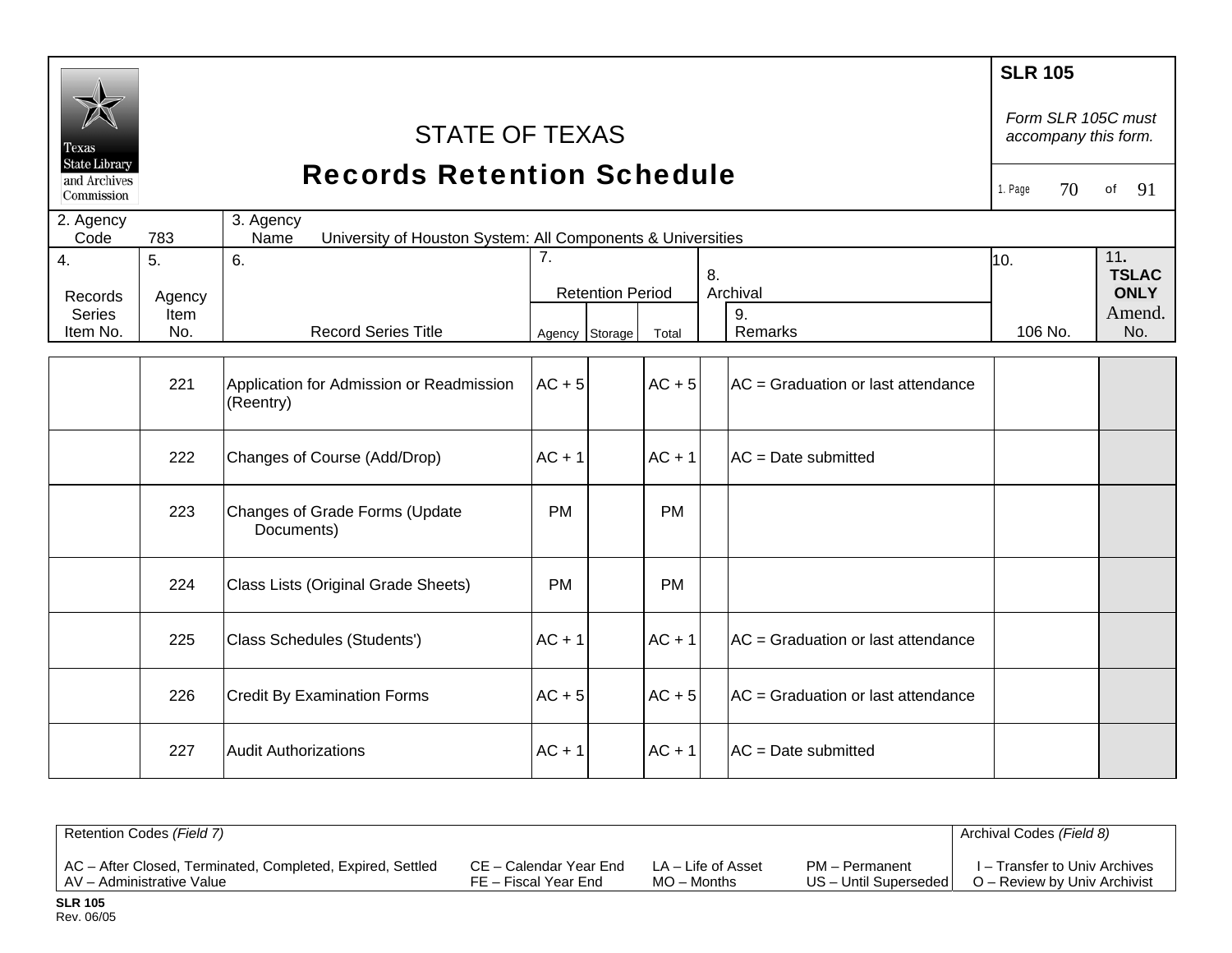|                               |                    |                                                                                  |                        |                         |           |                                    | <b>SLR 105</b>                             |               |
|-------------------------------|--------------------|----------------------------------------------------------------------------------|------------------------|-------------------------|-----------|------------------------------------|--------------------------------------------|---------------|
| Texas<br><b>State Library</b> |                    | <b>STATE OF TEXAS</b>                                                            |                        |                         |           |                                    | Form SLR 105C must<br>accompany this form. |               |
| and Archives<br>Commission    |                    | <b>Records Retention Schedule</b>                                                |                        |                         |           |                                    | 71<br>1. Page                              | 91<br>of      |
| 2. Agency<br>Code             | 783                | 3. Agency<br>University of Houston System: All Components & Universities<br>Name |                        |                         |           |                                    |                                            |               |
| 4.                            | 5 <sub>1</sub>     | 6.                                                                               | $\overline{7}$ .<br>8. |                         | 10.       | 11.<br><b>TSLAC</b>                |                                            |               |
| Records                       | Agency             |                                                                                  |                        | <b>Retention Period</b> |           | Archival                           |                                            | <b>ONLY</b>   |
| <b>Series</b><br>Item No.     | <b>Item</b><br>No. | <b>Record Series Title</b>                                                       | Agency Storage         |                         | Total     | 9.<br><b>Remarks</b>               | 106 No.                                    | Amend.<br>No. |
|                               |                    |                                                                                  |                        |                         |           |                                    |                                            |               |
|                               | 228                | Credit/No Credit Approvals                                                       | $AC + 1$               |                         | $AC + 1$  | $AC = Date$ submitted              |                                            |               |
|                               | 229                | Curriculum Change Authorizations                                                 | $AC + 5$               |                         | $AC + 5$  | AC = Graduation or last attendance |                                            |               |
|                               | 230                | Degree Audit Records                                                             | $AC + 5$               |                         | $AC + 5$  | AC = Graduation or last attendance |                                            |               |
|                               | 419                | Change of Major/Minor Forms                                                      | $AC + 5$               |                         | $AC + 5$  | AC = Graduation or last attendance |                                            |               |
|                               | 421                | Degree Plans                                                                     | $AC + 5$               |                         | $AC + 5$  | AC = Graduation or last attendance |                                            |               |
|                               | 231                | <b>Disciplinary Action Documents</b>                                             | <b>AC</b>              |                         | <b>AC</b> | AC = Graduation or last attendance |                                            |               |
|                               | 232                | <b>Fee Assessment Forms</b>                                                      | $AC + 5$               |                         | $AC + 5$  | AC = Graduation or last attendance |                                            |               |
|                               | 233                | Correspondence, Relevant                                                         | $AC + 5$               |                         | $AC + 5$  | AC = Graduation or last attendance |                                            |               |

| Retention Codes (Field 7)                                  |                        |                    |                       | Archival Codes (Field 8)      |
|------------------------------------------------------------|------------------------|--------------------|-----------------------|-------------------------------|
| AC - After Closed, Terminated, Completed, Expired, Settled | CE – Calendar Year End | LA – Life of Asset | PM - Permanent        | I – Transfer to Univ Archives |
| AV - Administrative Value                                  | FE – Fiscal Year End   | MO – Months        | US - Until Superseded | O – Review by Univ Archivist  |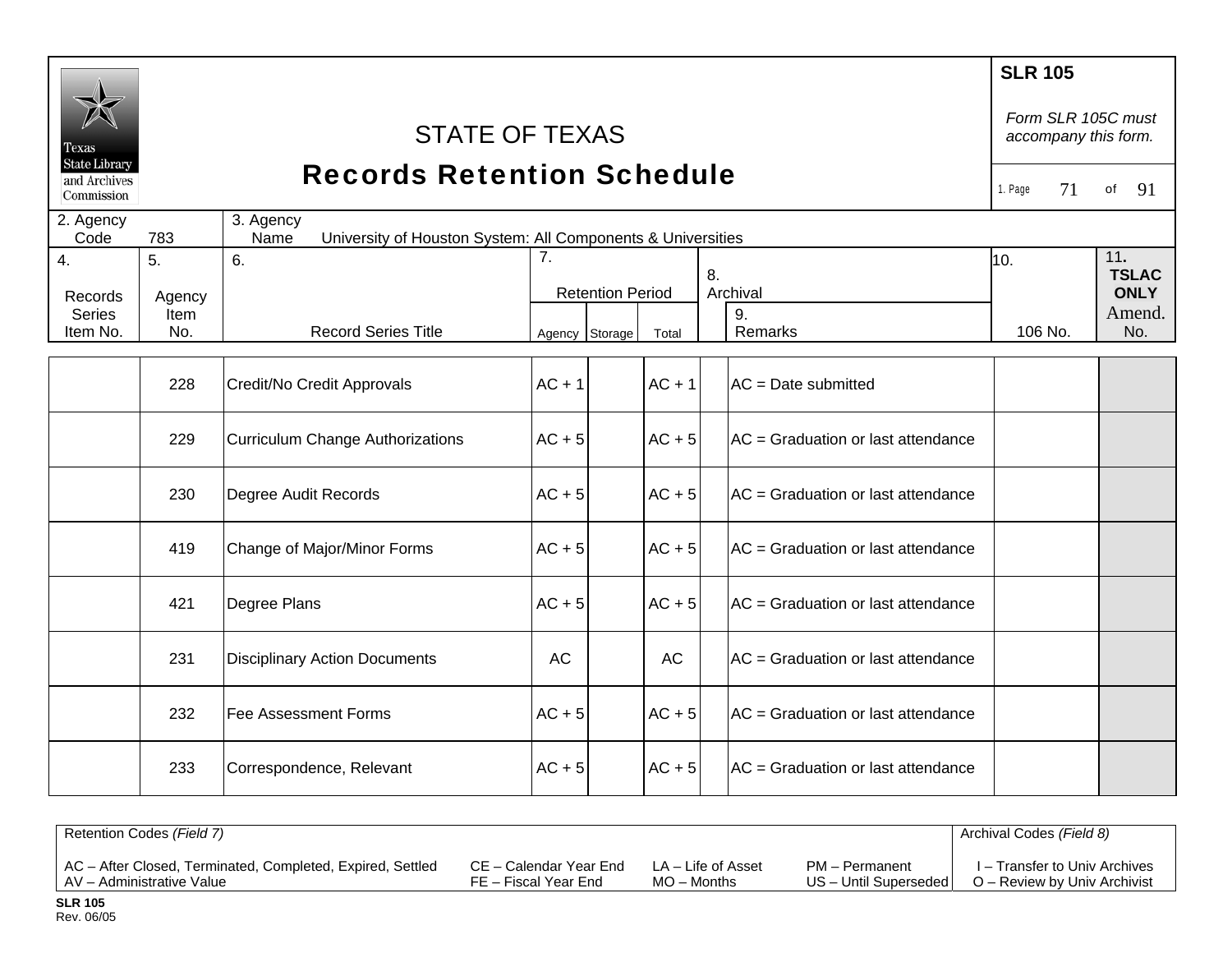| Texas<br><b>State Library</b><br>and Archives |              | <b>STATE OF TEXAS</b><br><b>Records Retention Schedule</b>                       |           |                                           |           |                                                                       | <b>SLR 105</b><br>Form SLR 105C must<br>accompany this form. |               |
|-----------------------------------------------|--------------|----------------------------------------------------------------------------------|-----------|-------------------------------------------|-----------|-----------------------------------------------------------------------|--------------------------------------------------------------|---------------|
| Commission                                    |              |                                                                                  |           |                                           |           |                                                                       | 72<br>1. Page                                                | 91<br>of      |
| 2. Agency<br>Code                             | 783          | 3. Agency<br>University of Houston System: All Components & Universities<br>Name |           |                                           |           |                                                                       |                                                              |               |
| 4.<br>Records                                 | 5.<br>Agency | 6.                                                                               | 7.        | 8.<br>Archival<br><b>Retention Period</b> |           | 10.                                                                   | 11.<br><b>TSLAC</b><br><b>ONLY</b>                           |               |
| <b>Series</b><br>Item No.                     | Item<br>No.  | <b>Record Series Title</b>                                                       |           | Agency Storage                            | Total     | 9.<br>Remarks                                                         | 106 No.                                                      | Amend.<br>No. |
|                                               | 234          | Family Educational Rights and Privacy Act<br>Documents                           | <b>AC</b> |                                           | <b>AC</b> | $AC =$ Expiration of related record                                   |                                                              |               |
|                                               | 236          | Foreign Student Forms (I-20, F1 and J1<br>visa files, etc.)                      | $AC + 5$  |                                           | $AC + 5$  | AC = Graduation or last attendance                                    |                                                              |               |
|                                               | 237          | Grade Reports (Registrar's Copies)                                               | $AC + 1$  |                                           | $AC + 1$  | $AC = Date$ distributed                                               |                                                              |               |
|                                               | 452          | Grade Books (Instructor's Copy)                                                  | $AC + 1$  |                                           | $AC + 1$  | $AC =$ Entry of grade into Registrar's<br>academic achievement record |                                                              |               |
|                                               | 417          | Incomplete to Failing Grade, Pending Files                                       | <b>AC</b> |                                           | <b>AC</b> | $AC =$ Expiration of related record                                   |                                                              |               |
|                                               | 238          | <b>Graduation Lists</b>                                                          | AV        |                                           | AV        | University retains copy permanently<br>in university archives         |                                                              |               |

| Retention Codes (Field 7)                                  |                        |                    |                         | Archival Codes (Field 8)      |
|------------------------------------------------------------|------------------------|--------------------|-------------------------|-------------------------------|
| AC – After Closed, Terminated, Completed, Expired, Settled | CE – Calendar Year End | LA – Life of Asset | PM - Permanent          | I – Transfer to Univ Archives |
| AV – Administrative Value                                  | FE – Fiscal Year End   | $MO -$ Months      | US - Until Superseded I | O – Review by Univ Archivist  |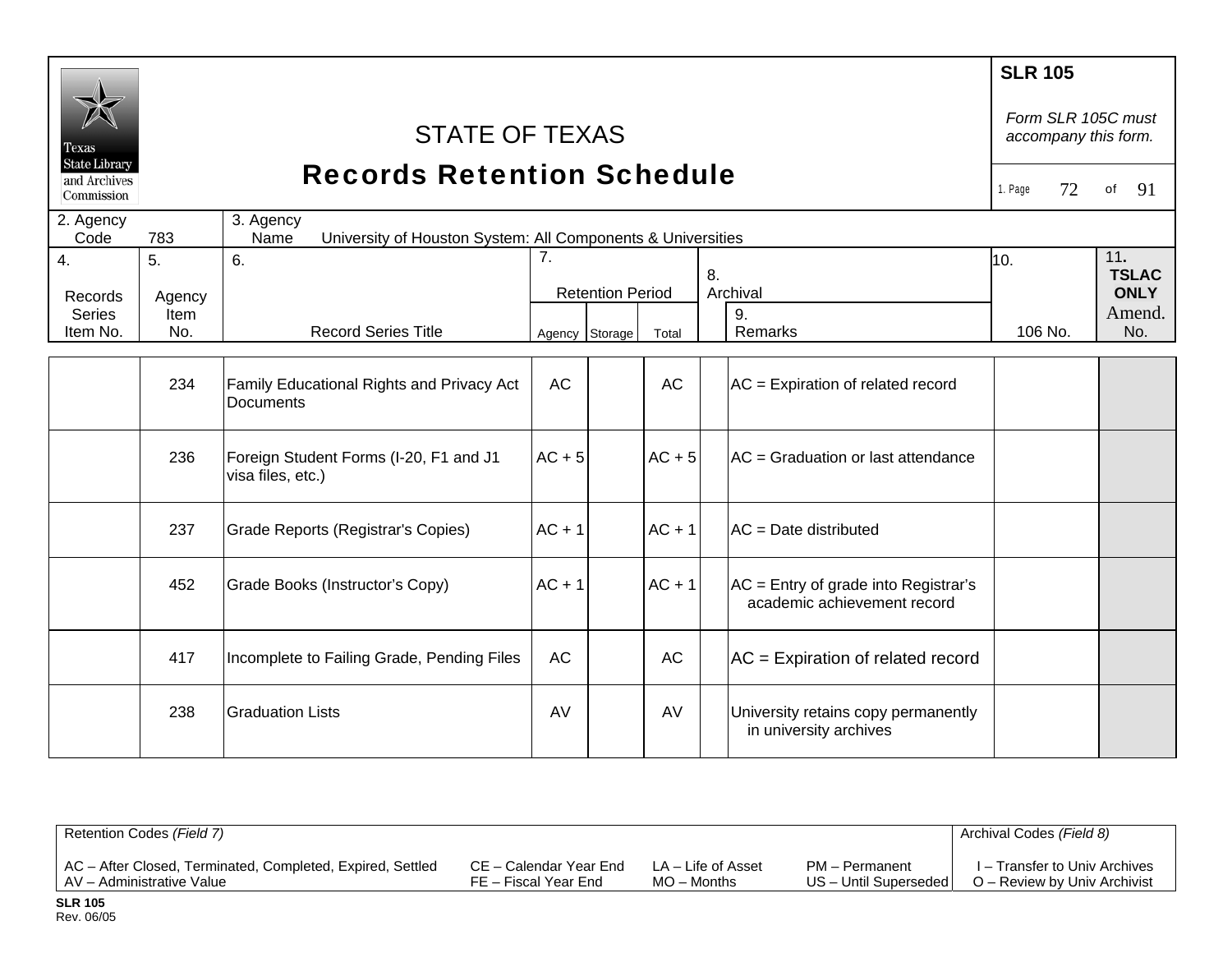|                                                    |                |                                                                                  |                |                         |          |     |                                                          | <b>SLR 105</b>                             |                             |
|----------------------------------------------------|----------------|----------------------------------------------------------------------------------|----------------|-------------------------|----------|-----|----------------------------------------------------------|--------------------------------------------|-----------------------------|
| l'exas                                             |                | <b>STATE OF TEXAS</b>                                                            |                |                         |          |     |                                                          | Form SLR 105C must<br>accompany this form. |                             |
| <b>State Library</b><br>and Archives<br>Commission |                | <b>Records Retention Schedule</b>                                                |                |                         |          |     |                                                          | 73<br>1. Page                              | 91<br>of                    |
| 2. Agency<br>Code                                  | 783            | 3. Agency<br>Name<br>University of Houston System: All Components & Universities |                |                         |          |     |                                                          |                                            |                             |
| $\overline{4}$ .                                   | 5 <sub>1</sub> | 6.                                                                               | 7.             |                         | 10.      | 11. |                                                          |                                            |                             |
| Records                                            | Agency         |                                                                                  |                | <b>Retention Period</b> |          | 8.  | Archival                                                 |                                            | <b>TSLAC</b><br><b>ONLY</b> |
| <b>Series</b><br>Item No.                          | Item<br>No.    | <b>Record Series Title</b>                                                       |                |                         |          |     | 9.<br>Remarks                                            | 106 No.                                    | Amend.<br>No.               |
|                                                    |                |                                                                                  | Agency Storage |                         | Total    |     |                                                          |                                            |                             |
|                                                    | 239            | <b>Graduation Authorizations</b>                                                 | $AC + 5$       |                         | $AC + 5$ |     | $AC = Gradient$ Graduation or date of last<br>attendance |                                            |                             |
|                                                    | 240            | Hold or Encumbrance Authorizations                                               | <b>AC</b>      |                         | AC       |     | AC = Graduation or date of last<br>attendance            |                                            |                             |
|                                                    | 241            | <b>Medical Records</b>                                                           | $AC + 1$       |                         | $AC + 1$ |     | AC = Graduation or date of last<br>attendance            |                                            |                             |
|                                                    | 425            | <b>Medical Records Pertaining To Appeals</b>                                     | $AC + 5$       |                         | $AC + 5$ |     | AC = Graduation or date of last<br>attendance            |                                            |                             |
|                                                    | 374            | Student Health Center Charge Slips                                               | $AC + 7$       |                         | $AC + 7$ |     | $AC = Gradient$ Graduation or date of last<br>attendance |                                            |                             |
|                                                    | 242            | Name Change Authorizations                                                       | $AC + 5$       |                         | $AC + 5$ |     | $AC = Gradient$ Graduation or date of last<br>attendance |                                            |                             |
|                                                    |                |                                                                                  |                |                         |          |     |                                                          |                                            |                             |

| Retention Codes (Field 7)                                  |                        |                    |                       | Archival Codes (Field 8)      |
|------------------------------------------------------------|------------------------|--------------------|-----------------------|-------------------------------|
| AC – After Closed, Terminated, Completed, Expired, Settled | CE – Calendar Year End | LA – Life of Asset | PM - Permanent        | I – Transfer to Univ Archives |
| AV – Administrative Value                                  | FE – Fiscal Year End   | $MO -$ Months      | US - Until Superseded | O – Review by Univ Archivist  |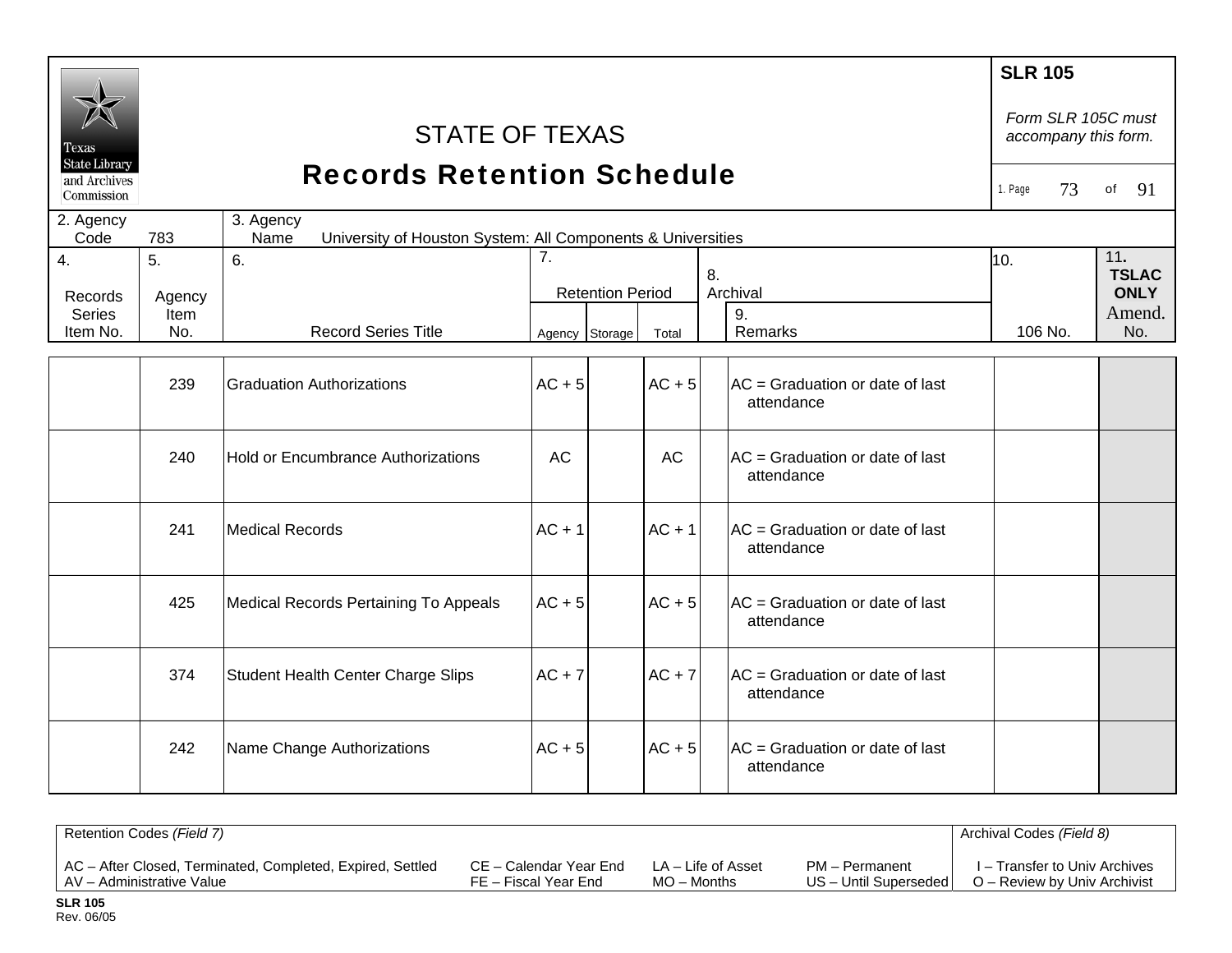| Texas                      | <b>STATE OF TEXAS</b><br><b>State Library</b><br><b>Records Retention Schedule</b> |                                                                                  |                |                         |                |    |                                                          |         |         | Form SLR 105C must<br>accompany this form. |
|----------------------------|------------------------------------------------------------------------------------|----------------------------------------------------------------------------------|----------------|-------------------------|----------------|----|----------------------------------------------------------|---------|---------|--------------------------------------------|
| and Archives<br>Commission |                                                                                    |                                                                                  |                |                         |                |    |                                                          | 1. Page | 74      | 91<br>of                                   |
| 2. Agency<br>Code          | 783                                                                                | 3. Agency<br>University of Houston System: All Components & Universities<br>Name |                |                         |                |    |                                                          |         |         |                                            |
| $\overline{4}$ .           | 5.                                                                                 | 6.                                                                               | 7.             |                         |                | 8. |                                                          | 10.     |         | 11.<br><b>TSLAC</b>                        |
| Records                    | Agency                                                                             |                                                                                  |                | <b>Retention Period</b> |                |    | Archival                                                 |         |         | <b>ONLY</b>                                |
| <b>Series</b><br>Item No.  | Item<br>No.                                                                        | <b>Record Series Title</b>                                                       |                | Agency Storage          | Total          |    | 9.<br>Remarks                                            |         | 106 No. | Amend.<br>No.                              |
|                            |                                                                                    |                                                                                  |                |                         |                |    |                                                          |         |         |                                            |
|                            | 426                                                                                | Name Change Authorizations                                                       | $AC + 5$       |                         | $AC + 5$       |    | AC = Graduation or date of last<br>attendance            |         |         |                                            |
|                            | 243                                                                                | Pass/Fail Requests                                                               | $AC + 1$       |                         | $AC + 1$       |    | $AC = Date$ submitted                                    |         |         |                                            |
|                            | 244                                                                                | <b>Personal Data Information Forms</b>                                           | $AC + 1$       |                         | $AC + 1$       |    | $AC = Gradient$ Graduation or date of last<br>attendance |         |         |                                            |
|                            | 245                                                                                | <b>Registration Forms</b>                                                        | $AC + 1$       |                         | $AC + 1$       |    | AC = Date submitted                                      |         |         |                                            |
|                            | 246                                                                                | <b>Transcript Requests (Student)</b>                                             | $\overline{2}$ |                         | $\overline{2}$ |    |                                                          |         |         |                                            |
|                            | 247                                                                                | <b>Transfer Credit Evaluations</b>                                               | $AC + 5$       |                         | $AC + 5$       |    | $AC = Gradient$ Graduation or date of last<br>attendance |         |         |                                            |

| Retention Codes (Field 7)                                  |                        |                    |                         | Archival Codes (Field 8)      |
|------------------------------------------------------------|------------------------|--------------------|-------------------------|-------------------------------|
| AC – After Closed, Terminated, Completed, Expired, Settled | CE – Calendar Year End | LA – Life of Asset | PM - Permanent          | I – Transfer to Univ Archives |
| AV - Administrative Value                                  | FE – Fiscal Year End   | MO – Months        | US - Until Superseded I | O – Review by Univ Archivist  |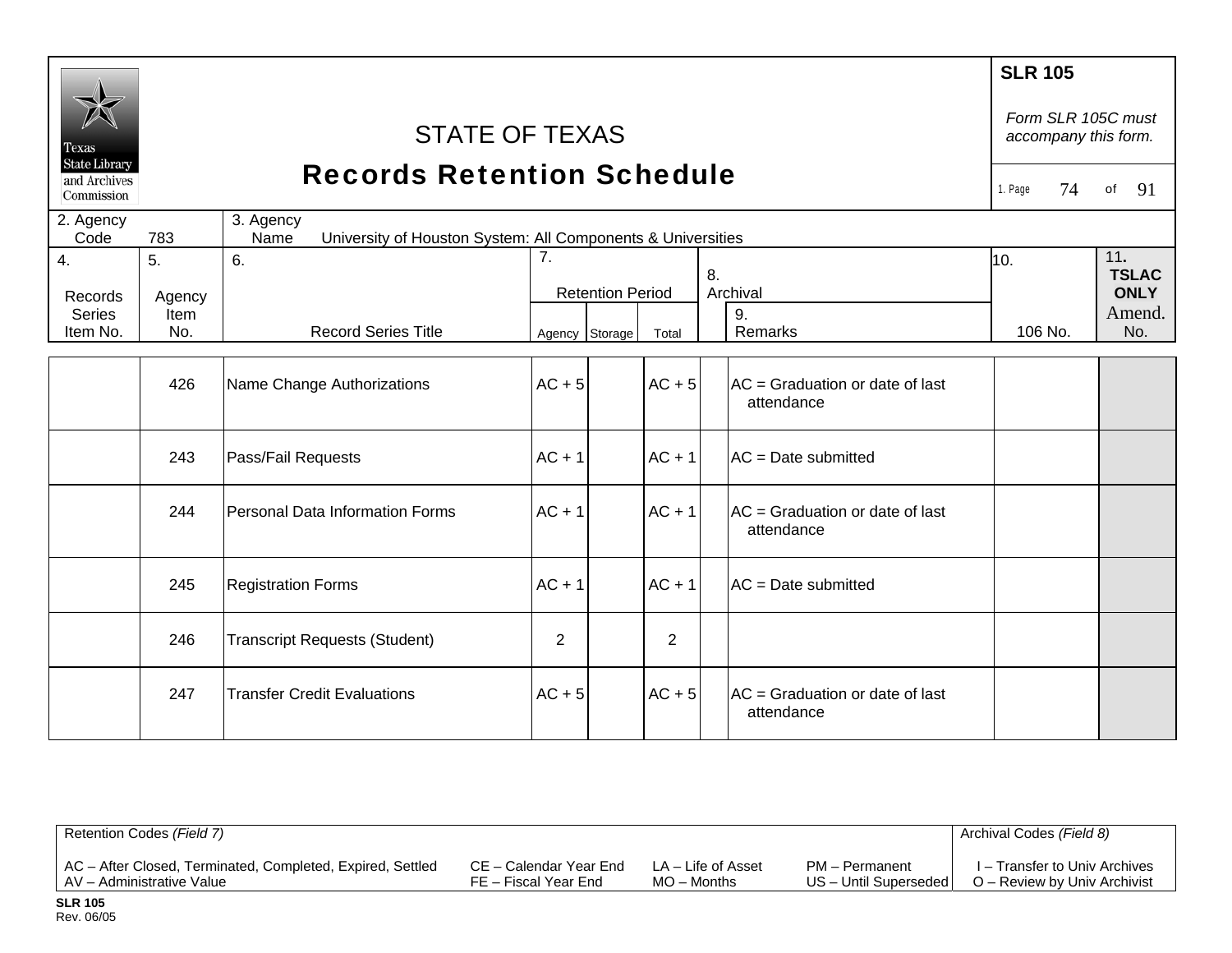|                                                    |        |                                                                                  |          |                         |          |    |                                                          | <b>SLR 105</b>                             |                     |
|----------------------------------------------------|--------|----------------------------------------------------------------------------------|----------|-------------------------|----------|----|----------------------------------------------------------|--------------------------------------------|---------------------|
| Texas                                              |        | <b>STATE OF TEXAS</b>                                                            |          |                         |          |    |                                                          | Form SLR 105C must<br>accompany this form. |                     |
| <b>State Library</b><br>and Archives<br>Commission |        | <b>Records Retention Schedule</b>                                                |          |                         |          |    |                                                          | 1. Page<br>75                              | 91<br>of            |
| 2. Agency<br>Code                                  | 783    | 3. Agency<br>Name<br>University of Houston System: All Components & Universities |          |                         |          |    |                                                          |                                            |                     |
| $\overline{4}$ .                                   | 5.     | 6.                                                                               | 7.       |                         |          | 8. |                                                          | 10.                                        | 11.<br><b>TSLAC</b> |
| Records                                            | Agency |                                                                                  |          | <b>Retention Period</b> |          |    | Archival                                                 |                                            | <b>ONLY</b>         |
| <b>Series</b>                                      | Item   |                                                                                  |          |                         |          |    | 9.                                                       |                                            | Amend.              |
| Item No.                                           | No.    | <b>Record Series Title</b>                                                       |          | Agency Storage          | Total    |    | Remarks                                                  | 106 No.                                    | No.                 |
|                                                    |        |                                                                                  |          |                         |          |    |                                                          |                                            |                     |
|                                                    | 248    | <b>Tuition and Fee Charges</b>                                                   | $AC + 5$ |                         | $AC + 5$ |    | $AC = Gradient$ Graduation or date of last<br>attendance |                                            |                     |
|                                                    | 249    | <b>Withdrawal Authorizations</b>                                                 | $AC + 2$ |                         | $AC + 2$ |    | $AC = Gradient$ Graduation or date of last<br>attendance |                                            |                     |
|                                                    | 427    | Withdrawal, Instructor Drop                                                      | $AC + 1$ |                         | $AC + 1$ |    | $AC = Gradient$ Graduation or date of last<br>attendance |                                            |                     |
|                                                    | 373    | <b>Fee Reduction Waivers</b><br>Optometry                                        | $AC + 1$ |                         | $AC + 1$ |    | $AC = Gradient$ Graduation or date of last<br>attendance |                                            |                     |
|                                                    | 386    | All Other Types                                                                  | $AC + 1$ |                         | $AC + 1$ |    | $AC = Gradient$ Graduation or date of last<br>attendance |                                            |                     |

| Retention Codes (Field 7)                                  |                        |                    |                       | Archival Codes (Field 8)      |
|------------------------------------------------------------|------------------------|--------------------|-----------------------|-------------------------------|
| AC - After Closed, Terminated, Completed, Expired, Settled | CE – Calendar Year End | LA – Life of Asset | PM - Permanent        | I – Transfer to Univ Archives |
| AV – Administrative Value                                  | FE – Fiscal Year End   | $MO -$ Months      | US - Until Superseded | O – Review by Univ Archivist  |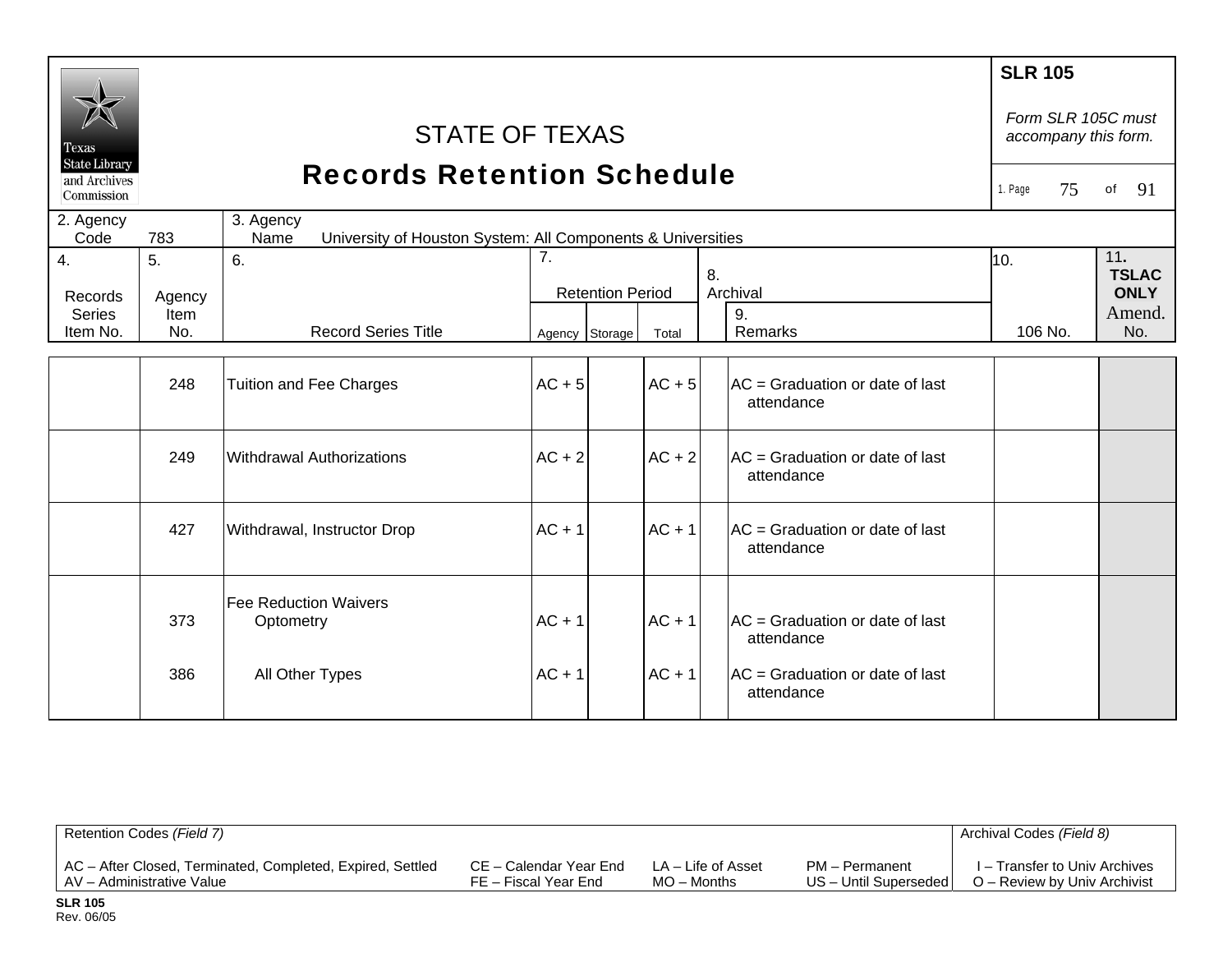### **SLR 105**  *Form SLR 105C must* STATE OF TEXAS *accompany this form.*  Texas **State Library** Records Retention Schedule and Archives 1. Page 76of 91 Commission 2. Agency 3. Agency  $Code$ 783 University of Houston System: All Components & Universities 4. 7. 11**.**  5. 6. 10. **TSLAC** 8. Records Agency Retention Period Archival **ONLY**  Series Amend. Item 9.

Category 6: Student Records Section 6.4 – Certification Records 106 No.

Agency Storage Total Remarks 106 No. No.

Remarks

| 250 | <b>Enrollment Verifications</b>               | $AC + 5$   | $AC + 5$ | $AC = Date verified$                                     |  |
|-----|-----------------------------------------------|------------|----------|----------------------------------------------------------|--|
| 251 | <b>Financial Aid Assistance Records</b>       | $AC + 3$   | $AC + 3$ | $AC = Gradient$ Graduation or date of last<br>attendance |  |
| 252 | Social Security Certifications                | $AC + 1$   | $AC + 1$ | $AC = Date certified$                                    |  |
| 253 | <b>Teacher Certifications</b>                 | $ AC + 1 $ | $AC + 1$ | $AC = Date certified$                                    |  |
| 254 | <b>Veterans Administration Certifications</b> | $AC + 3$   | $AC + 3$ | $AC = Gradient$ Graduation or date of last<br>attendance |  |

| Retention Codes (Field 7)                                  |                        |                    |                         | Archival Codes (Field 8)      |
|------------------------------------------------------------|------------------------|--------------------|-------------------------|-------------------------------|
| AC - After Closed, Terminated, Completed, Expired, Settled | CE – Calendar Year End | LA – Life of Asset | PM - Permanent          | I – Transfer to Univ Archives |
| AV – Administrative Value                                  | FE – Fiscal Year End   | $MO -$ Months      | US - Until Superseded I | O – Review by Univ Archivist  |

Item No.

No.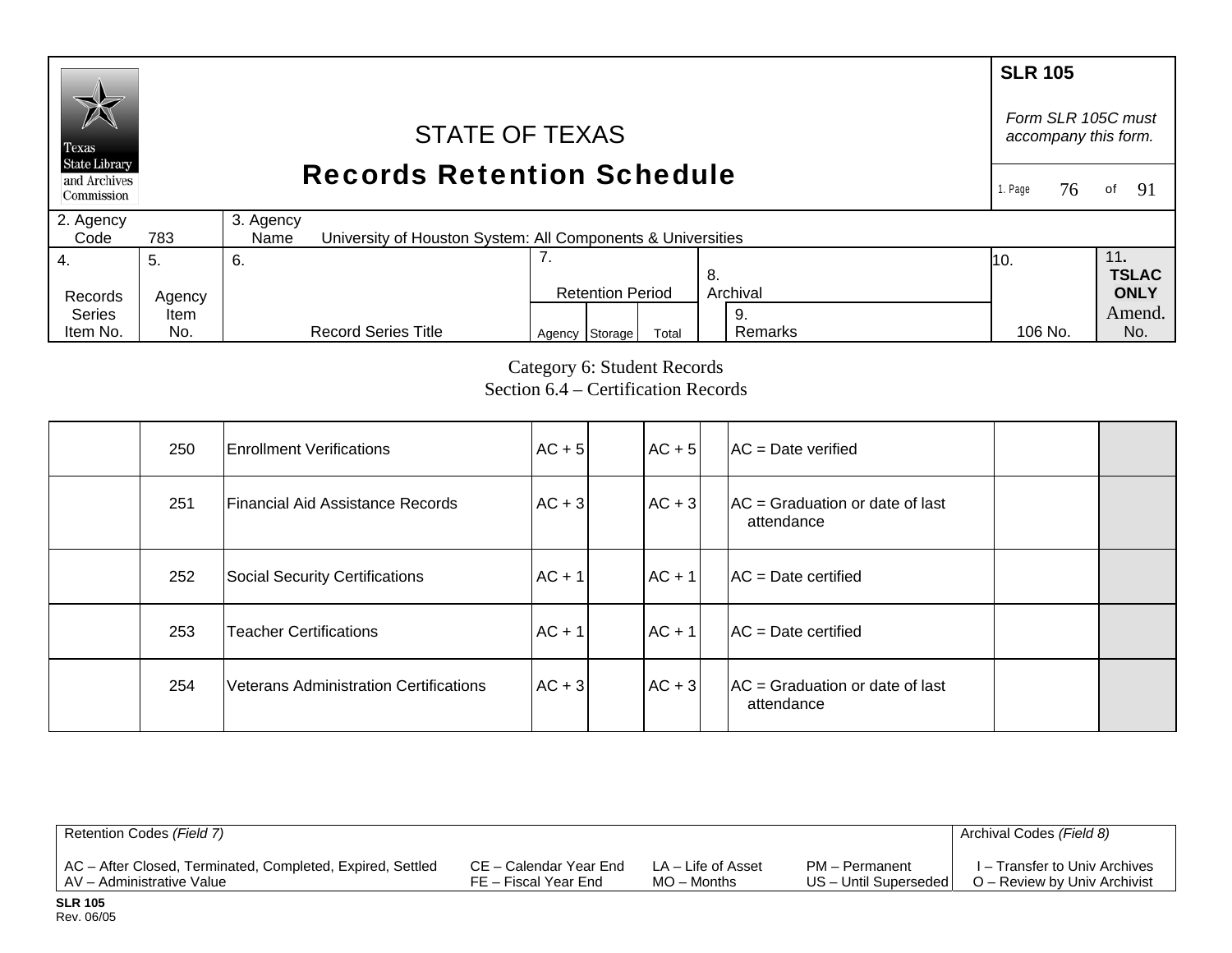#### **SLR 105** *Form SLR 105C must* STATE OF TEXAS *accompany this form.*  Texas **State Library** Records Retention Schedule and Archives 1. Page 77of 91 Commission 2. Agency 3. Agency  $Code$ 783 University of Houston System: All Components & Universities 7. 4. 11**.**  5. 6. 10. **TSLAC** 8. Records Agency Retention Period Archival **ONLY**  Series Amend.Item 9. Agency Storage Total Remarks 106 No. No. Item No. No. Record Series Title Remarks 106 No.

Category 6: Student Records

Section 6.5 – Publications, Statistical Records, and Institutional Reports

| 255 | Catalogs             | <b>PM</b> | PM        | University retains record copy and<br>sends required copies to<br><b>Publications Clearinghouse</b> |  |
|-----|----------------------|-----------|-----------|-----------------------------------------------------------------------------------------------------|--|
| 256 | Commencement Program | AV        | AV        | University retains copy permanently<br>in University archives                                       |  |
| 257 | Degree Statistics    | <b>FE</b> | <b>FE</b> | University retains copy permanently<br>in University archives                                       |  |

| Retention Codes (Field 7)                                  |                        |                    |                       | Archival Codes (Field 8)      |
|------------------------------------------------------------|------------------------|--------------------|-----------------------|-------------------------------|
| AC - After Closed, Terminated, Completed, Expired, Settled | CE – Calendar Year End | LA – Life of Asset | PM – Permanent        | I – Transfer to Univ Archives |
| AV – Administrative Value                                  | FE – Fiscal Year End   | $MO -$ Months      | US - Until Superseded | O – Review by Univ Archivist  |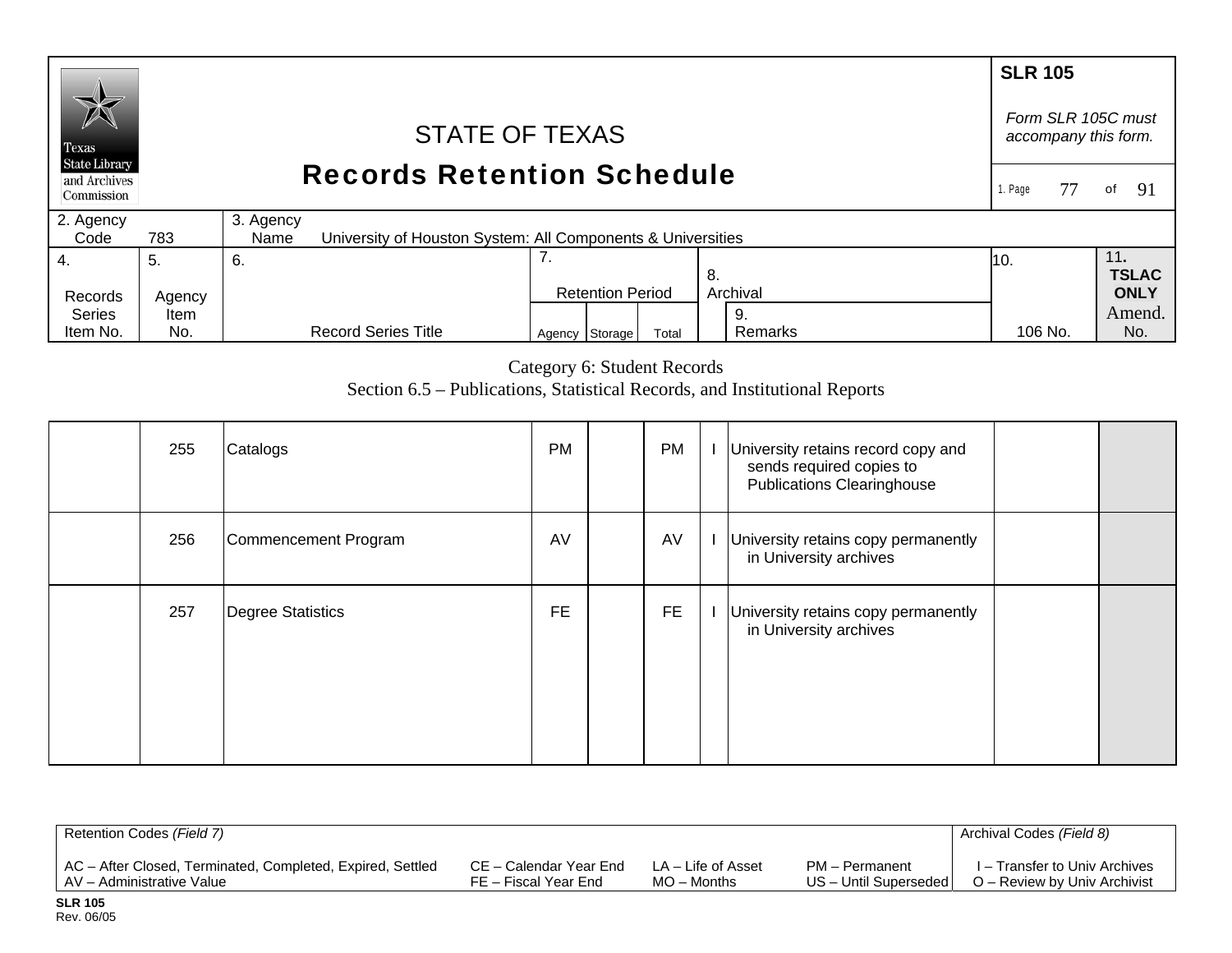| Texas<br><b>State Library</b><br>and Archives<br>Commission | <b>STATE OF TEXAS</b><br><b>Records Retention Schedule</b><br>3. Agency<br>2. Agency |                                                                      |                      |                         |           |    |                                                               |                |                                                     |
|-------------------------------------------------------------|--------------------------------------------------------------------------------------|----------------------------------------------------------------------|----------------------|-------------------------|-----------|----|---------------------------------------------------------------|----------------|-----------------------------------------------------|
| Code                                                        | 783                                                                                  | Name<br>University of Houston System: All Components & Universities  |                      |                         |           |    |                                                               |                |                                                     |
| 4.<br>Records<br><b>Series</b><br>Item No.                  | 5.<br>Agency<br>Item<br>No.                                                          | 6.<br><b>Record Series Title</b>                                     | 7.<br>Agency Storage | <b>Retention Period</b> | Total     | 8. | Archival<br>9.<br>Remarks                                     | 10.<br>106 No. | 11.<br><b>TSLAC</b><br><b>ONLY</b><br>Amend.<br>No. |
|                                                             | 258                                                                                  | <b>Enrollment Statistics</b>                                         | <b>FE</b>            |                         | <b>FE</b> |    | University retains copy permanently<br>in University archives |                |                                                     |
|                                                             | 455                                                                                  | <b>Faculty Evaluations, Prepared by students</b><br>attending course | $AC + 5$             |                         | $AC + 5$  |    | $AC =$ Conclusion of semester in<br>which course was taught   |                |                                                     |
|                                                             | 259                                                                                  | <b>Grade Statistics</b>                                              | <b>FE</b>            |                         | <b>FE</b> |    | University retains copy permanently<br>in University archives |                |                                                     |
|                                                             | 260                                                                                  | Racial/Ethnic Statistics                                             | <b>FE</b>            |                         | <b>FE</b> |    | University retains copy permanently<br>in University archives |                |                                                     |
|                                                             | 261                                                                                  | Schedule of Classes (Institutional)                                  | <b>US</b>            |                         | <b>US</b> |    | University retains copy permanently<br>in University archives |                |                                                     |

| Retention Codes (Field 7)                                  |                        |                    |                       | Archival Codes (Field 8)      |
|------------------------------------------------------------|------------------------|--------------------|-----------------------|-------------------------------|
| AC - After Closed, Terminated, Completed, Expired, Settled | CE – Calendar Year End | LA – Life of Asset | PM - Permanent        | I – Transfer to Univ Archives |
| AV – Administrative Value                                  | FE – Fiscal Year End   | $MO -$ Months      | US - Until Superseded | O – Review by Univ Archivist  |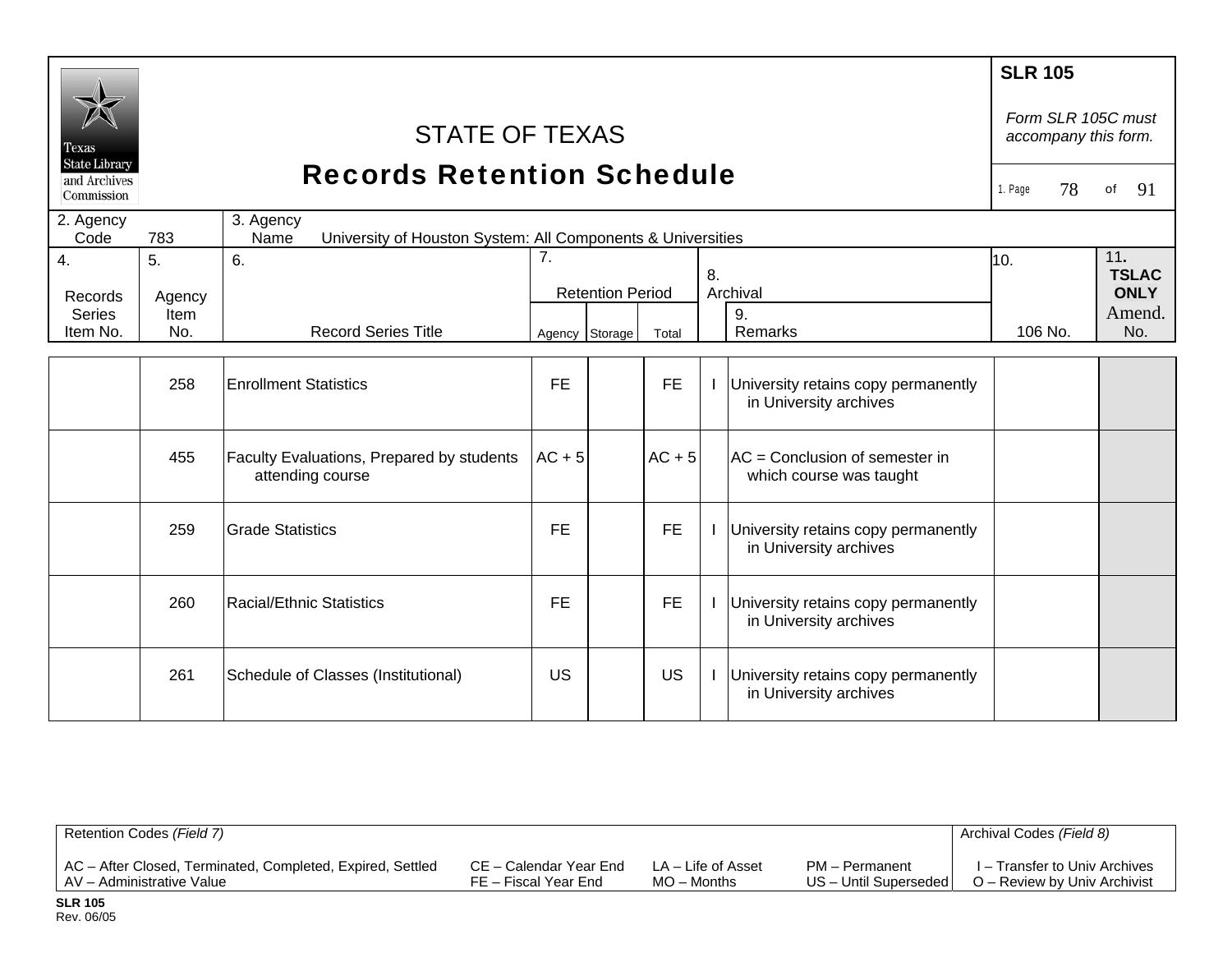## **SLR 105**  *Form SLR 105C must* STATE OF TEXAS *accompany this form.*  Texas **State Library** Records Retention Schedule and Archives 1. Page 79of 91 Commission 2. Agency 3. Agency  $Code$ 783 University of Houston System: All Components & Universities 7. 4. 11**.**  5. 6. 10. **TSLAC** 8. Records Agency Retention Period Archival **ONLY**  Series Amend. Item 9. Agency Storage Total Remarks 106 No. No.

Category 6: Student Records Section 6.6 – Family Educational Rights and Privacy Act Records

Remarks

106 No.

| 262 | Requests for Formal Hearings                                                         | AV             | AV        |  |  |
|-----|--------------------------------------------------------------------------------------|----------------|-----------|--|--|
| 263 | Requests and Disclosures of Personally<br>Identifiable Information                   | AV             | AV        |  |  |
| 264 | Student Requests for Nondisclosure of<br>Directory Information                       | $\overline{2}$ | 2         |  |  |
| 265 | Student Statements on Content of Records<br><b>Regarding Hearing Panel Decisions</b> | AV             | AV        |  |  |
| 266 | Student 's Written Consent for Records<br><b>Disclosure</b>                          | <b>PM</b>      | <b>PM</b> |  |  |

| Retention Codes (Field 7)                                  |                        |                    |                       | Archival Codes (Field 8)      |
|------------------------------------------------------------|------------------------|--------------------|-----------------------|-------------------------------|
| AC - After Closed, Terminated, Completed, Expired, Settled | CE – Calendar Year End | LA – Life of Asset | PM – Permanent        | I – Transfer to Univ Archives |
| AV - Administrative Value                                  | FE – Fiscal Year End   | $MO -$ Months      | US - Until Superseded | O – Review by Univ Archivist  |

Item No.

No.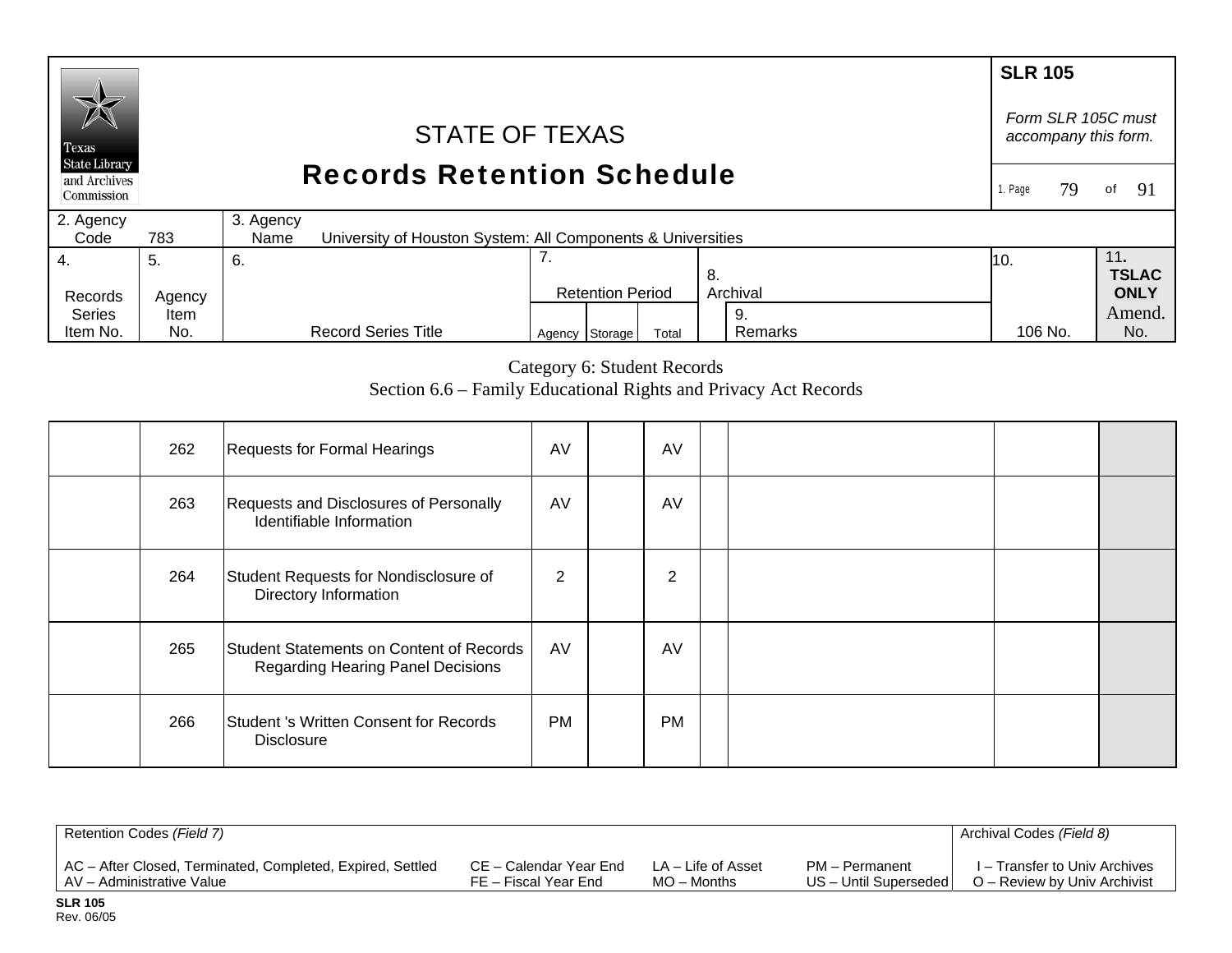|                                                    |        |                                                                                  |           |                         |       |    |                       | <b>SLR 105</b> |                     |
|----------------------------------------------------|--------|----------------------------------------------------------------------------------|-----------|-------------------------|-------|----|-----------------------|----------------|---------------------|
| Texas                                              |        | Form SLR 105C must<br>accompany this form.                                       |           |                         |       |    |                       |                |                     |
| <b>State Library</b><br>and Archives<br>Commission |        | <b>Records Retention Schedule</b>                                                |           |                         |       |    |                       |                |                     |
| 2. Agency<br>Code                                  | 783    | 3. Agency<br>University of Houston System: All Components & Universities<br>Name |           |                         |       |    |                       |                |                     |
| 4.                                                 | 5.     | 6.                                                                               | 7.        |                         |       | 8. |                       | 10.            | 11.<br><b>TSLAC</b> |
| Records                                            | Agency |                                                                                  |           | <b>Retention Period</b> |       |    | Archival              |                | <b>ONLY</b>         |
| <b>Series</b>                                      | Item   |                                                                                  |           |                         |       |    | 9.                    |                | Amend.              |
| Item No.                                           | No.    | <b>Record Series Title</b>                                                       |           | Agency Storage          | Total |    | Remarks               | 106 No.        | No.                 |
|                                                    |        |                                                                                  |           |                         |       |    |                       |                |                     |
|                                                    | 267    | Waivers for Rights of Access                                                     | <b>AC</b> |                         | AC    |    | IAC = Date terminated |                |                     |
|                                                    | 268    | Written Decisions of Hearing Panels                                              | AV        |                         | AV    |    |                       |                |                     |

| Retention Codes (Field 7)                                  |                        |                    |                         | Archival Codes (Field 8)      |
|------------------------------------------------------------|------------------------|--------------------|-------------------------|-------------------------------|
| AC - After Closed, Terminated, Completed, Expired, Settled | CE – Calendar Year End | LA – Life of Asset | PM – Permanent          | I – Transfer to Univ Archives |
| AV – Administrative Value                                  | FE – Fiscal Year End   | $MO -$ Months      | US - Until Superseded I | O – Review by Univ Archivist  |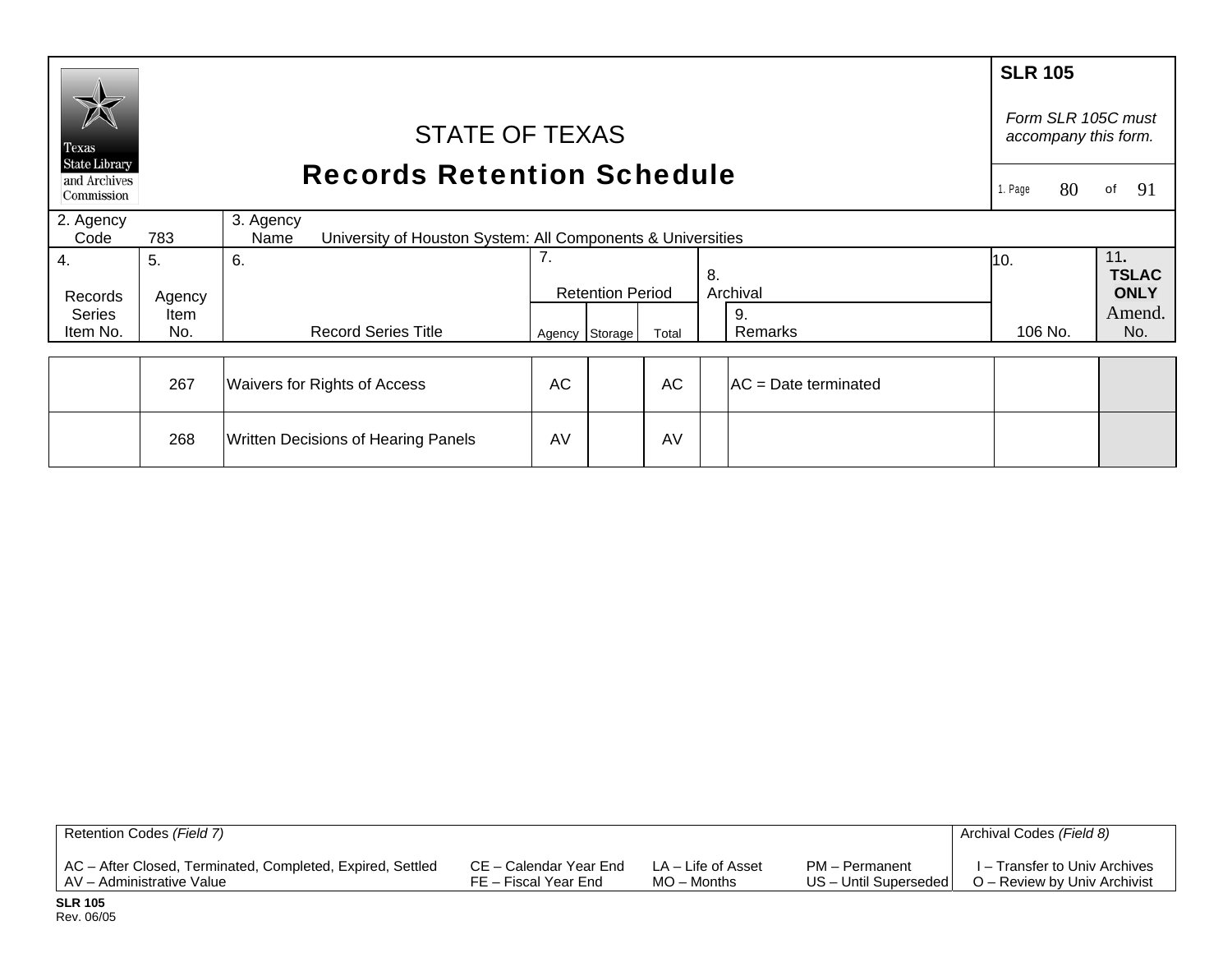#### **SLR 105** *Form SLR 105C must* STATE OF TEXAS *accompany this form.*  Texas **State Library** Records Retention Schedule and Archives 1. Page 81 of 91 Commission 2. Agency 3. Agency  $Code$ 783 University of Houston System: All Components & Universities 4. 7. 11**.**  5. 6. 10. **TSLAC** 8. Records Agency Retention Period Archival **ONLY**  Series Amend. Item 9. Agency Storage Total Remarks 106 No. No. Item No. No. Record Series Title Remarks 106 No.

# Category 6: Student Records Section 6.7 – Financial Aid Documents

| 235 | Perkins Loan Program (NDSL)<br><b>Applications Accepted</b> | $AC + 5$ | $AC + 5$ | $AC =$ Submission of Fiscal<br>Operations Report and Application<br>to Participate (FISAP)<br>34 CFR 674.19 |  |
|-----|-------------------------------------------------------------|----------|----------|-------------------------------------------------------------------------------------------------------------|--|
| 269 | Loans Assigned                                              | $AC + 5$ | $AC + 5$ | $AC =$ Assigned to U S Dept of<br>Education<br>34 CFR 674.19                                                |  |
| 279 | Loans Cancelled                                             | $AC + 5$ | $AC + 5$ | $AC = Date cancelled$<br>34 CFR 674.19                                                                      |  |
| 280 | Loans Repaid                                                | $AC + 5$ | $AC + 5$ | $AC = Date of final payment$<br>34 CFR 674.19                                                               |  |
| 375 | Short Term Loan Agreements                                  | $AC + 3$ | $AC + 3$ | $AC = Date of final payment$                                                                                |  |

| Retention Codes (Field 7)                                  |                        |                    |                       | Archival Codes (Field 8)      |
|------------------------------------------------------------|------------------------|--------------------|-----------------------|-------------------------------|
| AC - After Closed, Terminated, Completed, Expired, Settled | CE – Calendar Year End | LA – Life of Asset | PM – Permanent        | I – Transfer to Univ Archives |
| AV – Administrative Value                                  | FE – Fiscal Year End   | $MO -$ Months      | US - Until Superseded | O – Review by Univ Archivist  |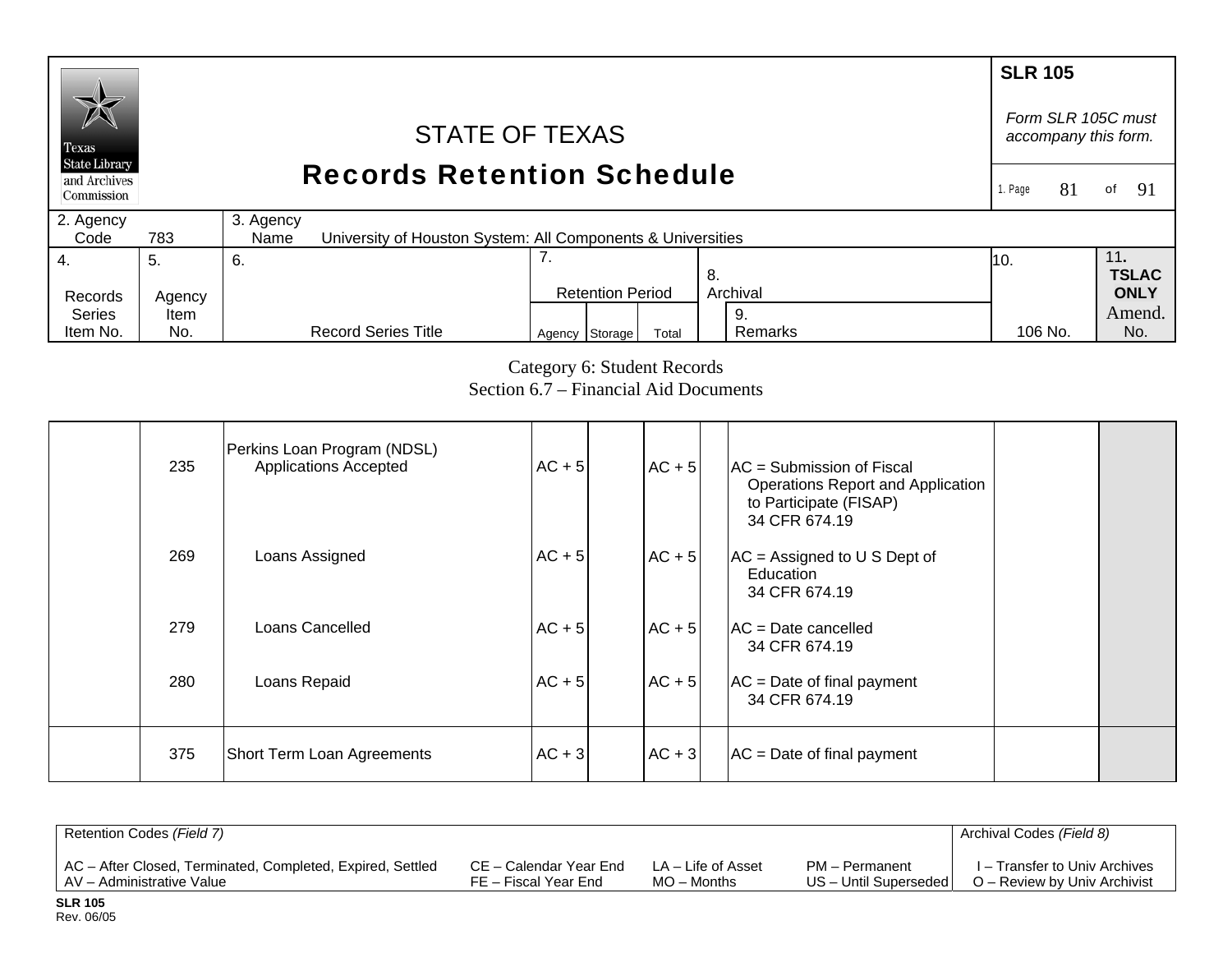| Texas<br><b>State Library</b> |                | <b>STATE OF TEXAS</b>                                                            |          |                         |          |                                                  | <b>SLR 105</b><br>Form SLR 105C must<br>accompany this form. |    |             |
|-------------------------------|----------------|----------------------------------------------------------------------------------|----------|-------------------------|----------|--------------------------------------------------|--------------------------------------------------------------|----|-------------|
| and Archives<br>Commission    |                | <b>Records Retention Schedule</b>                                                |          |                         |          |                                                  | 1. Page                                                      | 82 | 91<br>of    |
| 2. Agency<br>Code             | 783            | 3. Agency<br>University of Houston System: All Components & Universities<br>Name |          |                         |          |                                                  |                                                              |    |             |
| 4.                            | 5 <sub>1</sub> | 6.                                                                               | 7.<br>8. |                         | 10.      |                                                  | 11.<br><b>TSLAC</b>                                          |    |             |
| Records                       | Agency         |                                                                                  |          | <b>Retention Period</b> |          | Archival                                         |                                                              |    | <b>ONLY</b> |
| <b>Series</b>                 | Item           |                                                                                  |          |                         |          | 9.                                               |                                                              |    | Amend.      |
| Item No.                      | No.            | <b>Record Series Title</b>                                                       |          | Agency Storage          | Total    | Remarks                                          | 106 No.                                                      |    | No.         |
|                               | 376            | Institutional Loan Agreements                                                    | $AC + 3$ |                         | $AC + 3$ | $AC = Date of final payment$                     |                                                              |    |             |
|                               | 377            | Loan Paid In Full Certification                                                  | $AC + 5$ |                         | $AC + 5$ | $AC = Date of final payment$                     |                                                              |    |             |
|                               | 378            | Donor History File                                                               | $AC + 5$ |                         | $AC + 5$ | AC = Account is closed                           |                                                              |    |             |
|                               | 281            | College Work Study                                                               | $AC + 5$ |                         | $AC + 5$ | AC = Submission of FISAP report<br>34 CFR 675.19 |                                                              |    |             |
|                               | 282            | Supplemental Educational Opportunity<br>Grants (SEOG)                            | $AC + 5$ |                         | $AC + 5$ | AC = Submission of FISAP report<br>34 CFR 676.19 |                                                              |    |             |
|                               | 283            | <b>Pell Grants</b>                                                               | $AC + 5$ |                         | $AC + 5$ | $AC = Award year$<br>34 CFR 690.82               |                                                              |    |             |

| Retention Codes (Field 7)                                  |                        |                    |                         | Archival Codes (Field 8)      |
|------------------------------------------------------------|------------------------|--------------------|-------------------------|-------------------------------|
| AC – After Closed, Terminated, Completed, Expired, Settled | CE – Calendar Year End | LA – Life of Asset | PM - Permanent          | I – Transfer to Univ Archives |
| AV - Administrative Value                                  | FE – Fiscal Year End   | $MO -$ Months      | US - Until Superseded I | O – Review by Univ Archivist  |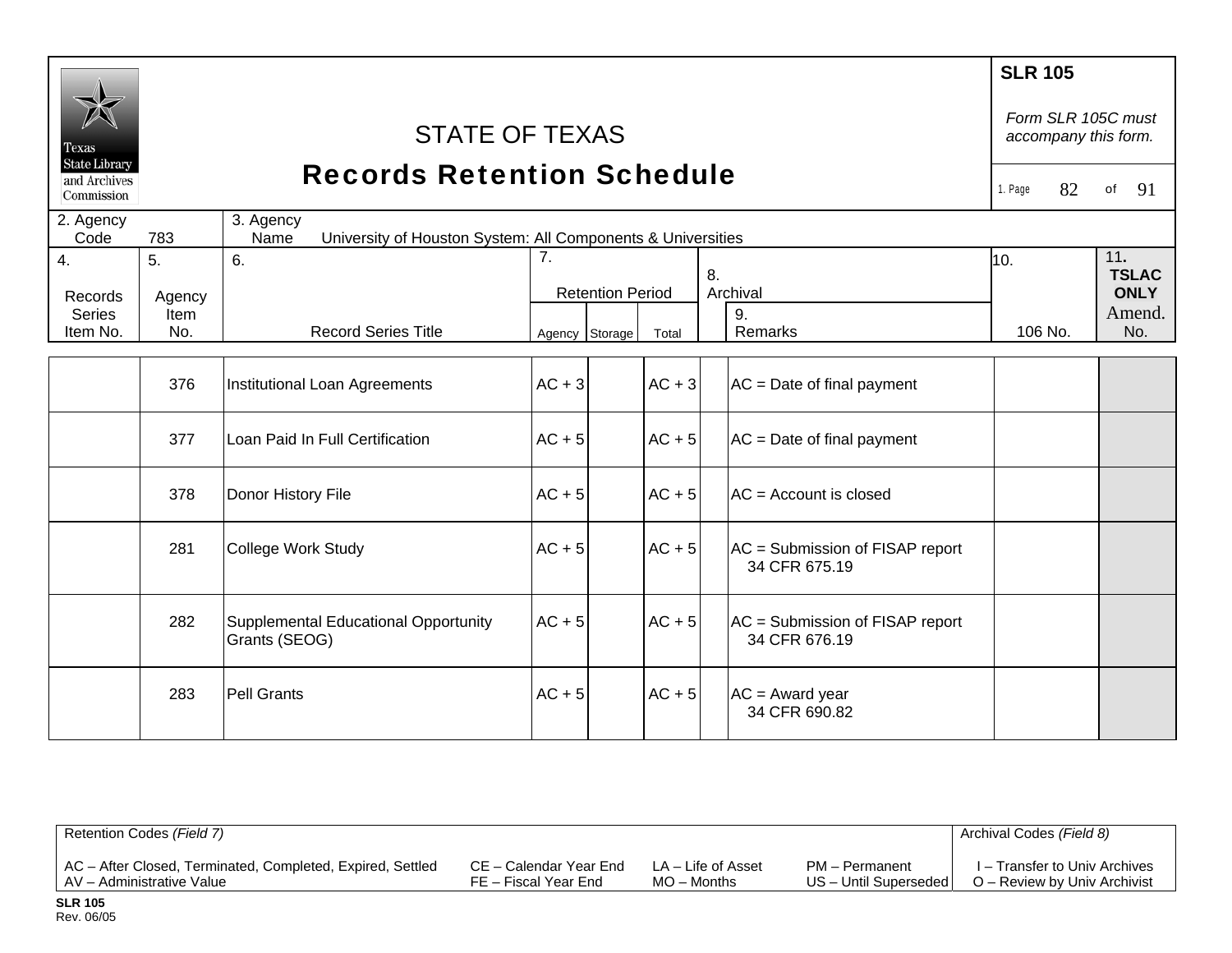|                               |        |                                                                                              |                |                         |          |    |                                                          | <b>SLR 105</b>                             |    |                     |
|-------------------------------|--------|----------------------------------------------------------------------------------------------|----------------|-------------------------|----------|----|----------------------------------------------------------|--------------------------------------------|----|---------------------|
| Texas<br><b>State Library</b> |        | <b>STATE OF TEXAS</b>                                                                        |                |                         |          |    |                                                          | Form SLR 105C must<br>accompany this form. |    |                     |
| and Archives<br>Commission    |        | <b>Records Retention Schedule</b>                                                            |                |                         |          |    |                                                          | 1. Page                                    | 83 | 91<br>of            |
| 2. Agency<br>Code             | 783    | 3. Agency<br>University of Houston System: All Components & Universities<br>Name             |                |                         |          |    |                                                          |                                            |    |                     |
| 4.                            | 5.     | 6.                                                                                           | 7.             |                         |          | 8. |                                                          | 10.                                        |    | 11.<br><b>TSLAC</b> |
| Records                       | Agency |                                                                                              |                | <b>Retention Period</b> |          |    | Archival                                                 |                                            |    | <b>ONLY</b>         |
| <b>Series</b>                 | Item   |                                                                                              |                |                         |          |    | 9.                                                       |                                            |    | Amend.              |
| Item No.                      | No.    | <b>Record Series Title</b>                                                                   | Agency Storage |                         | Total    |    | Remarks                                                  | 106 No.                                    |    | No.                 |
|                               |        |                                                                                              |                |                         |          |    |                                                          |                                            |    |                     |
|                               | 284    | <b>Guaranteed Student Loans (Stafford</b><br>Loans)                                          | $AC + 3$       |                         | $AC + 3$ |    | $AC = Loan period$<br>34 CFR 682.610                     |                                            |    |                     |
|                               | 285    | Federal Parent Loan for Undergraduate<br>Students (PLUS) Loan Program                        | $AC + 3$       |                         | $AC + 3$ |    | $AC = Loan period$<br>34 CFR 682.610                     |                                            |    |                     |
|                               | 354    | <b>Tuition Installment Plan Contracts</b>                                                    | $AC + 5$       |                         | $AC + 5$ |    | $AC = Gradient$ Graduation or date of last<br>attendance |                                            |    |                     |
|                               | 355    | <b>Third Party Tuition Payment Contracts</b><br>(External Entity/Company is the third party) | $AC + 5$       |                         | $AC + 5$ |    | IAC = Graduation or date of last<br>attendance           |                                            |    |                     |

| Retention Codes (Field 7)                                  |                        |                    |                       | Archival Codes (Field 8)      |
|------------------------------------------------------------|------------------------|--------------------|-----------------------|-------------------------------|
| AC - After Closed, Terminated, Completed, Expired, Settled | CE – Calendar Year End | LA – Life of Asset | PM – Permanent        | I – Transfer to Univ Archives |
| AV – Administrative Value                                  | FE – Fiscal Year End   | MO – Months        | US - Until Superseded | O – Review by Univ Archivist  |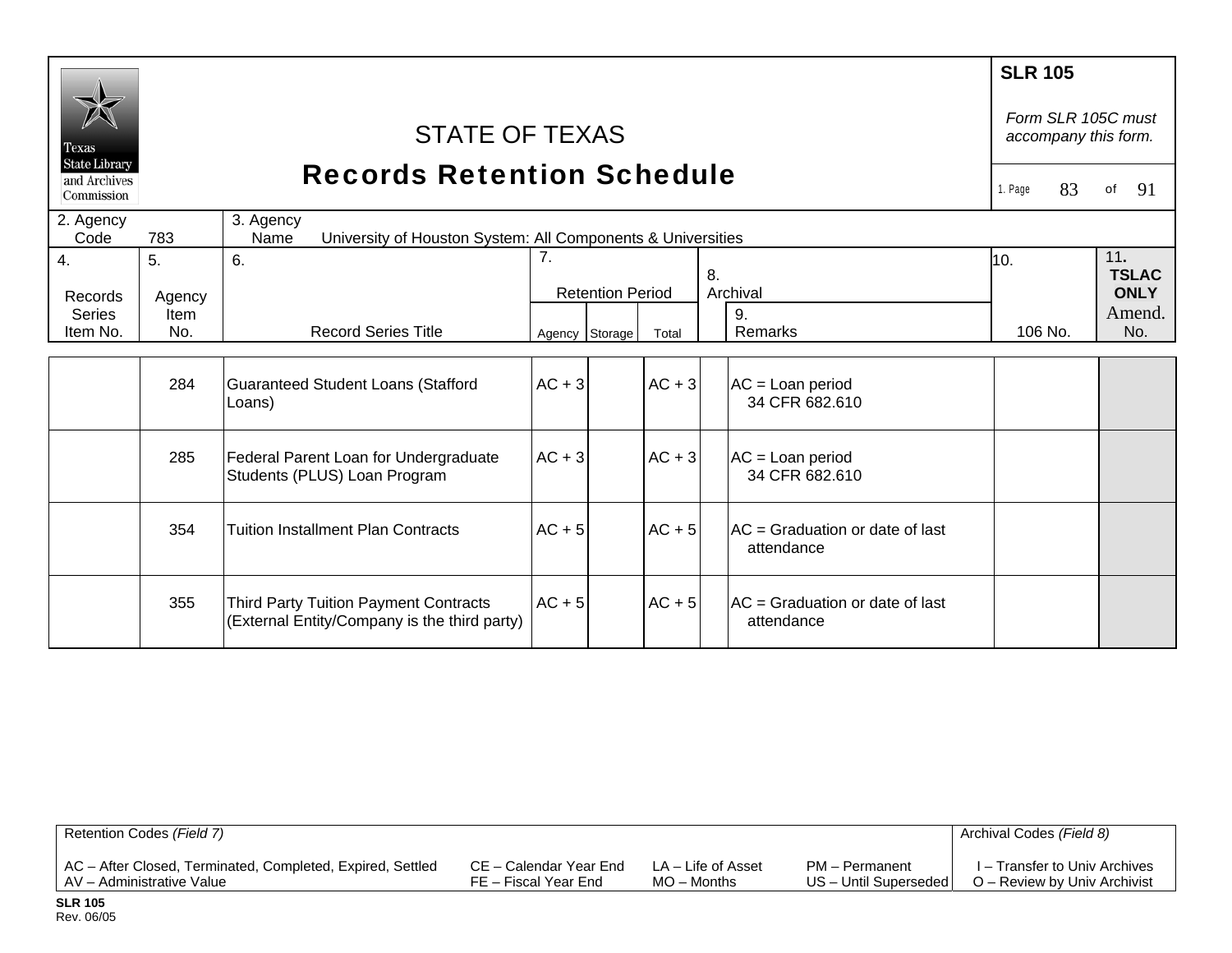### **SLR 105** *Form SLR 105C must* STATE OF TEXAS *accompany this form.*  Texas **State Library** Records Retention Schedule and Archives 1. Page 84 of 91 Commission 2. Agency 3. Agency  $Code$ 783 University of Houston System: All Components & Universities 7. 4. 11**.**  5. 6. 10. **TSLAC** 8. Records Agency Retention Period Archival **ONLY**  Series Amend. Item 9.

Category 7: Campus Police Records Section 7.1 – Arrest and Offense Records 106 No.

Agency Storage Total Remarks 106 No. No.

Remarks

| 307 | Activity Logs or Dockets                               | $AC + 2$       | $AC + 2$  | $AC =$ Completion of log/docket                           |  |
|-----|--------------------------------------------------------|----------------|-----------|-----------------------------------------------------------|--|
| 308 | <b>Arrest Reports</b>                                  | <b>PM</b>      | <b>PM</b> |                                                           |  |
| 309 | <b>Offense Records</b><br>Cases not cleared            | AC             | <b>AC</b> | $AC =$ Statute of limitations and case<br>declared closed |  |
| 339 | Class C misdemeanor                                    | 6 MO           | 6 MO      |                                                           |  |
| 340 | Class A and B misdemeanor                              | $\overline{2}$ | 2         |                                                           |  |
| 341 | Driving while intoxicated offenses                     | 10             | 10        |                                                           |  |
| 352 | Any above category of offense,<br>perpetrator deceased | AC             | <b>AC</b> | $AC = Date$ of death of individual                        |  |

| Retention Codes (Field 7)                                  |                        |                    |                       | Archival Codes (Field 8)      |
|------------------------------------------------------------|------------------------|--------------------|-----------------------|-------------------------------|
| AC - After Closed, Terminated, Completed, Expired, Settled | CE – Calendar Year End | LA – Life of Asset | PM - Permanent        | I – Transfer to Univ Archives |
| AV – Administrative Value                                  | FE – Fiscal Year End   | $MO -$ Months      | US - Until Superseded | O – Review by Univ Archivist  |

Item No.

No.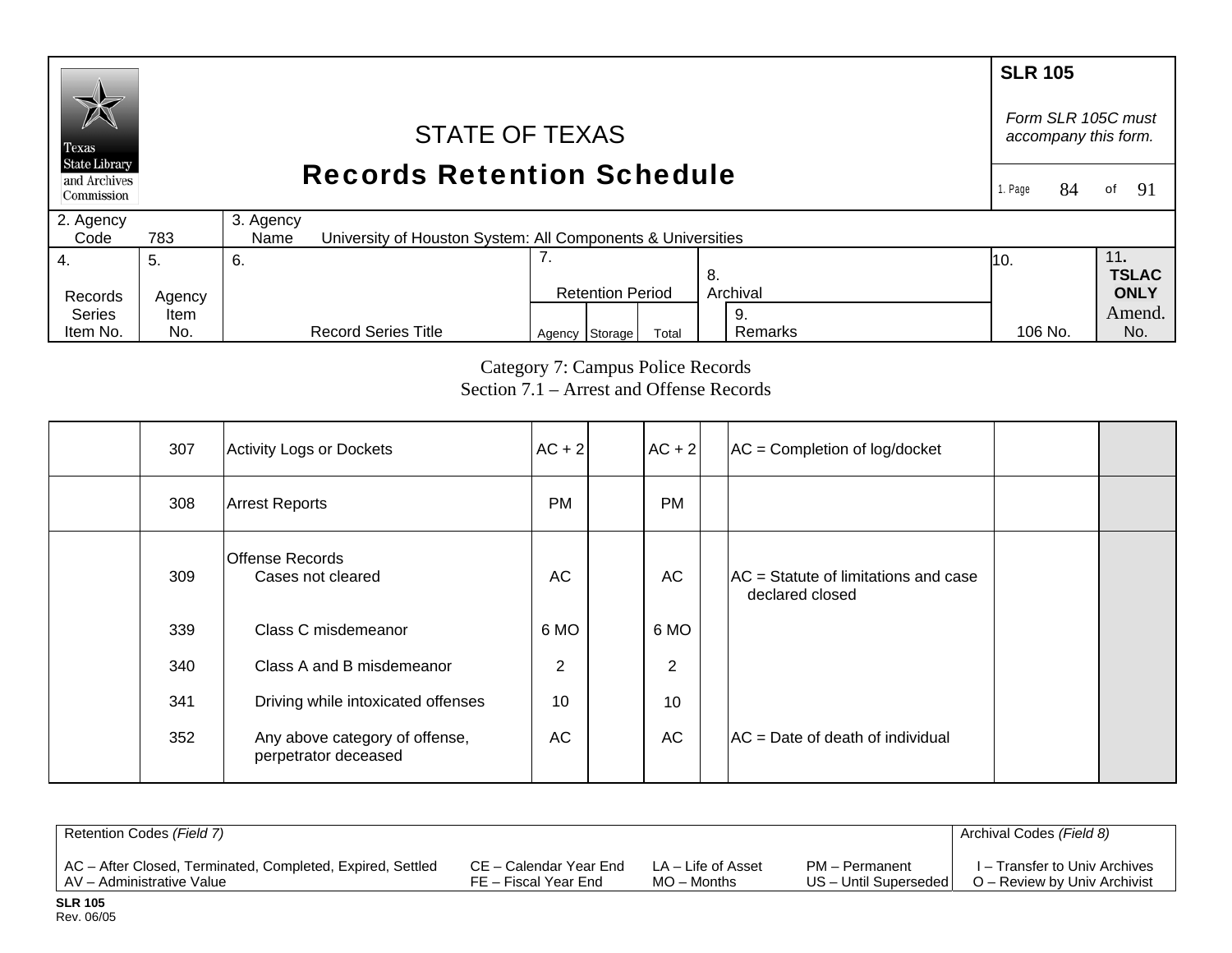| $\cancel{\triangleright}$                          |                                                                       |                                                                                  |    |                         |       |               | <b>SLR 105</b> |                                            |
|----------------------------------------------------|-----------------------------------------------------------------------|----------------------------------------------------------------------------------|----|-------------------------|-------|---------------|----------------|--------------------------------------------|
| Texas                                              | <b>STATE OF TEXAS</b><br><b>Records Retention Schedule</b><br>1. Page |                                                                                  |    |                         |       |               |                | Form SLR 105C must<br>accompany this form. |
| <b>State Library</b><br>and Archives<br>Commission |                                                                       |                                                                                  |    |                         |       |               |                | -91<br>οf                                  |
| 2. Agency                                          |                                                                       | 3. Agency                                                                        |    |                         |       |               |                |                                            |
| Code<br>4.                                         | 783<br>5.                                                             | University of Houston System: All Components & Universities<br><b>Name</b><br>6. | 7. |                         |       | 8.            | 10.            | 11.<br><b>TSLAC</b>                        |
| Records                                            | Agency                                                                |                                                                                  |    | <b>Retention Period</b> |       | Archival      |                | <b>ONLY</b>                                |
| <b>Series</b><br>Item No.                          | <b>Item</b><br>No.                                                    | <b>Record Series Title</b>                                                       |    | Agency Storage          | Total | 9.<br>Remarks | 106 No.        | Amend.<br>No.                              |
|                                                    |                                                                       |                                                                                  |    |                         |       |               |                |                                            |
|                                                    | 310                                                                   | Rap Sheets                                                                       | AV |                         | AV    |               |                |                                            |

| Retention Codes (Field 7)                                  |                        |                    |                         | Archival Codes (Field 8)      |
|------------------------------------------------------------|------------------------|--------------------|-------------------------|-------------------------------|
| AC - After Closed, Terminated, Completed, Expired, Settled | CE – Calendar Year End | LA – Life of Asset | PM – Permanent          | I – Transfer to Univ Archives |
| LAV – Administrative Value                                 | FE – Fiscal Year End   | $MO -$ Months      | US - Until Superseded I | O – Review by Univ Archivist  |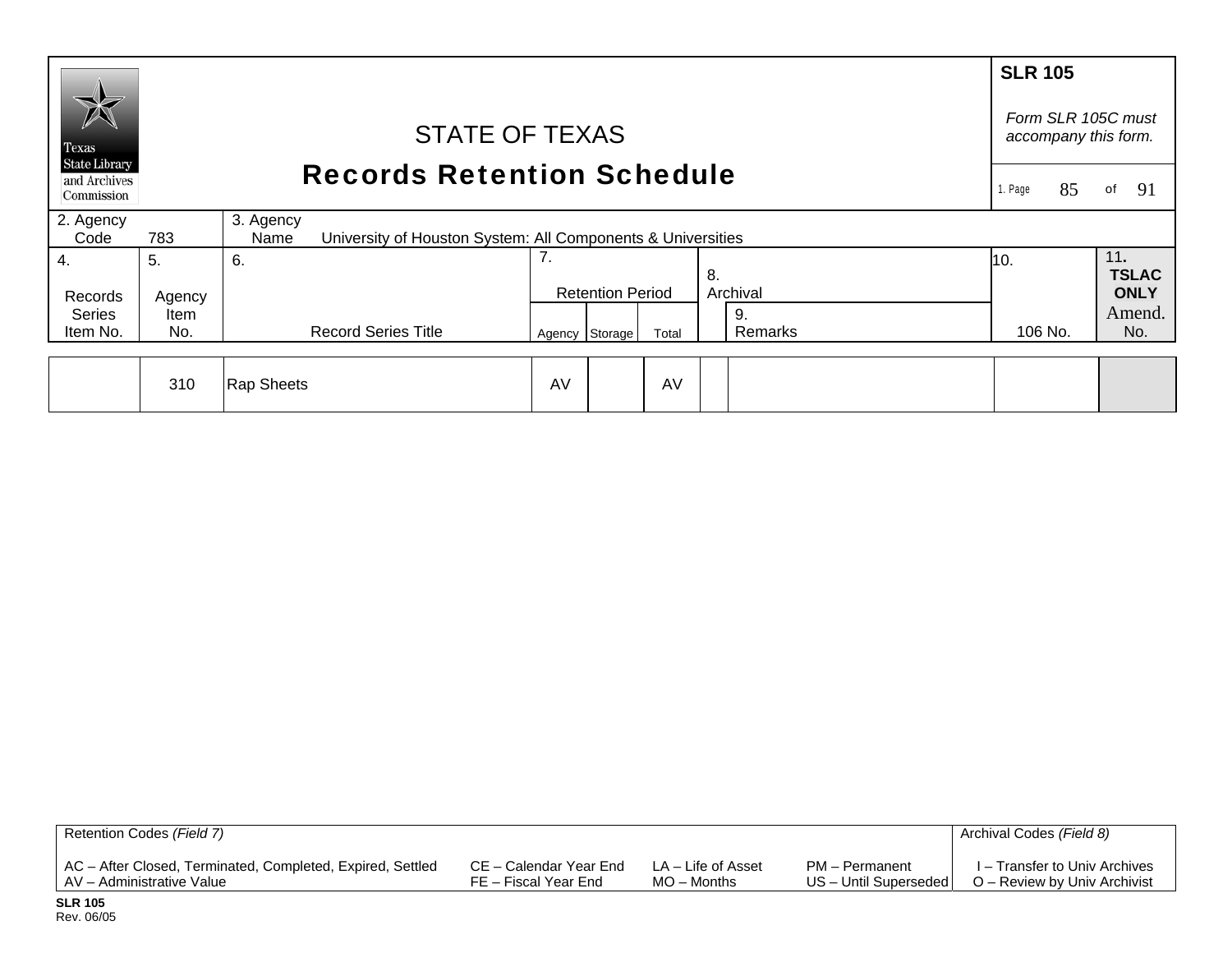#### **SLR 105**  *Form SLR 105C must* STATE OF TEXAS *accompany this form.*  Texas **State Library** Records Retention Schedule and Archives of  $91$ 1. Page 86 Commission 2. Agency 3. Agency  $Code$ 783 University of Houston System: All Components & Universities 7. 4. 11**.**  5. 6. 10. **TSLAC** 8. Records Agency Retention Period Archival **ONLY**  Series Amend. Item 9. Remarks Agency Storage Total Remarks 106 No. No. Item No. No. Record Series Title 106 No.

Category 7: Campus Police Records Section 7.2 – Incident Records

| 311 | Accident Reports                     | $\overline{2}$ | 2         |  |  |
|-----|--------------------------------------|----------------|-----------|--|--|
| 312 | Death in Custody Reports             | <b>PM</b>      | <b>PM</b> |  |  |
| 313 | <b>Family Violence Records</b>       | 3              | 3         |  |  |
| 314 | <b>Field Interrogation Reports</b>   |                | 4         |  |  |
| 315 | Gunshot Wounds, Reports of           | 3              | 3         |  |  |
| 316 | <b>Incident Reports</b>              | 5              | 5         |  |  |
| 317 | <b>Officer Call Activity Reports</b> |                | 1         |  |  |

| Retention Codes (Field 7)                                  |                        |                    |                       | Archival Codes (Field 8)      |
|------------------------------------------------------------|------------------------|--------------------|-----------------------|-------------------------------|
| AC - After Closed, Terminated, Completed, Expired, Settled | CE – Calendar Year End | LA – Life of Asset | PM - Permanent        | I – Transfer to Univ Archives |
| AV - Administrative Value                                  | FE – Fiscal Year End   | $MO$ – Months      | US - Until Superseded | O – Review by Univ Archivist  |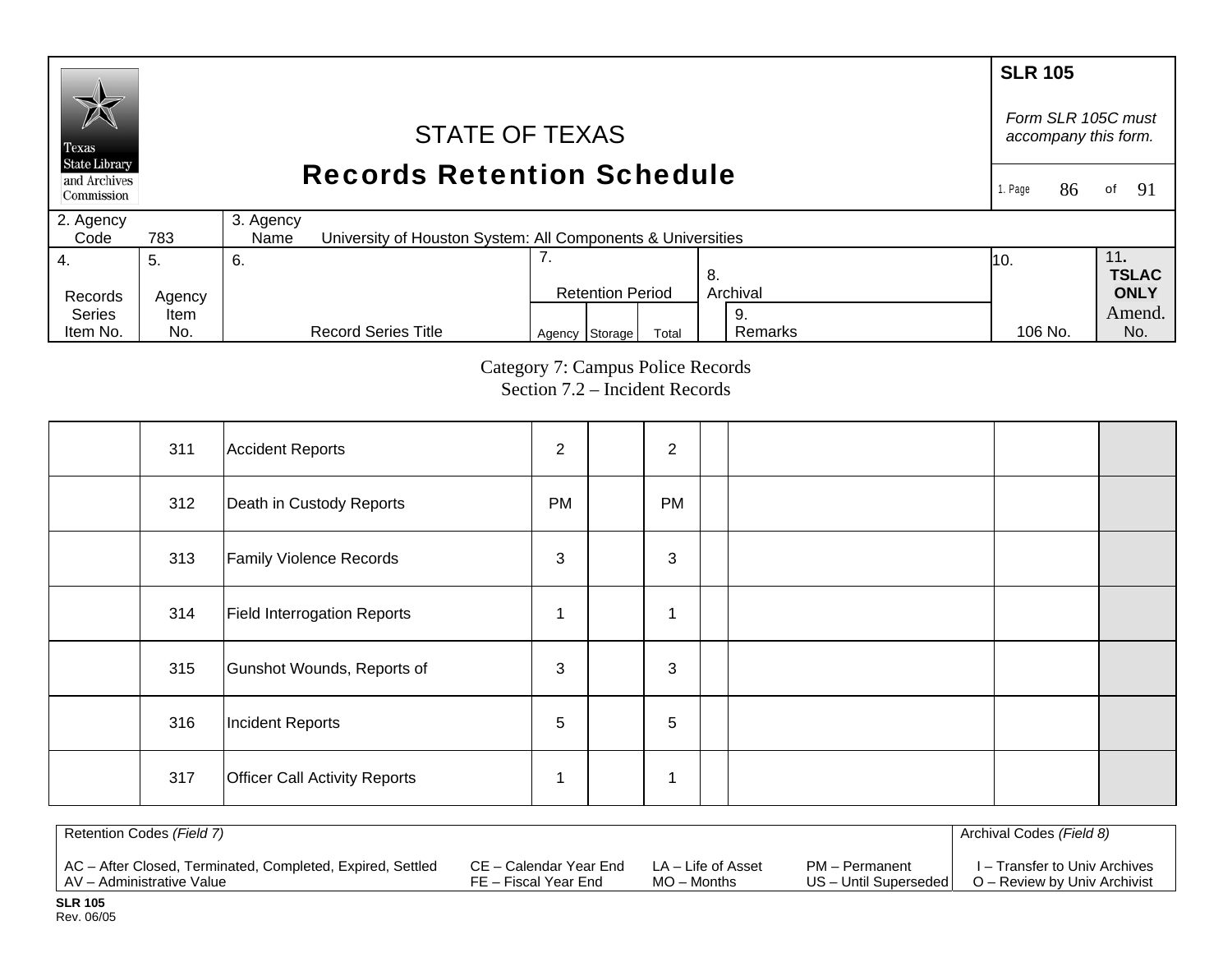|                                                    |                |                                                                                  |                                     |                |       |                | <b>SLR 105</b>                             |                       |  |
|----------------------------------------------------|----------------|----------------------------------------------------------------------------------|-------------------------------------|----------------|-------|----------------|--------------------------------------------|-----------------------|--|
| Texas                                              |                | <b>STATE OF TEXAS</b>                                                            |                                     |                |       |                | Form SLR 105C must<br>accompany this form. |                       |  |
| <b>State Library</b><br>and Archives<br>Commission |                | <b>Records Retention Schedule</b>                                                |                                     |                |       |                | 87<br>1. Page<br>of                        | 91                    |  |
| 2. Agency<br>Code                                  | 783            | 3. Agency<br>University of Houston System: All Components & Universities<br>Name |                                     |                |       |                |                                            |                       |  |
| 4.                                                 | 5.             | 6.                                                                               | 7.<br>8.<br><b>Retention Period</b> |                |       |                | 10.                                        | 11.<br><b>TSLAC</b>   |  |
| Records<br><b>Series</b>                           | Agency<br>Item |                                                                                  |                                     |                |       | Archival<br>9. |                                            | <b>ONLY</b><br>Amend. |  |
| Item No.                                           | No.            | <b>Record Series Title</b>                                                       |                                     | Agency Storage | Total | Remarks        | 106 No.                                    | No.                   |  |
|                                                    | 334            | <b>Complaint Calls</b><br><b>Call Sheets</b>                                     |                                     |                | 1     |                |                                            |                       |  |
|                                                    | 335            | Call Cards                                                                       |                                     |                | 1     |                |                                            |                       |  |
|                                                    | 336            | <b>Dispatch Tickets</b>                                                          |                                     |                | 1     |                |                                            |                       |  |
|                                                    | 337            | Call for Service Reports                                                         |                                     |                | 1     |                |                                            |                       |  |
|                                                    | 338            | <b>Motorist Assist Reports</b>                                                   |                                     |                | 1     |                |                                            |                       |  |

| Retention Codes (Field 7)                                  |                        |                    |                       | Archival Codes (Field 8)      |
|------------------------------------------------------------|------------------------|--------------------|-----------------------|-------------------------------|
| AC – After Closed, Terminated, Completed, Expired, Settled | CE – Calendar Year End | LA – Life of Asset | PM - Permanent        | I – Transfer to Univ Archives |
| AV – Administrative Value                                  | FE – Fiscal Year End   | $MO -$ Months      | US - Until Superseded | O – Review by Univ Archivist  |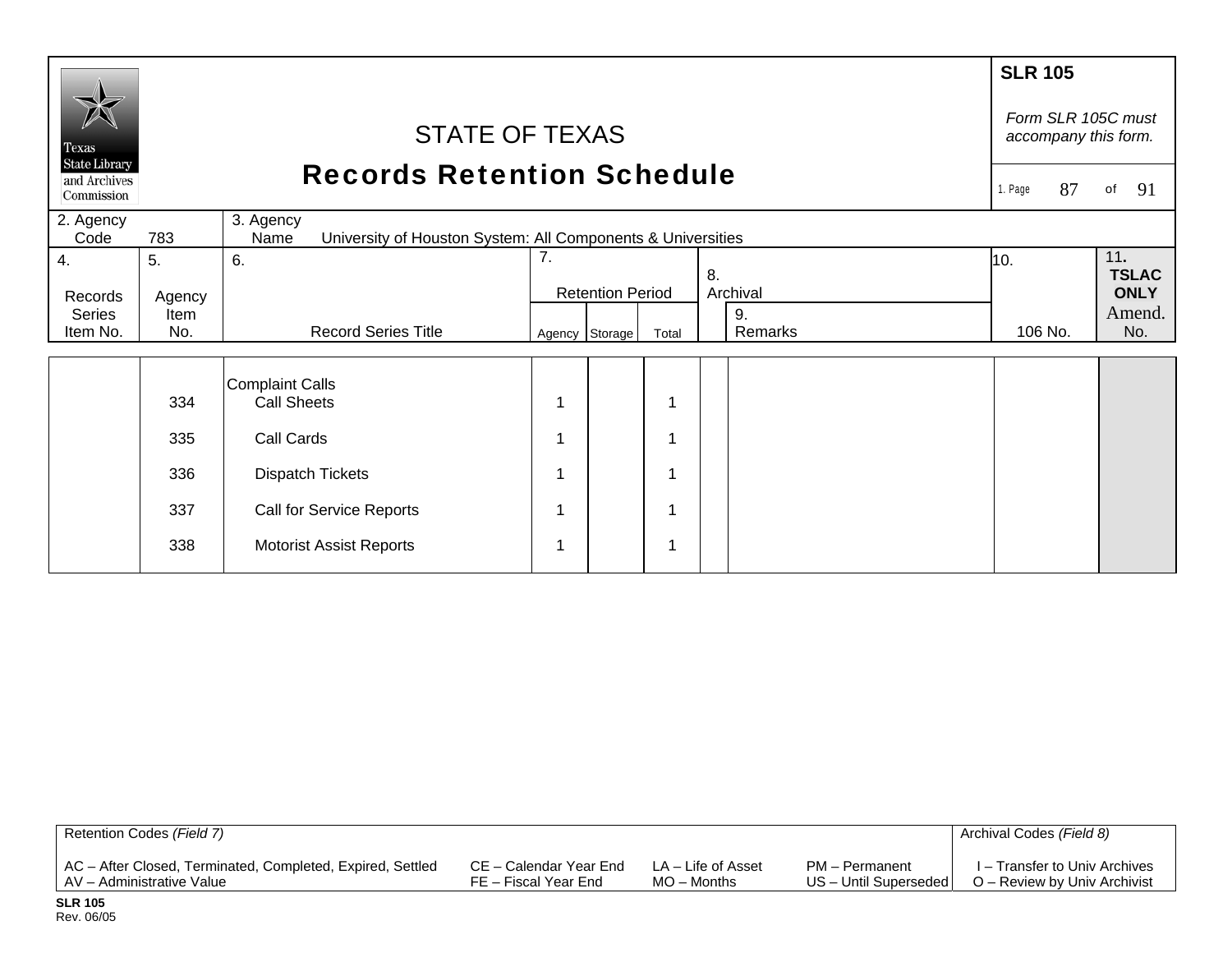## **SLR 105** *Form SLR 105C must* STATE OF TEXAS *accompany this form.*  Texas **State Library** Records Retention Schedule and Archives of  $91$ 1. Page 88 Commission 2. Agency 3. Agency  $Code$ 783 University of Houston System: All Components & Universities 7. 4. 11**.**  5. 6. 10. **TSLAC** 8. Records Agency Retention Period Archival **ONLY**  Series Amend.Item 9. Remarks Agency Storage Total Remarks 106 No. No.

Category 7: Campus Police Records Section 7.3 – Operational Support Records 106 No.

| 318 | Criminal Intelligence and Analysis Files | AV       | AV         |                                       |  |
|-----|------------------------------------------|----------|------------|---------------------------------------|--|
| 319 | <b>Fingerprint Files</b>                 | AV       | AV         |                                       |  |
| 320 | <b>Property Records</b>                  | $AC + 3$ | $ AC + 3 $ | $AC = Return$ or disposal of property |  |
| 321 | Special Watch Records                    | AV       | AV         |                                       |  |
| 322 | Stolen Property Records                  | AV       | AV         |                                       |  |
| 323 | <b>Teletype Messages</b>                 | AV       | AV         |                                       |  |

| Retention Codes (Field 7)                                  |                        |                    |                       | Archival Codes (Field 8)      |
|------------------------------------------------------------|------------------------|--------------------|-----------------------|-------------------------------|
| AC - After Closed, Terminated, Completed, Expired, Settled | CE – Calendar Year End | LA – Life of Asset | PM - Permanent        | I – Transfer to Univ Archives |
| I AV – Administrative Value                                | FE – Fiscal Year End   | $MO -$ Months      | US - Until Superseded | O – Review by Univ Archivist  |

**SLR 105** Rev. 06/05

Item No.

No.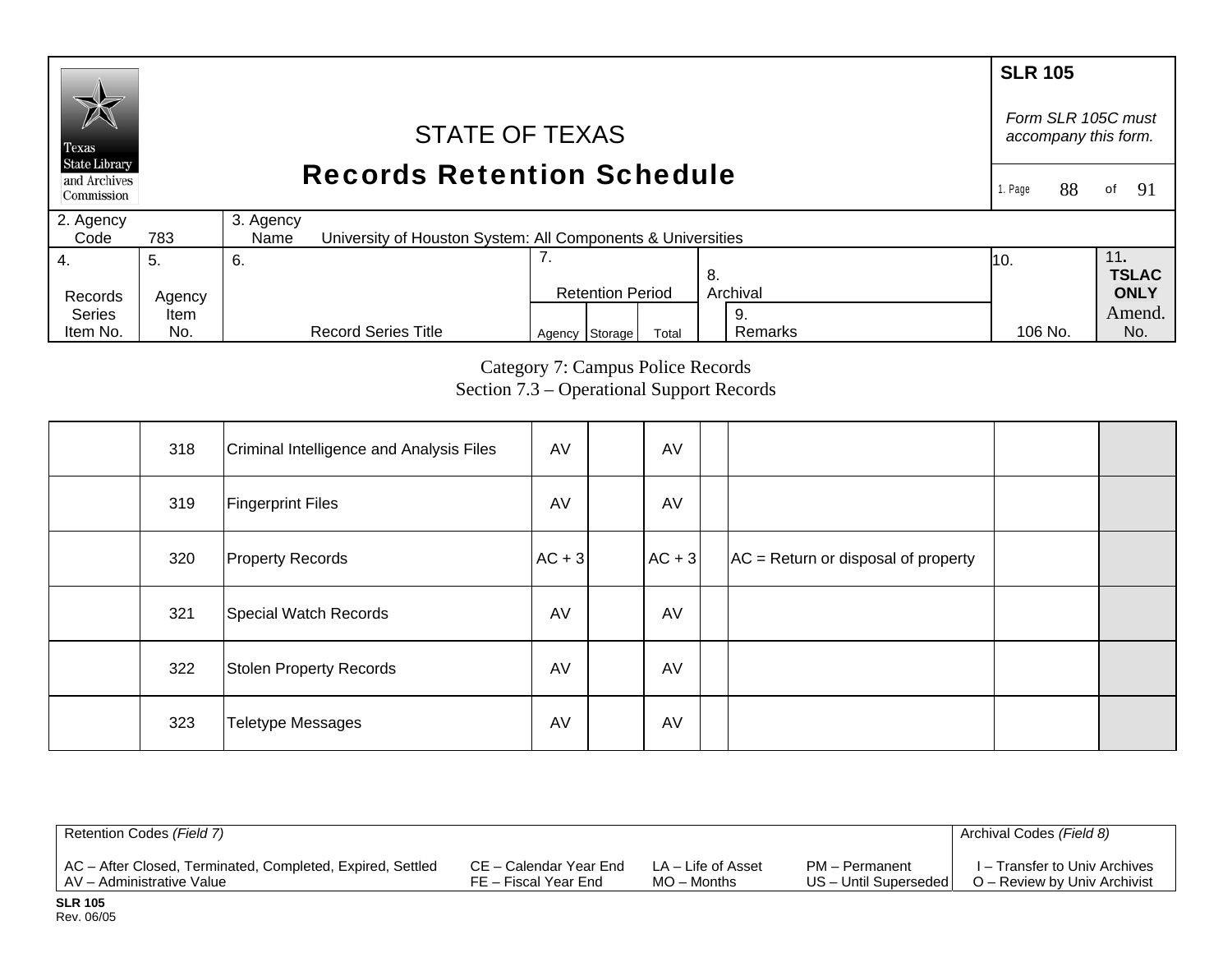|                                                    |                                                                                         |                                                    |                         |                |              |                     |                      | <b>SLR 105</b><br>Form SLR 105C must |               |    |
|----------------------------------------------------|-----------------------------------------------------------------------------------------|----------------------------------------------------|-------------------------|----------------|--------------|---------------------|----------------------|--------------------------------------|---------------|----|
| Texas                                              |                                                                                         | <b>STATE OF TEXAS</b>                              |                         |                |              |                     |                      | accompany this form.                 |               |    |
| <b>State Library</b><br>and Archives<br>Commission |                                                                                         | <b>Records Retention Schedule</b>                  |                         |                |              |                     |                      | 89<br>1. Page                        | of            | 91 |
| 2. Agency<br>Code                                  | 3. Agency<br>University of Houston System: All Components & Universities<br>783<br>Name |                                                    |                         |                |              |                     |                      |                                      |               |    |
| 4.                                                 | 5.                                                                                      | 6.                                                 | $\overline{7}$ .<br>8.  |                | 10.          | 11.<br><b>TSLAC</b> |                      |                                      |               |    |
| Records                                            | Agency                                                                                  |                                                    | <b>Retention Period</b> |                |              | Archival            |                      | <b>ONLY</b>                          |               |    |
| <b>Series</b><br>Item No.                          | Item<br>No.                                                                             | <b>Record Series Title</b>                         |                         | Agency Storage | Total        |                     | 9.<br>Remarks        | 106 No.                              | Amend.<br>No. |    |
|                                                    |                                                                                         |                                                    |                         |                |              |                     |                      |                                      |               |    |
|                                                    | 324                                                                                     | <b>Uniform Crime Reports</b><br>Monthly            | $FE +3$                 |                | $FE +3$      |                     |                      |                                      |               |    |
|                                                    | 472                                                                                     | Annual                                             | <b>PM</b>               |                | <b>PM</b>    |                     |                      |                                      |               |    |
|                                                    |                                                                                         |                                                    |                         |                |              |                     |                      |                                      |               |    |
|                                                    | 325                                                                                     | <b>Wanted Persons File</b>                         | AV                      |                | AV           |                     |                      |                                      |               |    |
|                                                    | 326                                                                                     | Internal Affairs Case Files<br><b>Summary Form</b> | <b>PM</b>               |                | <b>PM</b>    |                     |                      |                                      |               |    |
|                                                    | 473                                                                                     | Detail Report                                      | 27 MO                   |                | <b>27 MO</b> |                     |                      |                                      |               |    |
|                                                    |                                                                                         | <b>Statistical Reports Files</b>                   |                         |                |              |                     |                      |                                      |               |    |
|                                                    | 327                                                                                     | Monthly                                            | AV                      |                | AV           |                     |                      |                                      |               |    |
|                                                    | 474                                                                                     | Annual                                             | <b>PM</b>               |                | <b>PM</b>    |                     |                      |                                      |               |    |
|                                                    | 379                                                                                     | <b>Event Schedules</b>                             | $AC + 1$                |                | $AC + 1$     |                     | $AC = Date of event$ |                                      |               |    |
|                                                    |                                                                                         |                                                    |                         |                |              |                     |                      |                                      |               |    |

| Retention Codes (Field 7)                                  |                        |                    |                       | Archival Codes (Field 8)      |
|------------------------------------------------------------|------------------------|--------------------|-----------------------|-------------------------------|
| AC - After Closed, Terminated, Completed, Expired, Settled | CE – Calendar Year End | LA – Life of Asset | PM - Permanent        | I – Transfer to Univ Archives |
| AV - Administrative Value                                  | FE – Fiscal Year End   | $MO -$ Months      | US - Until Superseded | O – Review by Univ Archivist  |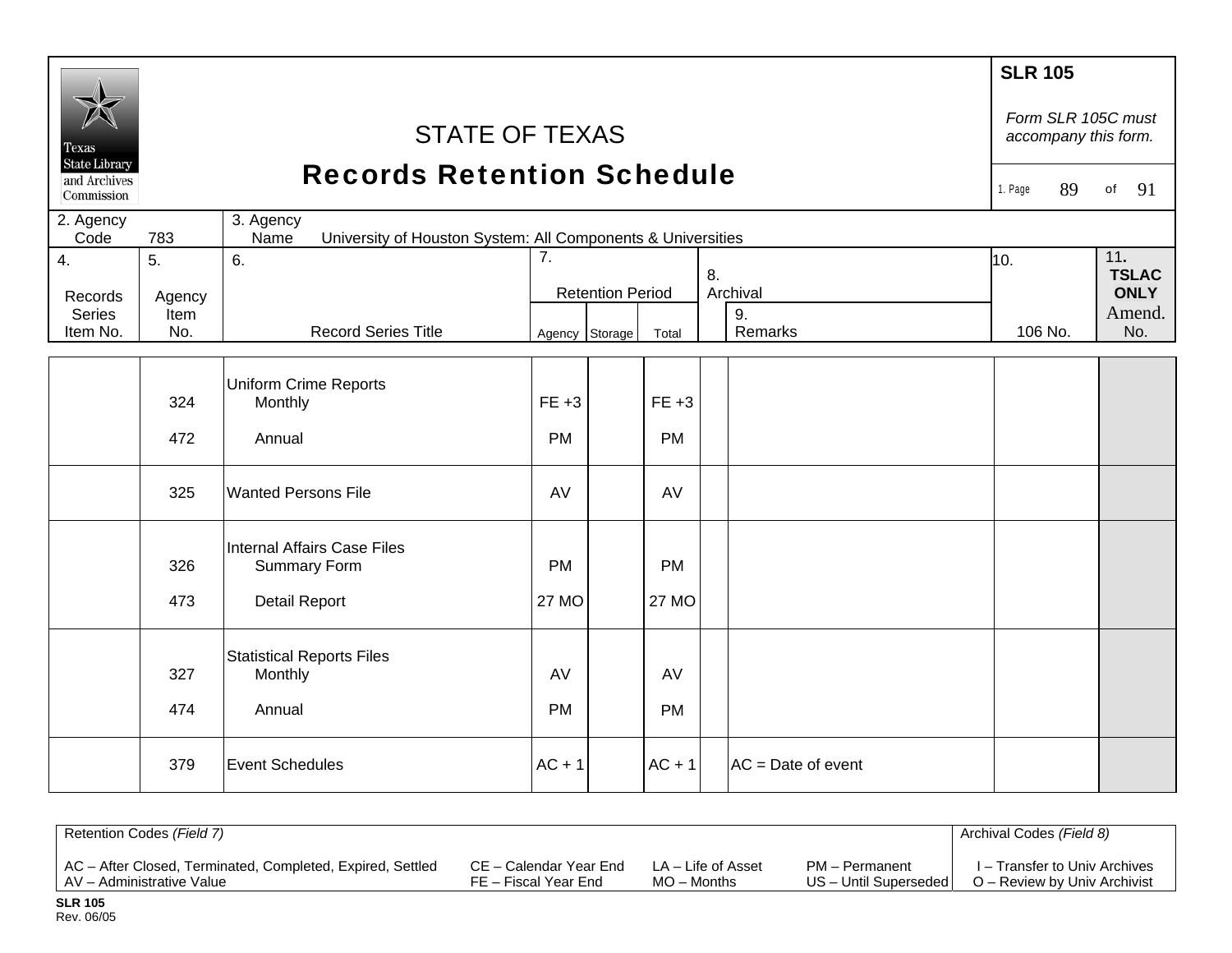|                                                    |                                   |                                                                                  |                |                         |          |    |                     | <b>SLR 105</b>                             |                     |  |
|----------------------------------------------------|-----------------------------------|----------------------------------------------------------------------------------|----------------|-------------------------|----------|----|---------------------|--------------------------------------------|---------------------|--|
| Texas                                              | <b>STATE OF TEXAS</b>             |                                                                                  |                |                         |          |    |                     | Form SLR 105C must<br>accompany this form. |                     |  |
| <b>State Library</b><br>and Archives<br>Commission | <b>Records Retention Schedule</b> |                                                                                  |                |                         |          |    | 90<br>Page          | 91<br>of                                   |                     |  |
| 2. Agency<br>Code                                  | 783                               | 3. Agency<br>University of Houston System: All Components & Universities<br>Name |                |                         |          |    |                     |                                            |                     |  |
| $\overline{4}$ .                                   | 5.                                | 6.                                                                               | 7.             |                         |          | 8. |                     | 10.                                        | 11.<br><b>TSLAC</b> |  |
| Records                                            | Agency                            |                                                                                  |                | <b>Retention Period</b> |          |    | Archival            |                                            | <b>ONLY</b>         |  |
| Series<br>Item No.                                 | Item<br>No.                       | <b>Record Series Title</b>                                                       | Agency Storage |                         | Total    |    | 9.<br>Remarks       | 106 No.                                    | Amend.<br>No.       |  |
|                                                    | 380                               | <b>Training Courses Taken</b>                                                    | $AC + 1$       |                         | $AC + 1$ |    | AC = Date of course |                                            |                     |  |
|                                                    |                                   |                                                                                  |                |                         |          |    |                     |                                            |                     |  |

| Retention Codes (Field 7)                                  |                        |                    |                       | Archival Codes (Field 8)      |
|------------------------------------------------------------|------------------------|--------------------|-----------------------|-------------------------------|
| AC - After Closed, Terminated, Completed, Expired, Settled | CE – Calendar Year End | LA – Life of Asset | PM – Permanent        | I – Transfer to Univ Archives |
| LAV – Administrative Value                                 | FE – Fiscal Year End   | $MO -$ Months      | US - Until Superseded | O – Review by Univ Archivist  |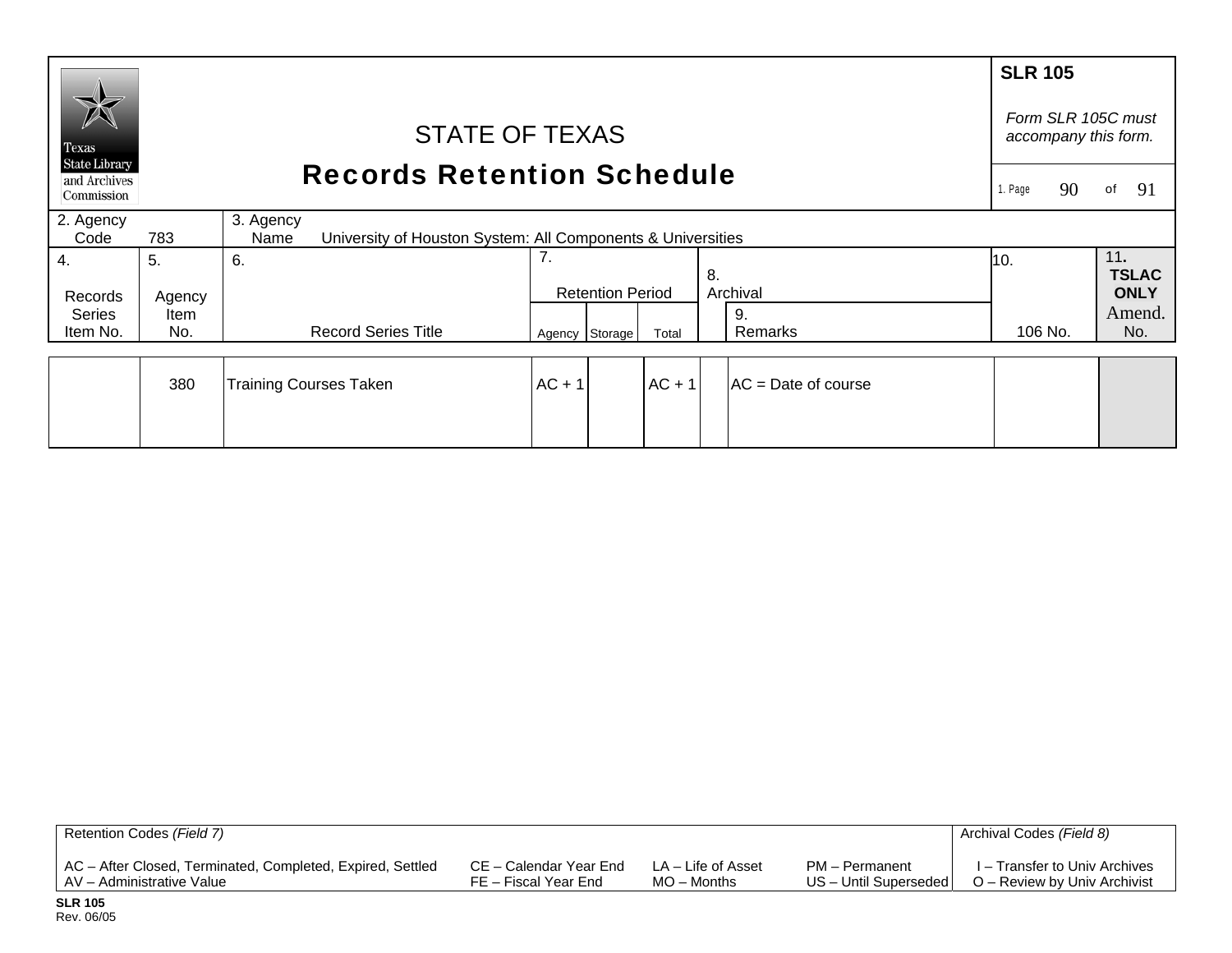#### **SLR 105**  *Form SLR 105C must* STATE OF TEXAS *accompany this form.*  Texas **State Library** Records Retention Schedule and Archives 1. Page 91 of 91 Commission 2. Agency 3. Agency  $Code$ 783 University of Houston System: All Components & Universities 4. 7. 11**.**  5. 6. 10. **TSLAC** 8. Records Agency Retention Period Archival **ONLY**  Series Amend. Item 9. Remarks Agency Storage Total Remarks 106 No. No. Item No. No. Record Series Title 106 No.

# Category 7: Campus Police Records Section 7.4 – Traffic Enforcement

| 328        | <b>Traffic Citations</b><br>Parking                                                | 3 | 3      |  |  |
|------------|------------------------------------------------------------------------------------|---|--------|--|--|
| 329        | Moving Vehicle                                                                     | 3 | 3      |  |  |
| 330        | Pedestrian                                                                         | 3 | 3      |  |  |
| 331        | Vehicle Booting Notices & Impound<br>Reports                                       | 3 | 3      |  |  |
| 332<br>333 | <b>Towing Records</b><br>Wrecker Service Calls<br>Impounded and Abandoned Vehicles | 3 | ٠<br>3 |  |  |

| Retention Codes (Field 7)                                  |                        |                    |                       | Archival Codes (Field 8)      |
|------------------------------------------------------------|------------------------|--------------------|-----------------------|-------------------------------|
| AC - After Closed, Terminated, Completed, Expired, Settled | CE – Calendar Year End | LA – Life of Asset | PM - Permanent        | I – Transfer to Univ Archives |
| AV – Administrative Value                                  | FE – Fiscal Year End   | $MO -$ Months      | US - Until Superseded | O – Review by Univ Archivist  |